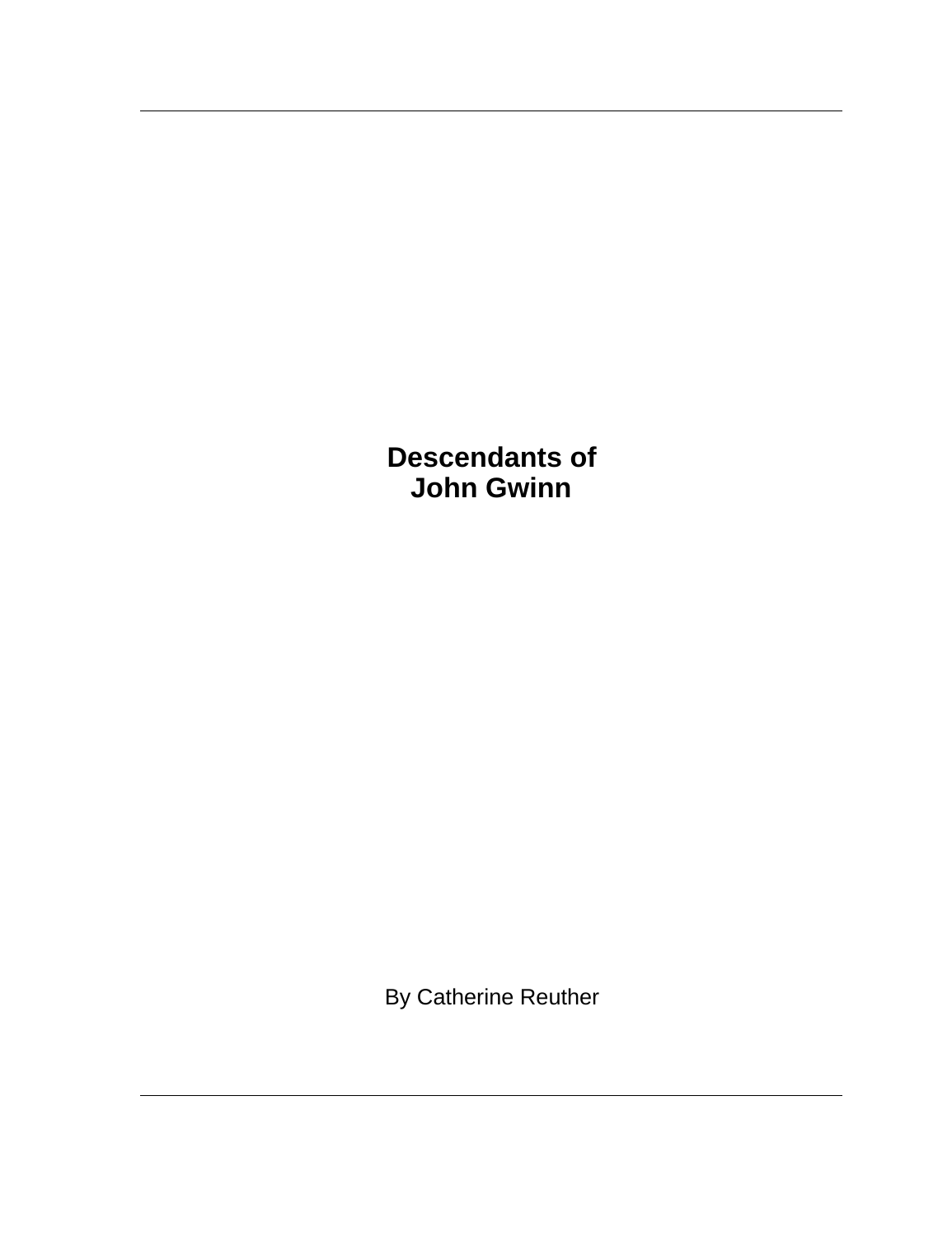| <b>Descendants of John Gwinn</b> |    |
|----------------------------------|----|
| <b>Source Citations</b>          | 89 |
| <b>Name Index</b>                | 98 |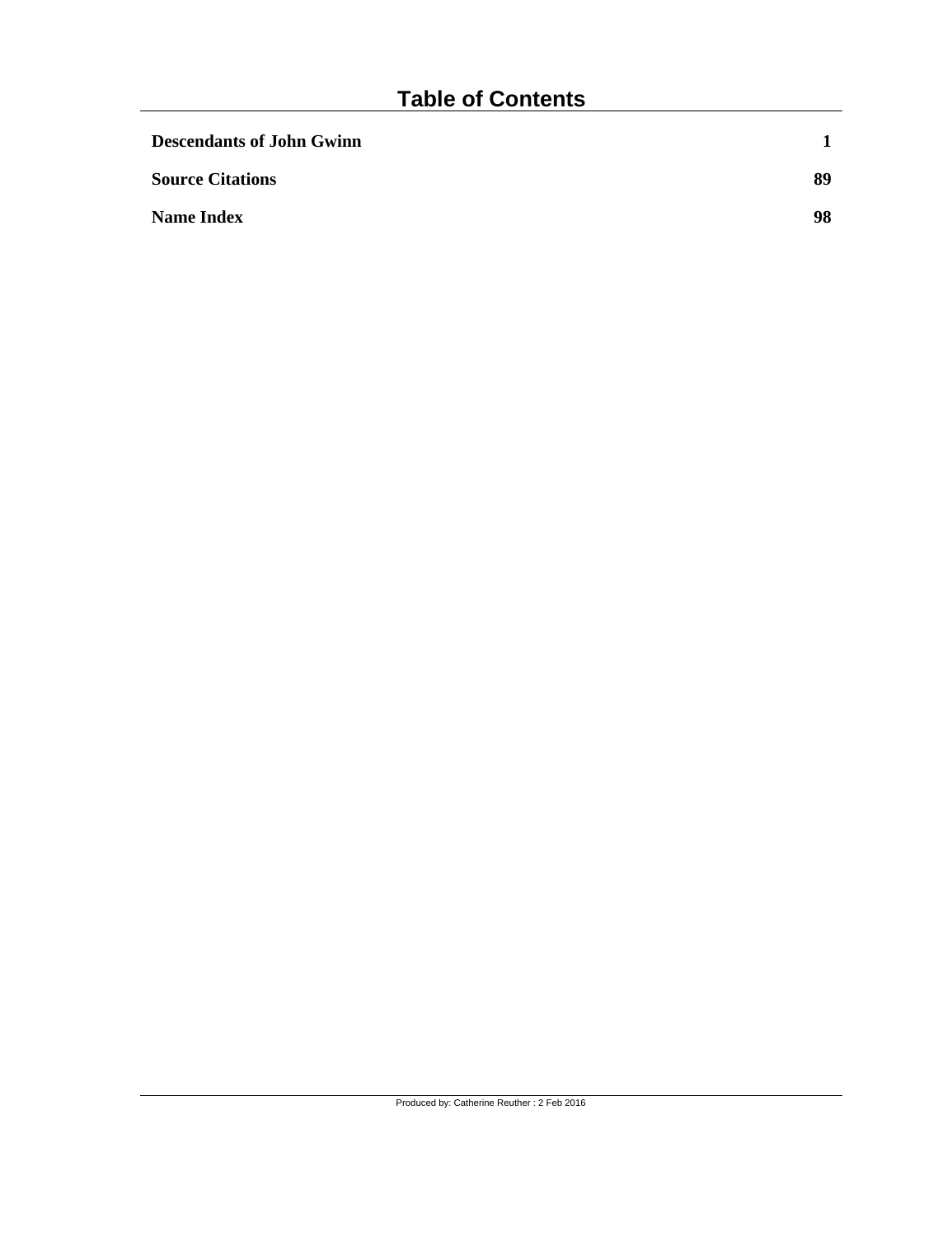1-**John Gwinn**<sup>1</sup> was born in Ireland and died between 1811 and 1812.<sup>1</sup>

General Notes: I have determeined Andrew's parents to have been John and Ruth Gwinn who lived in Cabell county as early as 1810. They were there a little before that but I can't say exactly when yet. John died in late 1811 or early 1812 (taken from tax lists and deeds). Ruth was alive at least until 1813-1814 and then probably until after 1820-21 (she is probably the older white female in Andrew Gwinn's residence on the 1820 census). One of John and Ruth's daughters (the name escapes me right now) sold her share in her father's estate to Andrew Gwinn in about 1821. That document (of which I have a copy) would be the only "proof" I have found of Andrew's parentage. Mention is also made of John's widow who still lives on the property. I determined her name to be Ruth based on two or three Cabell co. tax lists. I can give you more details later when I get it together. Hope this is helpful. [1]

His son Andrew's listing on the 1880 Mortality Schedule lists his parents' birthplaces as Ireland.

[1] Jaye Drummond, 2005

John married **Ruth**.<sup>1</sup> Ruth was born in Ireland and died between 1821 and 1830. They had four children: **Elizabeth, Mary, Ann**, and **Andrew**.

General Notes: Ruth was still alive in 1821 when her daughter sold her share of her father's estate to her brother Andrew. She is only mentioned as John's widow, still living on the property. Ruth is probably the older woman living with Andrew in 1820. She probably died by 1830.

# 2-**Elizabeth Gwinn**

Elizabeth married **John Martin** \_\_\_\_\_\_\_\_\_\_\_\_\_.<sup>2</sup>

2-**Mary Gwinn**<sup>1</sup> died after 27 Nov 1820.<sup>1</sup> Another name for Mary was Polly.

Mary married **John Griffith**<sup>1</sup> on 4 Apr 1819 in Cabell County, Virginia (West Virginia).<sup>2</sup> John died after 27 Nov 1820.<sup>1</sup>

2-**Ann Gwinn**<sup>1</sup> died before 21 Jun 1849.<sup>1</sup>

Ann married **Sampson Sanders**<sup>1</sup> on 19 Apr 1821 in Cabell County, Virginia (West Virginia).<sup>1</sup> Sampson was born on 17 Aug 1786<sup>1</sup> and died on 21 Jun 1849 in Cabell County, Virginia/West Virginia<sup>1</sup> at age 62.

2-Andrew Guinn was born on 15 Jul 1794 in Virginia,<sup>3</sup> died on 31 May 1879 in Lower Creek, Cabell County, West Virginia<sup>4</sup> at age 84, and was buried in Gwinn Family Cemetery, Milton, Cabell County, West Virginia.<sup>5</sup> The cause of his death was cancer.<sup>1</sup> Another name for Andrew was Andrew Gwinn.<sup>6</sup>

General Notes: Andrew Gwinn was born in the Shenandoah valley [Virginia] on 15 July 1794 of Irish descent. He came to Cabell County about 1810 with his father. [3]

No Censuses are available for Kanawha County or Cabell County (Cabell was formed from Kanawha) for the 1790, 1800, and 1810 Censuses.

Andrew served in the War of 1812 (not in combat). He served in a Virginia militia unit for about six months (19 Sep 1812 to 29 Mar 1813) and participated in the construction of Fort Meigs (near present Toledo, OH) but was discharged before it was attacked by Tecumseh. He also served in the Cabell Co. militia in February 1815, after the war was officially over.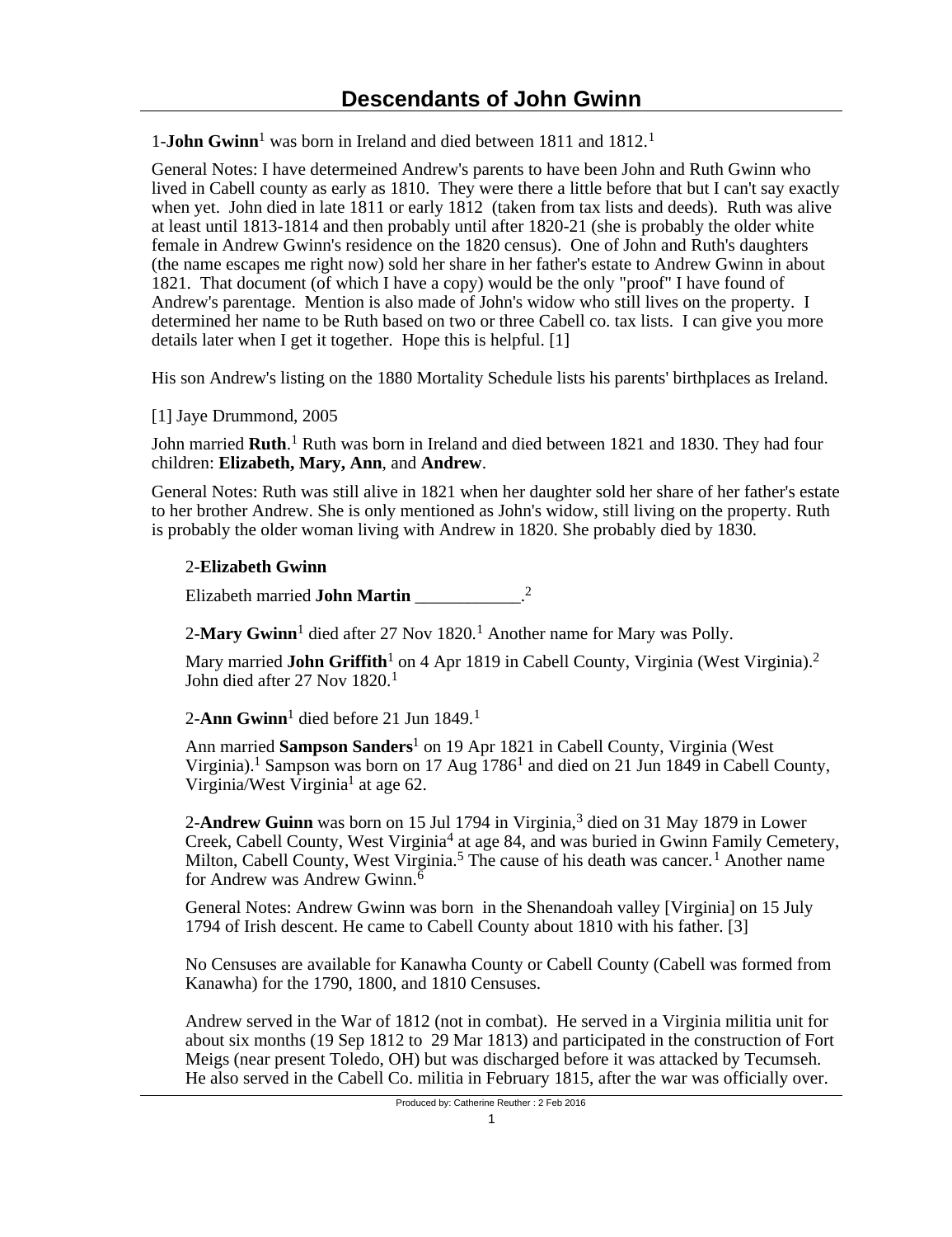[Jaye Drummond]

In 1815, Andrew Gwinn is living in Cabell County. He is over 16, owns no slaves, does own 2 horses and 6 cattle. [1]

In the 1820 Census, Andrew Guynn is living in Guyandotte township, Cabell County, Virginia. In the house are 1 male age 16-26 (Andrew), 1 female under age 10, 1 female age 16-26, and 1 female over 45 (probably his mother Ruth).

In the 1830 Census, Andrew Gwinn (or Guinn) is living in Cabell County. In the house are 2 males under age 5 (John & Washington), 1 male age 30-39 (Andrew), and 1 female age 20-29 (wife Rachel). Andrew owns 1 female slave age 10-23, and there is also one male free colored person, age 36-54, in the house.

In the 1840 Census, Andrew Gwinn is living in Cabell County. In the house are 2 males under 5 (Madison & William), 3 males age 5-9 (son Andrew & unknown), 3 males age 10- 14 (Henry, Washington, & John), 1 male age 15-19 (unknown), 1 male age 40-49 (Andrew), 1 female under 5 (Mary), 2 females age 5-9 (Elizabeth & unknown), 1 female age 15-19 (unknown), 1 female age 30-39 (wife Rachel). Andrew also owns 6 slaves.

In the 1850 Census, Andrew Gwinn is living in Cabell County. He is 56 years old, born in Virginia, and a farmer. The value of his real estate is \$1500. Andrew owns 9 slaves between the age of 5 and 35. Living with him are his wife Rachel, 43, and 10 of their children, Henry, 20, Andrew, 17, Elizabeth, 16, Madison, 14, William, 13, Mary, 11, America, 9, Louisa, 8, Emily, 5, and Jefferson, 2.

In the 1860 Census, Andrew Gwinn is living in Cabell County. He is 63 years old and was born in Virginia. The value of his real estate is \$3000 and his personal estate is \$8000. Andrew owns 9 slaves between age 3 and 45. Living with him are his wife Rachel, 55, children William, 22, Louisa, 18, Emily, 15, and Jefferson, 13. They were also born in Virginia. Son John and his family live next door.

In the 1870 Census, Andrew Gwinn is living in Grant township, Cabell County, West Virginia. He is 75 years old, born in Virginia and a farmer. Andrews parents were foreign born. The value of his real estate is \$2000 and his personal estate is \$850. Living with him is his wife Rachel, 63, also born in Virginia. Living with them is their son Jefferson, 22, born in West Virginia, and Edward Esterman, 7, and Ida Esterman, 5, also born in West Virginia. Edward and Ida may be their grandchildren, children of Elizabeth Gwinn and Albert G Eshelman.

Andrew suffered for many years from cancer of the hand, and had his hand amputated in 1874. This news article appeared the following year: "Mr. Andrew Guinn, of this county, who lives on Mud river, about a mile from Milton, suffered for many years from a cancer on his hand. About a year ago [1874], Dr. C. D. Moss, assisted by Dr. Vinson, amputated his arm above the elbow; since then he has entirely recovered and is now a healthy man. Mr. Guinn is over eighty years of age, and it is remarkable that he should be able to sustain such a severe operation at his age and recover entirely." [2]

Andrew Guinn is listed on the Federal Census schedule of persons who died in the past year (June 1 1879 to May 31, 1880). He died in May 1879 of cancer at age 84. Andrew was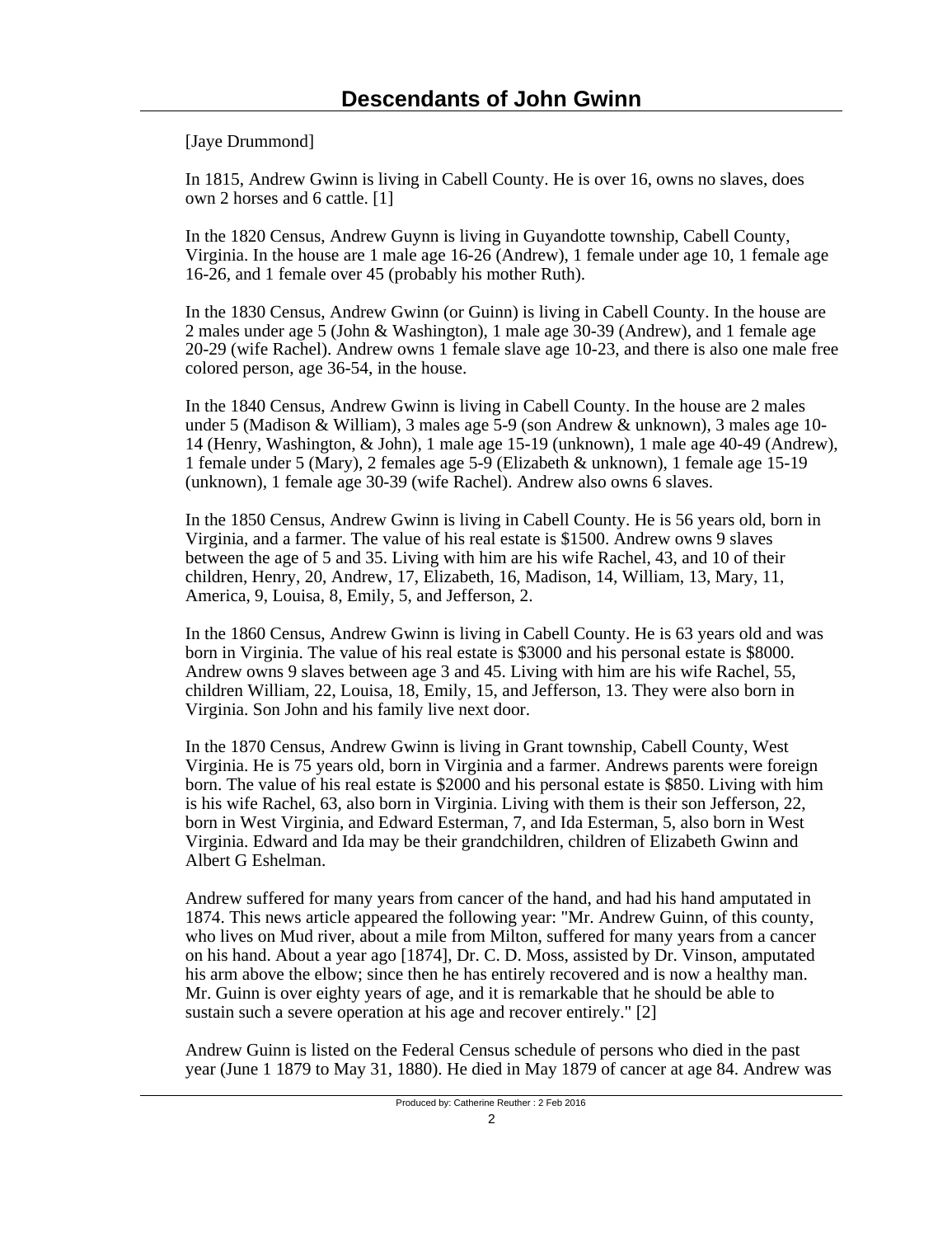born in Virginia and his parents were born in Ireland. Andrew is listed as a resident of the county for 68 years (arriving in 1812).

Andrew Guinn is buried in the Gwinn Family Cemetery near Milton, Cabell County, West Virginia. On his tombstone, he died at age 84 years, 10 months, and 16 days.

[1] 1815 Cabell County tax list transcription - RootsWeb.com

[2] Wheeling Daily Register, 6 Sep 1875, p. 1, "State Notes", reported from the Huntington Advertiser (Genealogybank.com)

[3] History or the Great Kanawha Valley, 1891 - entry for son Henry Gwinn

Noted events in his life were:

- Alt. Birth: Abt 1795, Virginia.<sup>6</sup>
- Alt. Death: Between 1870 and 1880.
- Alt. Death: May 1880, Cabell County, West Virginia.<sup>7</sup>

Andrew married **Rachael Harshbarger**, 8 daughter of **David Harshbarger** and Elizabeth, on 19 Feb 1827 in Cabell County, Virginia (West Virginia).<sup>8</sup> Rachael was born on 19 Jul 1805 in Virginia (possibly Botetourt County),<sup>9</sup> died on 16 Feb 1879 in Lower Creek, Cabell County, West Virginia<sup>4</sup> at age 73, and was buried in Gwinn Family Cemetery, Milton, Cabell County, West Virginia.<sup>5</sup> Another name for Rachael was Rachel.<sup>6</sup> They had 12 children: **John, George Washington, Henry, Andrew, Elizabeth, James Madison, William, Mary Frances, America, Louisa, Emily**, and **Thomas Jefferson**.

Marriage Notes: Andrew Guinn [or Guin] and Rachael Harshbarger were married 19 February 1827 in Cabell County, Virginia. [Virginia Marriages, 1740-1850 (Ancestry.com)]

General Notes: Rachel, wife of A. Guinn, is buried in the Gwinn Family Cemetery near Milton, Cabell County, West Virginia. On her tombstone, she died at age 73 years, 6 months, and 28 days.

Noted events in her life were:

- Alt. Birth: Abt 1807, Virginia.<sup>6</sup>
- Alt. Death: Between 1870 and 1880.

3-**John Gwinn**10 was born on 8 Dec 1827 in Mud River, Cabell Co, Virginia/West Virginia,<sup>1</sup> died on 17 Sep 1893 in Cabell County, West Virginia<sup>11</sup> at age 65, and was buried in Milton Cemetery, Milton, Cabell Co, WV.<sup>11</sup>

General Notes: In the 1850 Census, John Gwinn is living in Cabell County, Virginia, next door to his brother Washington. John is 21, a farmer, and born in Virginia. The value of his real estate is \$1300. Living with him is his wife Hetty, 21. They were married within the last year.

In the 1860 Census, John Gwinn is living in Cabell County next door to his father Andrew Gwinn. John is 33, born in Virginia, and a farmer. The value of his real estate is \$4000 and his personal estate \$1400. John owns one female slave, age 15. Living with him are his wife Hetty, 30, children Emma, 7, Albert, 5, and Randolph, 3 months. All were born in Virginia. Also living with them is Thomas Spencer, 32, a farm laborer.

In the 1880 Census, John Guinn is living in Cabell County, West Virginia. He is 52 years old, born in Virginia, and a farmer. Living with him are his wife Hattie F, 51, born in Virginia, and children John M, 17, Thomas K, 14, Carrie E, 11, and Lola B, 6.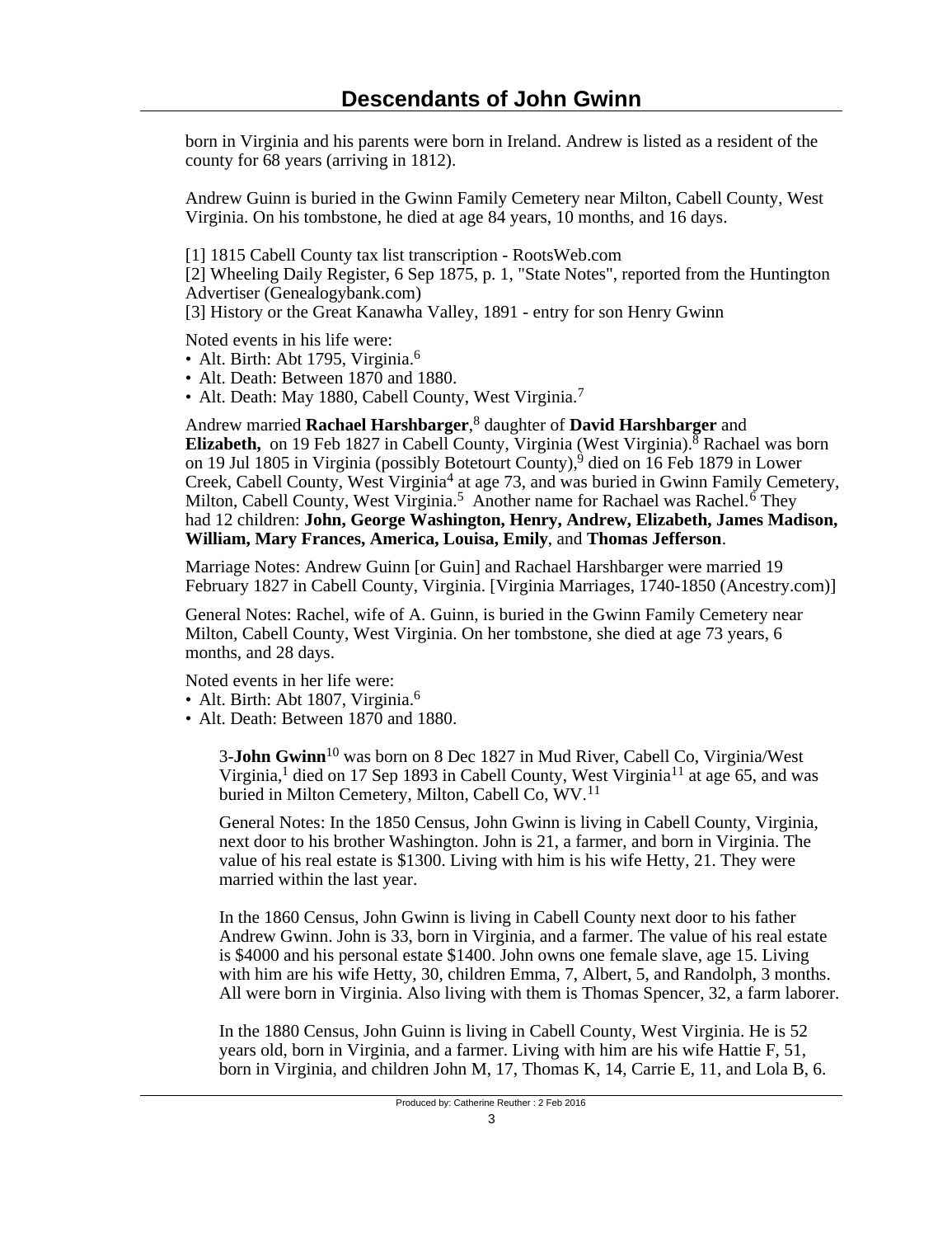All the children were born in West Virginia. Living "next door" on the same census page are son Randolph, brother (?) Thomas, and nephew Conwelsy and their families.

A contributor to findagrave.com identified John as John Quincy Gwinn.

Noted events in his life were:

- Alt. Birth: Abt 1827, Cabell County, Virginia/West Virginia.<sup>10</sup>
- Alt. Death: Between 1890 and 1900.

John married **Hetty F. Kilgore**<sup>8</sup> on 16 Oct 1849 in Cabell County, Virginia (West Virginia).12 Hetty was born on 16 Feb 1827 in Virginia,13 died on 1 Sep 191614 at age 89, and was buried on 1 Sep 1916 in Riverside Cemetery, Wichita Falls, Wichita County, Texas.<sup>15</sup> Other names for Hetty were Hattie  $F^7$  and Hetty.<sup>10</sup> They had seven children: **Emma, Albert E, Randolph V, John M, Thomas Kilgore, Carrie E**, and **Lola B**.

Marriage Notes: John Guinn and Hetty F. Kilgore married 16 October 1849 in Cabell County, Virginia. [Virginia Marriages, 1740-1850 (Ancestry.com)]

Noted events in their marriage were: • Alt. Marriage: Abt  $1850$ <sup>16</sup>

General Notes: In 1900, Hettie Gwinn is living in Cabell County, West Virginia, with her daughter Emma and son-in-law Milton Newman. She is 70, born in West Virginia, and a widow.

In 1910 Hettie Gwinn is living in Grant district, Cabell County, in the home of her daughter and son-in-law Emma and Milton Newmann. Hettie is 81, widowed, and has had 11 children, 7 are still living. [2]

Hettie appears to have followed serveral of her children to Texas. Hettie F Gwinn, Feb 16 1827 - Sept 1 1916, is buried in Riverside Cemetery, Wichita Falls, Texas, with her son Randolph and several members of his family. [1]

A contributor to findagrave.com identified Hettie as Hettie Frances Kilgore Gwinn.

[1] Rootsweb.com, Riverside Cemetery tombstone transcription, Wichita Co, TX. [2] 1910 US Census, Grant dist, Cabell Co, WV, ED 10, sheet 8A

Noted events in her life were:

- Alt. Birth: Abt 1830, Virginia.<sup>10</sup>
- Alt. Death: After 1900.

4-**Emma Gwinn**10 was born on 13 Jul 1851 in Cabell County, Virginia/West Virginia,<sup>17</sup> died on 17 Feb 1928 in Milton, Cabell County, West Virginia<sup>18</sup> at age 76, and was buried in Milton Cemetery, Milton, Cabell Co, WV.<sup>19</sup>

Noted events in her life were:

- Alt. Birth: Abt 1853, Cabell County, Virginia/West Virginia.<sup>10</sup>
- Alt. Death:  $1928$ <sup>19</sup>

Emma married **Milton Newman**, <sup>20</sup> son of **LeRoy Newman,** on 6 Sep 1868 in Cabell County, West Virginia.21 Milton was born on 17 Dec 1844 in Cabell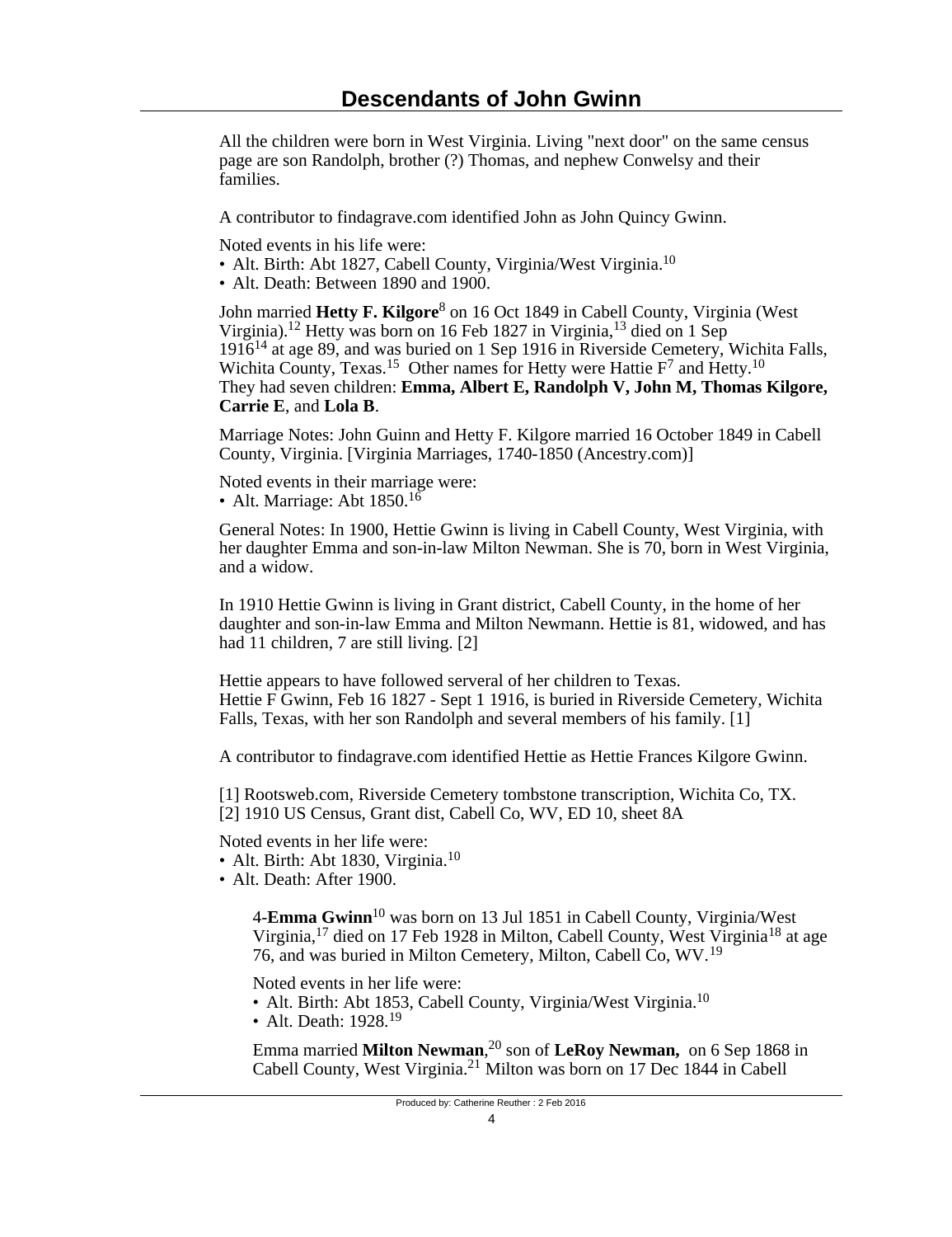County, Virginia/West Virginia22 and died on 21 Nov 1924 in Milton, Cabell Co, West Virginia22 at age 79. They had five children: **Albert Gaynes, Hetty Frances, Annie, Oscar V**, and **Clifton C**.

General Notes: In 1870 Milton Newman is living in Grant township, Cabell County, West Virginia. He is 24, and a farmer. His real estate is valued at \$1500 and his personal estate at \$375. With Milton are his wife Emma, 20, son Albert G, 1, and daughter Hettie F, 8 months, born in January. [3]

In 1880 Milton Newman is living in Grant district, Cabell County. He is 35 and a farmer. With him are his wife Emma J, 28, and children Albert G, 11, Hettie, 10, Annie, 7, and Oscar V, 2. [4]

In 1900, Milton Newman is living in Grant district, Cabell County. He is 55, born in West Virginia, and a farmer. His wife Emma J is 48. They have been married 32 years and Emma has had 6 children, 5 are living. Living with them are their son Clifton C, 16, daughter Annie Griffith, 25, her husband Thomas and their daughter Reba, Milton's sister Amanda McFarland, and Emma's mother Hettie F Gwinn, 70.

In 1910 Milton Newman is living in Grant district, Cabell County. He is 65, and a farmer. Living with him are his wife Emma J, 58, niece Leua Smith, 16, mother-inlaw Hettie Gwinn, 81, two boarders, and Henry B Keefer and his wife Mary, and their two young sons. Milton and Emma have been married 42 years; Emma has had 6 children, 5 are living. [1]

In 1920 Milton and Emma are living in Milton, Grant district, Cabell County. Milton is 75 and Emma is 68. Their occupation is "none". They live on the farm that Milton owns. Living with them is their nephew John W Neal, 57, divorced, and a farmer. [5]

MILTON NEWMAN, AGED RESIDENT OF MILTON, IS DEAD Veteran of Union Army in Civil War Passes Away at Age of 80 Years WAS SON OF PIONEER OF EARLY CABELL COUNTY Was Postmaster of Milton Under President Benjamin Harrison ---------

Milton Newman, almost 80 years old, a veteran of the Union army, a life long resident of Milton and a son of a pioneer of Cabell county, died at his home at 9:20 o'clock Friday night according to word brought to Huntington yesterday. Mr. Newman who was one of the best known residents of Cabell county, was the son of LeRoy Newman who 140 years ago held a patent to the land on which Milton Newman himself was born on December 17, 1844.

Mr. Newman served during the civil war as a member of Company C., Third West Virginia Cavalry.

In 1868 he married Miss Emma Gwinn, daughter of John Gwinn and like her husband, a descendant of Cabell pioneers.

They are survived by four children, A. G. Newman and Mrs. Francis Eads of Milton, Mrs. J. H. Griffith, of Huntington, and C. C. Newman of Logan. There are also eight grand children and three great grand children. Member of Masonic Lodge

From early manhood Mr. Newman had been a member of Milton Lodge No. 68, A.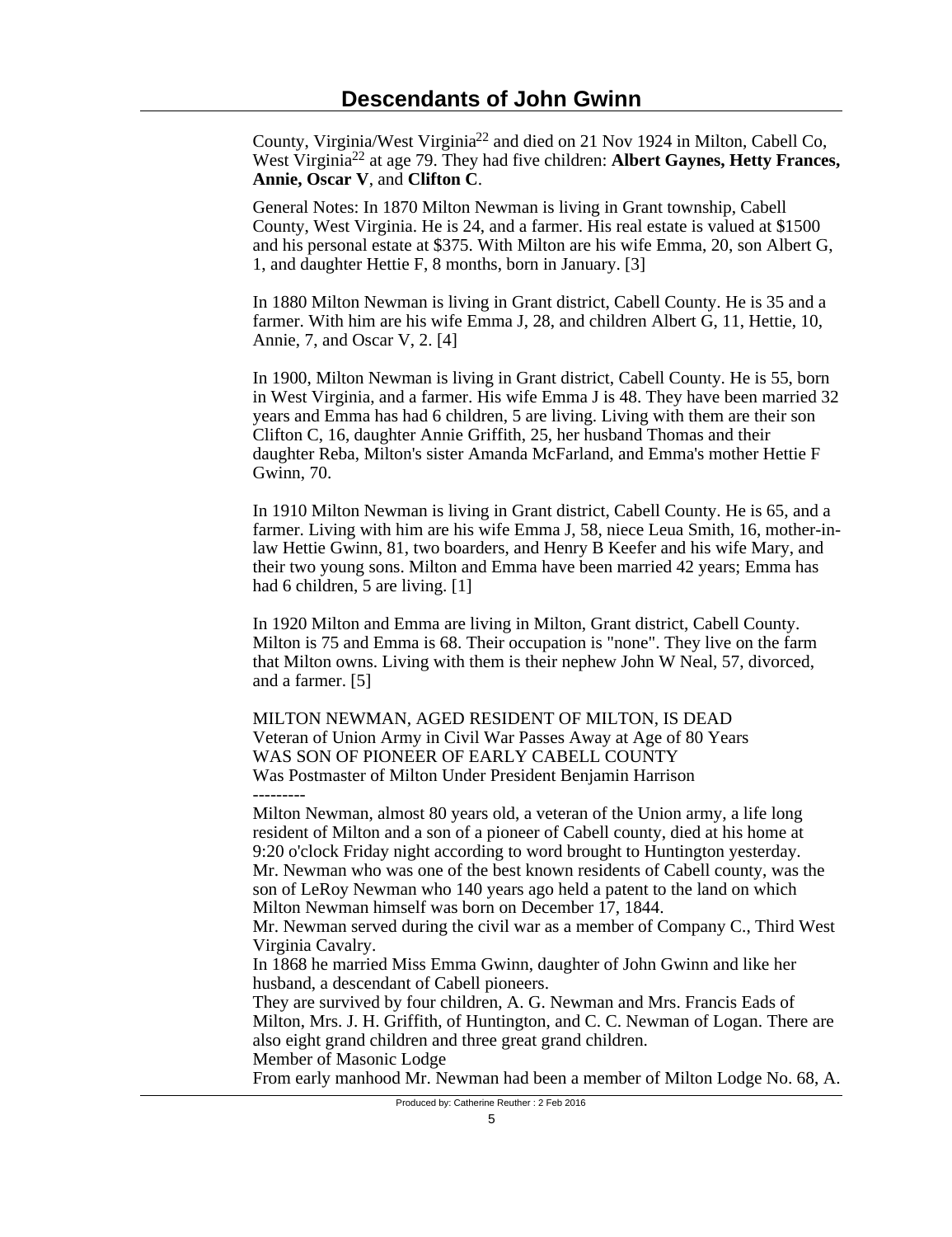F. & A. M. He was also a member of the Milton Methodist Episcopal church, South. He was a partner of the late John Harshbarger in the first flouring mill in Milton and was for a time engaged in the mercantile and timber business. He was postmaster of Milton under President Benjamin Harrison. Throughout his life he was a farmer, cultivating the extensive lands around Milton. The orginal Newman homestead was in his posession at the time of his death.

Funeral services will take place this afternoon at 2:30 o'clock at the Milton M. E. church, South.

The Herald-Dispatch, Sunday Morning, November 23, 1924 [2]

[1] 1910 US Census, Grant dist, Cabell Co, WV, ED 10, sheet 8A

[2] Cabell Co Rootsweb message board post - Candi Freeman, 1999

[3] 1870 US Census, Grant twp, Cabell Co, WV, page 13

[4] 1880 US Census, Grant dist, Cabell Co, WV, ED 12, page 18

[5] 1920 US Census, Grant dist, Cabell Co, WV, ED 4, sheet 5B

Noted events in his life were:

• Alt. Birth: Dec 1844, Virginia/West Virginia.<sup>23</sup>

5-**Albert Gaynes Newman**19 was born about 1869 in Cabell County, West Virginia.<sup>6</sup>

5-**Hetty Frances Newman**19 was born in Jan 1870 in Cabell County, West Virginia.<sup>6</sup>

5-**Annie Newman** was born in Oct 1874 in Cabell County, West Virginia.<sup>23</sup>

Annie married **Thomas Griffith**23 on 17 Apr 1894 in Cabell County, West Virginia.21 Thomas was born in Sep 1865 in West Virginia.23 They had one daughter: **Reba**.

Marriage Notes: T. H. Griffith and A. M. Newman were married 17 Apr 1894 in Cabell County, West Virginia. [West Virginia Marriage Records, 1863- 1900 (Ancestry.com)]

General Notes: In 1900, Thomas and Annie Griffith are living with Annie's parents in Cabell County, West Virginia. They have been married 5 years and Annie has had one child. Thomas is 34 and a timberman. Annie is 25. They have a daughter Reba, age 4.

## 6-**Reba Griffith**

5-**Oscar V Newman**19 was born in 1877 in Cabell County, West Virginia,<sup>24</sup> died in 192425 at age 47, and was buried in Milton Cemetery, Milton, Cabell County, West Virginia.<sup>25</sup>

General Notes: Oscar V. Newman was born in 1877 and died in 1924. He is buried at Milton Cemetery, Milton, Cabell County, West Virginia. [1]

[1] findagrave.com, posted by E Lankford

5-**Clifton C Newman** was born in Sep 1883 in Cabell County, West Virginia.<sup>23</sup>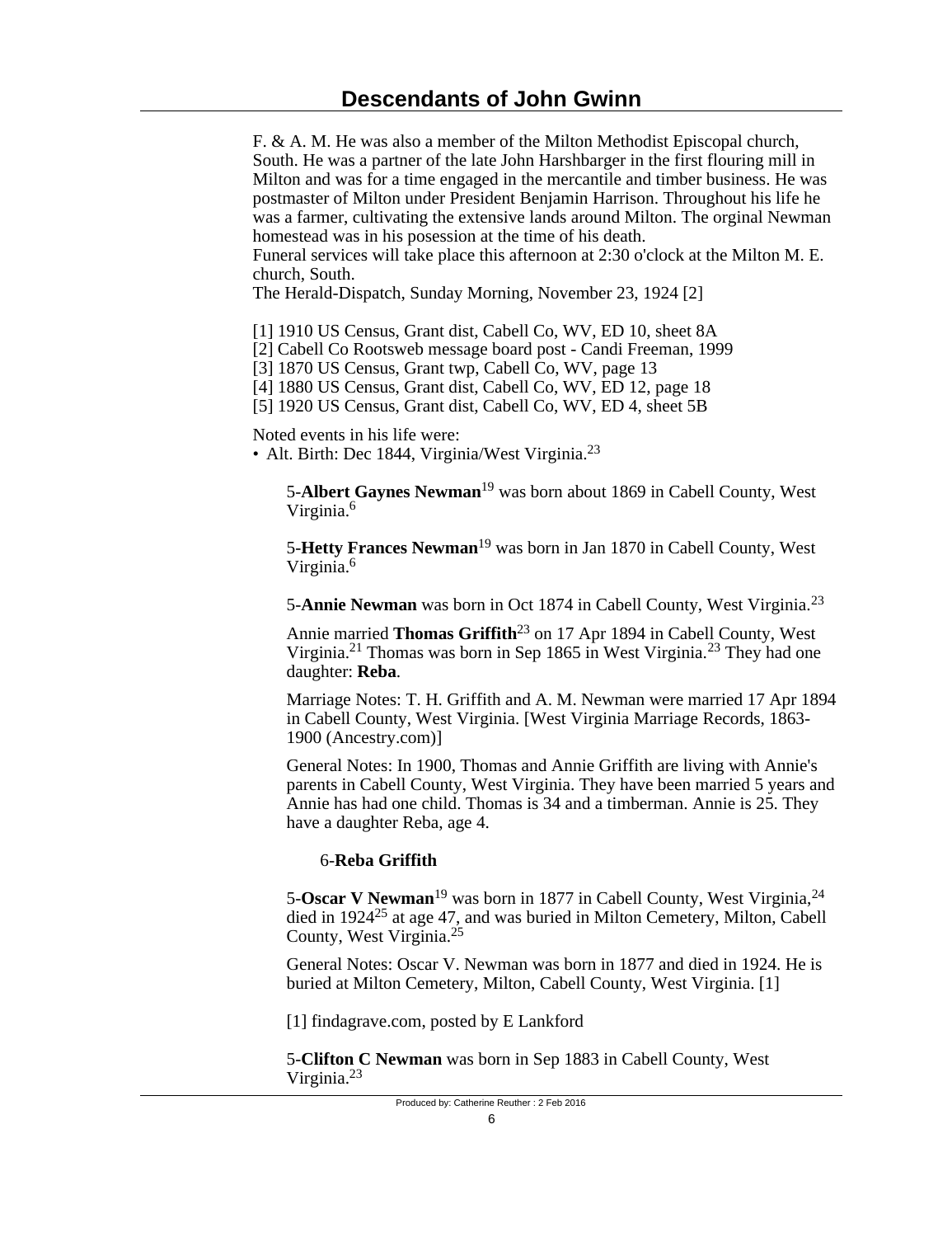4-**Albert E Gwinn**<sup>21</sup> was born on 1 Jun 1855 in Cabell County, Virginia/West Virginia,  $^{26}$  died on 18 Aug 1936 in Wichita Falls, Wichita County, Texas<sup>27</sup> at age 81, and was buried on 16 Aug 1936 in Riverside Cemetery, Wichita Falls, Wichita County, Texas.

General Notes: In the 1880 Census, Allen L [Albert], 25, is living in Dallas Co, Texas, in the home of his uncle A [Andrew] Gwinn. He is 25 and was born in Virginia. With him are his wife Birdie, 26, from Pennsylvania, and their daughter Mary F, 1, born in Texas. Albert is a farmer, as are Andrew and his sons, William and John.

In the 1900 Census, Albert E Guinn is living in Wichita County, Texas, in Justice Precinct 1. He is 44 years old, born in West Virginia, and a farmer. Living with him is his wife Birdie, 46, born in Pennsylvania. They have been married 33 years, and Birdie has had 5 children, all are living. With them are their children Mary K, 21, Frank T, 19, Cora B, 10, Ida R, 8, and Ollie P, 5. Mary was born in Virginia and the others in Texas. Albert's cousins Sampson and William Gwinn are living nearby.

In the 1910 Census, Albert Gwinn is living in Wichita County, Texas. He is 54 years old, born in West Virginia, and is a farmer. Living with him is his wife Birdie, 55, born in Pennsylvania. They have been married 35 years, and Birdie has had 5 children, all are living. With them are their children Mary, 32 and married [should be Mary Scott], Frank, 29, Cora, 20, Ida, 16, and Ollie, 14. All were born in Texas except Mary. The census taker left her birthplace blank. Albert's first cousin William Gwinn (W. H. on the census) and his family are living next door.

In the 1920 Census, A E Gwinn is living in Wichita County. He is 65 years old, born in West Virginia, and is a farmer. Living with him are his wife Birdie, 66, born in Pennsylvania, and daughter Ida, 24, born in Texas. Ida is a school teacher.

In the 1930 Census, Albert E Guinn is living in Wichita Falls, Wichita Co. He is 75 years old and was born in West Virginia. Living with him are his wife Birdie, 77, born in Pennsylvania, and daughter Mary K Scott, 57, born in West Virginia. Albert owns his own home, it has a value of \$3000, and they have a radio. All appear to be retired.

Albert E Gwinn was born 1 June 1855 and died 18 August 1936. [1]

[1] findagrave.com - gravestone photo

Noted events in his life were:

- Alt. Birth: Abt 1855, Cabell County, Virginia/West Virginia.<sup>7</sup>
- Alt. Death: After 1930.

Albert married **Birdie Thompson**, <sup>21</sup> daughter of **Ed Thompson,** on 6 Nov 1877 in Cabell County, West Virginia.21 Birdie was born on 25 Jun 1853 in Pennsylvania,<sup>28</sup> died on 13 Nov 1940 in Wichita Falls, Wichita County, Texas<sup>29</sup> at age 87, and was buried on 19 Nov 1940 in Riverside Cemetery, Wichita Falls, Wichita County, Texas.30 They had five children: **Mary Kay, Frank**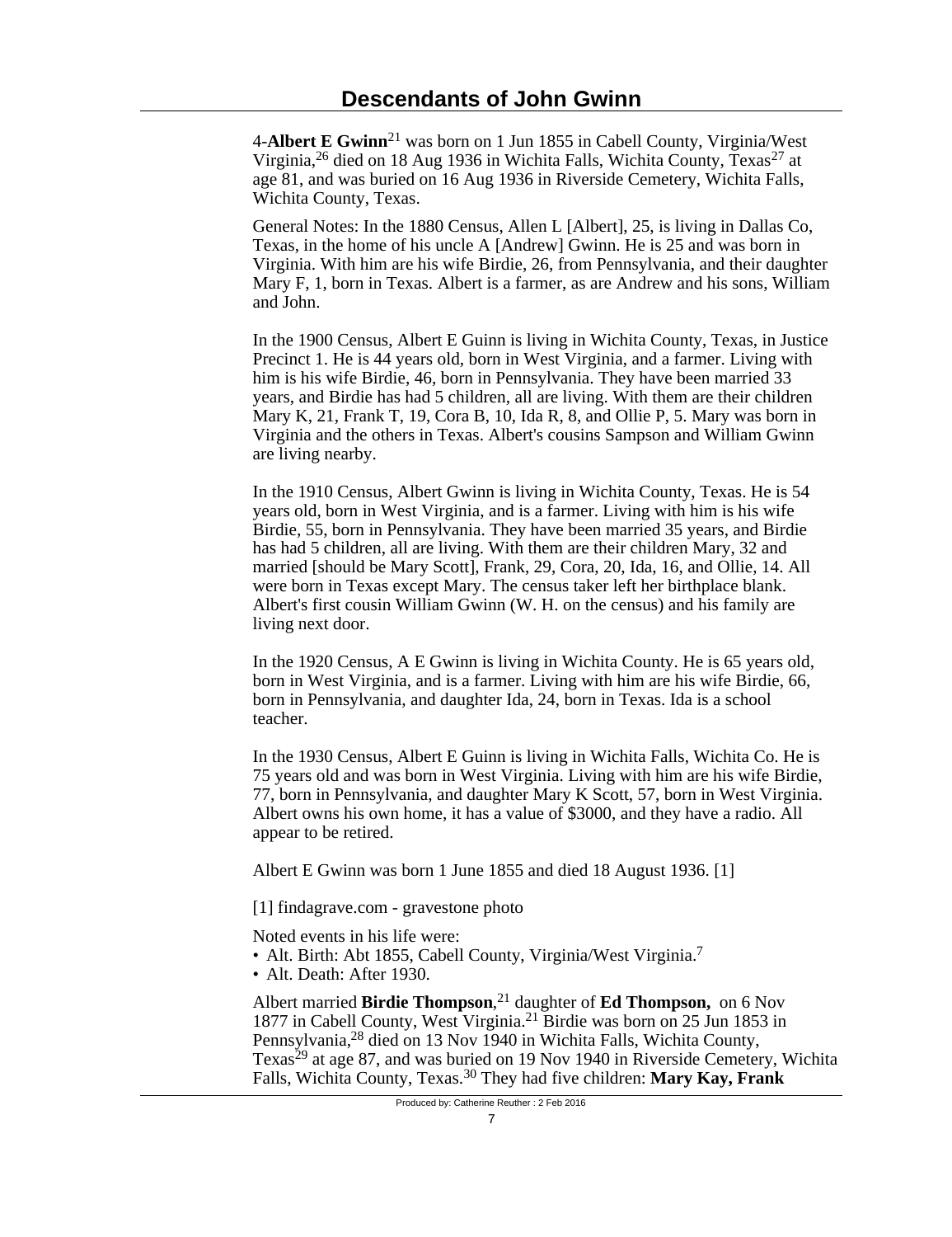**Thompson, Cora, Ida**, and **Ollie**.

General Notes: Birdie is probably the A E Gwinn (should me Mrs A E Gwinn) who died 13 November 1940 in Wichita County, Texas. [1]

Birdie Gwinn - 25 June 1853 -- 13 November 1940 [2]

[1] Texas Death Index, 1903-2000 (Ancestry.com)

[2] findagrave.com, gravestone photo

Noted events in her life were:

- Alt. Birth: 29 Jun 1853, Pennsylvania.<sup>31</sup>
- Alt. Birth: Abt 1854, Pennsylvania.<sup>7</sup>
- Alt. Death: After 1930.

5-**Mary Kay Gwinn**32 was born on 16 Oct 1878 in Milton, Cabell County, West Virginia,<sup>33</sup> died on 15 Feb 1963 in Wichita Falls, Wichita County, Texas<sup>34</sup> at age 84, and was buried on 17 Feb 1963 in Waurika Cemetery, Waurika, Jefferson County, Oklahoma.33 Other names for Mary were Mary F Gwinn<sup>7</sup> and Mary K Gwinn.<sup>34</sup>

General Notes: In the 1930 Census, Mary is living in Wichita Falls, Wichita Co, Texas, with her parents. She is 57 years old, born in West Virginia, and widowed. She was married at age 22.

Mary K Scott, daughter of Albet E Quinn [should be Guinn] and Birdie Thompson, died on 15 February 1963 at the Wichita Falls State Hospital of pheumonia due to the aspiration of food. Mary had been living at the state hospital for 2 years and 1 month [since 1961]. It is not clear why she was living at the state hospital. [1]

[1] Texas Deaths (images) 1890-1976 (Family Search Labs (labs.familysearch.org))

Noted events in her life were:

- Alt. Birth: Abt 1879, Virginia.<sup>7</sup>
- Alt. Birth: Abt 1879, West Virginia.<sup>35</sup>
- Alt. Birth: Oct 1879, West Virginia.<sup>36</sup>

Mary married **unknown Scott**37 about 1901.37 unknown died before 1930.

5-**Frank Thompson Gwinn**<sup>38</sup> was born on 6 Sep 1880 in Texas,<sup>39</sup> died on 9 Nov 1919<sup>14</sup> at age 39, and was buried on 11 Nov 1919 in Riverside Cemetery, Wichita Falls, Wichita County, Texas.<sup>30</sup> Another name for Frank was Frank  $Gwinn<sub>.40</sub>$ 

General Notes: In September 1918 Frank Thompson Gwinn registered for the World War I draft in Wichita Falls, Texas. Frank was born Sept 6 1880. He is working in the oil field, his exact occupation was unclear. A E Gwinn is listed as his closest relative.

Noted events in his life were:

- Alt. Birth: Abt 1881. Texas.<sup>40</sup>
- Alt. Death: Nov  $1919^{30}$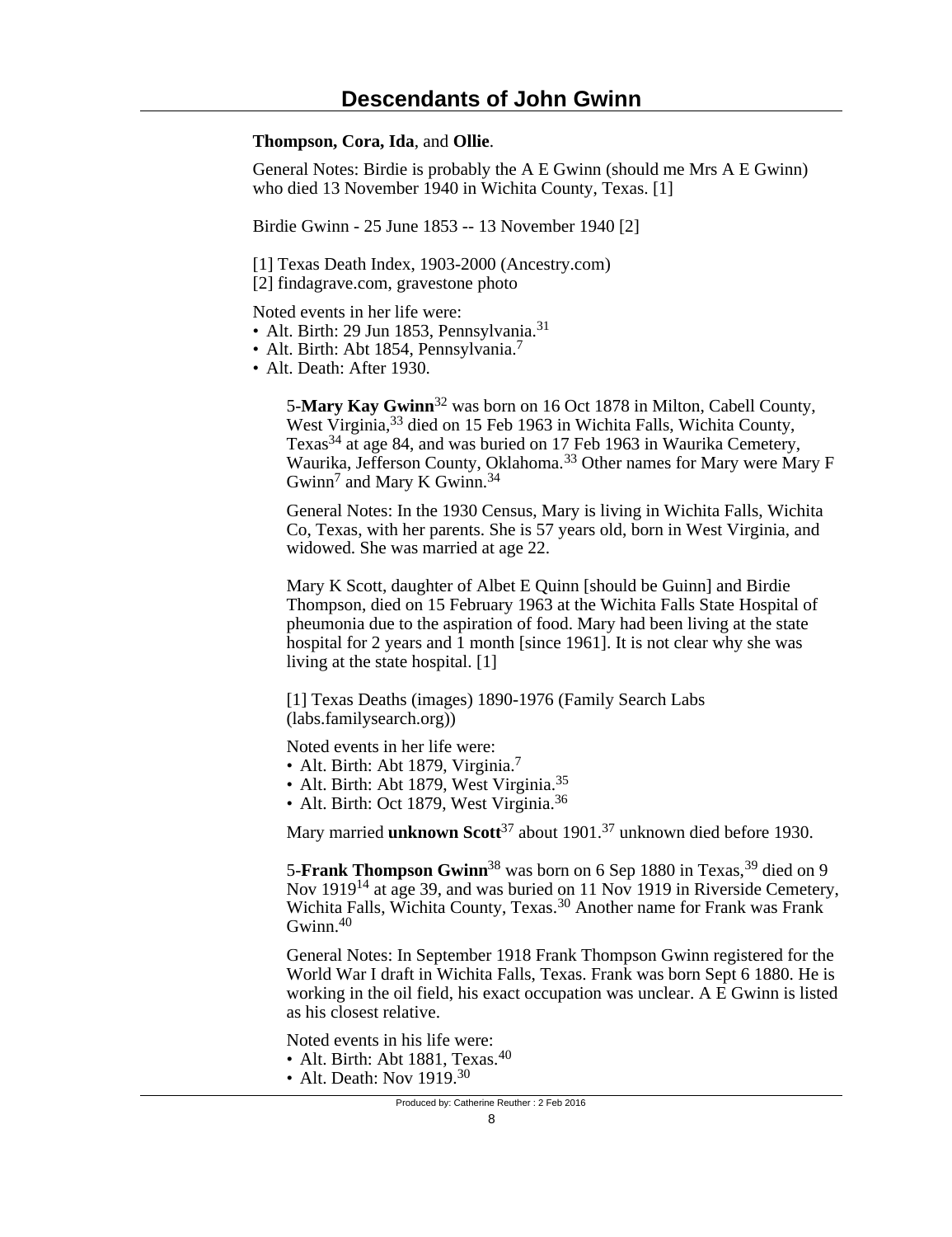5-**Cora Gwinn**40 was born in Jul 1889 in Texas.<sup>23</sup>

Noted events in her life were:

• Alt. Birth: Abt 1890, Texas.<sup>40</sup>

5-**Ida Gwinn**<sup>40</sup> was born on 12 Jan 1892 in Texas, <sup>41</sup> died on 21 Aug 1979 in Wichita Falls, Wichita County, Texas<sup>42</sup> at age 87, and was buried on 22 Aug 1979 in Riverside Cemetery, Wichita Falls, Wichita County, Texas.<sup>15</sup>

General Notes: In 1915 Ida Gwinn is teaching at the Allendale school in Allendale, Wichita County. [1]

On the 1920 Census, Ida is living with her parents in Wichita County, Texas. She is 24 years old and teaching school.

Ida Morgan was born 12 January 1892 and died 21 August 1979 in Wichita County, Texas. She was living in Wichita Falls at the time of her death. [2, 3]

[1] Wichita Weekly Times, 5 Nov 1915 (Ancestry.com)

[2] Social Security Death Index

[3] Texas Death Index, 1903-2000 (Ancestry.com)

Noted events in her life were: • Alt. Birth: Abt 1894, Texas.<sup>40</sup>

Ida married **Clyde H Morgan**15 on 13 Mar 1920 in Wichita County, Texas.43 Clyde was born on 25 Oct 1895,44 died on 16 Nov 1966 in Wichita Falls, Wichita County, Texas<sup>42</sup> at age 71, and was buried on 17 Nov 1966 in Riverside Cemetery, Wichita Falls, Wichita County, Texas.15 They had one daughter: **Gwendolyn**.

General Notes: Clyde Morgan was born 25 October 1895 and died 16 November 1966 in Wichita County, Texas, where he was living in Wichita Falls at the time. [1, 2]

[1] Social Security Death Index

[2] Texas Death Index, 1903-2000

## 6-**Gwendolyn Morgan**

Gwendolyn married **John Fred Nitschke**45 on 14 Aug 1943.46 John was born on 23 Apr 1916,<sup>44</sup> died on 26 May 2003 in Wichita Falls, Wichita County,  $T_{\rm exas}^{47}$  at age 87, and was buried on 28 May 2003 in Riverside Cemetery, Wichita Falls, Wichita County, Texas.15 They had two children: **Cynthia Gay** and **Gary Keith**.

General Notes: John F. Nitschke was born 23 April 1916 and died 26 May 2003. His last residence was in Wichita Falls, Wichita County, Texas. John's Social Security number was issued in Texas before 1951. [1]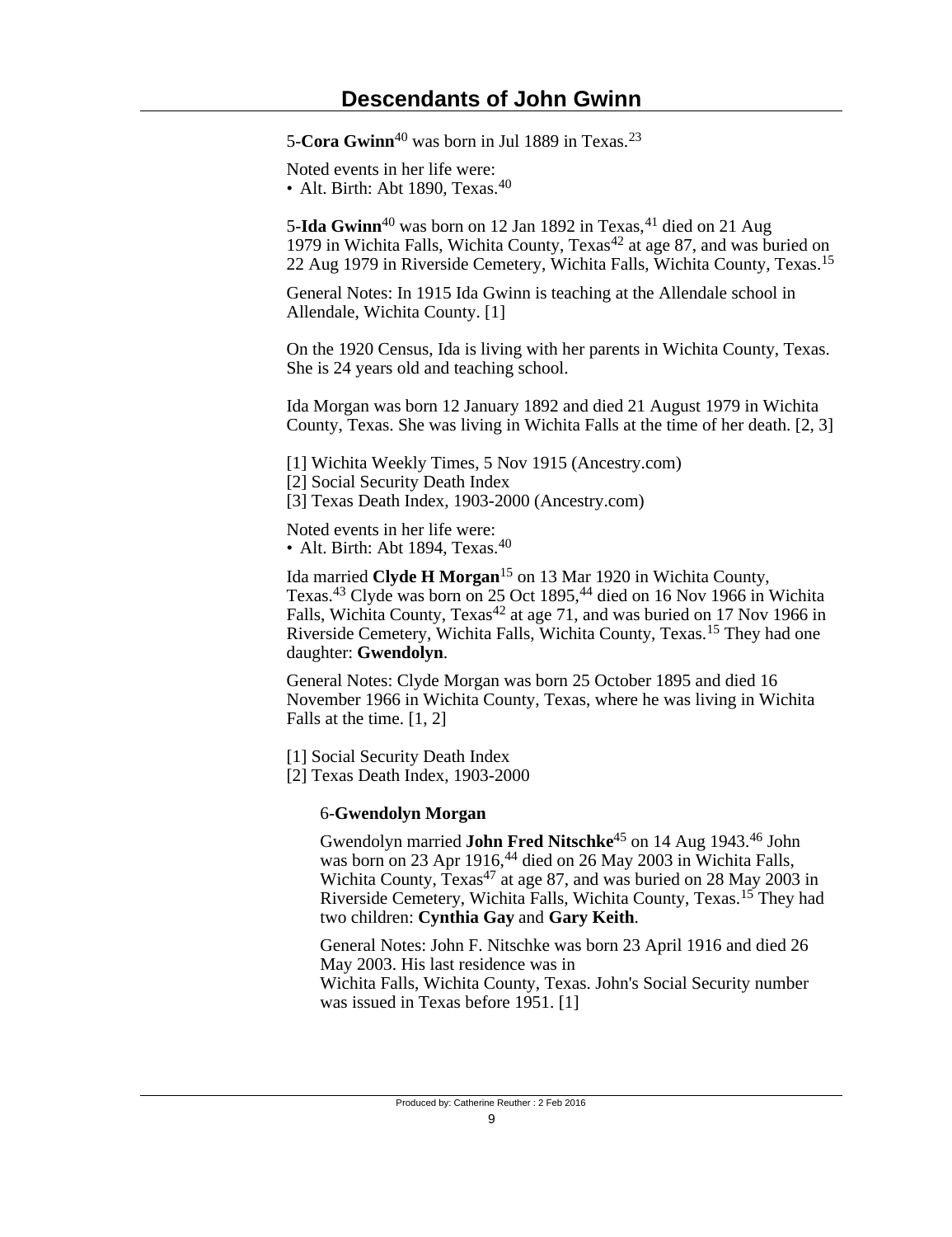[1] Social Security Death Index

## 7-**Cynthia Gay Nitschke**

## 7-**Gary Keith Nitschke**

5-**Ollie Gwinn**<sup>40</sup> was born on 25 Aug 1894 in Wichita County, Texas,<sup>31</sup> died on 2 May 1974 in Wichita Falls, Wichita County, Texas<sup>31</sup> at age 79, and was buried in Colonial Garden, Marshall, Texas.<sup>31</sup>

General Notes: Mrs John Nitschke was the informant on Ollie's death certificate.

Noted events in her life were:

• Alt. Birth: Aug 1894, Texas. $23$ 

• Alt. Birth: Abt 1896, Texas. $40$ 

Ollie married **unknown Mathis**.

4-**Judge Randolph V Gwinn**<sup>21</sup> was born on 5 Apr 1860 in Cabell County, Virginia/West Virginia,48 died on 1 Mar 1946 in Wichita Falls, Wichita County, Texas49 at age 85, and was buried on 3 Mar 1946 in Riverside Cemetery, Wichita Falls, Wichita County, Texas.<sup>30</sup> Another name for Randolph was Randolph Gwinn. $10$ 

General Notes: A contributor to findagrave.com identified Randolph as Randolph Virginius Gwinn.

On the 1880 Census, Randolph Guin is living in Cabell County, West Virginia, next door to his father John. He is 22 years old and working on a farm, probably his father's. Randolph was born in Virginia. Living with him are his wife Rachel, 18, and born in Pennsylvania, and daughter Emer (?) J, 2 months, born in March.

Randolph and Rachel moved to Texas between 1885 and 1890.

Buried in Riverside Cemetery in Wichita Falls in Randolph Gwinn's plot is Jenny Gwinn, 30 July 1890 - 9 June 1891. She may be a daughter of Randolph Gwinn and his first wife Ida Thompson. [1]

In 1900, Randolph Gwinn is living in Archer County, Texas. He is 40 years old, widowed, born in West Virginia, and a saloon keeper. Living with him are his children Edward, 15, Hettie, 9, and Jessie, 5. Edward was born in West Virginia, and the others in Texas.

In May 1907 R V Gwinn "had come in from his farm at Allendale to work as city marshal for \$50 a month, plus fees". [2]

In the 1910 Census, Randolph V Gwinn is living at 1408 Thirteenth (?) Street in Wichita Falls, Wichita County, Texas. He is 50 years old and was born in West Virginia. Randolph is the Chief of Police for the City. Living with him is his second wife Irene. They have been married 8 years, and Irene has had four children, three are living. Irene is 32 years old and was born in Mississippi, as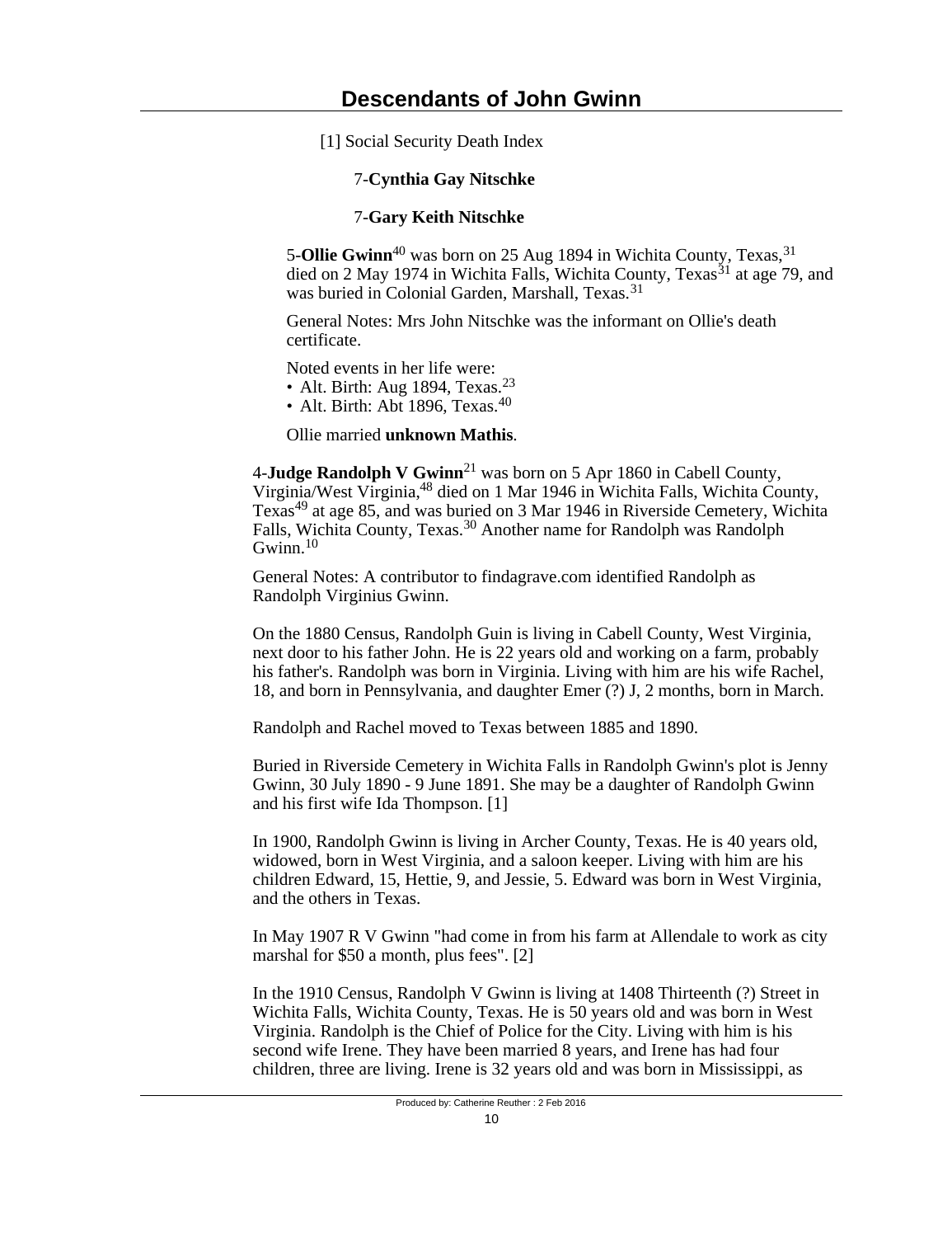was her mother. Her father was born in Georgia. Living with them are Randolph's children from his first marriage, Edward J, 24, born in West Virginia, and Jessie F, 15, born in Texas, and his children from his second marriage Ona, 6, Mabel, 4, and Thelma, 1 year and 3 months. The youngest children were all born in Texas.

In the 1920 Census, R V Gwinn is living in Wichita Falls. The census taker must have talked to a neighbor, and Irene is listed as Mrs R V Gwinn, their daughterin-law is also listed as Mrs J E Gwinn, and the ages and birthplaces are largely inaccurate. Randolph may be working for the railroad, but the census was difficult to read. Daughters Ona, Mabel, and Thelma are living at home, and son J E Gwinn is also there with his wife and daughter Margaret, 2.

Buried in Riverside Cemetery in Wichita Falls in Randolph Gwinn's plot is Virginia Irene Gwinn, 23 Apr 1920 - 30 Dec 1922. [1]

In the 1930 Census, Randolph V Gwinn is living in Wichita Falls. Randolph is 70 years old, born in West Virginia, and is a justice of the peace. He owns his home, work \$5000,and has a radio. Randolph was 18 when he married his first wife. Living with him is his second wife Irene E, 53. Irene was born in Mississippi. She was 24 years old when they married. Living with them is their daughter Kellie M, 24, born in Texas.

Randolph was buried on 3 March 1946 in Riverside Cemetery, Wichita Falls.

[1] Rootsweb.com, Riverside Cemetery tombstone transcription, Wichita Co, TX. [2] Wichita Daily Times, Wichita Falls, TX, 15 May 1932, "Twenty-five years ago, when the first issue of the Daily Times appeared", North Texas Genealogy Society (ntxga.com)

Noted events in his life were:

- Alt. Birth: Abt May 1860, Cabell County, Virginia/West Virginia.<sup>10</sup>
- Alt. Death: After 1930.

Randolph married **Ida R Thompson**21 on 5 Nov 1878 in Cabell County, West Virginia.21 Ida was born on 31 Aug 1862 in Armstrong County, Pennsylvania,<sup>50</sup> died on 25 Mar 1898 in Texas<sup>25</sup> at age 35, and was buried in Dundee Cemetery, Dundee, Archer County, Texas.<sup>25</sup> Other names for Ida were Rachel, Rachel,<sup>7</sup> and Ida Rachel Thompson. They had four children: Emma J, **John Edward, Hettie**, and **Jessie F**.

Marriage Notes: Randolph V Gwinn, age 19 & 6 months, and Ida R Thompson, age 17, were married in Cabell County, West Virginia, on 5 November 1878. Randolph was born in Cabell County, and Ida was born in Armstrong County, Pennsylvania. [1]

[1] West Virginia Archives & History, www.wvculture.org

General Notes: Ida Gwinn, wife of R V Gwinn (recorded on her grave marker), was born 31 August 1862 and died 25 March 1898. She is buried at Dundee Cemetery, Dundee, Archer County, Texas. [1]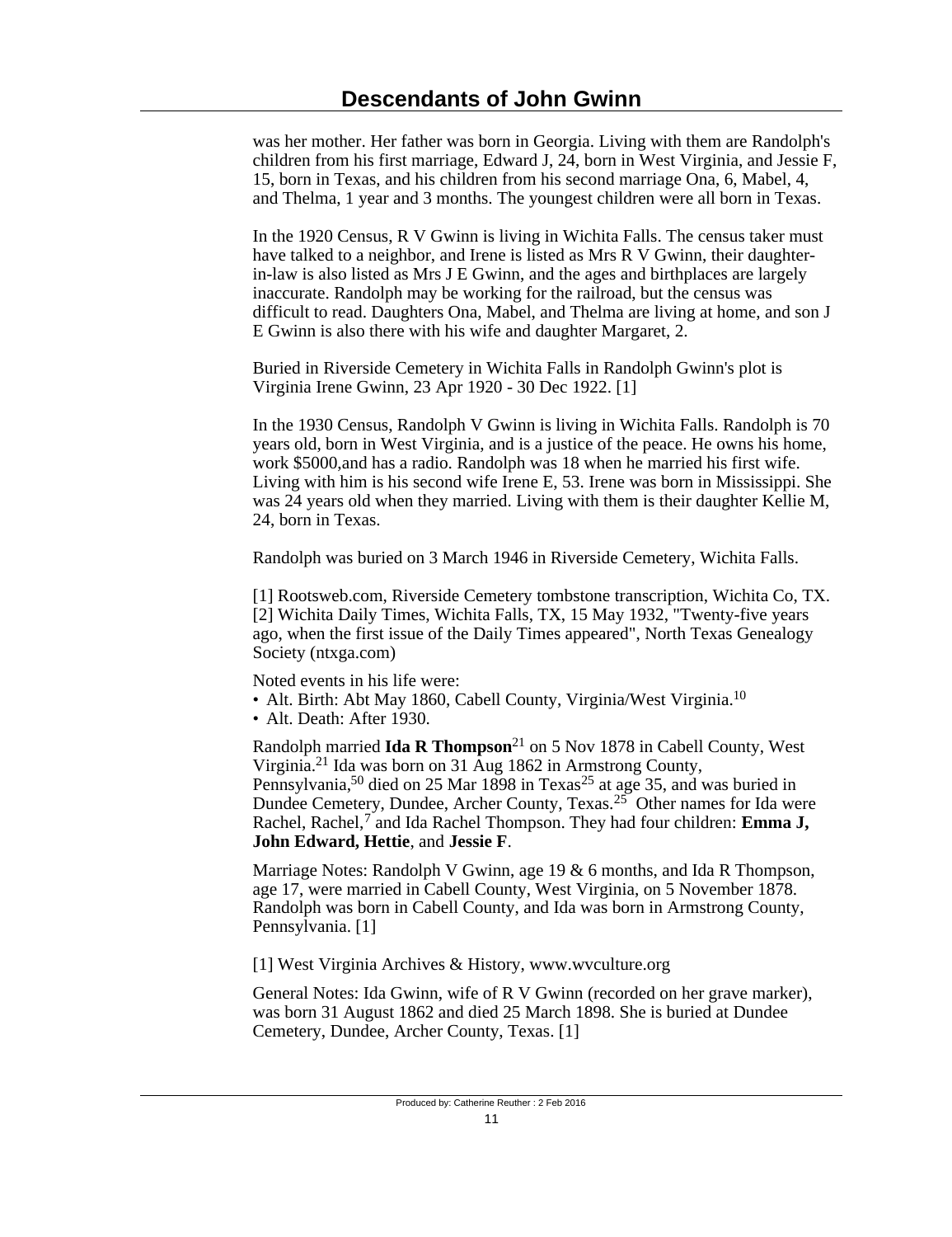[1] findagrave.com

Noted events in her life were:

• Alt. Death: Between 1894 and 1900, Texas.

5-**Emma J Gwinn**51 was born on 8 Mar 1880 in Cabell County, West Virginia,52 died on 23 Aug 197153 at age 91, and was buried in Erick Cemetery, Erick, Beckham County, Oklahoma.25 Another name for Emma was Emer J Gwinn.<sup>7</sup>

General Notes: Emma Floyd was born 8 March 1880, and died in 23 August 1971. Her last residence was in Erick, Beckham County, Oklahoma. She is buried in Erick Cemetery in Erick. [1,2]

[1] Social Security Death Index

[2] findagrave.com

Emma married **David Walter Floyd**54 about 1900 in probably Archer County, Texas.40 David was born on 22 Sep 1876 in Arkansas,55 died on 15 May 195525 at age 78, and was buried in Erick Cemetery, Erick, Beckham County, Oklahoma.<sup>25</sup> Another name for David was Dave W Floyd.51 They had nine children: **Lottie B, Lena M, Gladys S, Ethel R, Clay E, Ray G, Monroe G, Miles C**, and **Walter M**.

General Notes: In 1900 David W Floyd and his wife Emma are living in Archer County, Texas. David is 23 and was born in Arkansas. His occupation is "hotel". Emma is 20, born in Virginia. They have been married less than a year and do not yet have children. [2]

In 1910 Walter Floyd is living in Erick township, Beckham County, Oklahama. Walter is 33, a farmer, and was born in Arkansas, his parents in Missouri. Living with Walter are his wife Emma J, 30, and children daughter Dean L, 8, Lena M, 5, Susie G, 4, Ethel R, 2, and twin sons Ray G and Clay E, 10 months. Walter and Emma have been married 10 years. Emma has had 6 children, all are living. [4]

In 1920 Dave W Floyd is living in Erick township, Beckham County. He is 43, born in Arkansas, is a farmer with his own (mortgaged) farm. Living with him are his wife Emma J, 39 (born in West Virginia), eight children age 18 to 1 year and 10 months, brother Olie, 18, brother-in-law (Emma's brother), John E Gwinn, 34, and John's wife and child. [1]

Walter Floyd was born 22 September 1876 and died 15 May 1955. He is buried in the Erick Cemetery in Erick, Oklahoma. [3]

[1] 1920 US Census, Erick twp, Beckham Co, OK, ED 9, sheet 1A

[2] 1900 US Census, Justice Pct #5, Archer Co, TC, ED 1, sheet 15A

[3] findagrave.com

[4] 1910 US Census, Erick twp, Beckham Co, OK, ED 9, sheet 12B-13A

## 6-**Lottie B Floyd**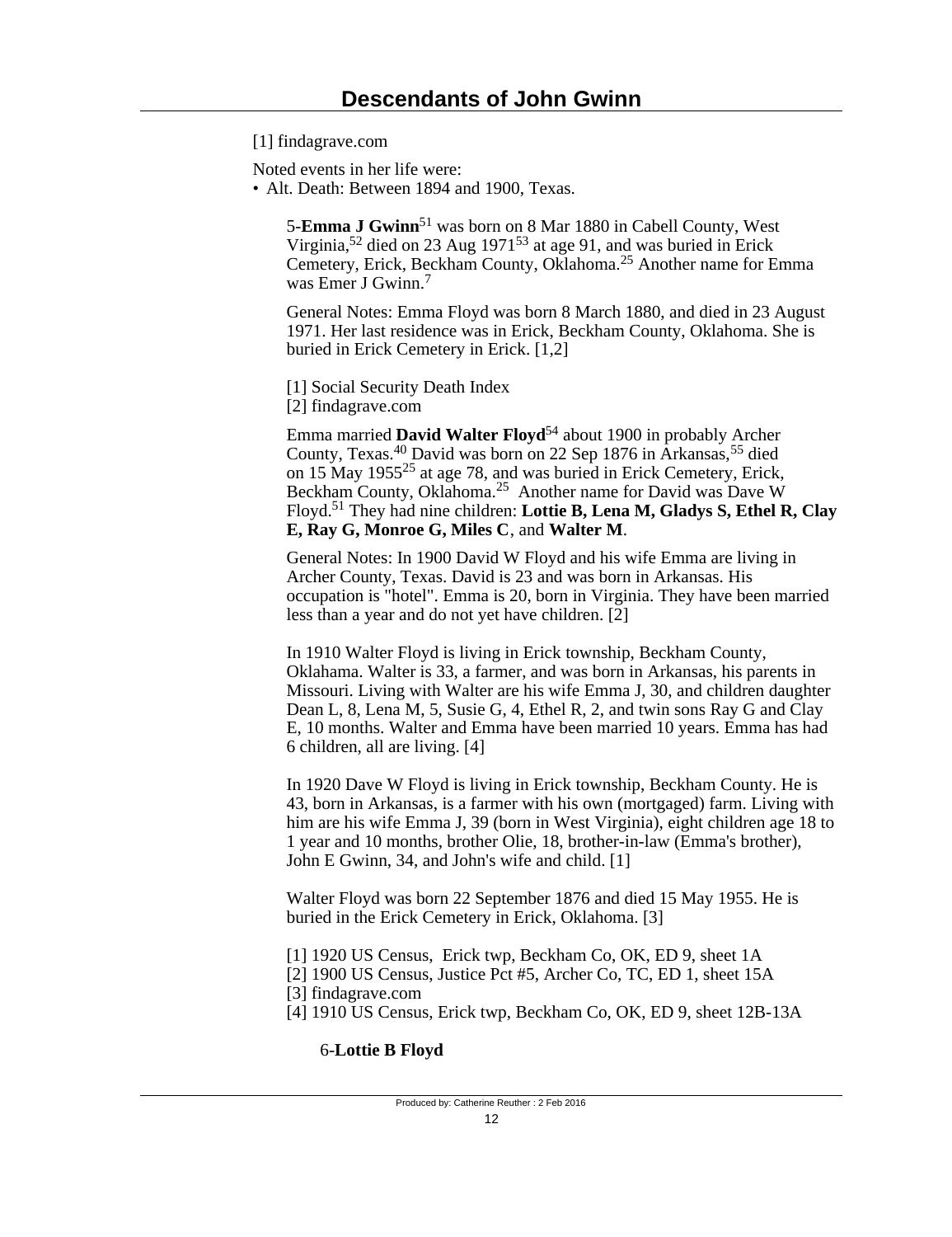6-**Lena M Floyd**

6-**Gladys S Floyd**

6-**Ethel R Floyd**

6-**Clay E Floyd**51 was born on 17 Nov 1909 in Oklahoma51 and died on 19 Sep 1994 in Hidalgo County, Texas56 at age 84.

General Notes: Clay E. Floyd was born 17 November 1909 and died 19 September 1994 in Hidalgo County, Texas. His last residence was in Mercedes, Hidalgo County, Texas. Clay's Social Security # was issued in Texas before 1951. [1, 2]

[1] Social Security Death Index [2] Texas Death Index, 1903-2000 (Ancestry.com)

6-**Ray G Floyd**<sup>40</sup> was born on 17 Nov 1909 in Oklahoma,<sup>57</sup> died on 6 Sep 1910,<sup>25</sup> and was buried in Erick Cemetery, Erick, Beckham County, Oklahoma.<sup>25</sup>

6-**Monroe G Floyd**

6-**Miles C Floyd**

6-**Walter M Floyd**

5-**John Edward Gwinn**38 was born on 17 May 1885 in Cabell County, Virginia/West Virginia.39 Another name for John was Edward J Gwinn.<sup>40</sup>

General Notes: On the 1910 Census, Edward is living with his father and step-mother in Wichita Falls, Wichita County, Texas. He is 24, born in West Virginia, and is a salesman (?) at a clothing store.

In 1916, when John married Winston, he was living in Wirt, Carter County, Oklahoma. [5]

In Sept 1918 John Edward Gwin registered for the World War I draft. He was living in Ranger, Eastland County, Texas, and was a merchant. John was born May 17 1885. He listed his wife Mrs Winston Jones Gwinn (?) as his nearest relative. [1]

In the 1920 Census, J E Gwinn is living in Wichita Falls with his father and step-mother. With him is his wife Mrs J E Gwinn and their daughter Margaret, 2. Edward is an engineer, perhaps working for the railroad.

In 1920, John E Gwinn is also in Erick township, Beckham County, Oklahoma, in the home of his sister Emma and brother-in-law Dave Floyd. John is 34 and a rig contractor workin on his "own account" in the oil industry. With John are his wife Winston J, 23, and daughter Margaret O, 1 year and 8 months. [4]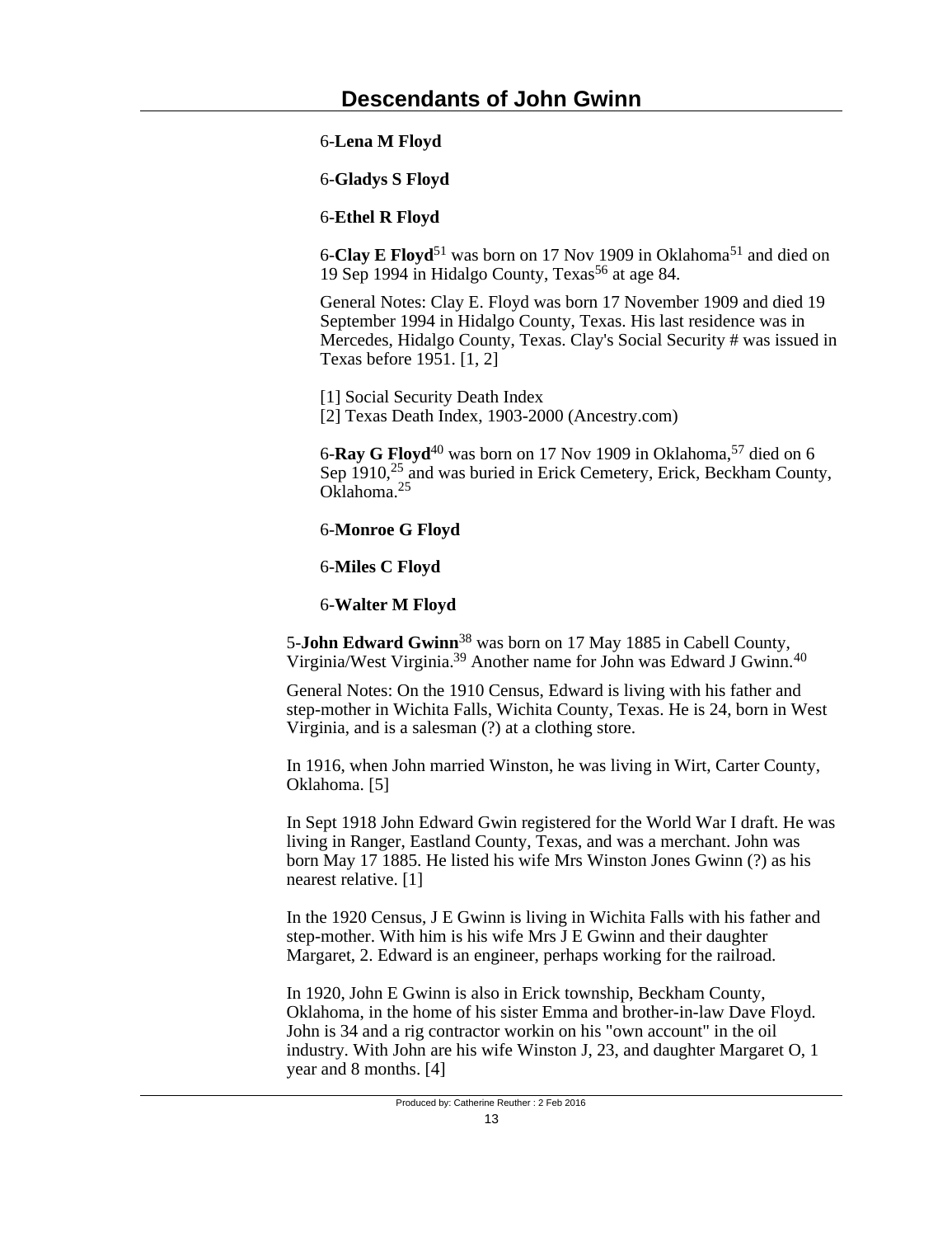In 1930 J E Gwinn is living in Washita township, Custer County, Oklahoma. He is 44 and a farmer. John owns his farm worth \$35,000 and has a radio. Living with him are his wife Winton [Winston], 34, children Margarette, 11, John E, 9, Bittie, 4, Winston R, 2, and mother-in-law Birty (or Betty), M Davie, 66. Birty was born in Kentucky. John and Winston were married at age 30 & 20. [3]

[1] World War I draft cards (Ancestry.com)

[2]

[3] 1930 US Census, Washita twp, Custer Co, OK, ED 27, sheet 5B

[4] 1920 US Census, Erick twp, Beckham Co, OK, ED 9, sheet 1A

[5] Oklahoma County Marriages 1890-1995 (images) (FamilySearch.org),

John E Gwinn to Winston Jones Davis, 5 Feb 1916, Ardmore, Carter Co, OK

Noted events in his life were:

• Alt. Birth: Abt 1886, West Virginia.<sup>40</sup>

John married **Winston Jones Davie**58 on 5 Feb 1916 in Ardmore, Carter County, Oklahoma.<sup>59</sup> Winston was born in 1897 in Texas.<sup>60</sup> They had four children: **Margaret Edwina, John Edward, Bittie**, and **Winston R**.

General Notes: When John Edward Gwinn registered for the World War I draft he listed his wife as his nearest relative. Her name appears to be Mrs Winston Jones Gwinn, but the image was hard to make out. [1]

Winston's parents were both born in Kentucky. [2]

In 1930 Winston's mother Birty or Betty M Davie is living with her and John. Birty is 66, widowed, born in Kentucky, and her parents in Tennessee. [2] It is unknown if Winston's maiden name was Jones or Davie.

[1] World War I draft cards (Ancestry.com)

[2] 1930 US Census, Washita twp, Custer Co, OK, ED 27, sheet 5B

6-**Margaret Edwina Gwinn**61 was born on 18 Apr 1918 in Wichita Falls, Wichita County, Texas<sup>62</sup> and died on 2 Jun 1987<sup>63</sup> at age 69.

6-**John Edward Gwinn**64 was born on 10 Aug 1920 in Butler, Custer County, Oklahoma<sup>65</sup> and died on 25 Sep 1998 $^{44}$  at age 78.

General Notes: J. Edward Gwinn was born 10 August 1920 and died 25 September 1998, His last residence was in Weatherford, Custer County, Oklahoma. [1]

[1] Social Security Death Index

Noted events in his life were: • Alt. Birth: Abt 1921, Oklahoma.<sup>37</sup>

6-**Bittie Gwinn**

6-**Winston R Gwinn**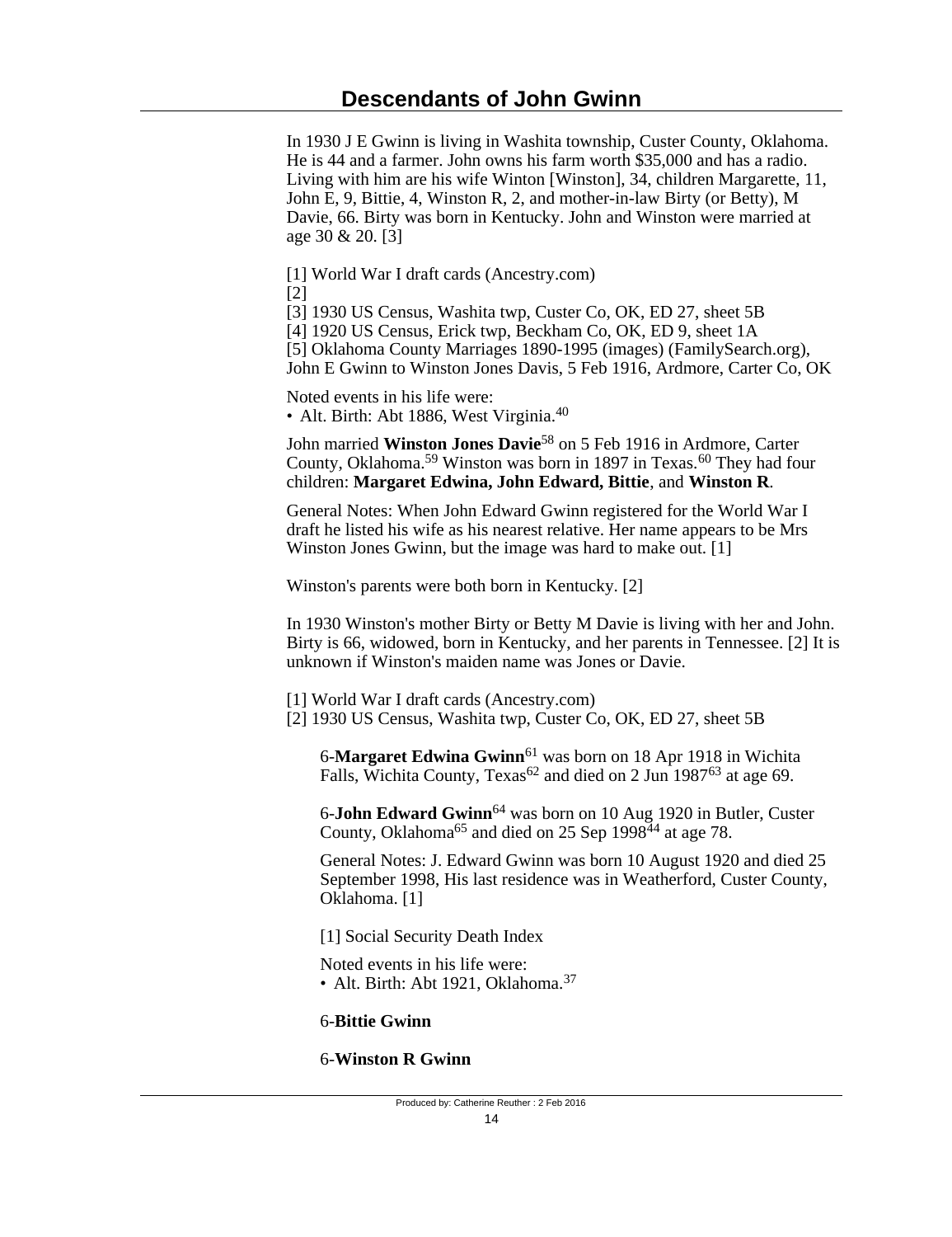## 5-**Hettie Gwinn**

### 5-**Jessie F Gwinn**

Randolph next married **Irene Eliza Allen**, <sup>66</sup> daughter of **C C Allen** and **Melvina Fuller,** on 30 Jun 1901 in Wichita County, Texas.<sup>67</sup> Irene was born on 5 May 1877 in Lee County, Mississippi,<sup>31</sup> died on 28 Apr 1963 in Wichita Falls, Wichita County, Texas<sup>68</sup> at age 85, and was buried on 29 Apr 1963 in Riverside Cemetery, Wichita Falls, Wichita County, Texas.30 Another name for Irene was Irene E.69 They had five children: **Ona Ruth, Kellie Mabel, Thelma Georgia, unknown**, and **Virginia Irene**.

General Notes: Irene's parents were CC Allen and Melvina Fuller. The informant on her death certificate was Mrs Blanche Lay. She died at the Taylor Nursing Home in Wichita Falls. Two years prior to her death she had broken her hip. She died of phnemonia, myocardial insufficiency, and senility. [1]

[1] Texas death certificate, Family Search Labs

Noted events in her life were:

- Alt. Birth: 4 May 1877, Mississippi.<sup>70</sup>
- Alt. Birth: Abt 1878, Mississippi. $40$
- Alt. Death: 29 Apr 1963, Wichita County, Texas.<sup>71</sup>

#### 5-**Ona Ruth Gwinn**

Ona married **Carl Bernard Frazier**72 on 20 Dec 1924 in Wichita County, Texas.73 Carl was born on 20 Jul 1903 in Texas,74 died on 9 Jun 1967 in Rehoboth, New Mexico<sup>75</sup> at age 63, and was buried on 12 Jun 1967 in Riverside Cemetery, Wichita Falls, Wichita County, Texas.75 Another name for Carl was Bernard Carl Frazier.<sup>37</sup> They had three children: Betsy Ran, **Bernard Richard**, and **Janet**.

General Notes: In 1930 Barnard C Frazier is living on Roberts Street in Wichita Falls, Wichita County, Texas. He is 26, born in Texas, and a truck driver in some kind of wholesale business. Living with Barnard are his wife Ona, 21, and children Betsy R, 4 years & 6 months, and Barnard R, 3 years & 5 months. Barnard and Ona married at age 21. [1]

Carl Frazier was born 20 Jul 1903 and died Jun 1967. His last residence was in Wichita Falls, Wichita County, Texas. [2]

[1] 1930 US Census, Wichita Falls, Wichita Co, TX, ED 26, sheet 9A-B [2] Social Security Death Index

Noted events in his life were:

• Alt. Birth: Abt 1904, Texas.<sup>37</sup>

6-**Betsy Ran Frazier**76 was born on 15 Oct 1925 in Wichita County, Texas,  $^{74}$  died on 24 Jun 2003<sup>14</sup> at age 77, and was buried in Riverside Cemetery, Wichita Falls, Wichita County, Texas.<sup>14</sup>

General Notes: Betsy Frazier Kidd is buried in Riverside Cemetery, Wichita Falls, near her father and grandparents Gwinn. [1]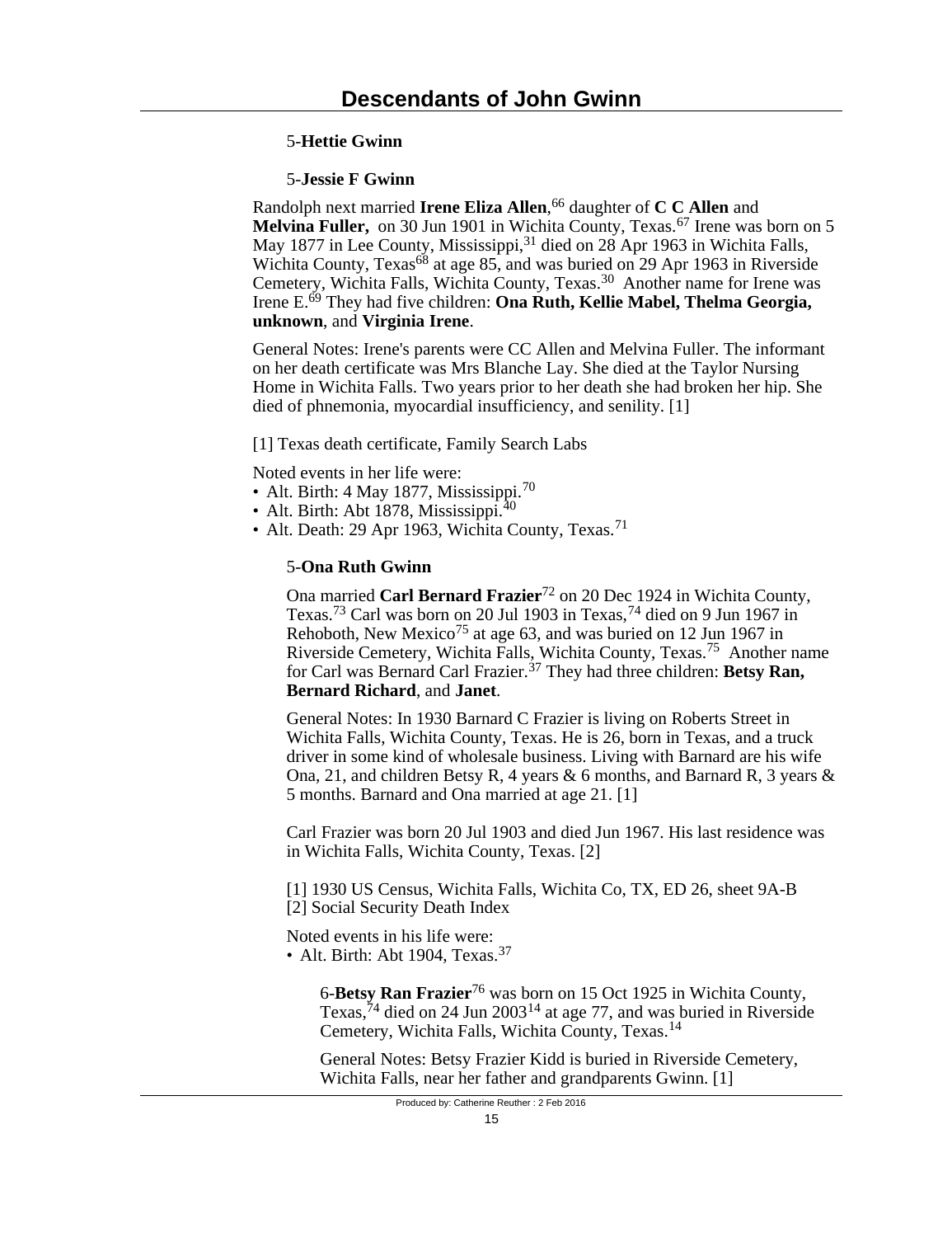Bettie A. Frazier was born 10 October 1925 and died 17 June 2003. Her last residence was in Broomfield, Boulder County, Colorado. Bettie's Social security # was issued in Colorado before 1951. [2]

[1] Rootsweb.com, Riverside Cemetery tombstone transcription, Wichita Co, TX

[2] Social Security Death Index

Betsy married **Knox Wilson Kidd**, <sup>77</sup> son of **Claude Wilson Kidd** and **Bessie Fullerton,** on 3 Aug 1947.78 The marriage ended in divorce. Knox was born on 6 Apr 1927 in Wichita County, Texas<sup>77</sup> and died on 8 Jun 198756 at age 60. They had four children: **Carl Knox, Mark Wilson, Gary Allen**, and **Betsy Ruth**.

Noted events in their marriage were: • Divorce: 13 May 1970, Wichita County, Texas.<sup>78</sup>

General Notes: Knox Wilson Kidd was born 6 Apr 1927 in Wichita County, Texas, to C W Kidd & Bessie Fullerton. [1]

[1] Texas Birth Index, 1903-1997 (Ancestry.com)

Noted events in his life were:

- Alt. Birth: 6 Apr  $1926.^{44}$
- Alt. Birth: Abt 1927.<sup>78</sup>

# 7-**Carl Knox Kidd**

7-**Mark Wilson Kidd**

- 7-**Gary Allen Kidd**
- 7-**Betsy Ruth Kidd**

## 6-**Bernard Richard Frazier**

## 6-**Janet Frazier**

5-**Kellie Mabel Gwinn**69 was born on 31 Dec 1906 in Allendale, Wichita County, Texas79 and died on 5 Mar 199280 at age 85. Another name for Kellie was Mabel Gwinn.<sup>40</sup>

General Notes: In the 1930 Census, Kellie M Gwinn is living in Wichita Falls, Wichita County, Texas, with her parents. Kellie is 24, born in Texas, and working as a stenographer.

Kellie married **James Floyd Anderson**. They had one son: **James Floyd**.

## 6-**James Floyd Anderson**

5-**Thelma Georgia Gwinn**72 was born on 4 Jan 1909 in Wichita Falls, Wichita County, Texas<sup>81</sup> and died on 7 Jun 1993<sup>82</sup> at age 84. Another name for Thelma was Thelma Gwinn.<sup>40</sup>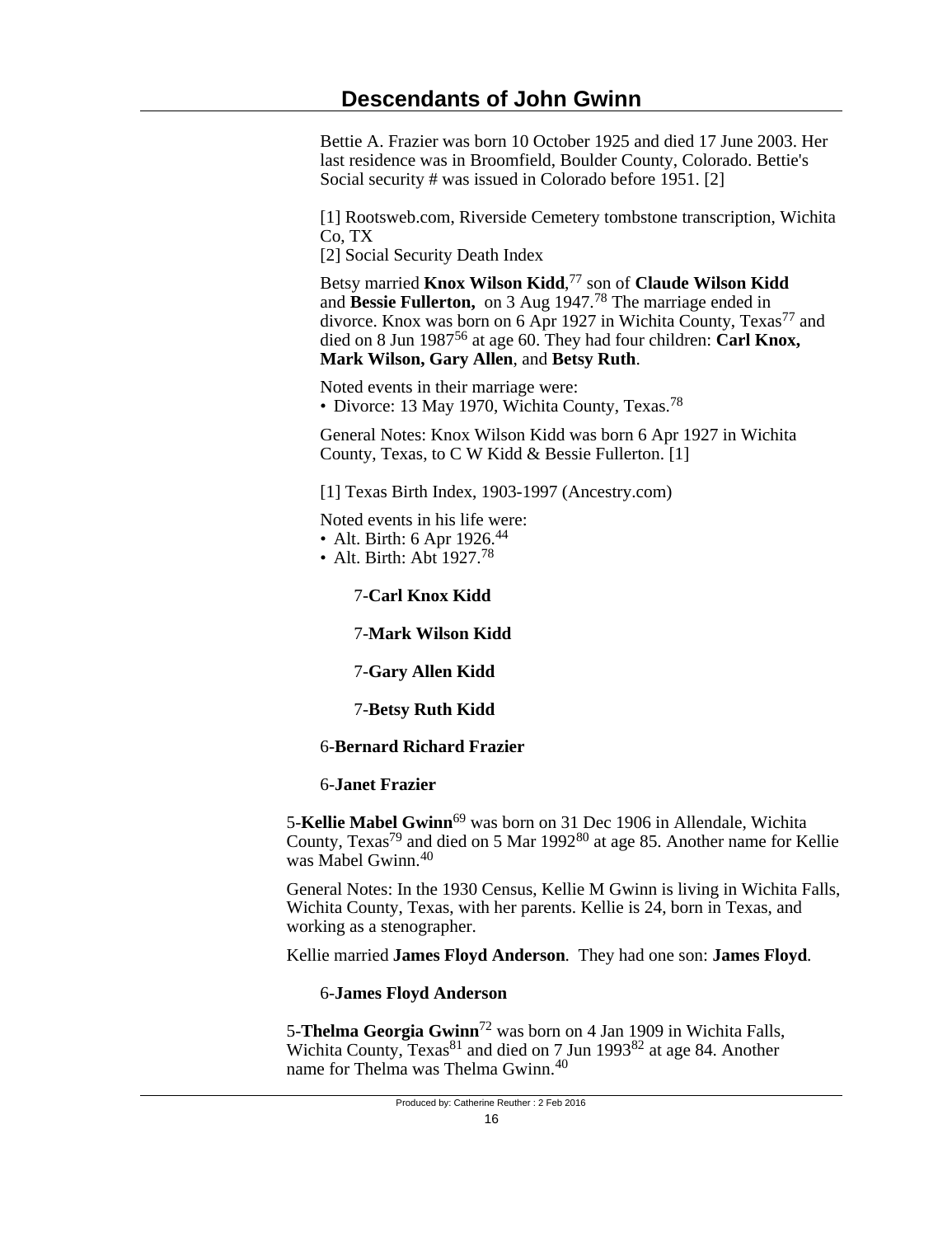General Notes: In 1927, Thelma Gwinn was a senior at Wichita Falls High School in Wichita Falls, Texas. [1]

A Mrs Cecil Jenkins died in Wichita County on 14 April 1941. [2]

Thelma may be the Thelma G. Jenkins born 4 Jan 1909 and died 7 Jun 1993. Her last residence was in Jackson, Hinds County, Mississippi. [3]

[1] 1927 yearbook transcription - Rootsweb.com

[2] Texas Deaths 1903-2000 (Ancestry.com)

[3] Social Security Death Index

Thelma married **Johnie Cecil Jenkins** \_\_\_\_\_\_\_\_\_\_\_\_.  $37$  They had two children: **Cecil Gwinn** and **Marilyn Thecil**.

### 6-**Cecil Gwinn Jenkins**

6-**Marilyn Thecil Jenkins**

5-**unknown Gwinn** died before 1910.

5-**Virginia Irene Gwinn** was born on 23 Apr 1920, died on 30 Dec 1922 at age 2, and was buried in Riverside Cemetery, Wichita Falls, Wichita County, Texas.

General Notes: Buried in Riverside Cemetery in Wichita Falls in Randolph Gwinn's plot is Virginia Irene Gwinn, 23 Apr 1920 - 30 Dec 1922. [1]

Virginia R. Gwinn, Apr 23, 1920 - Dec 30, 1922; burial Riverside Cemetery Cause of death., Street car accident Father, R.V. Gwinn, b. WV Mother, Allen, b. MS [2]

[1] Rootsweb.com, Riverside Cemetery tombstone transcription, Wichita Co, TX.

[2] Hines Funeral Home, Wichita County, TX , www.ntxga.com, North Texas Genealogical Assoc

4-**John M Gwinn**<sup>7</sup> was born about 1863 in Cabell County, West Virginia.<sup>7</sup>

General Notes: John may have died young as he has not been found after 1880. [CAR]

4-**Thomas Kilgore Guinn**18 was born on 5 Oct 1866 in Milton, Cabell County, West Virginia,<sup>18</sup> died on 23 Mar 1933 in Charleston, Kanawha County, West Virginia<sup>18</sup> at age 66, and was buried on 26 Mar 1933 in Milton Cemetery, Milton, Cabell Co, WV.<sup>83</sup> Another name for Thomas was Thomas K Gwinn.<sup>7</sup>

General Notes: In 1900 Thomas Guinn is living in Columbus, Franklin County, Ohio. He is 35 and a blacksmith. With him is his wife of 12 years Mollie, 32. [2]

In 1920 Thomas K Guinn and wife Mollie are living on Charleston Street in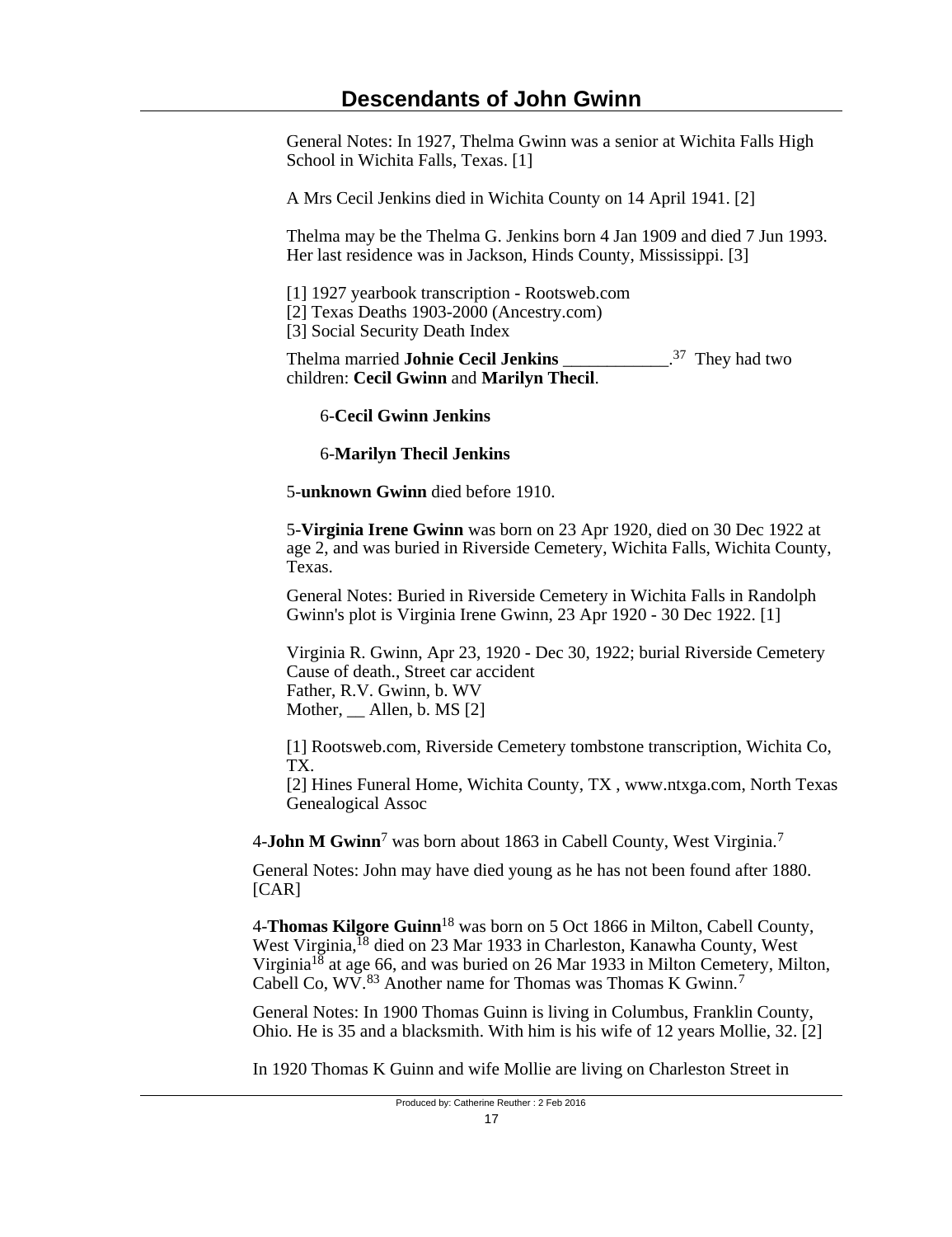Charleston, Kanawha County, West Virginia. Thomas is a merchant with his own grocery store. Mollie is a clerk in the store. Thomas is 53, Mollie 48, both born in West Virginia. [3]

Thomas was a merchant in Charleston, West Virginia. He died there in 1933 of heart failure. He also had high blood pressure and nefhritis. [1]

[1] West Virginia Archives & History, www.wvculture.org, death certificate

[2] 1900 US Census, Columbus, Franklin Co, OH, ED 92, sheet 7A

[3] 1920 US Census, Charleston, Kanawha Co, WV, ED 94, sheet 12B

Noted events in his life were:

• Alt. Birth: Abt 1866, Cabell County, West Virginia.<sup>7</sup>

• Occupation: Merchant.<sup>18</sup>

Thomas married **Mollie Kendall**18 about 1888.23 Mollie was born in Dec 1868 in West Virginia<sup>23</sup> and died after 1933.

General Notes: Mollie's father was born in Virginia/West Virginia and her mother in Ohio. [1, 2]

Mollie was the informant on husband Thomas's death certificate.

[1] 1900 US Census, Columbus, Franklin Co, OH, ED 92, sheet 7A [2] 1920 US Census, Charleston, Kanawha Co, WV, ED 94, sheet 12B

4-**Carrie E Gwinn**<sup>7</sup> was born in Apr 1868 in Cabell County, West Virginia<sup>84</sup> and died after 1920.

General Notes: In 1920 Carrie E Sanford is living in Huntington, Cabell County, West Virginia, in the home of her daughter and son-in-law Bula and Thomas Race. Carrie is 50 and widowed. With her is her youngest daughter Lena, 19. [1]

[1] 1920 US Census, Huntington, Cabell Co, WV, ED 30, sheet 3A

Carrie married **Edgar L Sanford**18 on 19 Jun 1888 in Cabell County, West Virginia.18 Edgar was born about 1868 in Lincoln County, West Virginia18 and died between  $\overline{1910}$  and  $1920$ . Other names for Edgar were Earl L Sanford<sup>40</sup> and Edward Sanford.23 They had four children: **Beulah M, Ruth, Della**, and **Lena**.

General Notes: In 1900 Edward Sanford is living in Grant district, Cabell County, West Virginia. He is 33, working as a rail road laborer, and owns his own farm. With him are his wife Carie E, 32, daughters Beulah M, 9, Ruth, 7, and Della, 4. Also with them is Minnie Sexton, 18, and a servant. [1]

In 1910 Earl L Sanford is living in Huntington, Cabell County. He is 42 and an engineer for the rail road. Living with Earl are his wife Carrie, 42, and daughters Beulah, 19, Ruth, 17, Della, 14, and Vera, 9. Earl and Carrie have been married 21 years. Carrie has had 4 children, all are living. [2]

[1] 1900 US Census, Grant dist, Cabell Co, WV, ED 5, sheet 4A-B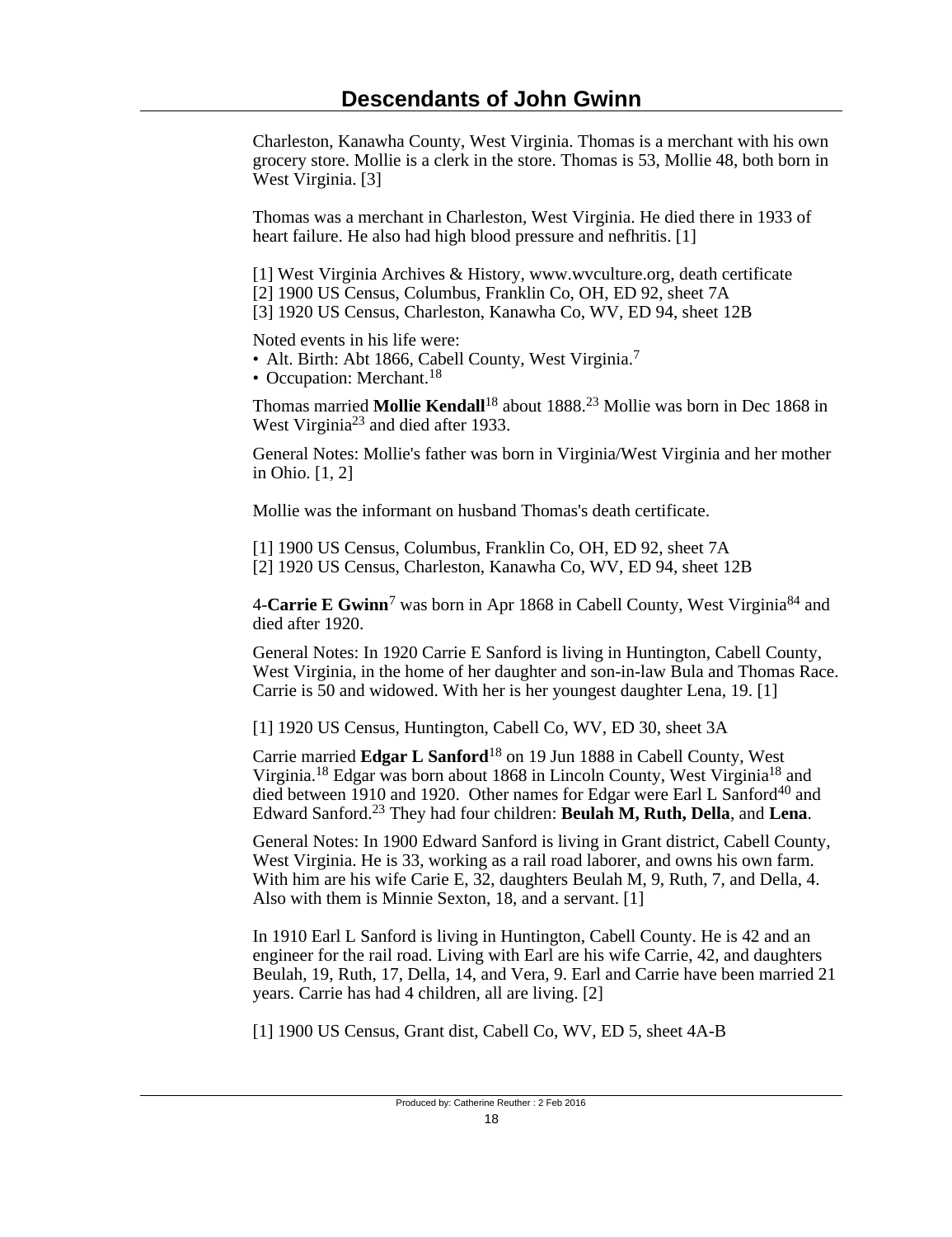[2] 1910 US Census, Huntington, Cabell Co, WV, ED 39, sheet 1A

Noted events in his life were:

• Alt. Birth: Aug 1866, West Virginia.<sup>23</sup>

## 5-**Beulah M Sanford**

Beulah married **Thomas G Race**51 between 1910 and 1915. Thomas was born about 1876 in New York.51 They had one son: **Thomas**.

General Notes: In 1920 Thomas G Race is iving in Huntington, Cabell County, West Virginia. He is 44, born in New York, and a traveling buyer for the Keystone Tire co. Living with Thomas are his wife Bula M, 29, son Thomas, 5, mother-in-law Carrie Sanford, 50, and sister-in-law Lena Sanford, 19. [1]

[1] 1920 US Census, Huntington, Cabell Co, WV, ED 30, sheet 3A

6-**Thomas Race**

5-**Ruth Sanford**

5-**Della Sanford**

5-**Lena Sanford**

4-**Lola B Gwinn**<sup>7</sup> was born about 1874 in Cabell County, West Virginia.<sup>7</sup>

3-**George Washington Gwinn**85 was born on 3 Aug 1829 in Cabell County, Virginia/West Virginia,<sup>5</sup> died on 27 Oct 1914 in Cabell County, West Virginia<sup>4</sup> at age 85, and was buried in Gwinn Family Cemetery, Milton, Cabell County, West Virginia.<sup>5</sup> Another name for George was Washington Gwinn.<sup>16</sup>

General Notes: In the 1850 Census, Washington Gwinn is living in Cabell County, Virginia, next door to his brother John. He is 21, born in Virginia, and a farmer. The value of his real estate is \$1500. Living with him is his wife Marietta, 19. They were married within the year.

In the 1860 Census, Washington Gwinn is living in Cabell County. He is 31 years old, born in Virginia and a farmer. The value of his real estate is \$3000 and his personal estate \$600. Washington owns one female slave, age 10. Living with him are his wife Marietta (Emarata on the census), 25, and children Elizabeth, 8, Sampson, 5, Conwelsey, 3, Charles, 2, and Thomas, 2 months. Also in the house are Hetty Ball, 21, probably Marietta's sister, and Lunis Conyers, 25.

In the 1870 Census, George Gwinn is living in Grant township, Cabell County, West Virginia. He is 42 years old, born in West Virginia, and is a farmer. The value of his real estate is \$3500 and his personal estate \$550. Living with him are his wife Marietta, 38, and children Elizabeth, 20, Sampson, 18, Conwelsa, 16, Charles, 13, Thomas, 12, Robert E, 8, Mary, 4, and Margaret, 1. All were born in West Virginia.

In the 1880 Census, G W Gwinn is living in the Grant district of Cabell County. He is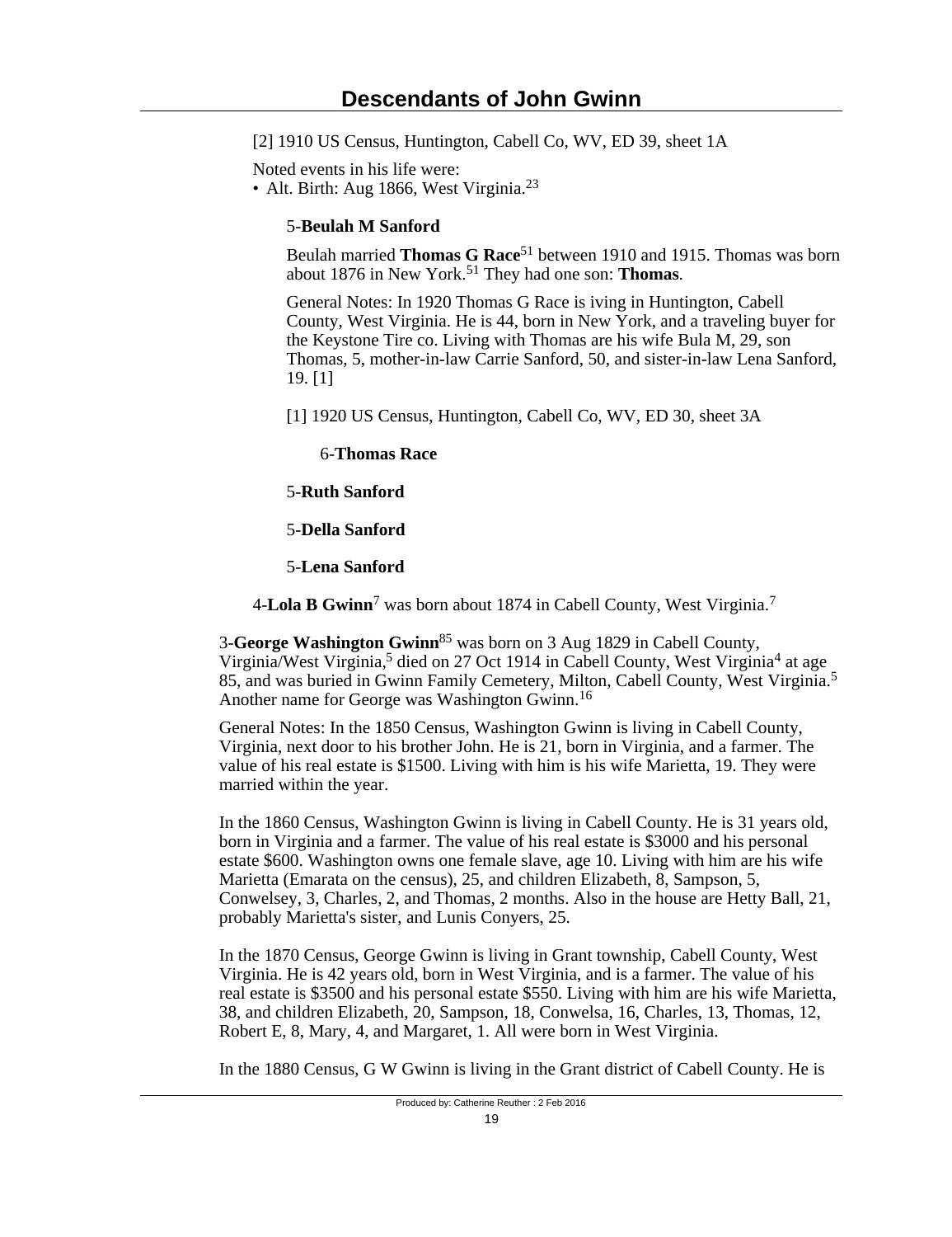50 years old, widowed, and a farmer. He was born in West Virginia. Living with him are his children Thos J, 20, Robt Lee, 18, Mary A, 13, Margaret H, 10, and Ellen, 8. They were also born in West Virginia.

\* \* \* \* \* \* \* \* \* \* \* \* \* \* \* \* \*

The following G W Gwinn is not to be confused with our Gwinn. This is a different Gwinn who came from Wood Co, WV, before coming to Cabell Co. - research of Jaye Drummond.

George W Gwinn was a private during the Civil War on for the Union in Company N, 7th West VA infantry. He joined Sept 27 1861 and was discharged Feb 15 1863. He suffered from chronic diarrhea, acute lung trouble and piles. In 1890 George was drawing a pension for his service.

Source: 1890 Veterans Schedule, Huntington, Cabell Co, West Va., ED 21, page 5, Ancestry.com. See also George Washington Guinn, Union, 7th Regiment, West Virginia Infantry, Co H & B, www.itd.nps.gov/cwss.

Noted events in his life were:

• Alt. Birth: Abt 1829, Cabell County, Virginia/West Virginia.<sup>16</sup>

George married **Mary Etta Ball**, <sup>18</sup> daughter of **Henry Ball** and **Polina,** on 12 Aug 1849 in Cabell County, Virginia (West Virginia).<sup>1</sup> Mary was born about 1832 in Mud River, Cabell Co, Virginia/West Virginia<sup>86</sup> and died on 13 Apr 1877 in Mud River, Cabell County, West Virginia<sup>86</sup> about age 45. Other names for Mary were Mary E Ball86 and Marietta E.87 They had nine children: **Elizabeth, Sampson, Conwelsey J, Charles, Thomas W, Robert Lee, Mary A, Margaret H**, and **Ellen**.

Noted events in their marriage were: • Alt. Marriage: Abt  $1850^{16}$ 

Noted events in her life were:

- Alt. Birth: Abt 1831, Virginia.<sup>16</sup>
- Alt. Birth: Abt 1835, Virginia. $<sup>1</sup>$ </sup>

4-**Elizabeth Gwinn**10 was born in Aug 1852 in Cabell County, Virginia/West Virginia.<sup>88</sup>

Elizabeth married **James W Nelson**18 on 22 Mar 1874 in Cabell County, West Virginia.18 James was born in Sep 1846 in Monroe County, Virginia/West Virginia.89 They had eight children: **Leonidas, Lola, Willie, Lyde, Myrtle, Earnest A, Goldie**, and **Marie**.

Marriage Notes: On 22 March 1874 James W Nelson, 27, and Elizabeth A Gwinn, 22, were married in Cabell County, West Virginia. [1]

[1] West Virginia Archives & History, www.wvculture.org

General Notes: In 1880 James W Nelson and his wife Elizabeth are living in Grant district, Cabell County, West Virginia. James is 33 and a carpenter. Elizabeth is 29. WIth them are son Leonidas, 5, and daughter Lola, 2. [1]

In 1900 James W Nelson is living in Grant district, Cabell County. He is 53 and a farmer. James's wife Elizabeth is 48. They have been married 26 years. Elizabeth has had 9 children, 8 are living. With them are: son Lonzo, 24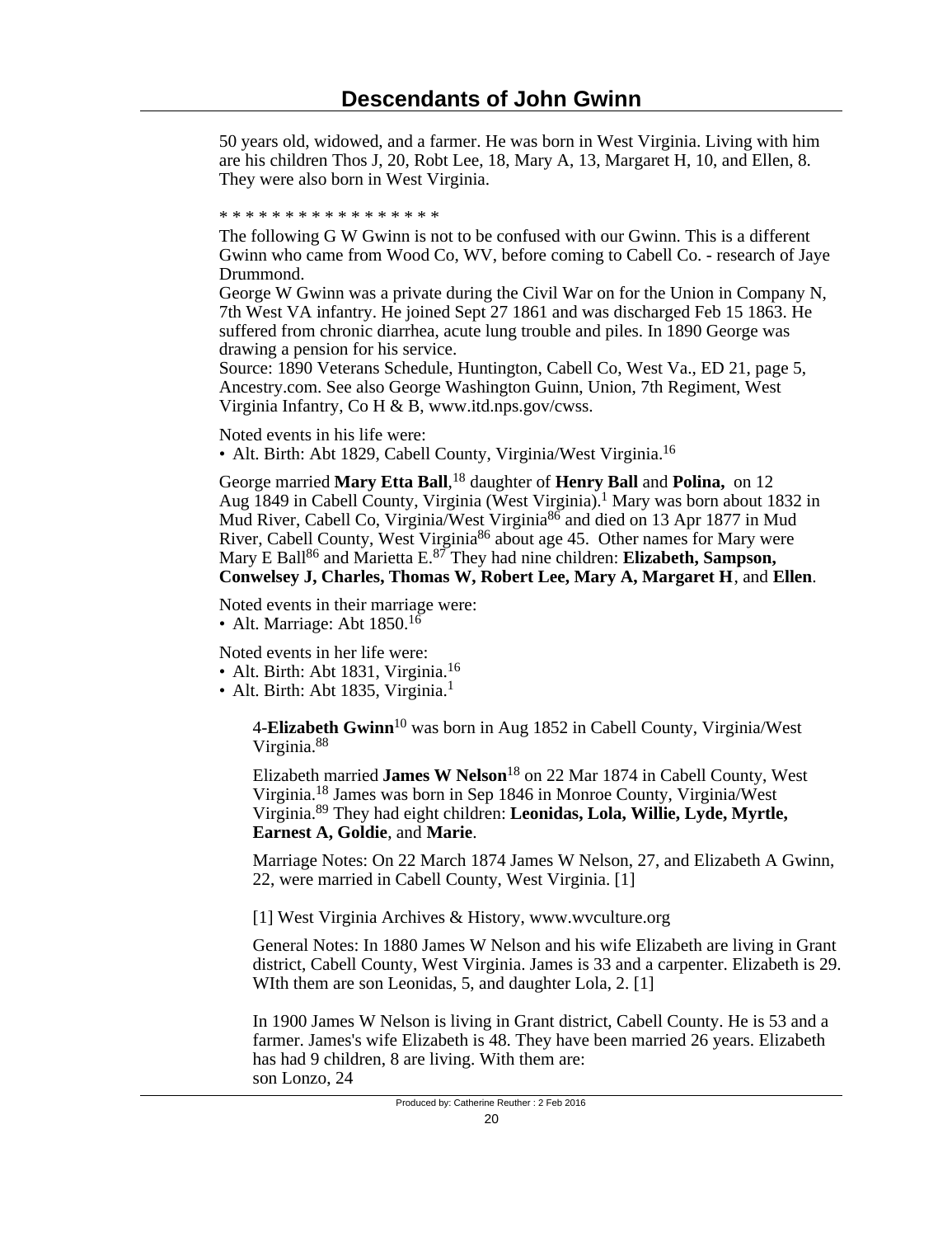daughter Willie, 18 son Lyde, 15 daughter Myrtle, 13 son Earnest A, 11 daughter Goldie, 9 daughter Marie, 6 daughter Lola Louis, 22 granddaughters Josephine Nelson, 5, and Ethel Nelson [should be Lewis], just born [2]

[1] 1880 US Census, Grant dist, Cabell Co, WV, ED 13, page 19-20

[2] 1900 US Census, Grant dist, Cabell Co, WV, ED 4, sheet 6A-B

5-**Leonidas Nelson**<sup>7</sup> was born in Jun 1875 in Cabell County, West Virginia.<sup>84</sup> Another name for Leonidas was Lonzo Nelson.<sup>23</sup>

General Notes: In 1900 Lonzo Nelson is living in Grant district, Cabell County, West Virginia, with his parents and younger siblings. Lonzo is 24 and "not able to work". [1]

[1] 1900 US Census, Grant dist, Cabell Co, WV, ED 4, sheet 6A-B

5-**Lola Nelson**<sup>7</sup> was born in Jul 1877 in Cabell County, West Virginia.<sup>84</sup>

General Notes: In 1900 Lola Louis is living in Grant district, Cabell County, West Virginia, with her parents siblings, and daughters. Lola is 22, married, and has had two children, both are living. Also with her are her daughters Josephine Nelson, 5, and Ethel Nelson [should be Lewis], just born in May.  $[1]$ 

[1] 1900 US Census, Grant dist, Cabell Co, WV, ED 4, sheet 6A-B

Lola married someone. He had one daughter: **Josephine**.

## 6-**Josephine Nelson**

Lola married **George F Lewis**18 on 14 Jul 1899 in Cabell County, West Virginia.18 George was born about 1878 in Lawrence County, Ohio.18 They had one daughter: **Ethel**.

## 6-**Ethel Lewis**

5-**Willie Nelson**23 was born in Apr 1882 in West Virginia.<sup>23</sup>

5-**Lyde Nelson**23 was born in Jul 1884 in West Virginia.<sup>23</sup>

General Notes: Possible: Clyde Nelson, Jul. 4, 1884 - Feb. 29, 1960 Clyde was the husband of Fannie Johnson Nelson. Fannie V. Johnson Nelson, Feb. 4, 1889 - Oct. 10, 1956 Fannie was the wife of Clyde Nelson.The daughter of Albert G. Johnson & Mary Margaret Morrison MollieJohnson. Burial: Milton Cemetery, Milton, Cabell County, West Virginia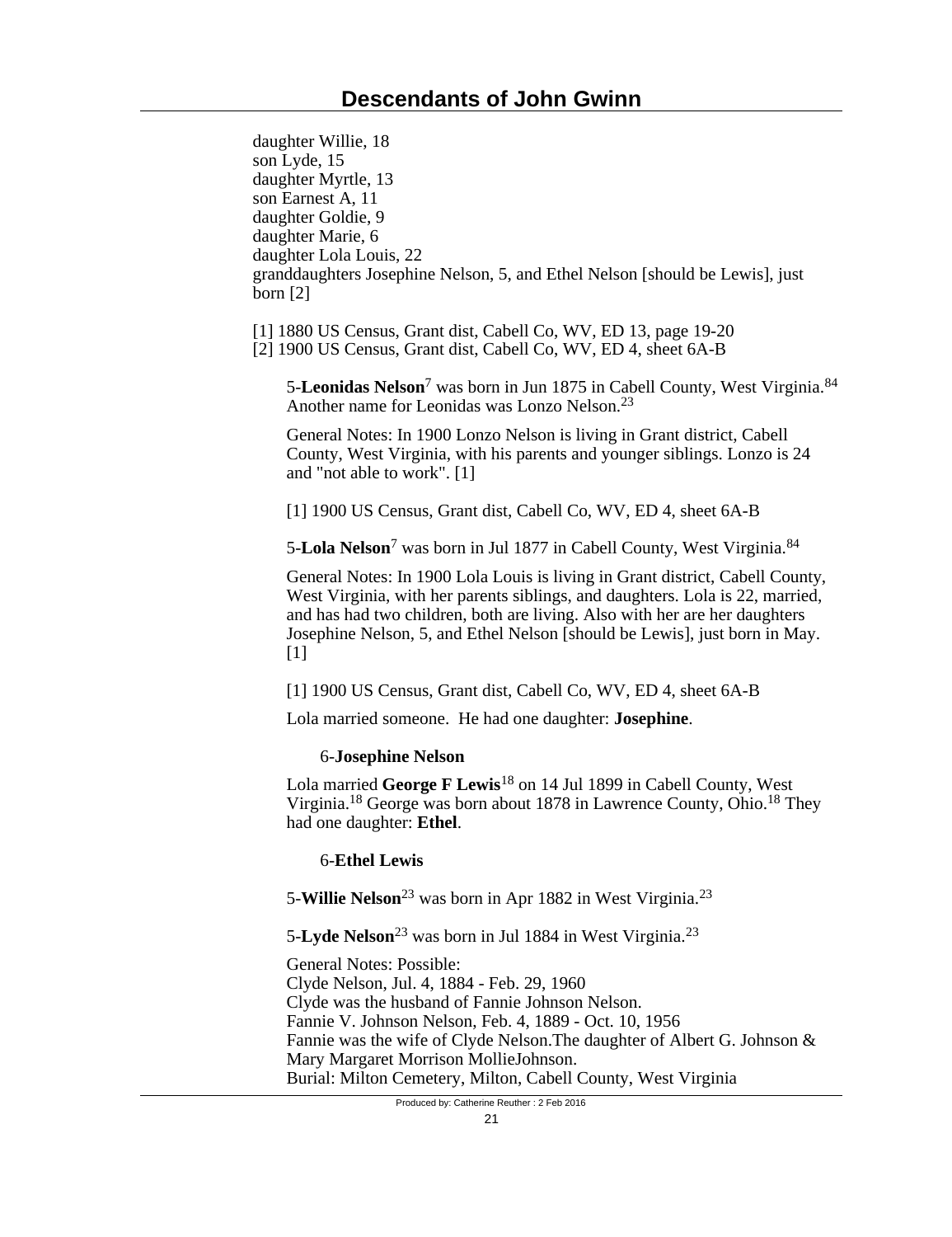Source: findagrave.com, posted by TWR

5-**Myrtle Nelson**<sup>23</sup> was born in Sep 1886 in West Virginia.<sup>23</sup>

5-**Earnest A Nelson**<sup>23</sup> was born in Dec 1888 in West Virginia.<sup>23</sup>

5-**Goldie Nelson**

5-**Marie Nelson**

4-**Sampson Gwinn**10 was born on 7 Dec 1852 in Cabell County, Virginia/West Virginia,<sup>90</sup> died on 7 Sep 1939 in Huntington, Cabell County, West Virginia<sup>18</sup> at age 86, and was buried on 9 Sep 1939 in Gwinn Cemetery, Milton, Cabell County, West Virginia.<sup>18</sup>

General Notes: In 1900, Sampson Gwinn is living in Wichita County, Texas, in Justice Precinct 1. He is a boarder in the house of William Ferguson. He is 57, born in West Virginia, and a day laborer on the rail road. Living nearby are his cousins William and Albert Gwinn and their families.

At the time of his death Sampson was single and a farmer living in Huntington, Cabell County, West Virginia. He died of carcinoma of the prostate & myocardial insufficiency after a vasectomy on Sept 1. [1] Although his death certificate said he had a vasectomy before he died, the operation was most likely for prostate cancer.

[1] West Virginia Archives & History, www.wvculture.org, death certificate.

Noted events in his life were:

• Alt. Birth: Abt 1855, Cabell County, Virginia/West Virginia.<sup>10</sup>

4-**Conwelsey J Gwinn**18 was born on 16 Feb 1855 in Cabell County, Virginia/West Virginia,18 died on 23 Sep 1937 in Glenwood, Union Dist, Cabell County, West Virginia<sup>18</sup> at age 82, and was buried on 25 Sep 1937 in Gwinn Cemetery.<sup>18</sup> Other names for Conwelsey were Conwelsa Gwinn<sup>6</sup> and Conwelsey Gwinn. $10$ 

General Notes: Conwelsey or Conwelsea appears to be a name from his mother's family, the Balls, as there is another by that first name found on the census records.

In the 1880 Census, Conwelsy Guinn is living in Cabell County, West Virginia, near his uncles John and Thomas J Gwinn (Guinn on the census). He is 25 years old, born in Virginia, and is a farmer. Living with him is his wife Samantha, 18, also born in Virginia. Samantha's parents were born in Ireland. They were married in the Census year.

Noted events in his life were:

• Alt. Birth: Abt 1857, Cabell County, Virginia/West Virginia.<sup>10</sup>

• Occupation: farmer.<sup>18</sup>

Conwelsey married **Samantha Bryan**, <sup>18</sup> daughter of **Nimrod Bryan** and **Nancy Spurlock,** on 21 Sep 1879 in Cabell County, West Virginia.18 Samantha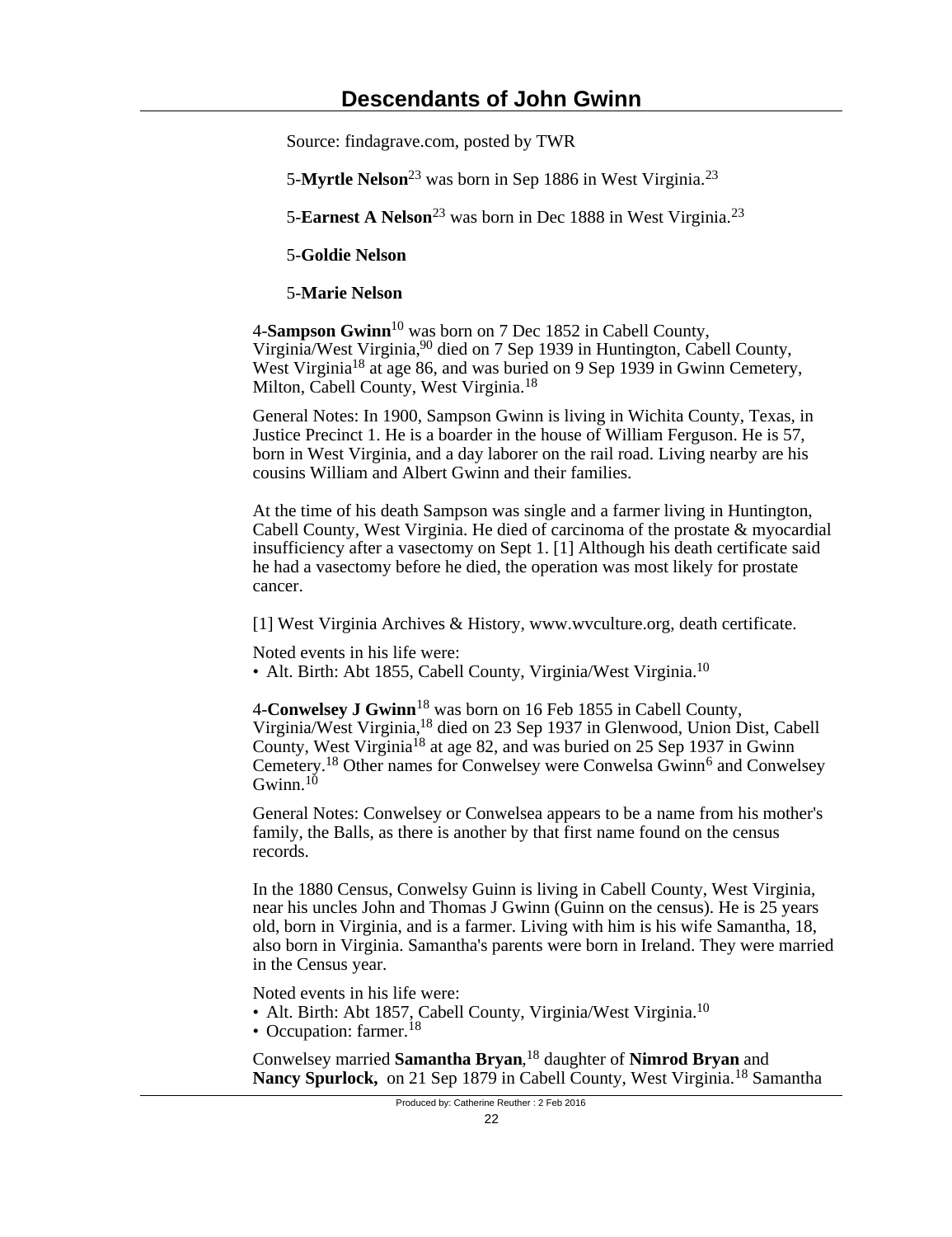was born on 9 Dec 1861 in Cabell County, Virginia/West Virginia<sup>18</sup> and died on 4 Oct 1925 in Glenwood, Union Dist, Cabell County, West Virginia<sup>18</sup> at age 63. Another name for Samantha was Samantha.<sup>7</sup> They had one son: **Percy Tennyson**.

Marriage Notes: Cumelsy Gwinn and Samantha Bryan married 21 September 1879 in Cabell County, West Virginia. Both Cumelsy and Samantha were born in Cabell County. [1]

[1] West Virginia Archives & History, www.wvculture.org

Noted events in their marriage were:

• Alt. Marriage:  $1880.<sup>7</sup>$ 

Noted events in her life were:

• Alt. Birth: Abt 1862, Virginia.<sup>7</sup>

5-**Percy Tennyson Gwinn**18 was born on 17 May 1881 in Glenwood, Cabell County, West Virginia,18 died on 24 Feb 1942 in Huntington, Cabell County, West Virginia<sup>18</sup> at age 60, and was buried on 27 Feb 1942 in Greenbottom.<sup>18</sup>

General Notes: Percy was a filling station operator. He died of carcinoma of the rectum and metastiasis. Burial was in Greenbottom (?). [1]

[1] West Virginia Archives & History, www.wvculture.org, death certificate.

Percy married **Erma Crawford**.

4-**Charles Gwinn**10 was born in Oct 1857 in Cabell County, Virginia/West Virginia.<sup>23</sup>

General Notes: In 1900, Charles Guinn is living in Cabell County, West Virginia, in Grant district, with his brother Thomas and his family. Charles is 42, single, and a farm laborer.

Noted events in his life were:

• Alt. Birth: Abt 1858, Cabell County, Virginia/West Virginia.<sup>10</sup>

4-**Thomas W Gwinn**18 was born on 15 Mar 1860 in Cabell County, Virginia/West Virginia,  $^{17}$  died on 8 Feb 1923 in Milton, Cabell Co, West Virginia<sup>18</sup> at age 62, and was buried on 9 Feb 1923 in Milton Cemetery, Milton, Cabell Co, WV.83 The cause of his death was tubercular peritonitis.18 Other names for Thomas were Thomas Gwinn<sup>10</sup> and Thomas J Gwinn.<sup>7</sup>

General Notes: In 1900, Thomas W Guinn is living in Cabell County, West Virginia, in the Grant district. He is 40 years old, born in West Va, and a farmer. Living with him is his wife Carrie C, 34, also born in West Va. They have been married 14 years, and Carrie has had 5 children, all are living. Their children are Mary E, 12, Alice G, 10, Lena M, 6, Frank W, 3, and Kathaline, 7 months. Also living with them is Thomas's brother Charles, 42.

In 1910, Tom W Gwinn is living in the Grant district, Cabell County. He is 50 years old and a farmer. His wife Carrie is 44. They have been married 25 years, and Carrie has had 6 children, all are living. Living with them are their children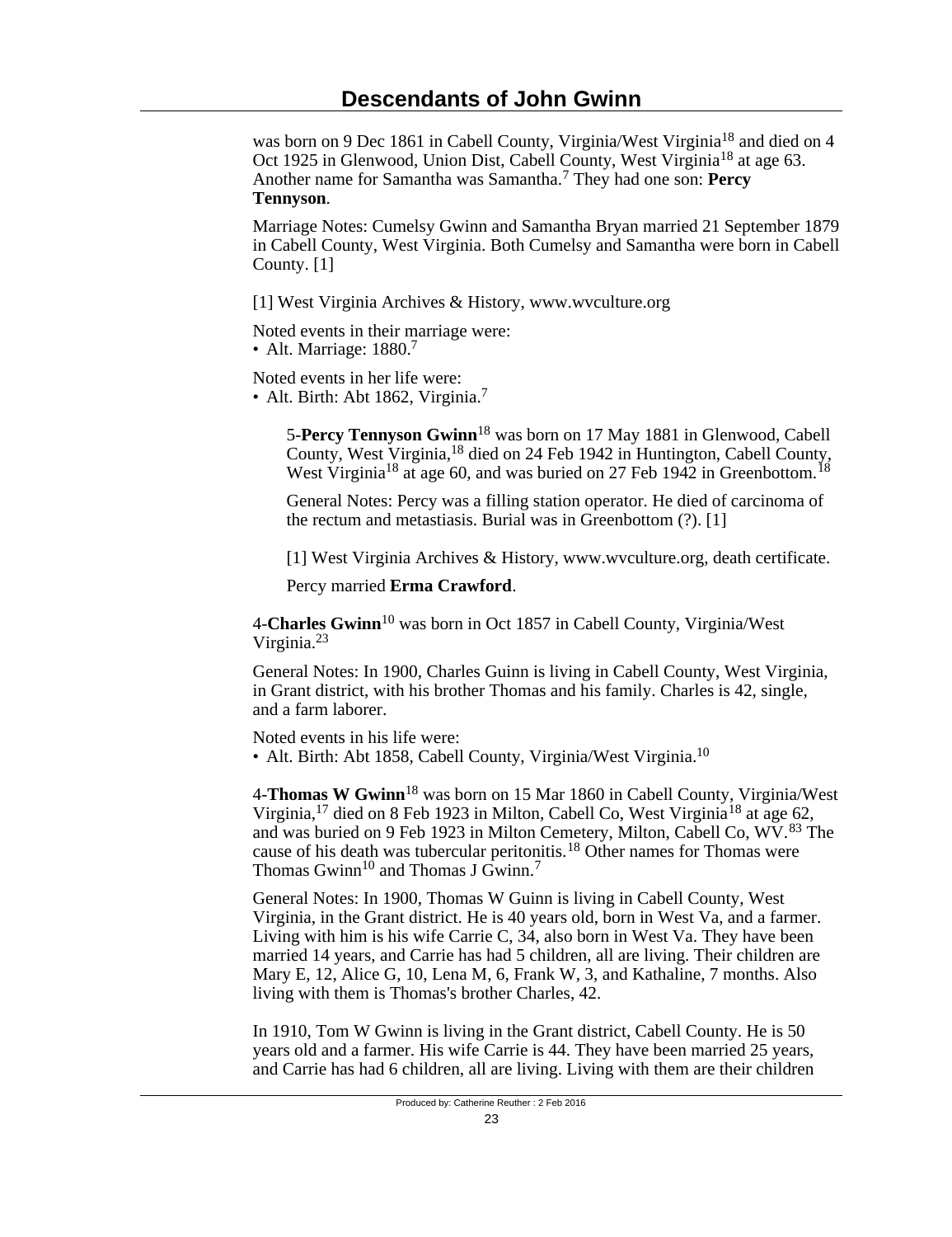Alice, 20, Lena, 16, Frank W, 13, Kathaline, 10, and Minnie, 6. All were born in West Virginia except Alice, who was born in Ohio.

Noted events in his life were:

- Alt. Birth: Abt Jun 1860, Cabell County, Virginia/West Virginia.<sup>10</sup>
- Alt. Death:  $1923.91$

Thomas married **Carrie Sheff**21 on 4 Oct 1885 in Cabell County, West Virginia.21 Carrie was born in Oct 1865 in Cabell County, West Virginia,17 died in 194291 at age 77, and was buried in Milton Cemetery, Milton, Cabell Co, WV.91 They had six children: **Mary E, Alice G, Lena M, Frank W, Kathaline**, and **Minnie**.

Marriage Notes: Thos W Gwinn, age 24, and Carrie C Sheff, age 19, were married in Cabell County, West Virginia, on 4 October 1885. Both were born in Cabell County. [1]

[1] West Virginia Archives & History, www.wvculture.org

5-**Mary E Gwinn**<sup>23</sup> was born in Oct 1887 in Cabell County, West Virginia.<sup>23</sup>

5-**Alice G Gwinn**

5-**Lena M Gwinn**

5-**Frank W Gwinn**

5-**Kathaline Gwinn**

5-**Minnie Gwinn**

4-**Robert Lee Gwinn**<sup>7</sup> was born about 1862 in Cabell County, Virginia/West Virginia.<sup>6</sup> Another name for Robert was Robert E Gwinn.<sup>6</sup>

4-**Mary A Gwinn**<sup>7</sup> was born about 1866 in Cabell County, West Virginia.<sup>6</sup> Another name for Mary was Mary Gwinn.<sup>6</sup>

Mary married **Jos A Turner**<sup>18</sup> on 25 Dec 1888 in Cabell County, West Virginia.<sup>18</sup> Jos was born about 1861 in Cabell County, Virginia/West Virginia.<sup>18</sup>

Marriage Notes: On 25 December 1888 Jos A Turner, 27, and Mary Gwinn, 22, were married in Cabell County. [1]

[1] West Virginia Archives & History, www.wvculture.org

4-**Margaret H Gwinn**<sup>7</sup> was born about 1869 in Cabell County, West Virginia.<sup>6</sup> Another name for Margaret was Margaret Gwinn.<sup>6</sup>

4-**Ellen Gwinn**<sup>7</sup> was born about 1872 in Cabell County, West Virginia.<sup>7</sup>

General Notes: West Virginia Marriage Records, 1863-1900 Record about ELLEN GWINN Name: H. T. KIRBY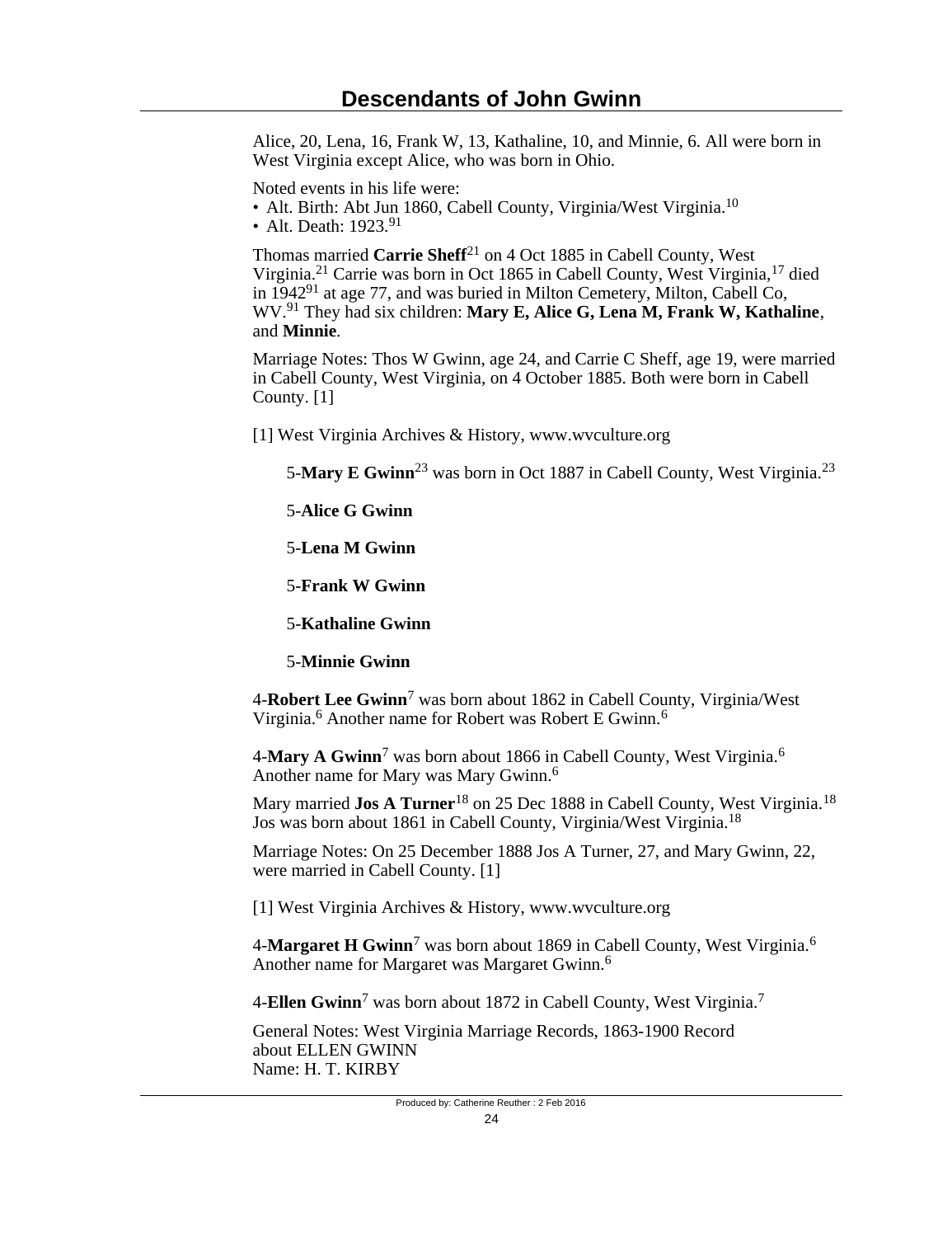Spouse: ELLEN GWINN Marriage Date: 8 Feb 1893 County: Cabell State: WV Ellen married **Harry T Kirby** \_\_\_\_\_\_\_\_\_\_\_\_. <sup>19</sup> They had four children: **Walter, Lester, Edward**, and **Ella**.

5-**Walter Kirby**

5-**Lester Kirby**

5-**Edward Kirby**

5-**Ella Kirby**

3-**Henry Gwinn**16 was born in Dec 1830 in Lower Creek, Cabell County, Virginia/West Virginia,92 died on 26 Jul 1909 in Hannan district, Mason County, West Virginia<sup>1</sup> at age 78, and was buried in Spring Hill Cemetery, Huntington, West Virginia.<sup>1</sup> The cause of his death was cancer.<sup>1</sup>

General Notes: In the 1860 Census, Henry Gwinn is living in Cabell County, Virginia, He is 29, born in Virginia, and a farmer. The value of his real estate is \$1500 and his personal estate is \$600. Living with him is his wife Ann E, 21, and children Edward, 3, and Joseph, 1. All were born in Virginia. Also with them are Sarah Thomas (?), 18, Henry Thomas, 11, and James Thomas, 15.

Henry Gwinn came to Mason county, Virginia/West Virginia, in 1860 and located on a farm in Hannan district. He has added to his original farm until he now owns 500 acres, most of which is under good cultivation. [1]

In 1870, Henry Guin is living in Hannin township, Mason County, West Virginia. He is 39 and a farmer. The value of his real estate is \$3000, and his personal estate \$1380. Living with him are his wife Annie, 29, children Arthuil, 14, Wm W, 11, Eugene, 9, Mary, 7, Minnie, 5, and Van A, 3. Also living with them are Newman, 22, and Fannie, 25, Lewis.

In 1880, Henry Guinn is living in Hannan district, Mason County, WV. He is 49 and a farmer. Living with him are his wife Ann E, 40, and children Otheneal E, 22, William, 21, Eugene, 18, Mary, 16, Minnie, 14, Van H, 12, Tennie, 9, and Birdie, 6. Also living with them is Ann's sister Fanny Newman, 33. [2]

In 1900 Henry Gwinn is living in Hannan district, Mason County. He is 69 and a farmer. Living with Henry are his wife Liza E, 59, and daughters Minnie, 24 (b. Sept 1876), and Terry, 22 (b. Dec 1877). I believe Minnie's and Terry's ages should be 34 and 29. Also living with them is Liza's sister Fanny Newman, 49, and Black Hamilton, 14 and female. Black is listed as "waiter", she is probably a servant. [3]

[1] History or the Great Kanawha Valley, 1891 [2] 1880 US Census, Hannan dist, Mason Co, WV, ED 95, page 3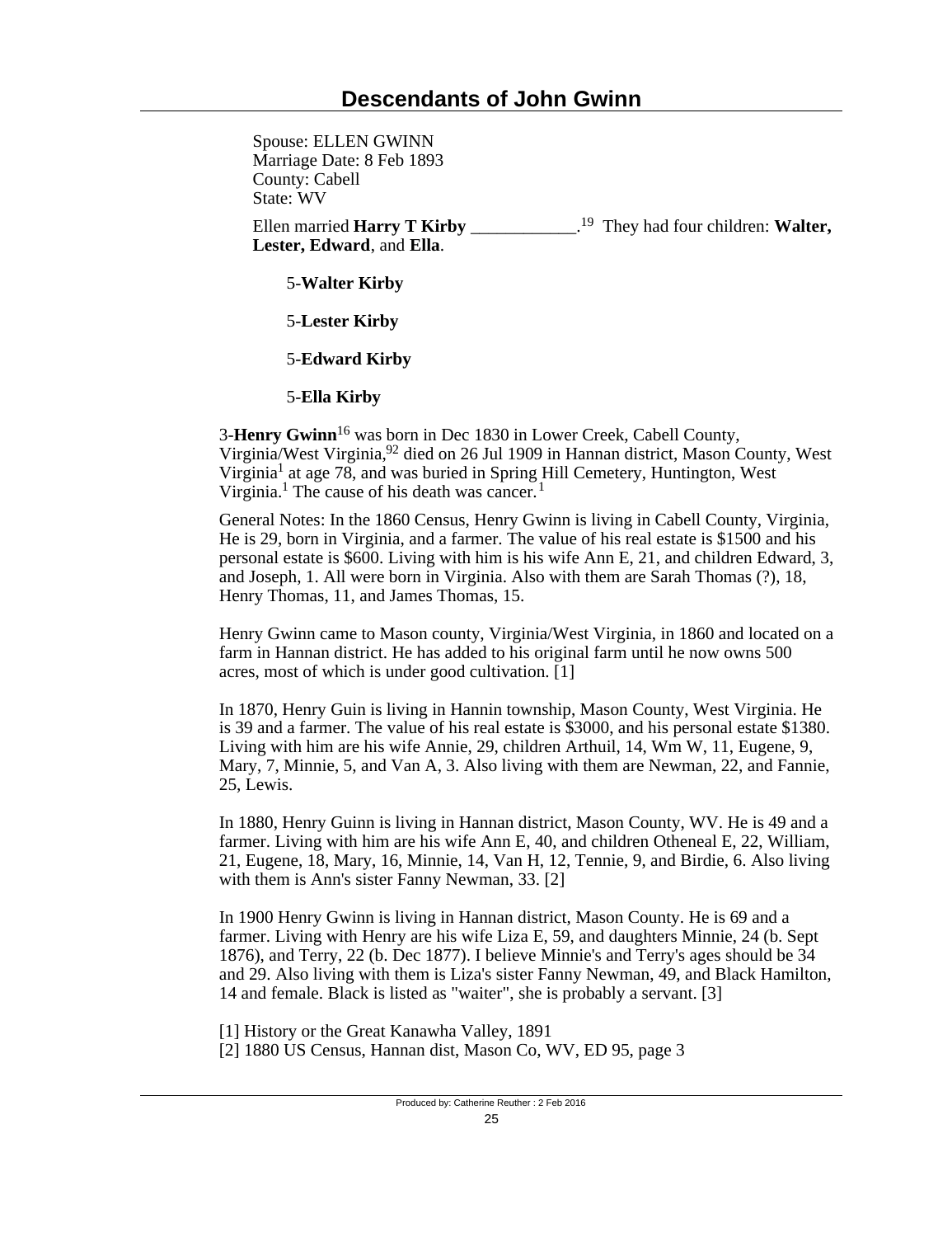[3] 1900 US Census, Hannan dist, Mason Co, WV, ED 57, 8B

Henry married **Ann Eliza Newman**, <sup>93</sup> daughter of **James Newman**93 and **Mary A J Wood**, <sup>93</sup> on 16 Mar 1854 in Cabell County, Virginia (West Virginia).18 Ann was born in Jun 1840 in Cabell County, Virginia/West Virginia, <sup>94</sup> died in 1901<sup>1</sup> at age 61, and was buried in Spring Hill Cemetery, Huntington, West Virginia.<sup>1</sup> Another name for Ann was Ann E.10 They had eight children: **Othniel Edward, Walter W, Clarence Eugene, Mary Rachel, Minnie A, Van Henry, Martina**, and **D Byrd**.

Marriage Notes: Henry Guinn, age 23, and Ann E Newman, age 15, were married on 16 March 1854 in Cabell County, Virginia. Henry and Ann were both born in Cabell County. [1]

[1] West Virginia Archives & History, www.wvculture.org

Noted events in their marriage were:

• Alt. Marriage: 16 Mar 1854, Mason County, Virginia (West Virginia).<sup>95</sup>

General Notes: Ann's father James was a blacksmith and a merchant. He died in 1851. Her mother Mary A J Wood died in 1848.

Noted events in her life were: • Alt. Birth: 1839, Virginia. $<sup>1</sup>$ </sup>

> 4-**Othniel Edward Gwinn**96 was born on 1 Oct 1856 in Cabell County, Virginia/West Virginia, 97 died on 9 Dec 1929 in Columbus, Franklin County, Ohio<sup>96</sup> at age 73, and was buried in Green Lawn Cemetery, Columbus, Ohio.<sup>96</sup> Other names for Othniel were Edward Gwinn<sup>10</sup> and Othniel E Gwinn.<sup>93</sup>

General Notes: Othniel and his brother Walter were proprietors of the Aldine Flour Mills at Huntington, West Virginia. [1]

[1] History or the Great Kanawha Valley, 1891 - bio for Henry

Noted events in his life were:

• Alt. Birth: Abt 1857, Cabell County, Virginia/West Virginia.<sup>10</sup>

Othniel married **Ella Brown**, <sup>96</sup> daughter of **Gideon Brown**. Ella was born on 31 Aug  $1866$ ,  $96$  died on 10 Jun  $1947$   $686$  at age 80, and was buried in Green Lawn Cemetery, Columbus, Ohio.96 They had five children: **Robert Brown, Frances, Clarence Eugene, Walter W**, and **Mary Alice**.

5-**Robert Brown Gwinn**<sup>96</sup> was born on 14 Mar 1893, <sup>96</sup> died on 23 Oct 1910 in Columbus, Franklin County, Ohio<sup>98</sup> at age 17, and was buried in Green Lawn Cemetery, Columbus, Ohio.<sup>96</sup>

5-**Frances Gwinn**<sup>96</sup> was born on 26 Dec 1896,<sup>96</sup> died on 3 Oct 1968 in Columbus, Franklin County, Ohio<sup>98</sup> at age 71, and was buried in Green Lawn Cemetery, Columbus, Ohio.<sup>96</sup>

General Notes: Frances may be the Frances Moss born 26 Dec 1894 and died Oct 1968. Her lase residence was in Columbus, Franklin County, Ohio. Her SSN was issued in Georgia before 1951. [1]

Frances Moss died in Columbus, Franklin County, Ohio, at the age of 71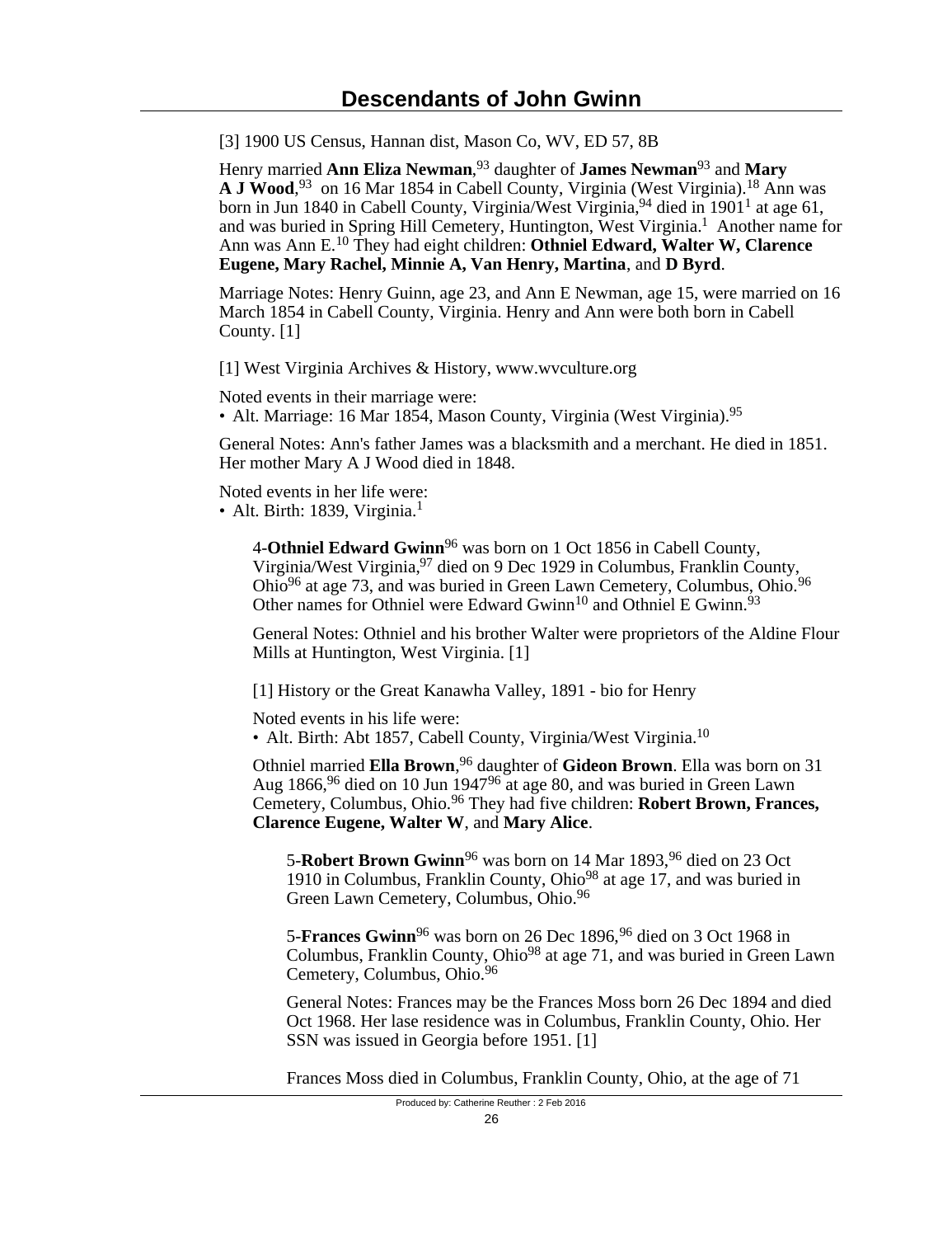(born about 1897) in a long-term care facility. She was divorced at the time of her death. [2]

[1] Social Security Death Index [2] Ohio Deaths (Ancestry.com)

Noted events in her life were: • Alt. Birth: 1897.99

Frances married **Moss**.

5-**Clarence Eugene Gwinn**<sup>96</sup> was born on 26 Apr 1897, <sup>96</sup> died on 6 Jan 196696 at age 68, and was buried in Green Lawn Cemetery, Columbus, Ohio.<sup>96</sup>

5-**Walter W Gwinn**96 was born on 10 Jan 1900,96 died on 18 Jul 193796 at age 37, and was buried in Green Lawn Cemetery, Columbus, Ohio.<sup>96</sup>

Noted events in his life were: • Alt. Birth: 1901.<sup>99</sup>

5-**Mary Alice Gwinn**<sup>96</sup> was born in 1906,<sup>96</sup> died in 1979<sup>96</sup> at age 73, and was buried in Green Lawn Cemetery, Columbus, Ohio.<sup>96</sup>

4-**Walter W Gwinn**100 was born about 1859 in Cabell County, Virginia/West Virginia10 and was buried in Spring Hill Cemetery, Huntington, West Virginia.<sup>96</sup> Other names for Walter were Joseph Gwinn<sup>10</sup> and William W Gwinn.<sup>101</sup>

General Notes: Walter and his brother Othniel were proprietors of the Aldine Flour Mills at Huntington, West Virginia. [1]

[1] History or the Great Kanawha Valley, 1891 - bio for Henry

4-**Clarence Eugene Gwinn**<sup>96</sup> was born about 1861 in Virginia/West Virginia<sup>6</sup> and was buried in Spring Hill Cemetery, Huntington, West Virginia.96 Another name for Clarence was Eugene Gwinn.<sup>93</sup>

General Notes: Eugene was a traveling salesman and merchant broker. [1]

[1] History or the Great Kanawha Valley, 1891 - bio for Henry

Clarence married **Julia Jenkins**. <sup>96</sup> Julia was buried in Spring Hill Cemetery, Huntington, West Virginia.<sup>96</sup>

4-**Mary Rachel Gwinn**96 was born on 31 Mar 1863 in Glenwood, Cabell County, West Virginia, <sup>96</sup> died on 9 May 1936 in Huntington, Cabell County, West Virginia<sup>96</sup> at age 73, and was buried in Woodmere Cemetery, Huntington, WV.<sup>96</sup> Another name for Mary was Mary R Gwinn.<sup>93</sup>

Noted events in her life were: • Alt. Birth: Abt 1863, West Virginia.<sup>6</sup>

Mary married **John Lamar Whitten**, <sup>100</sup> son of **John Whitten** and **Melinda Campbell**. John was born on 5 Feb 1861 in Mason County,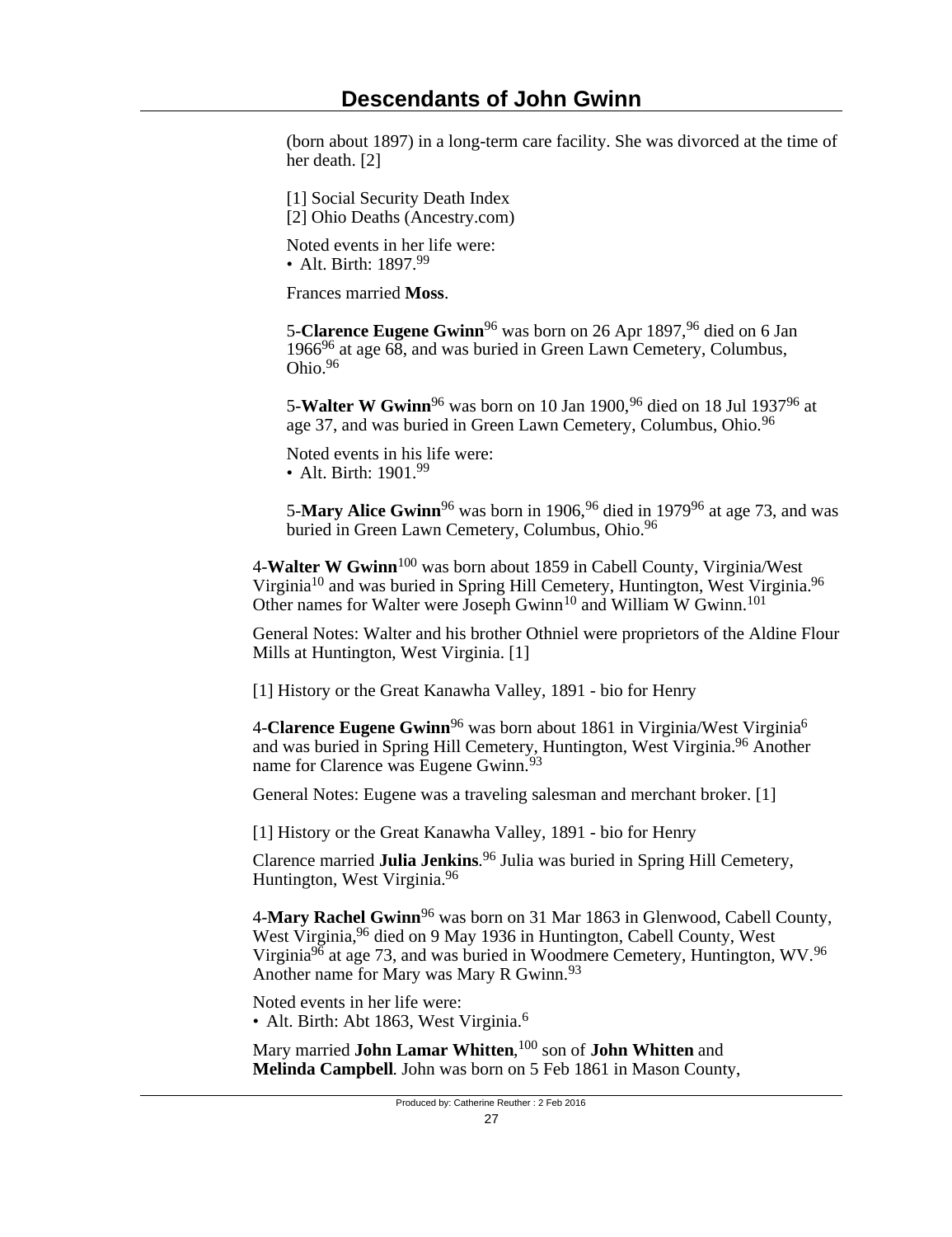Virginia/West Virginia,96 died on 17 Nov 1933 in Mason County, West Virginia<sup>96</sup> at age  $72$ , and was buried in Woodmere Cemetery, Huntington, WV.96 They had five children: **Rudolph Gwinn, Ann Eliza, Mellinda Locke, John Lamar**, and **Othniel E**.

General Notes: John worked for the census department at Washington, DC, and was formerly engaged in the law business at Pt. Pleasant, W. Va. [1]

[1] History or the Great Kanawha Valley, 1891 - bio for Henry Gwinn

Noted events in his life were:

• Occupation: Lawyer.<sup>96</sup>

### 5-**Rudolph Gwinn Whitten**

### 5-**Ann Eliza Whitten**

Ann married **Adolph Vogel**. They had two children: **John** and **Bill**.

6-**John Vogel**

6-**Bill Vogel**

5-**Mellinda Locke Whitten**96 died in 1986.<sup>96</sup>

Mellinda married **John H Christian**. They had two children: **Mary Whitten** and **Stephen**.

6-**Mary Whitten Christian**

Mary married **Monot Mulligan**. <sup>96</sup> Monot died in 1984.<sup>96</sup>

### 6-**Stephen Christian**

Stephen married **Diane**.

5-**John Lamar Whitten Jr**<sup>96</sup> was born on 5 Jun 1898<sup>96</sup> and died on 11 Apr  $1956^{96}$  at age 57.

5-Othniel E Whitten<sup>96</sup> was born on 1 Jan 1901<sup>96</sup> and died on 18 Oct 1942<sup>96</sup> at age 41.

4-**Minnie A Gwinn**<sup>93</sup> was born about 1865 in West Virginia,<sup>6</sup> died on 29 Jun 1954<sup>96</sup> about age 89, and was buried in Spring Hill Cemetery, Huntington, West Virginia.<sup>96</sup>

Noted events in her life were:

• Alt. Birth: 30 Apr 1865, West Virginia.<sup>96</sup>

Minnie married **William Delaney Holloway**. <sup>96</sup> William was born on 9 Aug 1863,<sup>96</sup> died on 7 May 1934<sup>96</sup> at age 70, and was buried in Spring Hill Cemetery, Huntington, West Virginia.<sup>96</sup>

Marriage Notes: Minnie and William did not have any children. [1]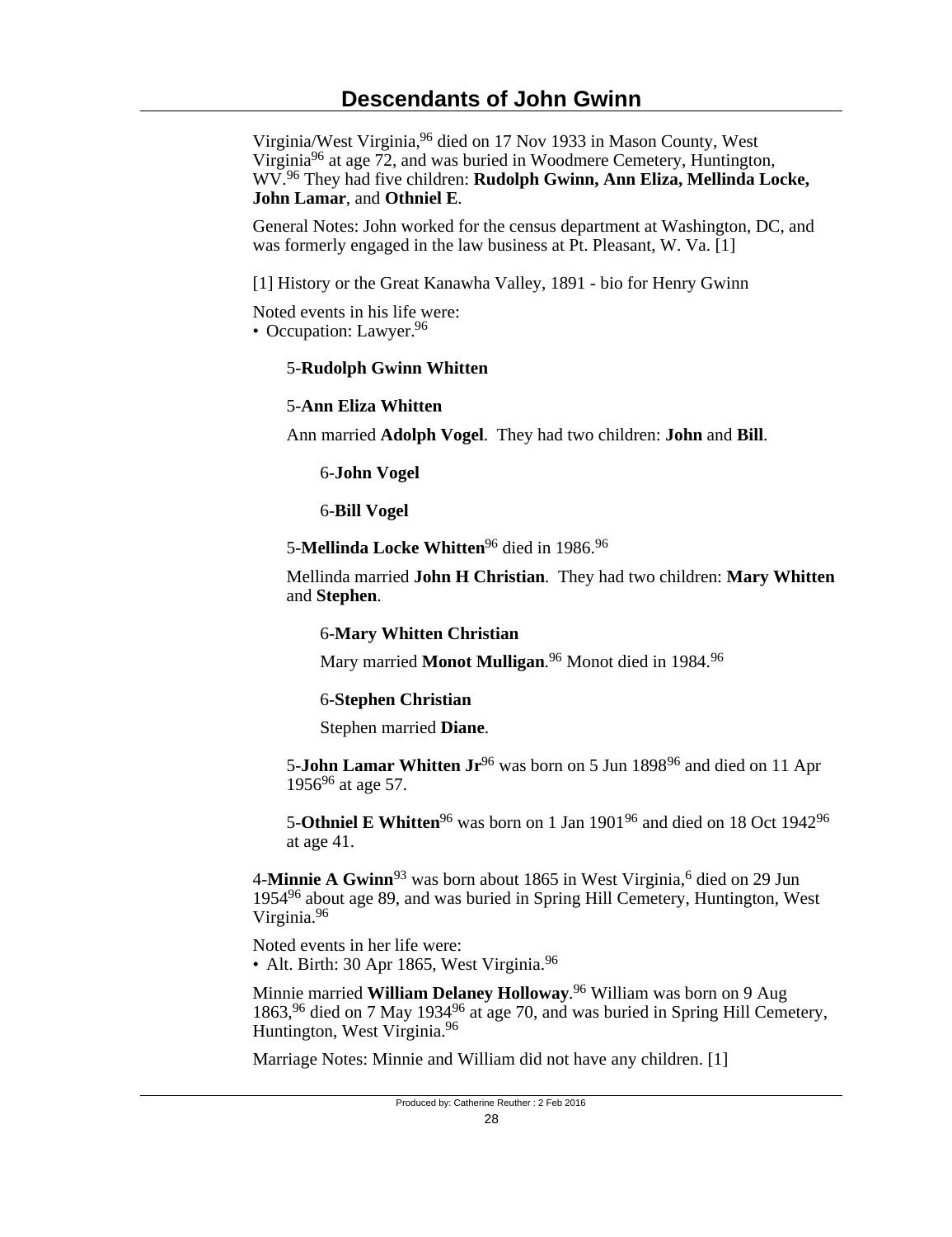[1] Caroline Gwinn Stillman Colvin (Elizabeth Lankford, 2007)

4-**Van Henry Gwinn**96 was born about 1867 in West Virginia,<sup>6</sup> died on 8 Jul 193396 about age 66, and was buried in Spring Hill Cemetery, Huntington, West Virginia.<sup>96</sup> Other names for Van were Van  $H$  Gwinn<sup>101</sup> and Van H D Bird Gwinn $93$ 

General Notes: Van graduated from Ann Arbor University in Michigan. [1]

[1] History or the Great Kanawha Valley, 1891 - bio for Henry

Noted events in his life were:

• Alt. Birth: 11 Nov 1867, West Virginia. $96$ 

Van married **Marguerite**.

4-**Martina Gwinn**100 was born on 14 Aug 1870,96 died on 26 Dec 195696 at age 86, and was buried in Spring Hill Cemetery, Huntington, West Virginia.<sup>96</sup> Another name for Martina was Tennie Gwinn.<sup>7</sup>

Noted events in her life were: • Alt. Birth: Abt 1871, Mason County, West Virginia.

Martina married **Edwin F Wickline**. <sup>96</sup> Edwin was born on 16 Jun 1868,96 died on 20 Dec 194596 at age 77, and was buried in Spring Hill Cemetery, Huntington, West Virginia.<sup>96</sup>

Marriage Notes: Martina and Edwin did not have any children. [1]

[1] Caroline Gwinn Stillman Colvin (Elizabeth Lankford, 2007)

4-**D Byrd Gwinn**18 was born on 3 Sep 1873 in Glenwood, Mason County, West Virginia,18 died on 15 Jan 1951 in Huntington, Cabell County, West Virginia18 at age 77, and was buried on 17 Jan 1951 in Woodmere Cemetery.18 The cause of his death was cardiac dilatation & arteriosclerotic heart disease.<sup>18</sup>

General Notes: The house at 1524 Fifth Avenue in Huntington, West Virginia, was built by D. Byrd and Caroline when they married. Both of their children were born in the house and grandchildren Caroline & Nancy Stillman were brought home from the hospital to the house. [2]

At the time of his death, Byrd was living in Huntington, was married, and the operator of a flour & feed mill. [1]

[1] West Virginia Archives & History, www.wvculture.org, death certificate [2] Elizabeth Lankford, 2007

D married **Caroline Davis Anderson**, <sup>96</sup> daughter of **James Anderson** and **Eliza Magowan,** on 30 Jun 1904 in Mount Sterling, Kentucky.<sup>96</sup> Caroline was born on 1 Sep 1877 in Mount Sterling, Kentucky, <sup>96</sup> died on 30 Mar 1961 in Huntington, Cabell County, West Virginia<sup>96</sup> at age 83, and was buried in Woodmere Cemetery, Huntington, WV.96 They had two children: **Elizabeth Anderson** and **James Anderson**.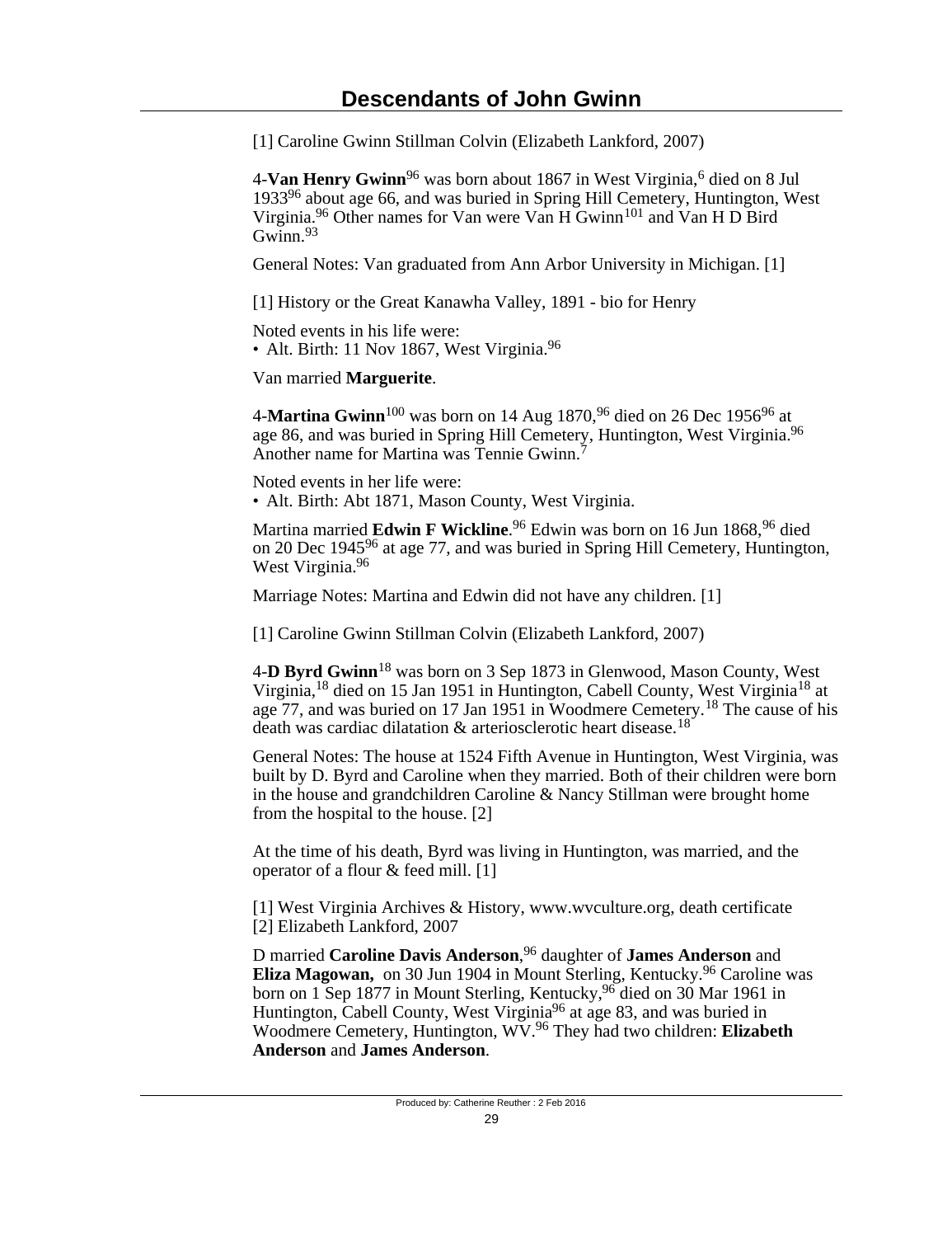5-**Elizabeth Anderson Gwinn**96 was born on 20 Jul 1908 in Huntington, Cabell County, West Virginia, <sup>96</sup> died on 10 Jun 1990 in Decatur, DeKalb County, Georgia96 at age 81, and was buried in Woodmere Memorial Park, Huntington, WV.<sup>96</sup>

Elizabeth married **Hugh Deming Stillman**, <sup>96</sup> son of **Walter Stillman** and **Nan Martin,** on 18 Oct 1930 in Huntington, Cabell County, West Virginia.<sup>96</sup> Hugh was born on 30 Jan 1902 in Council Bluffs, Iowa, <sup>96</sup> died on  $\tilde{2}$  Feb 2005 in Decatur, DeKalb County, Georgia<sup>96</sup> at age 103, and was buried in Woodmere Memorial Park, Huntington, WV.<sup>96</sup> They had three children: **Caroline Gwinn, Nancy Martin**, and **Hugh Deming**.

Noted events in his life were:

- Degree: 1925, Massachusetts Inst of Technology, Masters Electrical Engineering.
- Graduation: 1923, University of Michigan, Electrical Engineering.

## 6-**Caroline Gwinn Stillman**

Caroline married **Robert Graham Covin** \_\_\_\_\_\_\_\_\_\_\_\_. 96

6-**Nancy Martin Stillman**

Nancy married **Henry Richard Crais** \_\_\_\_\_\_\_\_\_\_\_\_.<sup>96</sup>

6-**Hugh Deming Stillman Jr**96 was born on 27 Jan 1955 in Huntington, Cabell County, West Virginia, <sup>96</sup> died on 27 Jan 1955 in Huntington, Cabell County, West Virginia, <sup>96</sup> and was buried in Woodmere Memorial Park, Huntington, WV.

5-**James Anderson Gwinn**96 was born on 23 Jun 1912 in Huntington, Cabell County, West Virginia, <sup>96</sup> died on 22 Apr 1961 in Huntington, Cabell County, West Virginia<sup>96</sup> at age 48, and was buried on 25 Apr 1961 in Woodmere Memorial Park, Huntington, WV.<sup>96</sup>

James married **Martha Ann Harvey**, <sup>96</sup> daughter of **Harry Harvey** and **Anne Varner,** on 21 Apr 1934 in Huntington, Cabell County, West Virginia.96 Martha was born on 22 Jul 1914 in Huntington, Cabell County, West Virginia, <sup>96</sup> died on 14 May 1987 in Huntington, Cabell County, West Virginia96 at age 72, and was buried in Woodmere Memorial Park, Huntington, WV.96 They had three children: **Anne Harvey, James Anderson**, and **David Byrd**.

#### 6-**Anne Harvey Gwinn**

Anne married **John Joseph Fox Jr** 96

6-**James Anderson Gwinn**

James married **Dorothy Elizabeth Moses**.

### 6-**David Byrd Gwinn**

David married **Mary Dyer Sutherland** \_\_\_\_\_\_\_\_\_\_\_.96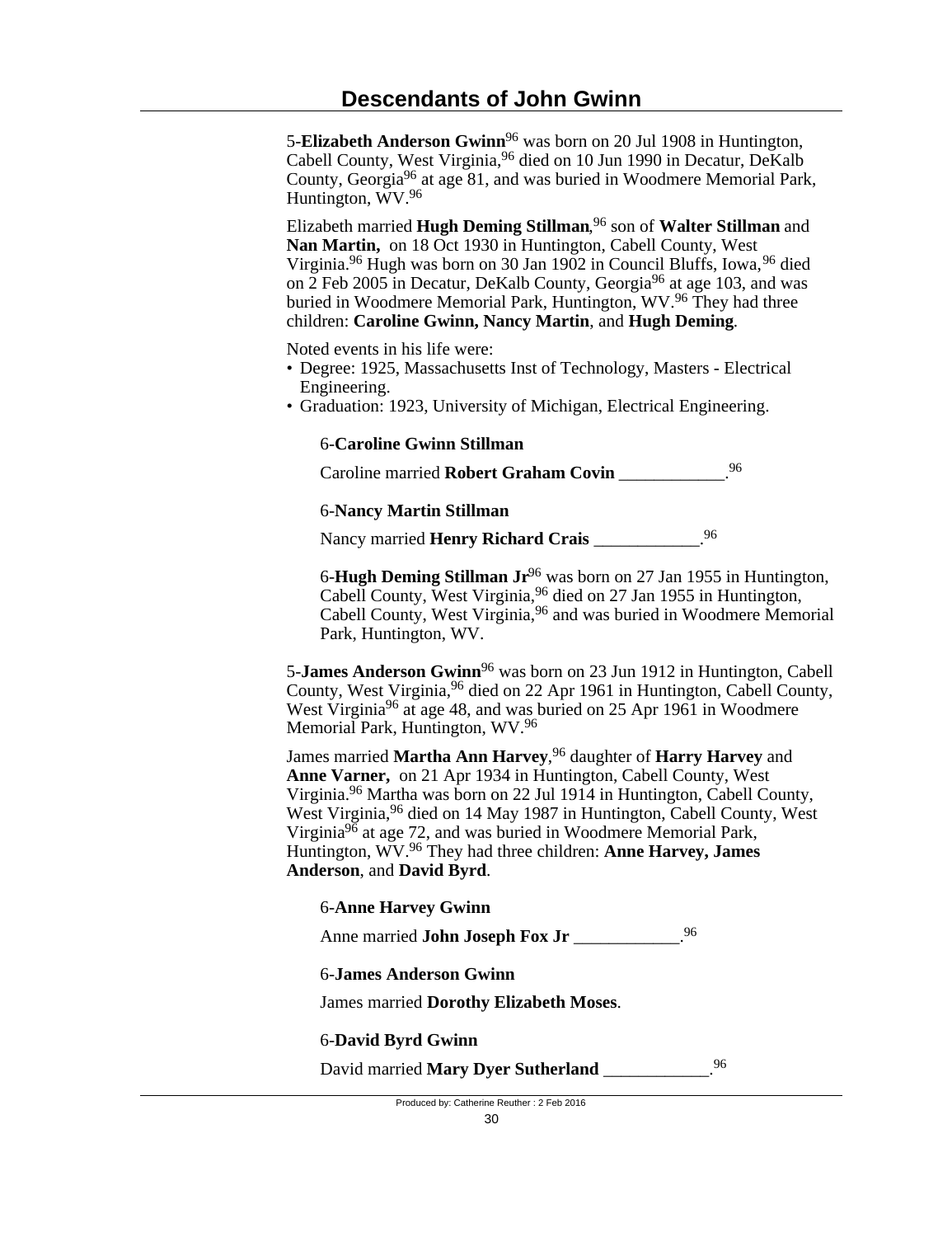3-**Andrew Gwinn**102 was born about 1832 in Lower Creek, Cabell County, Virginia/West Virginia<sup>103</sup> and died between 1890 and 1900.

General Notes: In the 1860 Census, Andrew Gwinn, Jr, is living in Cabell County, Virginia. He is 28 years old and was born in Virginia. Andrew is a farmer. The value of his personal estate is \$200. Living with him are his wife Harriett, 28, and sons Charles, 3, and William, 1. They were also born in Virginia. Curiously, son James, born about 1855, is on the 1870 Census, but not the 1860 Census.

In the 1870 Census, Andrew Guinn (or Gwinn) is living in Grant township, Cabell Co, West Virginia. He is 33 years old and a farmer. The value of his personal property is \$50. Living with him is his wife Harriet, 36, and their children, James, 15, Charles, 12, William, 10, and Jefferson, 8. Everyone was born in West Virginia. Andrew is living next door to his parents Andrew and Rachel Gwinn.

Andrew and Harriet moved to Texas between 1873 and 1879.

In the 1880 Census, A Gwinn is living in Dallas Co, Texas, in Precinct 5. He is 48 years old, a farmer, and was born in Virginia. Living with him is his wife Harriet, 47, also born in Virginia, children Wm H, 21, John [should be Jefferson], 18, and Mary F, 7. All were born in Virginia. Also living with them is Andrew's nephew Allen L [Albert], 25, also from Virginia, and his wife Birdie, 26, from Pennsylvania, and their daughter Mary F, 1, born in Texas. William, John [Jefferson] and Allen [Albert] are also farmers.

Andrew is listed in a biographical sketch of his brother Henry about 1890 as living in Texas. [1] Andrew probably died before 1900, as he has not been found on the census for that year.

[1] History of the Great Kanawha Valley, 1891

Andrew married **Harriet Poindexter**, <sup>104</sup> daughter of **Albert Poindexter** and **Nancy Connor,** on 12 May 1853 in Putnam County, Virginia/West Virginia.104 Harriet was born about 1833 in Virginia/West Virginia - probably Putnam County.102 Another name for Harriet was Harriet.<sup>6</sup> They had five children: **James A, Charles H, William Harrison, Jefferson D**, and **Mary F**.

General Notes: Harriett was the daughter of Albert Poindexter and Nancy Connor. After Albert's death Nancy married a man named Giles. In addition to children Charles & Harriett Poindexter, Nancy had five more children. She apparently died before 1850. [1]

Nancy is the daughter of James Connor Sr and Mary Ellis. James was well off, the value of his real estate in 1850 being \$5000. In his will he listed 9 slaves who were to be set free at various times following his death if they so desired. James was born about 1771 in Virginia and died in 1851. Mary was born about 1772 in Maryland. [1]

In 1850 Harriett Poindexter is living in Putnam County, Virginia, with her grandparents James Connor Sr and his wife Mary. Harriett is 15 and was born in Virginia. Also in the house are her uncle Charles Connor, and her younger half brothers Dallas and Franklin Giles. [2]

[1] James Connor Sr will, signed 14 Aug 1851, proved 22 Sep 1851, Putnam co, VA -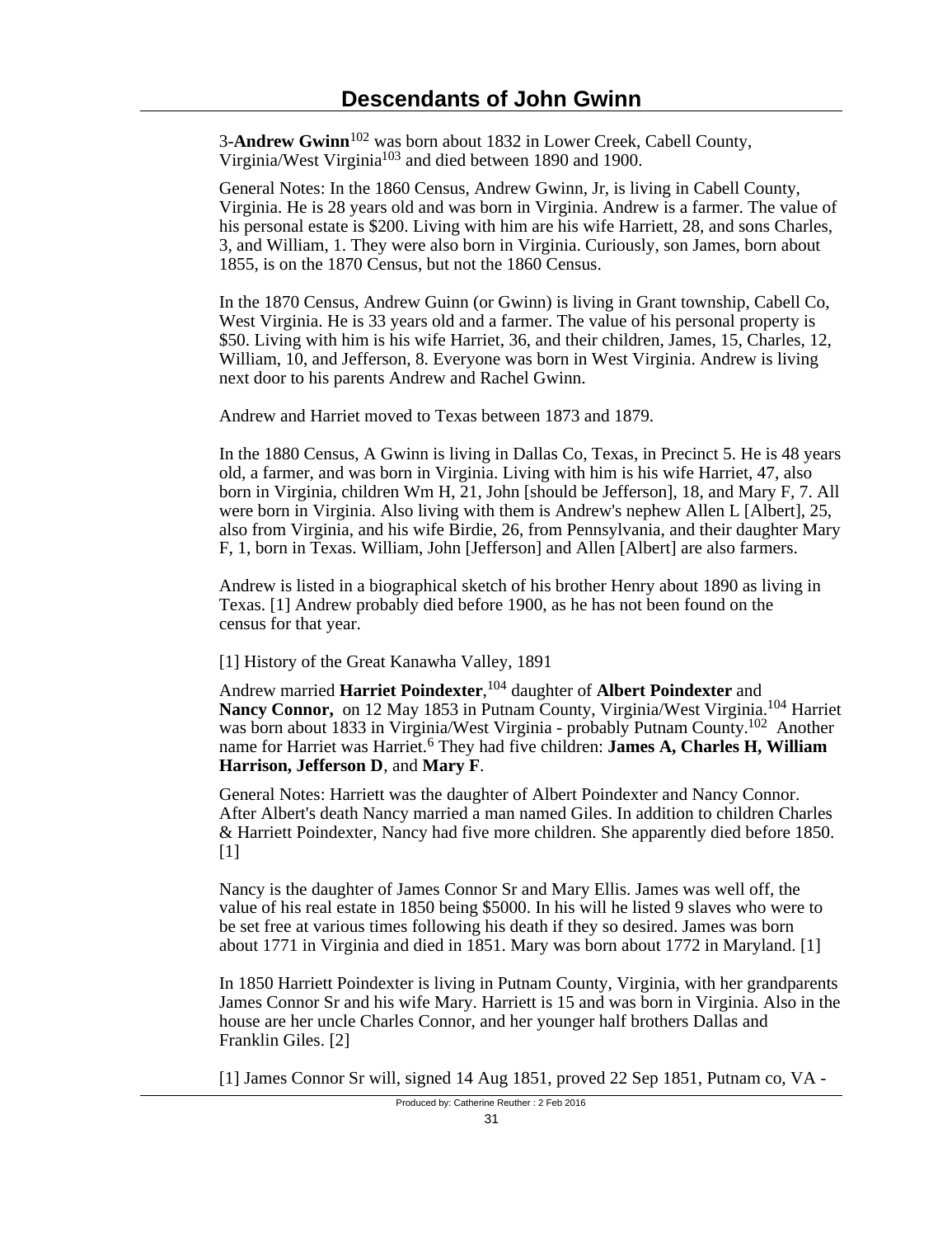transcription Kanawha family tree project Rootsweb.com [2] 1850 US Census, Dist 46, Putnam Co, VA

4-**James A Guinn**105 was born on 10 Sep 1854 in Milton, Cabell County, Virginia/West Virginia,<sup>31</sup> died on 3 Aug 1930 in Ennis, Ellis County, Texas<sup>106</sup> at age 75, and was buried on 4 Aug 1930 in Lancaster, Dallas County, Texas.31 Other names for James were James Gwinn<sup>6</sup> and James A Gwinn.<sup>21</sup>

General Notes: Based on various census, James was born sometime between 1854 and 1856. His brother Charles's death certificate records a birth for him in March 1856, so the September 1855 for James on the 1900 Census is incorrect. He was most likely born in 1854, probably in September as reported in 1900. [CAR]

In the 1880 Census, James Guinn is living in Milton, Cabell County, West Virginia. He is 26 years old, born in West Virginia, and an engineer. Living with him are his wife Mary F, 28, son Oscar L, 1, and mother-in-law Kezea Butler, 65. Mary was born in Virginia (West Virginia), as was her mother. Her father was born in Ireland.

James and Mary moved to Texas between 1883 and 1889.

In 1900, James Guinn is living in Lancaster, Dallas County, Texas. He is 44 years old, born in West Virginia, and a miller. He is living on a farm. Living with him are his wife Mary, 49, born in Virginia. Her father was born in Ireland and her mother in Pennsylvania. They have been married 21 years, and Mary has had 4 children, all are living. Their children are Oscar L, 21, Hattie P, 19, Willard P, 16, and Maggie B, 10. All the children were born in West Virginia except Maggie, who was born in Texas.

In 1910, James A Guinn is living in Lancaster, Dallas County, Texas. He is 56, born in Virginia, as were his parents, and a miller operating his own flour mill. Living with him are his wife Mary F, 60. Mary was born in Virginia and her parents in Ireland and Pennsylvania. Mary is an agent in the book (?) industry. She is presently out of work, and was out of work 30 weeks in 1909. James and Mary have been married 32 years, and Mary has had 6 children, 4 are still living. Living with them is their daughter Maggie B, 20, born in Texas. [2]

In October 1914, Mr & Mrs Jim Gwinn of Dallas County visited W H Gwinn and other relatives in the Allendale community, Wichita County. [1]

In 1920, James A Guinn is living in Ennis, Ellis County, Texas. He is rooming in the home of Mary Eura along with 10 other roomers. James is 65, widowed, born in West Virginia as were his parents, and a miller at the city mill.

In April 1930, James A Guinn is living in Ennis, Ellis County, Texas. He is 76, born in West Virginia, and is retired (occupation none). Living with James are his wife Lellie D, 46, born in Tennessee, and Carry A Waedikin, roomer, 30, born in Texas, his parents in Germany. James and Lellie were first married at age 24 and 18. [3]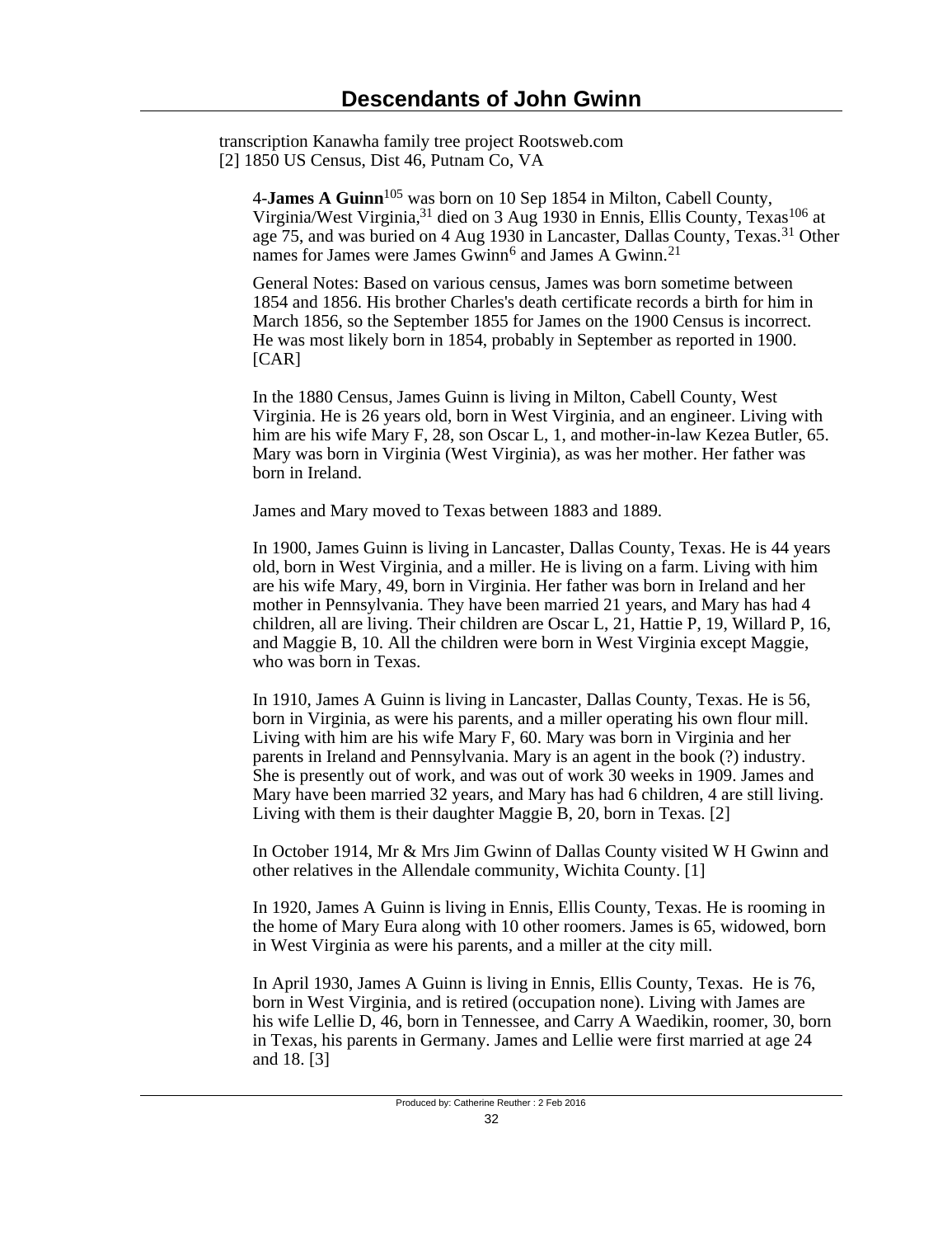James A. Guinn died on 3 August 1930 in Ennis, Ellis County, Texas, of chronic myocartitis. He also suffered from senility and arteriosclerosis. [4, 6]

His first wife Mary Butler is buried in Lancaster, Dallas County, and James is probably buried with her although the funeral home with the burial records did not have a record of him there. [5]

[1] Wichita Daily Times, Wichita County, TX, 8 Oct 1914 (Ancestry.com)

[2] 1910 US Census, Lancaster, Dallas Co, TX, ED 97, sheet 9B

[3] 1930 US Census, Ennis, Ellis Co, TX, ED 19, sheet 1A

[4] Texas Death Index, 1903-2000 (Ancestry.com)

[5] Catherine Reuther, 31 Jul 2008

[6] Death Certificate - Family Search Labs (labs.familysearch.org)

Noted events in his life were:

• Alt. Birth: Abt 1854, Cabell County, Virginia/West Virginia.

- Alt. Birth: Abt 1855, Cabell County, Virginia/West Virginia.<sup>6</sup>
- Alt. Birth: Sep 1855, Cabell County, Virginia/West Virginia.<sup>107</sup>

James married Mary F Butler<sup>21</sup> on 7 Feb 1878 in Milton, Cabell Co, West Virginia.108 Mary was born on 24 Mar 1851 in Rockingham County, Virginia,<sup>109</sup> died on 9 Sep 1919 in Dallas, Dallas County, Texas<sup>106</sup> at age 68, and was buried on 10 Sep 1919 in Edgewood Cemetery, Lancaster, Dallas County, Texas.<sup>31</sup> Other names for Mary were Margaret Butler<sup>31</sup> and Mollie Butler.31 They had four children: **Oscar Lawrence, Hattie Pearl, Willard Paul**, and **Margaret**.

Marriage Notes: James A Gwinn, age 23, and Mary F Butler, age 24, were married on 7 February 1878 in Milton, Cabell County, West Virginia. James was born in Cabell County, and Mary was born in Rockingham County. [1]

[1] West Virginia Archives & History, www.wvculture.org

General Notes: Mary Guinn died 9 September 1919 in Dallas County, Texas. [1]

Mary F Guinn (1851-1919) is buried in Lot 425 in Edgewood Cemetery, Lancaster, Dallas County, Texas. The owner of the lot is listed as J A Guinn. She is the only person in the lot and the only Guinn/Gwinn in the cemetery. [2]

Mrs Mary Guinn died on 9 September 1919 at Baptist Sanitarium in Dallas, Texas, of encephalitis, probably due to heat stroke. [3]

[1] Texas Death Index, 1903-2000 (Ancestry.com)

[2] Byrum's Funeral Home, Lancaster, TX (972-227-2121), called 31 Jul 2008, CAR

[3] Death Certificate - Family Search Labs (labs.familysearch.org)

Noted events in her life were:

• Alt. Birth: Abt 1853, Virginia. $^7$ 

5-**Oscar Lawrence Guinn**38 was born on 1 Jan 1878 in Cabell County, West Virginia,  $110$  died on 23 Feb 1947 in Sherman, Grayson County, Texas,  $106$  at age 69, and was buried in Restland Memorial Park, Dallas, Texas.31 Another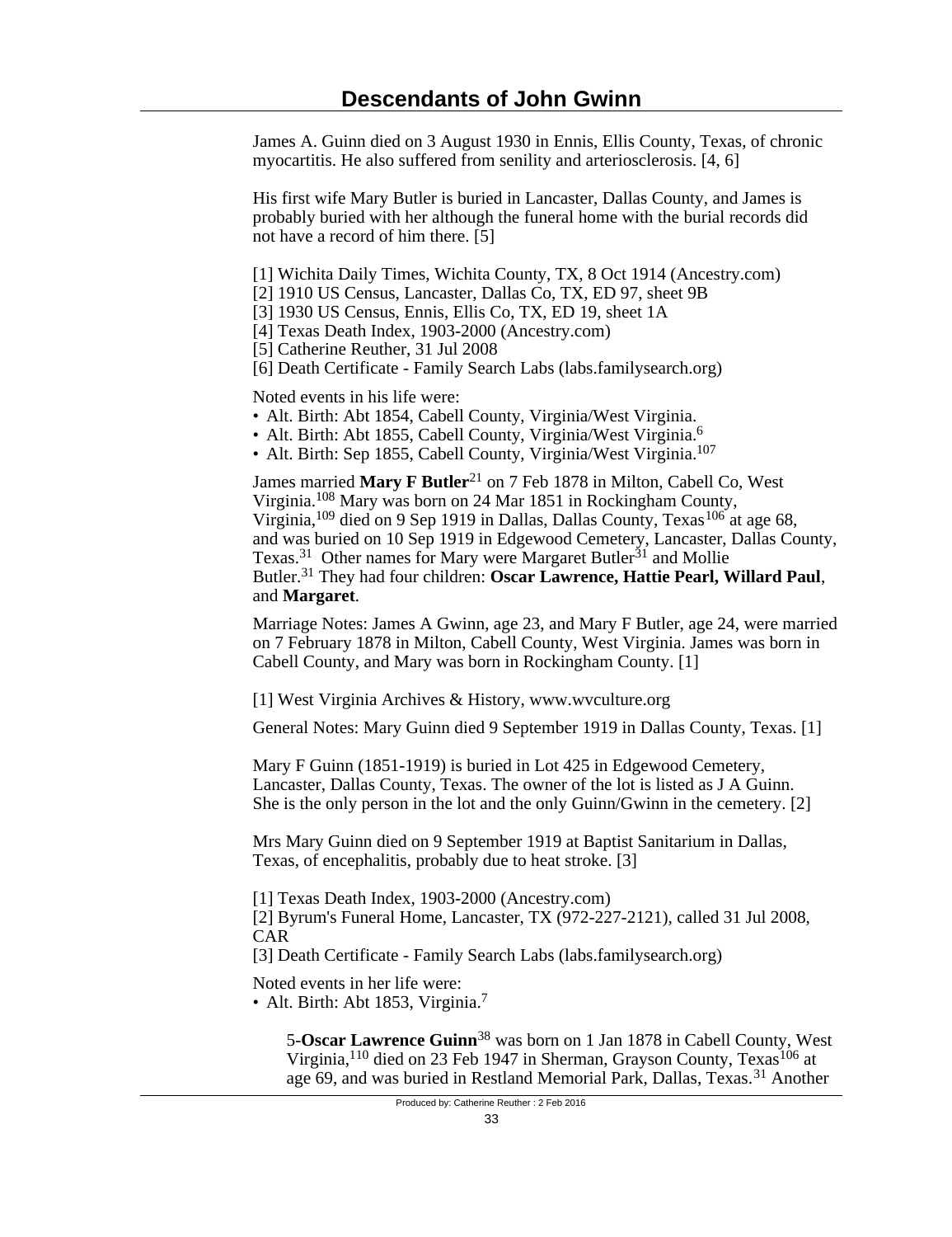name for Oscar was Oscar L Guinn.<sup>7</sup>

General Notes: In Sept 1918 Oscar Lawrence Guinn registered for the World War I draft. He was living in Sherman, Grayson County, Texas. Oscar was born on Jan 1 1878, and is a piano tuner at Kidd Key College in Sherman. Oscar listed his wife Mrs Virgie Guinn as his closest relative.

In 1920 O L Guinn is living in Sherman, Grayson County, Texas. He is 42, born in West Virginia, and a self-employed piano tuner. Living with Oscar are his wife Virgie, 37, born in Texas, and daughter Leora, 15, born in Oklahoma.  $[1]$ 

In 1930, Oscar L Guinn is living in Sherman, Texas. He is 50, born in West Virginia, and a piano tuner at Kidd Key College. Living with Oscar are his wife Virgie, 48, and daughter Leora, 24, born in Texas. Leora is a teacher in the public school. Oscar and Virgie were married at age 30 & 28. [2]

Oscar died of a coronary occlusion in 1947. [3]

[1] 1920 US Census, Sherman, Grayson Co, TX, ED 78, 2A

[2] 1930 US Census, Sherman, Grayson Co, TX, ED 11, sheet 6A

[3] death certificate, Family Search Labs (labs.familysearch.org)

Noted events in his life were:

- Alt. Birth: Abt 1879, Cabell County, West Virginia.<sup>7</sup>
- Alt. Birth: Jan 1879, Cabell County, West Virginia.<sup>111</sup>

Oscar married **Virgie**112 about 1900.37 Virgie was born about 1882 in Texas.37 They had one daughter: **Leora**.

### 6-**Leora Guinn**

5-Hattie Pearl Guinn<sup>113</sup> was born on 26 Sep 1881 in West Virginia,<sup>31</sup> died on 28 Aug 1928 in Lancaster, Dallas County, Texas<sup>31</sup> at age 46, and was buried on 29 Aug 1928 in Edgewood Cemetery, Lancaster, Dallas County, Texas.31 Other names for Hattie were Harriet Pearl Guinn and Hattie P Guinn<sup>23</sup>

General Notes: Hattie Pearl was born on 26 September 1881 to Jas. A Guinn and Mollie Butler. She died on 28 August 1928 in Lancaster, Dallas County, Texas, of myelogenous luekemia. [1]

[1] Death Certificate - Family Search Labs (labs.familysearch.org)

Noted events in her life were:

• Alt. Birth: Sep 1880, West Virginia.<sup>23</sup>

Hattie married **Lee Alma Beesley**, <sup>114</sup> son of **Thomas Jefferson Beesley** and **Ann Jobe,** about 1903.40 Lee was born on 24 Oct 1877 in Lancaster, Dallas County, Texas, <sup>34</sup> died on 31 Jul 1953 in Lancaster, Dallas County, Texas<sup>34</sup> at age 75, and was buried on 1 Aug 1953 in Edgewood Cemetery, Lancaster, Dallas County, Texas.34 They had three children: **Mena P, Roxie L**, and **James Wilson**.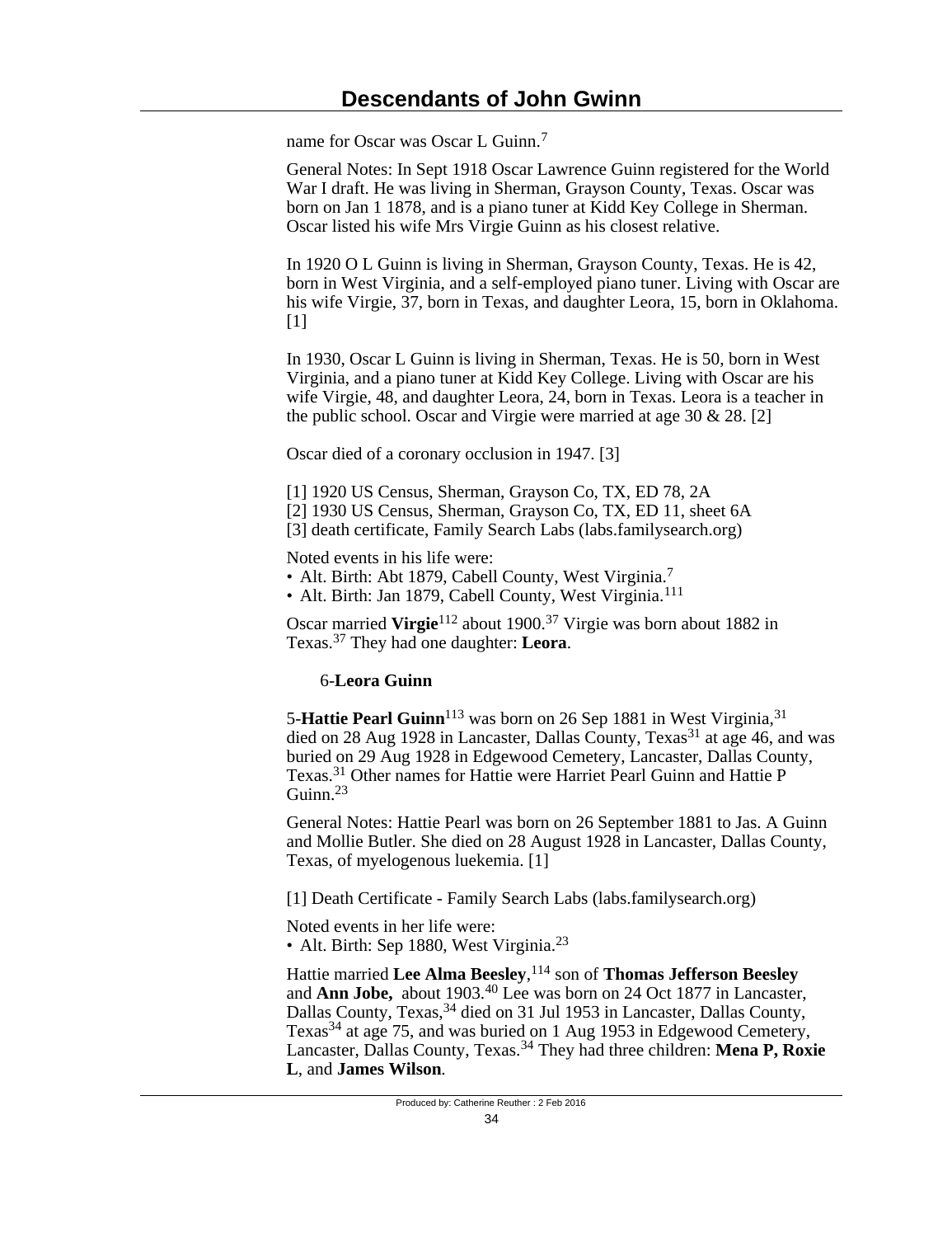General Notes: In 1910 Alma L Beesley is living in Lancaster, Dallas County, Texas. He is 30, born in Texas, and his parents born in Tennessee. Alma is a driver for an express wagon, working on his own account. With Alma are his wife Harriet P, 28, and daughter Mena P, 6. Alma & Harriet have been married 7 years. Harriet has had one child. [3]

In 1917/1918, Lee Alma Beesley was living in Lancaster, Dallas County, Texas. He was employed by the Texas Elect. Co. Lee listed [wife] Mrs. Hattie P Beesley as his closest relative. [2]

In 1920 Alma L Beesley is living in Lancaster. He is 40 and the station agent for the interurban [railroad]. With Alma are his wife Harriet, 39, daughters Mena, 16, and Roxie L, 9, and son James W, 2 yr & 2 months. [4]

in 1930 Lee A Beesley is living in Lancaster. He is 50, widowed, and the station agent for the electric ry co. With Lee are is children Roxey L, 18, and Wilson, 12. [5]

At the time of his death in 1953, Alma was a retired agent for the rail road. [1]

Lee Alme [Alma] Beesley died 31 July 1953 of a coronary occlusion. The informant on his death certificate was [son] Wilson Beesley. [1]

[1] Death Certificate - Family Search Labs (labs.familysearch.org)

[2] World War I draft registration

[3] 1910 US Census, Lancaster, Dallas Co, TX, ED 97, sheet 10A

[4] 1920 US Census, Lancaster, Dallas Co, TX, ED 101, sheet 12B

[5] 1930 US Census, Lancaster, Dallas Co, TX, ED 124, sheet 1A

Noted events in his life were: • Alt. Birth: 24 Oct 1878.<sup>38</sup>

6-**Mena P Beesley** was born about 1904 in Texas.<sup>40</sup>

6-**Roxie L Beesley**51 was born about 1911 in Texas.<sup>51</sup>

6-**James Wilson Beesley**<sup>115</sup> was born on 21 Oct 1917 in Texas,<sup>44</sup> died on 27 Jan 1980 in Dallas County,  $T$ exas<sup>116</sup> at age 62, and was buried in Edgewood Cemetery, Lancaster, Dallas County, Texas.<sup>25</sup>

Noted events in his life were: • Alt. Birth: Abt Nov 1917, Texas.<sup>51</sup>

James married **Frances Marie White** \_\_\_\_\_\_\_\_\_\_\_\_. <sup>117</sup> They had two children: **Gregory Kim** and **Brent Dean**.

7-**Gregory Kim Beesley**

### 7-**Brent Dean Beesley**

5-**Willard Paul Guinn**71 was born on 19 Jul 1883 in Huntington, Cabell County, West Virginia,118 died on 21 Jan 1912 in Lancaster, Dallas County,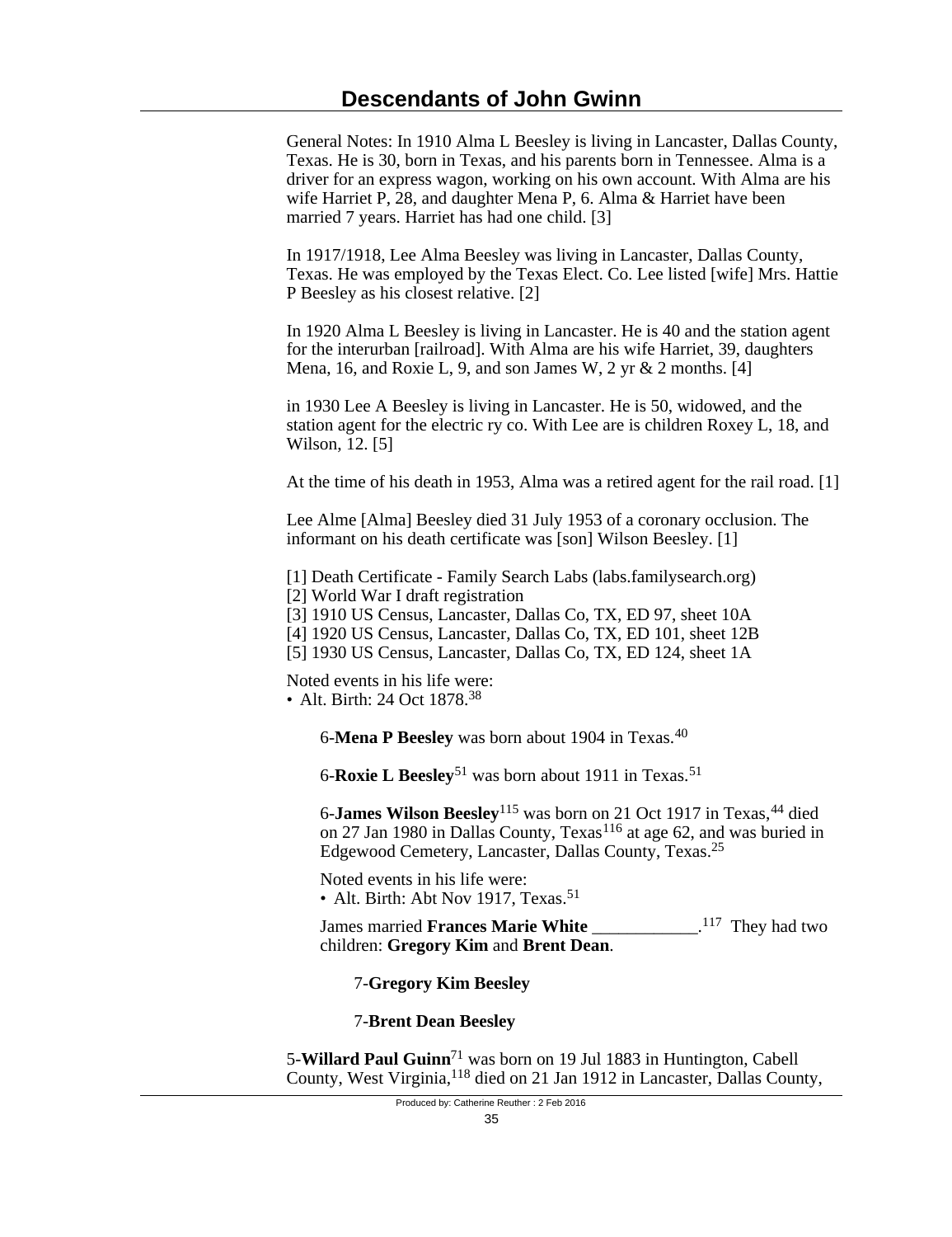Texas106 at age 28, and was buried in Edgewood Cemetery, Lancaster, Dallas County, Texas.31 Another name for Willard was Willard P Guinn.<sup>23</sup>

General Notes: Willard is probably the Paul Guinn on the 1910 Census in Johnson County, Texas.

Paul Guinn, age 26 (born about 1884), born in West Virginia, engineer in the stationary business

Ruby, wife, 23, 1 child born, none living, born in Texas, parents in GA married 3 years

US Census, Justice Precinct #1, Johnson Co., TX, ED 44, sheet 6B

Willard Paul Guinn died 21 Jan 1912 in Lancaster, Dallas County, Texas, of enlargement of some type of glands. Willard was married and a stationary engineer at a flour mill. His father J A Guinn was the informant. [1, 2]

[1] Texas Deaths (Ancestry.com)

[2] Death Certificate - Family Search Labs (labs.familysearch.org)

5-**Margaret Guinn**<sup>77</sup> was born on 31 Oct 1889 in Lancaster, Dallas County, Texas,  $118$  died on 3 Aug 1937 in Dallas, Dallas County, Texas  $106$  at age 47, and was buried in Lancaster, Dallas County, Texas.31 Other names for Margaret were Maggie and Maggie P Guinn.<sup>23</sup>

General Notes: In February 1914 two unnamed infants were born in Dallas County to Lincoln Youngblood. It appears that son Paul was a twin, the other dying young. [2]

In 1920 Maggie Youngblood is living in Lancaster, Dallas County, Texas. Maggie is married to Lincoln Youngblood. They have a son Paul, age 5. Lincoln is 32, born in Texas and a dispatcher. His parents were born in Kentucky and Missouri. Maggie is 30 and born in Texas. [1]

In 1930 Margaret Youngblood is living on North Henry Street in Lancaster, Texas, in the home of Mary L Rice. Margaret is 40, divorced. No occupation was listed for her. She married at age 23 (about 1912). Living with her are her son Paul, 16, and daughter Mary, 3 years & 6 months. [3]

Margaret Guinn Youngblood died on 3 August 1937 at Parkland Hospital in Dallas, Texas, of pelliga [sp??] with possible acute softening of the brain stem. She had suffered with this illness for about a year. Margaret was buried in Lancaster, Texas. Her death certificate listed her as still married to Lincoln Youngblood. O L Guinn was the informant. [4]

[1] 1920 US Census, Lancaster, Dallas Co, TX, ED 101, sheet 4B

[2] Texas Birth Index, 1903-1997 (Ancestry.com)

[3] 1930 US Census, Lancaster, Dallas Co, TX, ED 124, sheet 2A

[4] Death Certificate - Family Search Labs (labs.familysearch.org)

Margaret married **Andrew Lincoln Youngblood,** son of **William O.B. Youngblood** and **Labitha Allen,** about 1912.37 The marriage ended in divorce. Andrew was born on 26 Jan 1887 in Jacksboro, Jack County, Texas<sup>38</sup>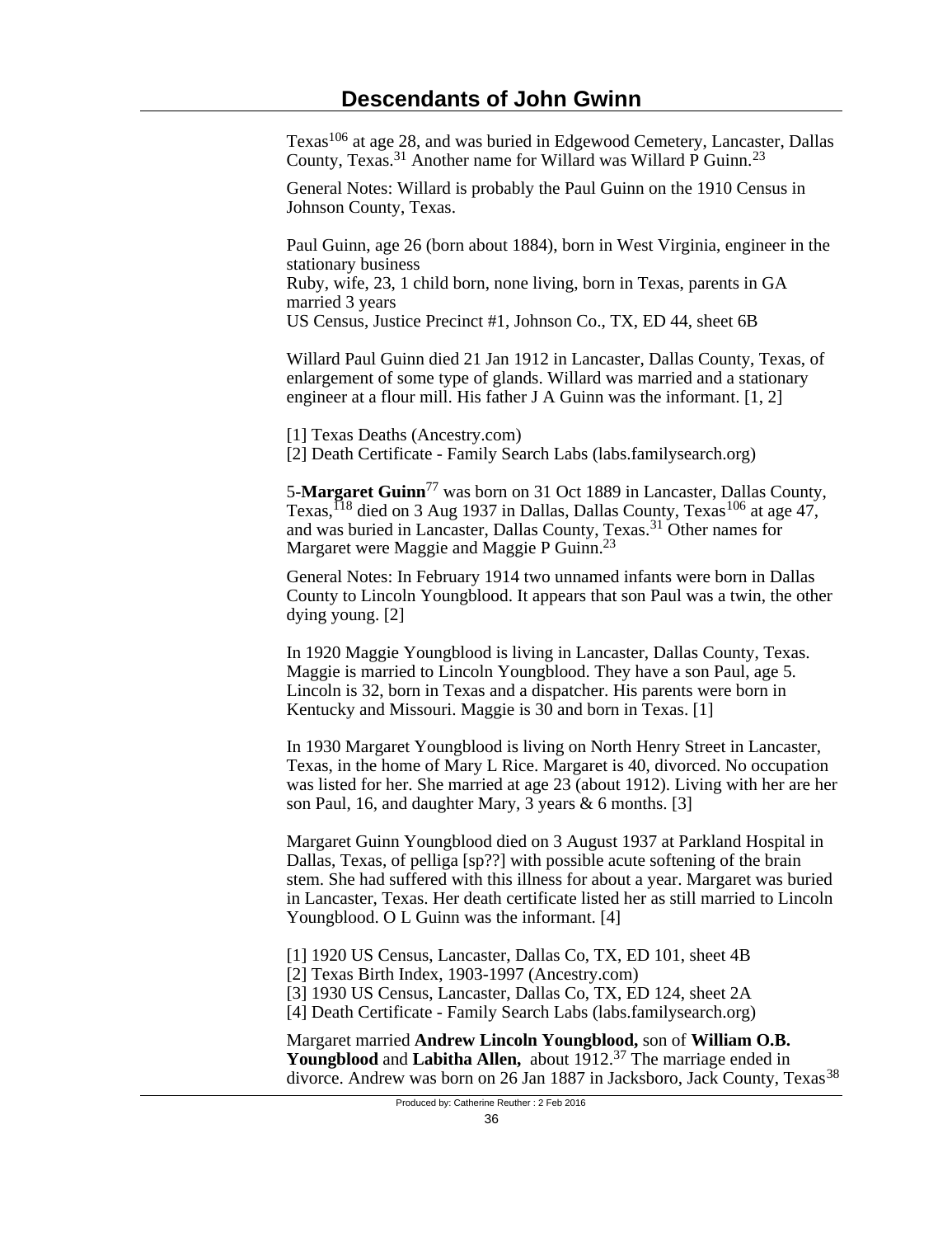and died on 29 Mar 1949 in Arlington, Riverside County, California<sup>113</sup> at age 62. The cause of his death was tuberculosis.<sup>113</sup> Other names for Andrew were Lincoln, Andrew L Youngblood,<sup>113</sup> and Lincoln Youngblood.<sup>77</sup> They had two children: **Paul Atherton** and **Mary**.

Noted events in their marriage were:

• Divorce: Between 1926 and 1930.

General Notes: Lincoln Youngblood joined the Navy about 1907. He was on the USS Wisconsin (BB-9) mainly in west coast water. Eventually his ship was included in the group Teddy Roosevelt sent around the world in his Big Stick policy. The Wisconsin was a substitute for another ship which burned too much coal. They joined the fleet on the west coast. [2]

In 1917/1918 Lincoln Youngblood was living in Lancaster, Dallas County, Texas. He was born 26 January 1887 in Jacksboro, Texas, and is working as a train dispatcher for Texas Electric in Morrow, Texas. Lincoln served as a sergeant in the Marines from 1907 to 1911. He is married with a wife and child. [1]

Lincoln died 29 March 1949 at Riverside County Hospital in Arlington, California, of "far advanced pulmonary tuberculosis". He was cremated the same day. At the time of his death, Lincoln was living in an apartment in Blythe, California, and working as a janitor. His death certificate listed him as widowed and the name of his wife as Margaret. [3] It is not known if this refers to Margaret Guinn. The 1930 census showed her as divorced.

[1] World War I draft registration cards (Ancestry.com)

[2] Pauline Crader, July 2006

[3] Death Certificate, California, 04-022846

Noted events in his life were:

• Cremation: 29 Mar 1949, Montecito Memorial Park Crematory.<sup>113</sup>

6-**Paul Atherton Youngblood**77 was born on 11 Feb 1914 in Dallas County, Texas,<sup>77</sup> died on 2 Jun 1968 in Dallas County, Texas<sup>119</sup> at age 54, and was buried on 4 Jun 1968 in Laurel Land Memorial Park.<sup>120</sup> Another name for Paul was Paul Youngblood.<sup>51</sup>

General Notes: Paul A Youngblood of 2315 Fouts Lane in Dallas, died Sunday, 2 June 1968, at age 54. He was a lieutenant with the Dallas Fire Department. Paul had been with the fire department for 20 years and was in charge of the fireman's first aid instruction. He was born in Lancaster, and was a veteran of the Marine Corp.

Paul was survived by his wife, two daughters Mrs L E Weems of Duncanville and Mrs Sharon Maddon of Omaha, Nebraska, and one son Tony Youngblood of Dallas. Burial was in Laurel Land Memorial Park.  $[1, 2]$ 

[1] Texas Death Index, 1903-2000 (Ancestry.com)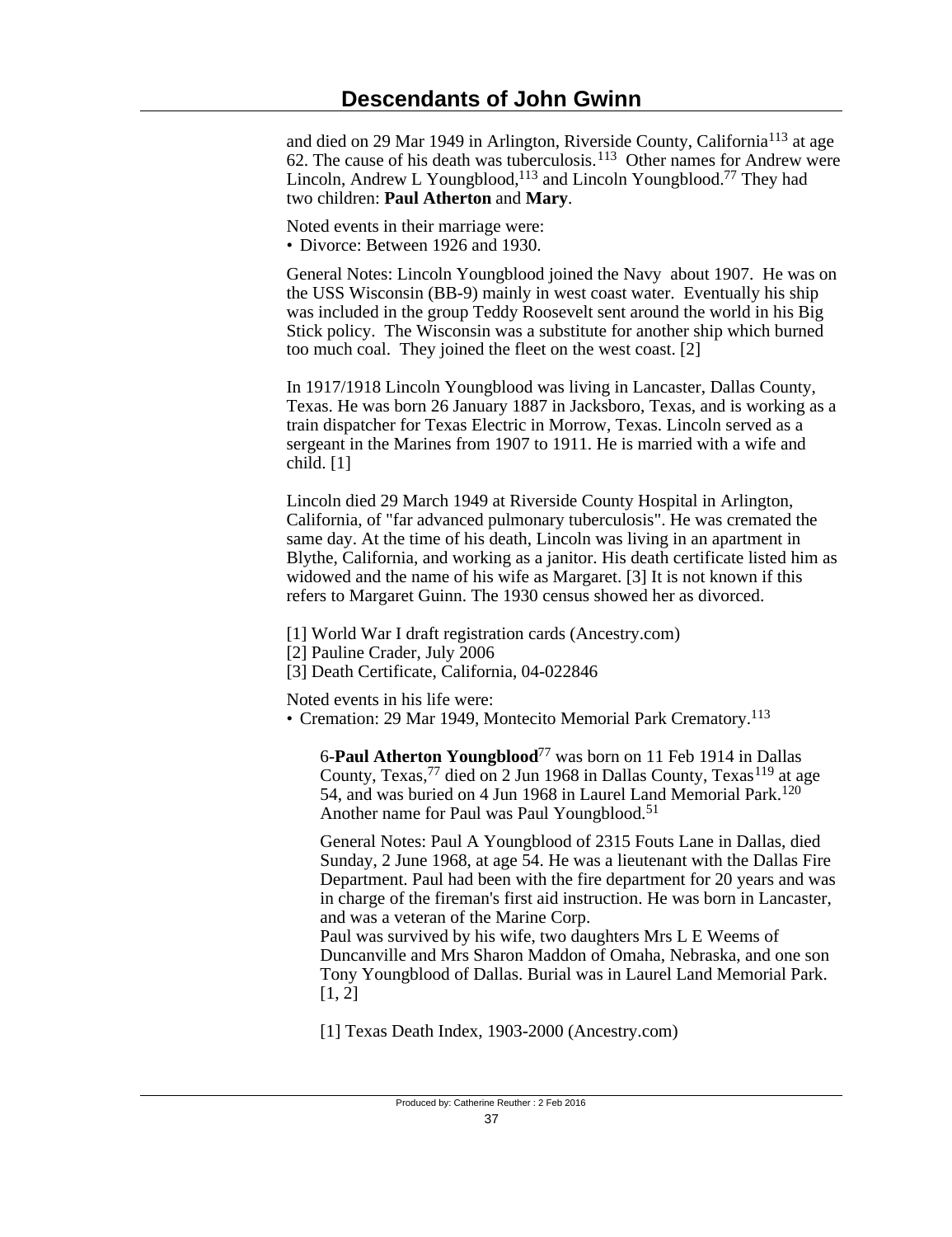[2] Dallas Morning News, 3 June 1968, Sec D, p 6 (Genealogybank.com)

Noted events in his life were:

• Alt. Birth: Abt 1915, Texas.<sup>51</sup>

Paul married **Dorothy Elese Payne**. They had three children: **Doris Elaine, Sharon Ann**, and **Paul Antone**.

# 7-**Doris Elaine Youngblood**

Doris married **Jack Odell Weems** \_\_\_\_\_\_\_\_\_\_\_\_. <sup>78</sup> They had two children: **Douglas Scott** and **Julia Elese**.

8-**Douglas Scott Weems**

8-**Julia Elese Weems**

7-**Sharon Ann Youngblood**

# 7-**Paul Antone Youngblood**

Paul married **Marilue Burford** \_\_\_\_\_\_\_\_\_\_\_\_. 121

# 6-**Mary Youngblood**

James next married **Lollie D Ellington**106 between 1920 and 1930. Lollie was born on 21 Apr 1884 in Tennessee,<sup>31</sup> died on 12 Jun 1931 in Ennis, Ellis County, Texas<sup>106</sup> at age 47, and was buried on 13 Aug 1931 in Myrtle Cemetery, Ennis, Ellis County, Texas.<sup>31</sup> Another name for Lollie was Lellie D.<sup>37</sup>

General Notes: Lollie D. Guinn died 12 June 1931 in Ennis, Ellis County, Texas, at age 47 of acute bronchopneunomia. [1, 2]

[1] Texas Death Index, 1903-2000 (Ancestry.com) [2] Death Certificate - Family Search Labs (labs.familysearch.org)

Noted events in her life were: • Alt. Birth: Abt 1884, Tennessee.<sup>37</sup>

4-**Charles H Gwinn** was born on 5 Mar 1856 in Cabell County, Virginia/West Virginia,<sup>122</sup> died on 8 Aug 1933 in Roaring Springs, Motley County, Texas<sup>113</sup> at age 77, and was buried on 9 Aug 1933 in Childress, Childress County, Texas.<sup>113</sup> Another name for Charles was Charles Gwinn.<sup>6</sup>

General Notes: On the 1900, 1910 & 1930 Censuses, Charles's birthplace is reported as Indiana. On the 1870 & 1920 Censuses and on his death certificate, his birthplace is Virginia/West Virginia. Charles may have spent time in Indiana when a young man, and thus the confusion over his birthplace. [CAR]

Charles and Maggie Durham married in Dallas County, Texas, in 1888. After the birth of their first son Walter, they moved to Wichita Falls in Wichita County, Texas. They were there at least until 1894, and were back in Dallas County by 1896 when son David was born there.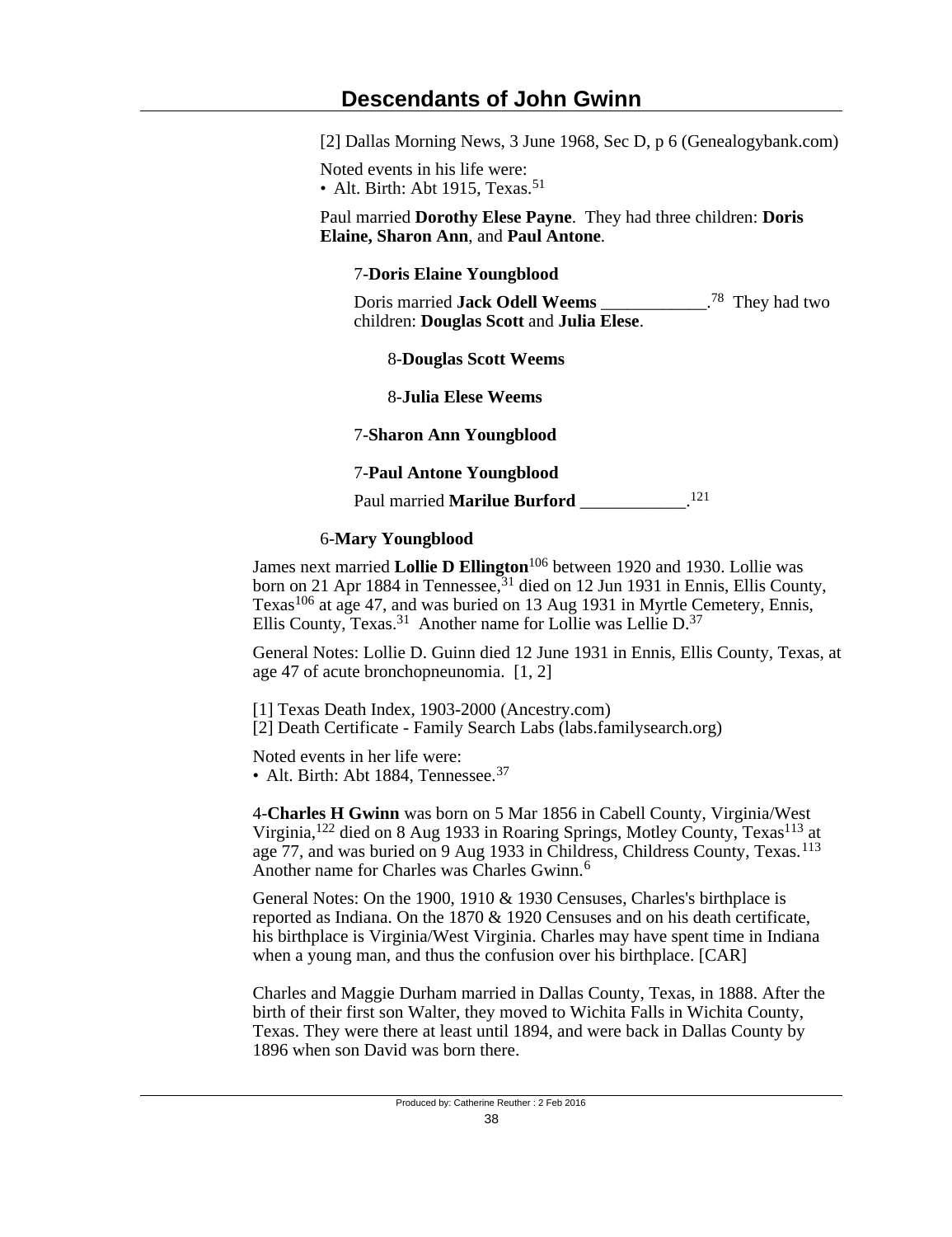In 1900 Chas H Gwinn is living in Oak Cliff, Dallas County, Texas. He is 44, born in Indiana (his parents in Virginia), and a farm laborer. He is renting his home. Charles's wife Maggie is 33, and born in Tennessee. They have been married 12 years, and Maggie has had 5 children. With them are their sons Walter, 10, Clarence, 8, Arthur, 6, David, 4, and Andrew, 1. [2]

In 1910, Chas H Gwinn is living in Clay County, Texas. He is 54 and a farmer. Charles is renting his farm. His wife Margarett I is 43. They have been married 22 years, and Margarett has had 7 children, all living. The children are Walter T, 21, Clarence A, 19, Arthur E, 16, David A, 13, Richard A, 11, Ernest, 7, and Harvey W, 4. [3]

Sons Ernest and Harvey are not with Charles in 1920 and may have died young.

In 1920, Chas H Guinn is living in Motley County, Texas. He is 63 and a farmer. Charles's wife Margarett L is 52. Living with them are their sons Walter, 30, David, 22, and Richard, 21. [4]

In 1930, Charley H Gwinn is living in Motley County. He owns his own farm, is 74 and widowed, and is no longer working. Living with him are his son Walter J, 40, daughter-in-law Mary B, 22, and granddaughter Lily M, 1 year. [5]

C H Gwinn died 8 August 1933 at age 77 in Roaring Springs, Motley County, Texas. He was born 5 March 1856 in West Virginia to Andy Gwinn and Miss Pondexter, both also born in West Virginia. Charles was a farmer, and widowed from his wife Margaret.

Charles died of a Erithoma left side of head cancer, which was diagnosed in 1930. The attending doctor listed a contributing cause of death as a "quack cancer doctor".

Charles was buried 9 August 1933 in Childress, Texas. [1] Childress is in Childress County, north east of Motley County.

[1] Texas death certificate

[2] 1900 US Census, Oak Cliff, Eagle Fort precinct, Dallas Co, TX, ED 143, sheet 2A

[3] 1910 US Census, Justice pct 3, Clay Co, TX, ED 33, sheet 8A

[4] 1920 US Census, Justice pct 4, Motley Co, TX, ED 187, sheet 9B

[5] 1930 US Census, Justice pct 4, Motley Co, TX, ED 6, sheet 2A

Noted events in his life were:

• Alt. Birth: Abt 1858, Cabell County, Virginia/West Virginia.<sup>6</sup>

Charles married **Maggie Durham** on 18 Jan 1888 in Dallas County, Texas.<sup>14</sup> Maggie was born in Feb 1867 in Tennessee<sup>23</sup> and died on 24 Dec 1924 in Motley County, Texas71 at age 57. They had seven children: **Walter Thomas, Clarence Allen, Arthur Eugene, David A Allen, Richard Andrew, Ernest**, and **Harvey W**.

Marriage Notes: C H Gwinn and Maggie Durham were married on 18 January 1888 in Dallas County, Texas, by H M Glass. [1]

[1] Dallas County Marriage Book J, page 76A (Rootsweb - Dallas Co TX)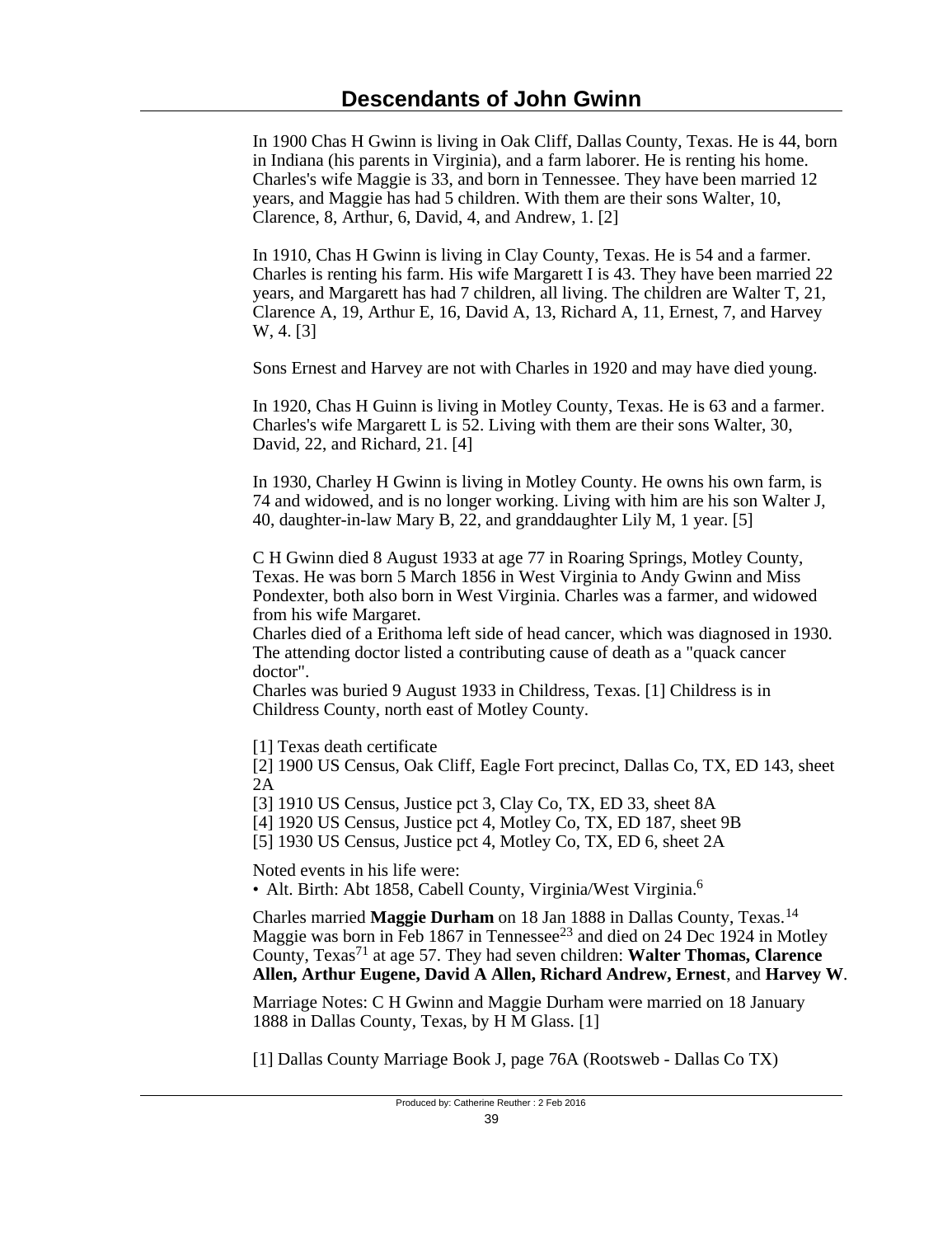General Notes: Maggie was born in Tennessee. Her parents were reportedly born in South Carolina (1900 census), North Carolina (1910 census), and Tennessee (1920 census).

Maggie E. Guinn died 24 Dec 1924 in Motley County, Texas. [1]

[1] Texas Death Index, 1903-2000 (Ancestry.com)

5-Walter Thomas Gwinn was born on 7 Jul 1889 in Dallas, Texas, <sup>38</sup> died on 27 Dec 1975 in Lubbock County, Texas<sup>56</sup> at age 86, and was buried in East Mound Cemetery, Matador, Motley County, Texas.<sup>25</sup> Other names for Walter were Walter Thomas Guinn<sup>38</sup> and Walter J Gwinn.<sup>37</sup>

General Notes: In June 1917, Walter Thomas Guinn is living in Roaring Springs, Motley County, Texas. He is a farmer. Walter was born 7 July 1889 in Dallas, Texas. He lists his wife as his closest relative. [2]

In 1930, Walter J Gwinn is living in Motley County, Texas, on his father's farm. He is 40, a farmer, and a veteran of the world war. With him are his wife Mary B, 22, and daughter Lily M, 1. Walter and Mary have been married 2 years. [1]

Walter Gwinn was born 7 July 1889 and died 27 December 1975 in Lubbock County, Texas. His last residence was in Matador, Motley Count, Texas. [3]

[1] 1930 US Census, Justice pct 4, Motley Co, TX, ED 6, sheet 2A

[2] World War I draft registration

[3] Social Security Death Index

[4] Texas Death Index, 1903-2000 (Ancestry.com)

Noted events in his life were: • Alt. Birth: Jul 1889, Texas. $23$ 

Walter married **Mary Belle Anderson**77 about 1928.37 Mary was born on 27 Oct 1907 in Arizona, <sup>64</sup> died on 27 Nov 1992 in Motley County, Texas<sup>71</sup> at age 85, and was buried in East Mound Cemetery, Matador, Motley County, Texas.<sup>25</sup> Another name for Mary was Mary B.<sup>37</sup> They had ten children: **Lily M, George Fulton, Thomas Benjamin, Mable Isbell, Bonnie Ruth, Aly Marie, Charles Irvin, Marilyn Joe, Josie Nell**, and **James Andrew**.

General Notes: Mary B. Gwinn was born 27 October 1907 and died 27 November 1992 in Motley County, Texas. Her last residence was in Matador, Motley County, Texas. [1, 2]

[1] Social Security Death Index

[2] Texas Death Index, 1903-2000 (Ancestry.com)

6-**Lily M Gwinn**

6-**George Fulton Guinn**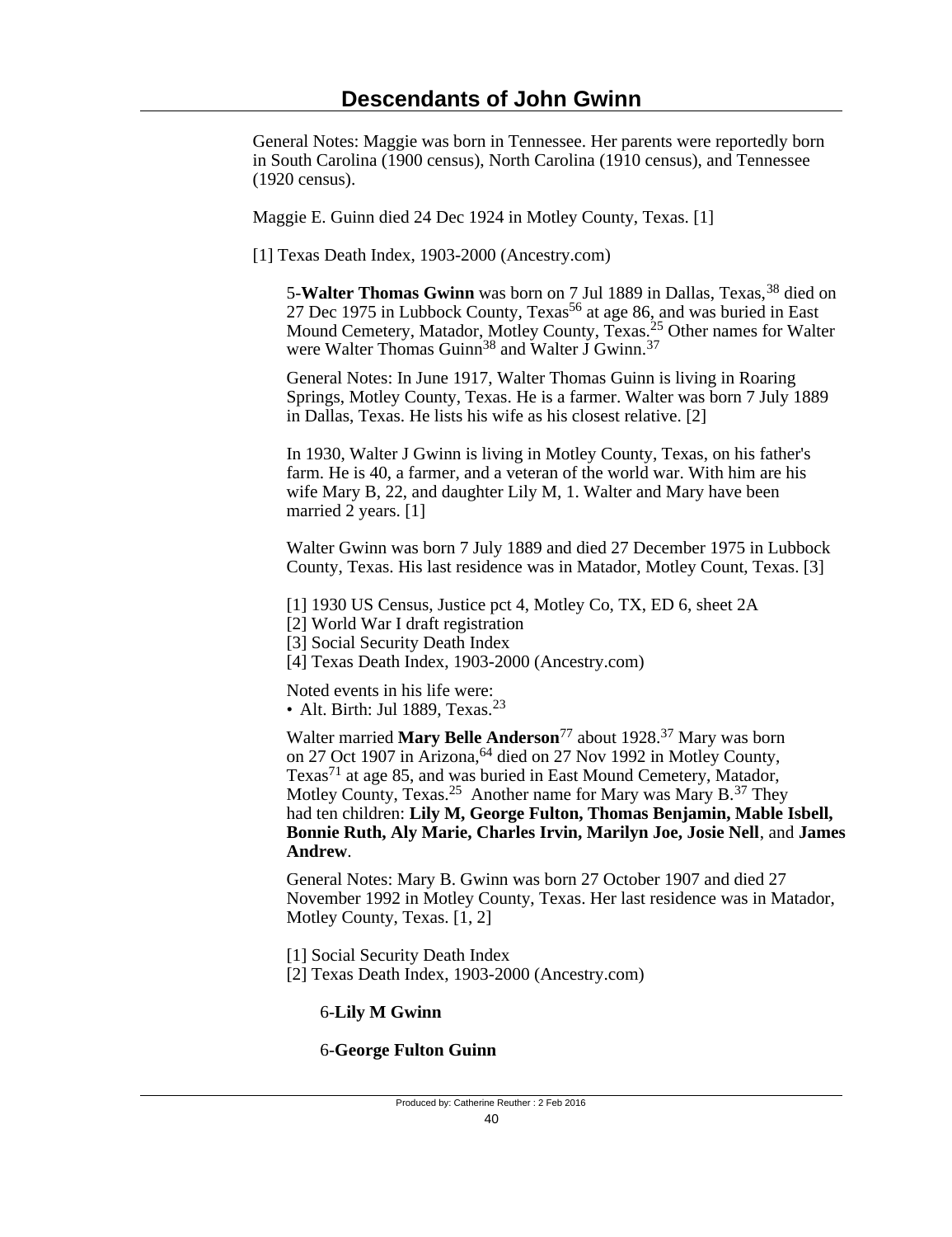6-**Thomas Benjamin Gwinn**

6-**Mable Isbell Gwinn**

6-**Bonnie Ruth Gwinn**

6-**Aly Marie Gwinn**

6-**Charles Irvin Gwinn**

6-**Marilyn Joe Gwinn**

6-**Josie Nell Gwinn**

6-**James Andrew Gwinn**

5-**Clarence Allen Guinn**38 was born on 9 May 1891 in Wichita Falls, Wichita County, Texas<sup>38</sup> and died on 31 Mar 1969 in Bailey County, Texas<sup>56</sup> at age 77. Another name for Clarence was Clarence A Gwinn.<sup>40</sup>

General Notes: In June 1917, Clarence Allen Guinn is living in Roaring Springs, Motley County, Texas. He is a farmer with a wife and 2 children. Clarence was born 9 May 1891 in Wichita Falls, Texas. [1]

By 1918 Clarence is living in Otto, New Mexico. [2] He returned to Texas by 1919-1920 when son James was born.

In 1930 Clarence A Gwinn was living in Parmer County, Texas. He is 38, born in Texas, and owns his own farm worth \$1000. Clarence reports his father was born in Illinois and his mother in Tennessee. Living with him are his wife Myrtle, 35, and children Allen G, 16, Margaret, 14, James, 11, and John C, 2. Margaret was born in New Mexico. Clarence and Myrtle were married at age 21 & 19. [5]

Clarence Guinn, born 9 May 1891, died in 31 March 1969 in Bailey County, Texas. His last residence was in Muleshoe in Bailey County. [3, 4]

[1] World War I draft registration (Ancestry.com) [2] World War I draft registration for brother D A Allen Guinn (Ancestry.com)

[3] Social Security Death Index

[4] Texas Death Index, 1903-2000 (Ancestry.com)

[5] 1930 US Census, Justice Precinct 2, Parmer Co, TX, ED 3, sheet 10B-11A

Noted events in his life were: • Alt. Birth: May 1892, Texas. $23$ 

Clarence married **Myrtle**37 about 1912.37 Myrtle was born on 25 Aug 1894 in Texas<sup>64</sup> and died on 14 Dec 1977 in Bailey County, Texas<sup>71</sup> at age 83. They had four children: **Allen G, Margaret, James**, and **John C**.

General Notes: Myrtle's parents were from Alabama. [1]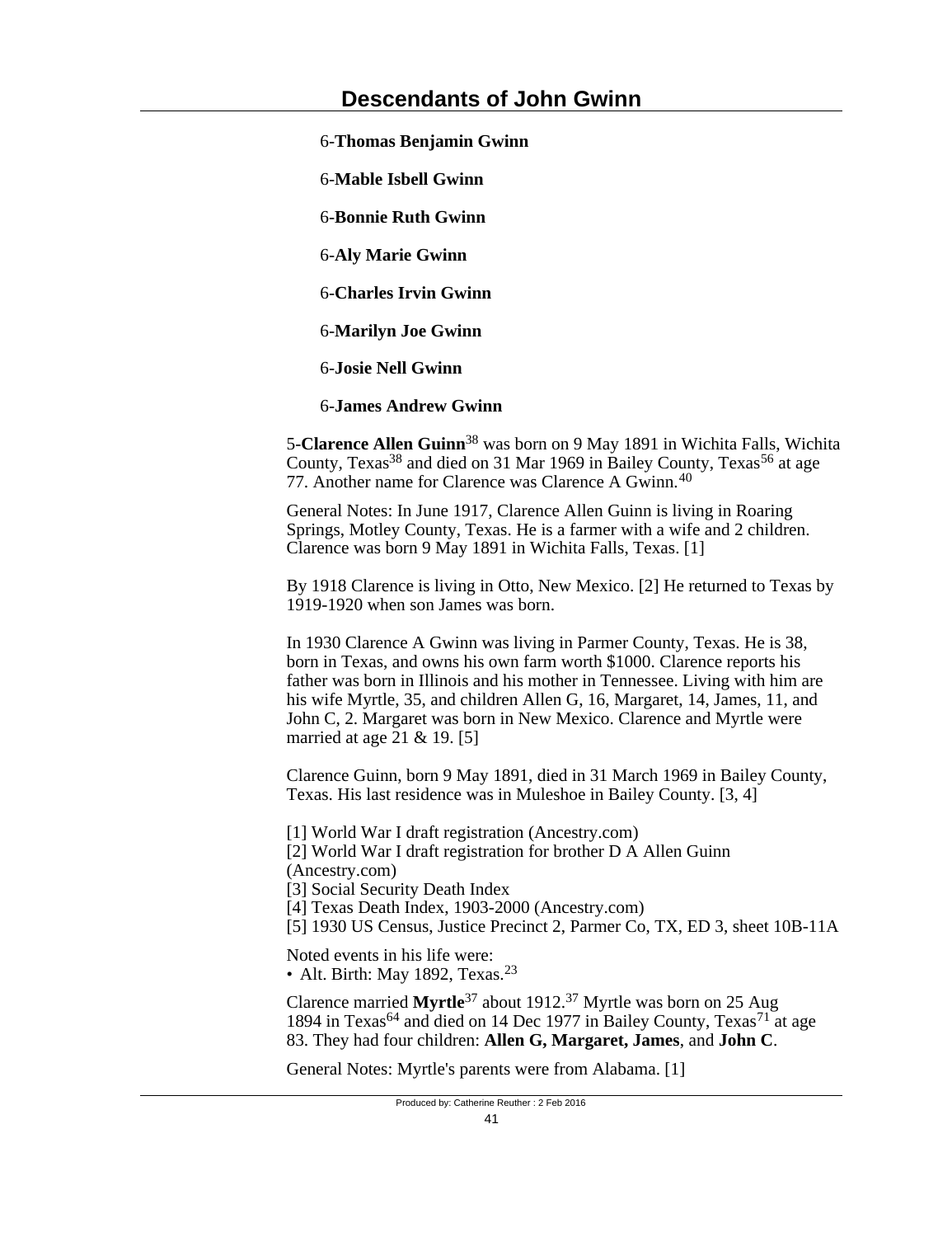Myrtle Guinn was born 25 August 1894 and died 14 December 1977 in Bailey County, Texas. Her last residence was in Muleshoe, Bailey County, Texas. [2, 3]

[1] 1930 US Census, Justice Precinct 2, Parmer Co, TX, ED 3, sheet 10B-11A

[2] Social Security Death Index

[3] Texas Death Index, 1903-2000 (Ancestry.com)

6-**Allen G Guinn**

6-**Margaret Guinn**

6-**James Guinn**

6-**John C Guinn**

5-**Arthur Eugene Guinn**

## 5-**David A Allen Guinn**

5-**Richard Andrew Gwinn**<sup>105</sup> was born on 1 Nov 1899 in Texas,<sup>123</sup> died on 15 May 1977 in Floyd County, Texas<sup>124</sup> at age 77, and was buried in East Mound Cemetery, Matador, Motley County, Texas.25 Other names for Richard were Richard Guinn<sup>38</sup> and Richard Andrew Guinn.

General Notes: In September 1918, Richard Guinn is working as a farmer with his father in Roaring Springs, Motley County, Texas. He was born 29 October 1898. [1]

Richard A Gwinn Birth: Nov. 1, 1899 Death: May 15, 1977 [2]

Richard Gwinn was born 1 November 1899 and died 15 May 1977 in Floyd County, Texas. His last residence was in Matador, Motley, Texas. [3, 4]

[1] World War I draft registration (Ancestry.com)

[2] findagrave.com - gravestone

[3] Texas Death Index, 1903-2000 (Ancestry.com)

[4] Social Security Death Index

Noted events in his life were:

• Alt. Birth: 29 Oct 1898, Texas.<sup>38</sup>

• Alt. Birth: Nov 1898, Texas.<sup>23</sup>

Richard married Ola May Long.<sup>77</sup> Ola was born on 13 Feb 1906,<sup>25</sup> died on 22 Dec 1989 in Hockley County, Texas<sup>124</sup> at age 83, and was buried in East Mound Cemetery, Matador, Motley County, Texas.<sup>25</sup> They had five children: **Howard Richard, Gloria Ann, Edwin Earl, Larry Dale**, and **Dorothy**.

General Notes: Ola Mae Gwinn, Feb. 13, 1906 - Dec. 22, 1989 [1]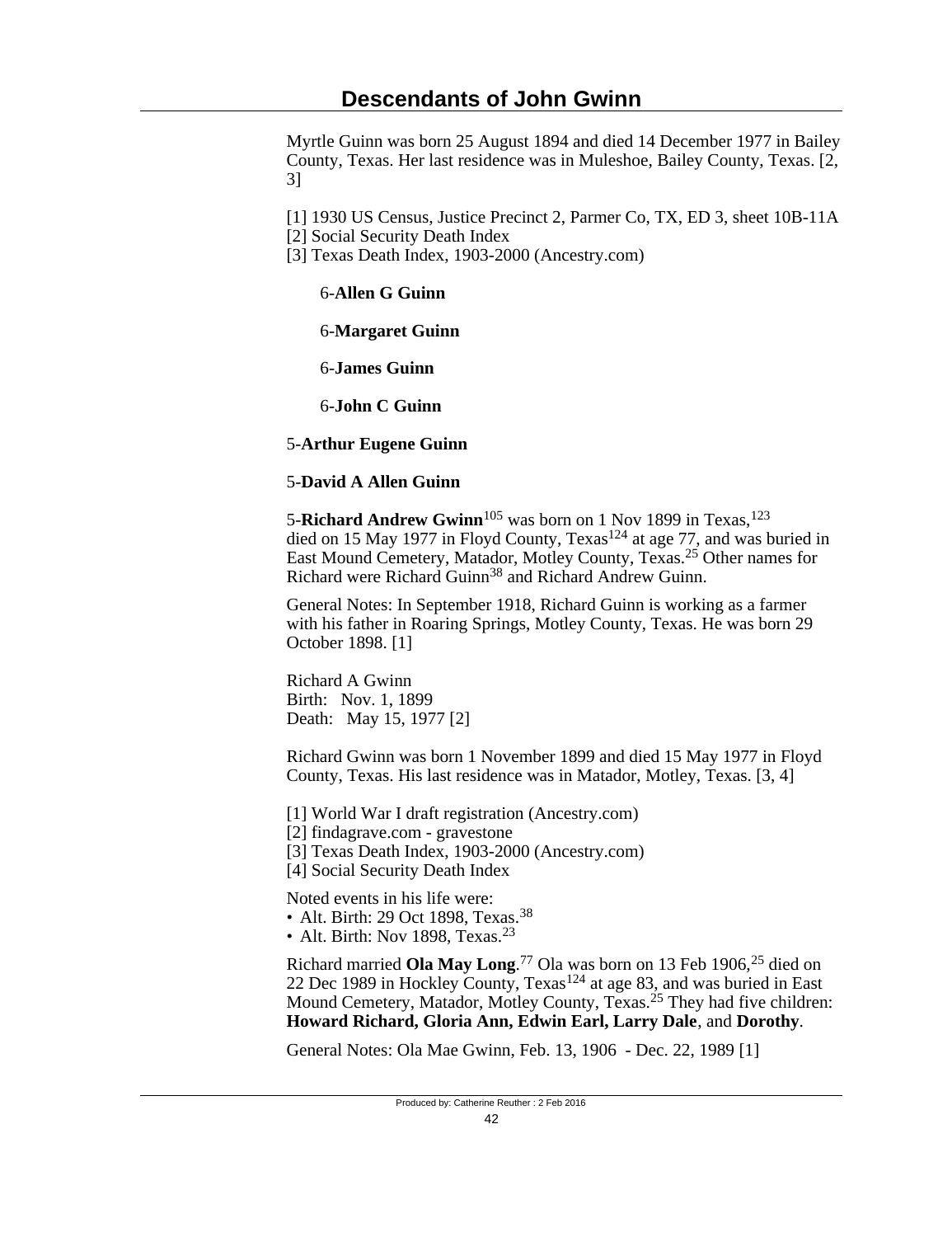Ola L Gwinn was born 13 February 1906 and died 22 December 1989 in Hockley County, Texas. Her last residence was in Matador, Motley County, Texas. [2, 3]

- [1] findagrave.com gravestone
- [2] Texas Death Index, 1903-2000 (Ancestry.com)
- [3] Social Security Death Index

6-**Howard Richard Gwinn**125 was born on 21 Jul 1929 in Roaring Springs, Motley County, Texas,<sup>125</sup> died on 12 Jun 2008 in Texas<sup>125</sup> at age 78, and was buried in City of Levelland Cemetery, Levelland, Hockley County, Texas.125 Another name for Howard was Howard Richard Guinn.<sup>77</sup>

General Notes: Howard graduated from Roaring Spring High School in Roaring Spring, Texas, and Draughon's Business School in Lubbock. He first worked for First State Bank in Matador. In 1967 he moved to Levelland and worked for First National Bank as President & Cashier. After retiring he worked for Coldwell Banker - Paxton Real Estate until moving to Lubbock in 2001. [1]

[1] findagrave.com, David Sifford, obit for Howard Gwinn

Howard married **Doris Oleta Holt**126 in Jan 1948 in Matador, Texas.<sup>125</sup> Doris was born on 9 Dec 1932,  $127$  died on 17 Feb 1997 $127$  at age 64, and was buried in City of Levelland Cemetery, Levelland, Hockley County, Texas.127 They had three children: **Judy Kay, Stephen Earl**, and **Dannie Ford**.

## 7-**Judy Kay Gwinn**

Judy married **Bob Hempel**.

## 7-**Stephen Earl Gwinn**

Stephen married **Beth**.

### 7-**Dannie Ford Gwinn**

Dannie married **Carie**.

### 6-**Gloria Ann Gwinn**

Gloria married **Unknown Lee**.

## 6-**Edwin Earl Gwinn**

Edwin married **Dorothy Louise Joplin**. They had one son: **Jimmy Earl**.

## 7-**Jimmy Earl Gwinn**

6-**Larry Dale Gwinn** was buried in Roaring Springs Cemetery, Roaring Springs, Motley County, Texas.<sup>25</sup>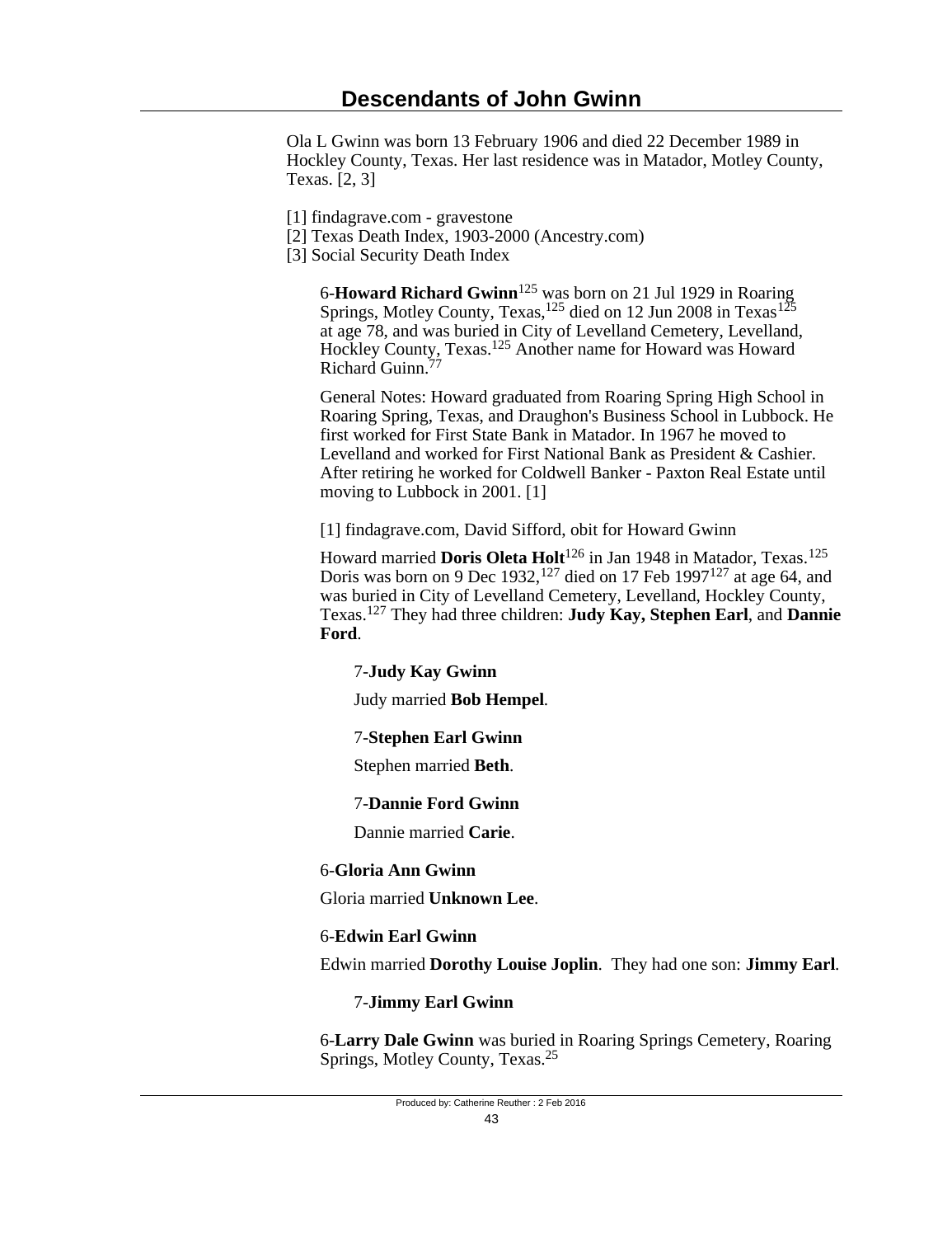General Notes: Larry Dale Gwinn, infant son of Mr. & Mrs. Richard Gwinn, dates unknown. Burial in Roaring Springs Cemetery, Roaring Springs, Motley County, Texas. [1]

[1] findagrave.com

## 6-**Dorothy Gwinn**

Dorothy married **Unknown Bailey**.

## 5-**Ernest Gwinn**

## 5-**Harvey W Gwinn**

4-**William Harrison Gwinn** was born on 18 Feb 1859 in Cabell County, Virginia/West Virginia,<sup>128</sup> died on 17 May 1938 in Wichita County, Texas<sup>71</sup> at age 79, and was buried in Holliday Cemetery, Holliday, Archer County, Texas.<sup>129</sup>

General Notes: In the 1880 Census, William is living in Dallas County, Texas, with his parents Andrew and Harriet (A Gwinn and Hattie). He is 21 years old.

William returned to West Virginia around 1883 where he married Nancy Glenn in Cabell County in January 1884 before returning to Texas.

William was 34 years old when Henry born. [Henry's birth certificate]

William and his family probably lived near Holliday in Archer County, Texas, in the 1890's. Son Jeff was buried there in 1896. William, Nancy, and their son Harry are also buried there.

In the 1900 Census, William Gwinn is living in Wichita Co, Texas, in Justice Precinct 1. He is 41 years old, born in West Virginia as were his parents, and a farmer. Living with him is his wife Nannie, 38, also born in West Virginia. Her parents were born in Virginia. They have been married 16 years, and Nannie has had 8 children, 6 are living. Their children are Harry, 13, Hattie, 11, daughter Willie W, 9, Henry, 7, Robert E Lee, 3, and Glen, 1. All were born in Texas. William's cousins Albert and Sampson Gwinn are living nearby.

In the 1910 Census, W. H. Gwinn is living in Wichita Co in Justice Precinct 1. He is 51 years old, born in West Virginia as were his parents, and is a farmer with his own farm. His wife Nancy is 48, and was also born in West Virginia. They have been married 26 years, and Nancy has born 10 children, 7 are still living, and are living with them. Their children are Hattie, 21, son Willie, 18, Caude, 17, Robert, 13, Glenn, 11, Ruby, 9, and Milton, 4. All the children were born in Texas. William's first cousin Albert Gwinn and his family are living next door.

In the 1920 Census, Wm H Guinn is living in Wichita Co, Texas. He is 60 years old and a farmer. He was born in West Virginia as were his parents. Living with him is his wife Nancy J, 58, and also born in West Virginia. Living with them are their sons Gilbert (?) (Glenn), 20, and Milton, 15. Also in the house is their son Robert, 23, and his wife Lovina L, 20, and their child W. H., 3.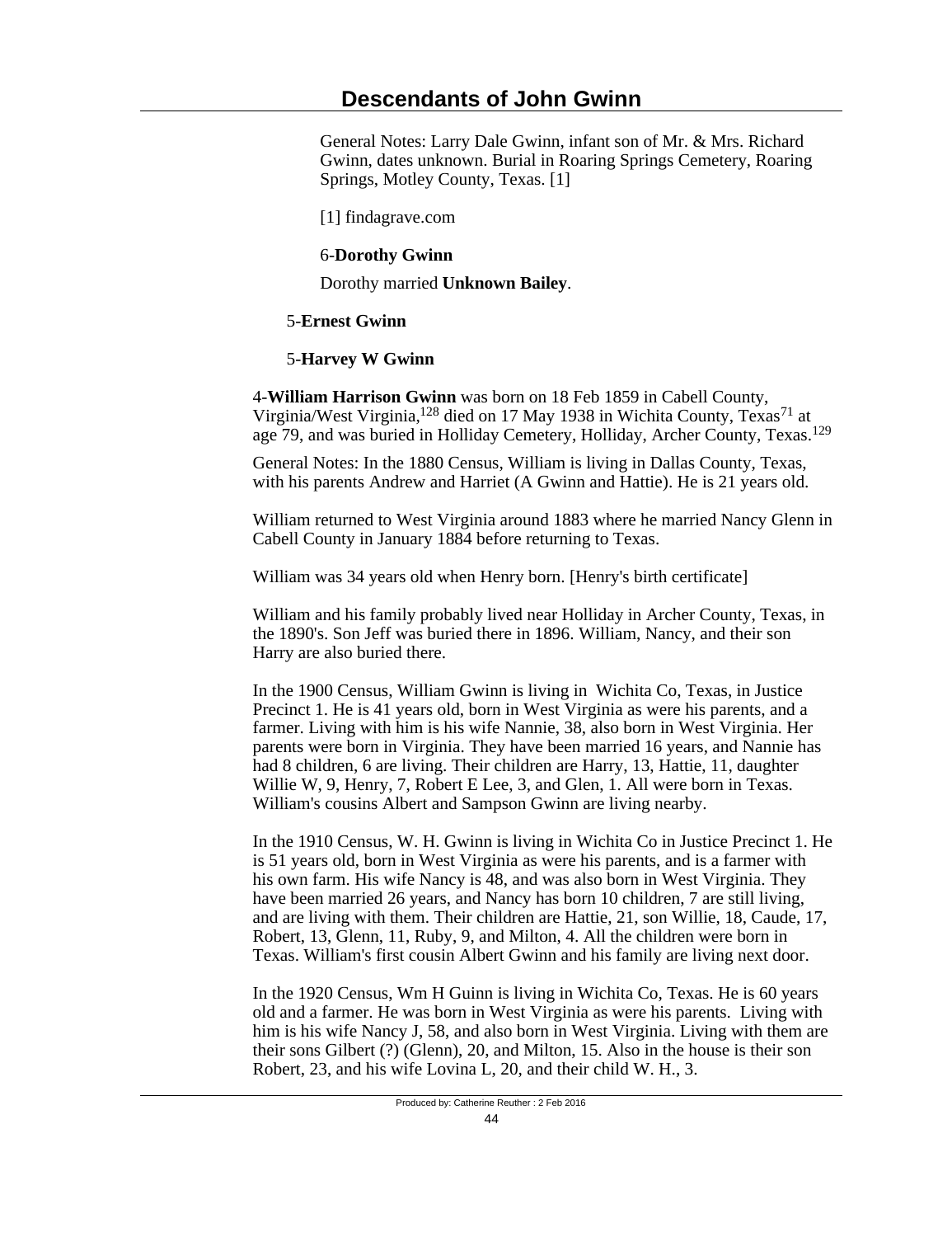In 1930 William H Gwinn is living in Motley County, Texas. William is 71, born in West Virginia, and a farmer. Living with him is his second wife Emma. Emma is 69 and was born in Illinois. Living next door is William's son Milton A Gwinn, Milton's wife Euphia and son Gordon. [1]

William Harrison Gwinn was born 18 February 1859, and died 17 May 1938 in Wichita County, Texas. He is buried at Holliday Cemetery in Holliday, Archer County, Texas. [2, 3, 4]

[1] 1930 US Census, Justice Precinct 4, Motley Co, TX, ED 6, sheet 2B [2] Texas Deaths (Ancestry.com) - W H Gwinn

[3] Owens and Brumley Funeral Home, Records from May 1925 to 1961, USGenWeb Archives, www.usgwarchives.org, Wichita Co, TX - W H Gwinn [4] Holliday Cemetery transcription, Archer County, Texas, USGenWeb Archives, www.usgwarchives.org, Archer Co, TX

Noted events in his life were:

- Alt. Birth: Abt 1858, Virginia.<sup>130</sup>
- Alt. Birth: Abt 1859, West Virginia.<sup>40</sup>
- Alt. Death: After 1930.

William married **Nancy Jane Glenn** on 15 Jan 1884 in Milton, Cabell County, West Virginia.18 Nancy was born on 5 Jul 1862 in Cabell County, West Virginia,  $^{131}$  died on 13 Nov 1920<sup>129</sup> at age 58, and was buried in Holliday Cemetery, Holliday, Archer County, Texas.129 They had nine children: **Harry A, Hattie Frances, Willie W, Henry Claude, Jeff, Robert E Lee, Glenn Harvey, Ruby Elizabeth**, and **Milton Oliver**.

Marriage Notes: Wm H Gwinn, age 24, and Nancy Glenn, age 21, were married in Milton, Cabell County, West Virginia, on 15 January 1884. Both were born in Cabell County. [1]

[1] West Virginia Archives & History, www.wvculture.org

Noted events in their marriage were: • Alt. Marriage: Abt  $1884.<sup>40</sup>$ 

General Notes: Nancy is probably the Nancy Glen, age 18, living in Putnam County, West Virginia, in 1880 with her father Thomas Glen and mother R E Glen. Putnam County is next to Cabell County, where the Gwinns are from.

Nancy was 32 years old when Henry was born. She already had four children. [Henry's birth certificate]

On the 1910 Census, Nancy has had 10 children. Seven were still living in 1910. In addition to Harry and Jeff, Nancy probably had an additional child who died young probably born between Ruby and Milton.

Nancy J Gwinn was born 5 July 1862 and died 13 November 1920. She is buried at Holliday Cemetery in Holliday, Archer County, Texas. [1]

[1] Holliday Cemetery transcription, Archer County, Texas, USGenWeb Archives,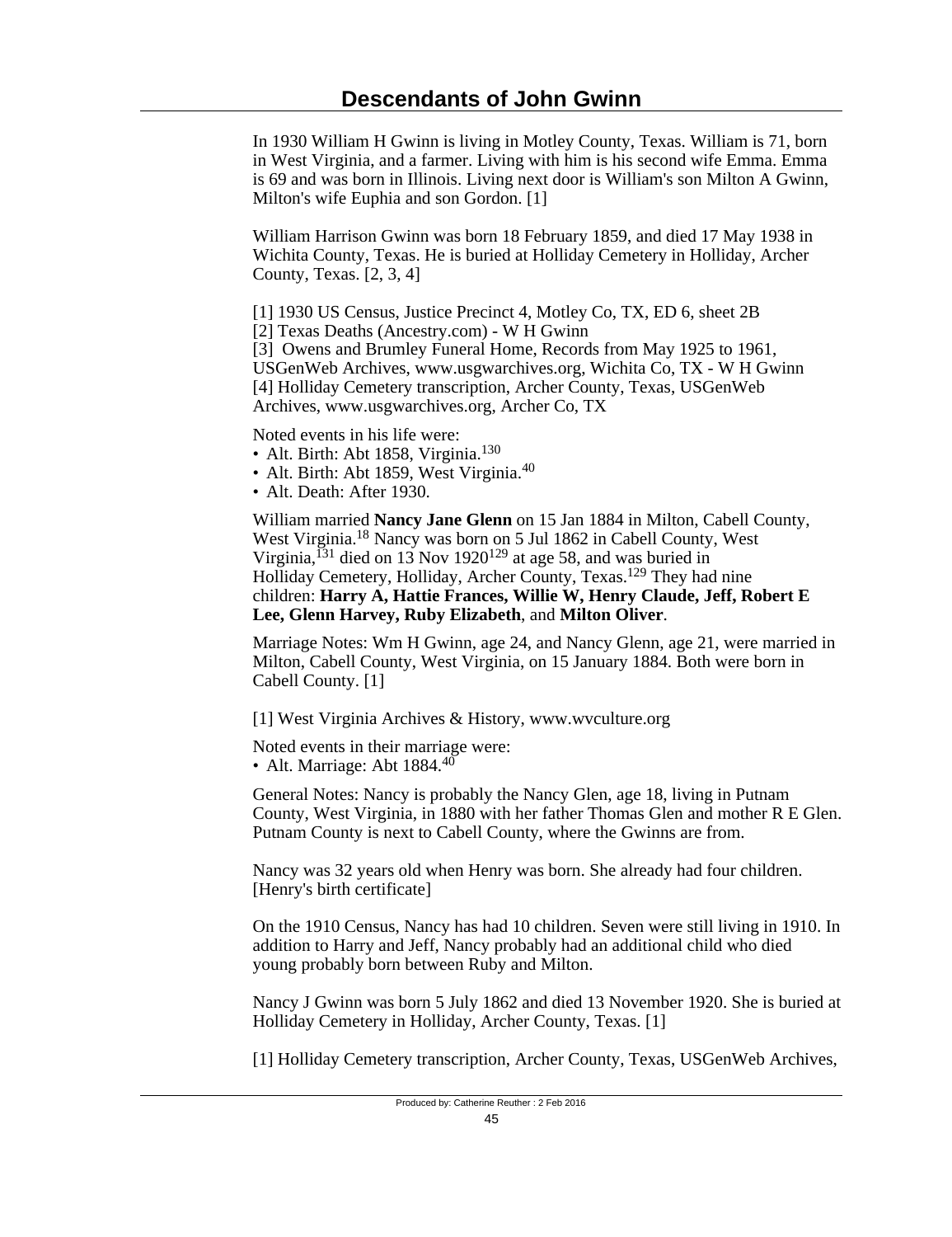www.usgwarchives.org, Archer Co, TX

Noted events in her life were:

• Alt. Birth: Abt 1860, Virginia.<sup>130</sup>

5-**Harry A Gwinn**<sup>129</sup> was born on 25 Sep 1886 in Texas, <sup>132</sup> died on 4 Nov 1906129 at age 20, and was buried in Holliday Cemetery, Holliday, Archer County, Texas.<sup>129</sup> Another name for Harry was Harry Gwinn.<sup>23</sup>

5-**Hattie Frances Gwinn**<sup>31</sup> was born on 25 Apr 1889,<sup>31</sup> died on 5 Dec 1974 in McAllen, Hidalgo County, Texas<sup>31</sup> at age 85, and was buried on 6 Dec 1974 in Roselawn Cemetery, McAllen, Hidalgo County, Texas.<sup>31</sup> Another name for Hattie was Hattie Gwinn.<sup>40</sup>

General Notes: When brother Henry Claud Gwinn died in 1961, he was survived by sister Mrs Hattie Boldin of McAllen [Texas]. [1]

Hattie Frances Boaldin, daughter of Willliam Harvey Gwinn and Nancy Jane Glen, was born 25 April 1889 in Virginia [should be Texas], and died 5 December 1974 at Magic Valley Geriatric Center in McAllen, Hidalgo County, Texas, of arterioscleriosis and heart dieseas. She was widowed and was a practical nurse. The informant on her death certificate was daughter Mrs Chester Dickey. Burial was on 6 December 1974 at Roselawn Cemetery in McAllen. [2]

[1] Wichita Falls Times, 30 Nov 1961 [2] death certificate, Family Search Labs

Noted events in her life were:

- Alt. Birth: Abt 1889, Texas.<sup>40</sup>
- Alt. Birth: Apr 1889, Texas. $23$
- Residence: 1961, McAllen, Hidalgo County, Texas.

Hattie married **C W Boaldin** on 15 Dec 1913 in Wichita County, Texas.<sup>133</sup> C was born on 17 Oct 1874 in Indiana<sup>34</sup> and died on 5 Dec 1928 in McAllen, Hidalgo County, Texas<sup>34</sup> at age 54. Other names for C were unknown Boldin134 and Unknown Boldin.

General Notes: C W Boaldin b. 17 Oct 1874 Indiana d. 5 Dec 1928 McAllen, Hidalgo County, Texas, of carcinoma parents: J T Boaldin, b. in VA,  $\&$  \_\_\_\_\_ Wolff, b. in VA [1]

[1] Texas Deaths (images) 1890-1976 (Family Search Labs (labs.familysearch.org))

5-**Willie W Gwinn**<sup>135</sup> was born in Feb 1891 in Texas<sup>23</sup> and died after 1961.

General Notes: On the 1900 Census, Willie is listed as her parents' daughter, but as their son in 1910.

When brother Henry Claud Gwinn died in 1961, he was survived by sister Mrs Willie Bishop of Lawton, Oklahoma. [1]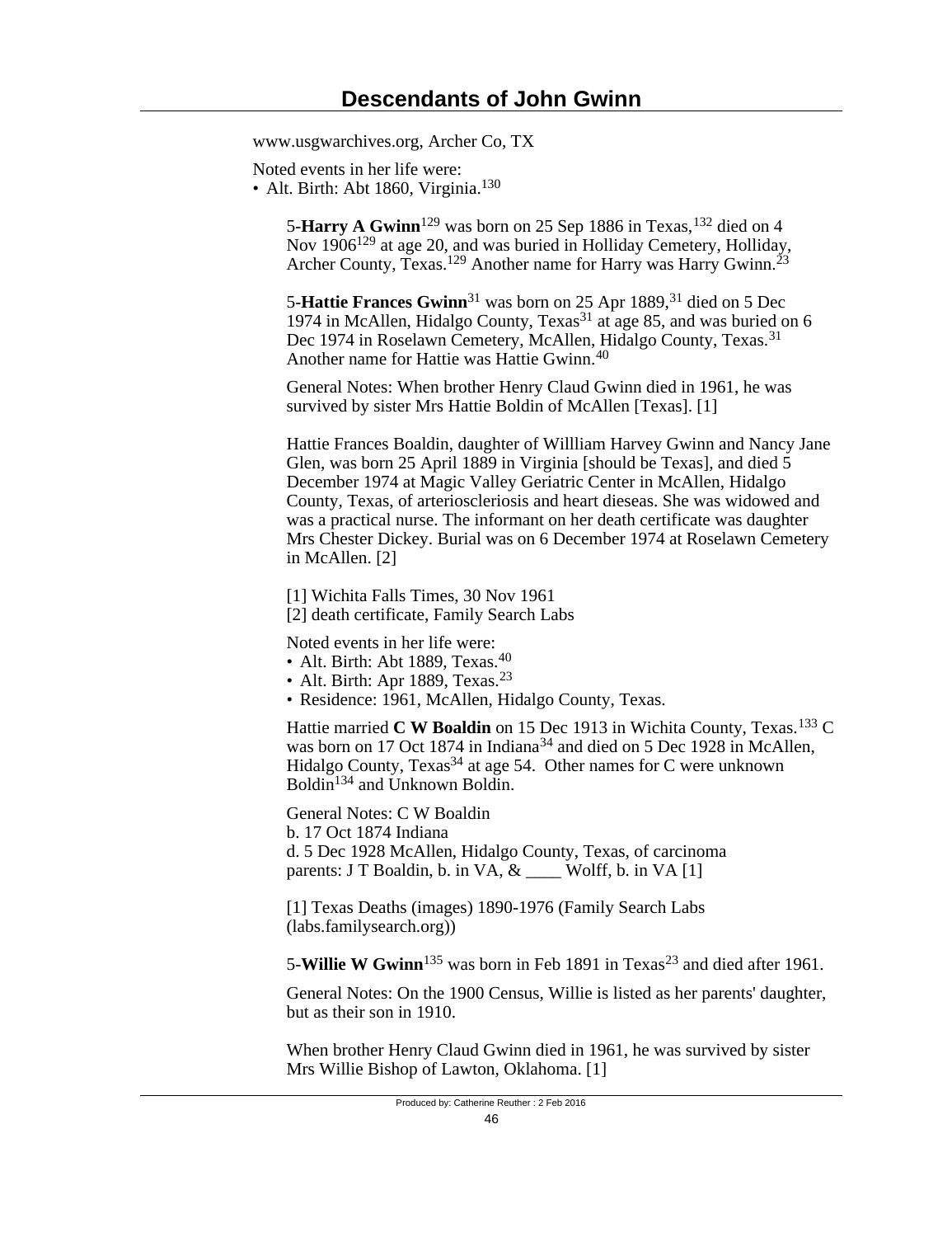[1] Wichita Falls Times, 30 Nov 1961

Noted events in her life were:

- Alt. Birth: Abt 1892, Texas.<sup>40</sup>
- Residence: 1961, Lawton, Oklahoma.

Willie married Will Bishop<sup>136</sup> on 28 Oct 1916 in Wichita Falls, Wichita County, Texas.137 Will was born about 1889 in Arkansas.51 Other names for Will were W J Bishop<sup>37</sup> and W T Bishop.<sup>51</sup> They had one daughter: **Thelma Ruth**.

General Notes: In 1920 W T Bishop and wife Willie Bishop are living in Archer County, Texas. Will is 31, born in Arkansas (parents in Alabama & Texas), and a farmer. Willie is 28, born in Texas, parents in West Virginia. They are renting their farm. [1]

In 1930 W J Bishop is living in Deaf Smith County, Texas. He is 42, born in Arkansas, and owns his own farm. With W J are his wife Willie, 38, and daughter Thelma Ruth, 10 [or 14 on the index]. [2]

[1] 1920 US Census, Justice Pct 2, Archer Co, TX, ED 3, sheet 2A [2] 1930 US Census, Justice Pct 4, Deaf Smith Co, TX ED 7, sheet 6B

Noted events in his life were: • Alt. Birth: Abt 1895.<sup>136</sup>

#### 6-**Thelma Ruth Bishop**

5-**Henry Claude Gwinn**138 was born on 2 Dec 1892 in Allendale, Wichita County, Texas,<sup>139</sup> died on 30 Nov 1961 in Tarrant County, Texas<sup>71</sup> at age 68, and was buried in Highland Cemetery, Iowa Park, Wichita County, Texas.<sup>140</sup> Another name for Henry was Henry Claud Gwinn.<sup>141</sup>

General Notes: Henry was a farmer in 1916 when his son Lloyd born. (Lloyd's birth certificate)

In 1917 Henry Claud Gwinn registered for the World War I draft in Wichita County, Texas. He was born Dec 2 1890 in Wichita County. He is a farmer, married, with 3 children.

In the 1920 Census, Henry C Gwinn (Guinn on the census index) is living in Wichita County, Texas. He is 27 years old, born in Texas, and a farmer. Henry reports his parents were born in Virginia. Living with him is his wife Nora, 26, born in Texas. Nora reports her parents were born in Tennessee. Their children are Kista (Leota?), age 7, born about 1913, Norma (Dora Naomi), age 4, born about 1916, and Lynell (Lloyd Lionel), age 3, born about 1917.

In 1930 Henry C Gwinn is living in Fisher County, Texas. He is 37, born in Texas, and a farm laborer. Henry's parents were born in Virginia. Henry's wife Nora is 36, also born in Texas and her parents in Mississippi. Henry and Nora were married at age 19 & 18. With them are their six children Frankie L, 17, Dora W, 14, Lloyd L, 13, Claud H, 8, Ruth L, 4 years and 9 months, and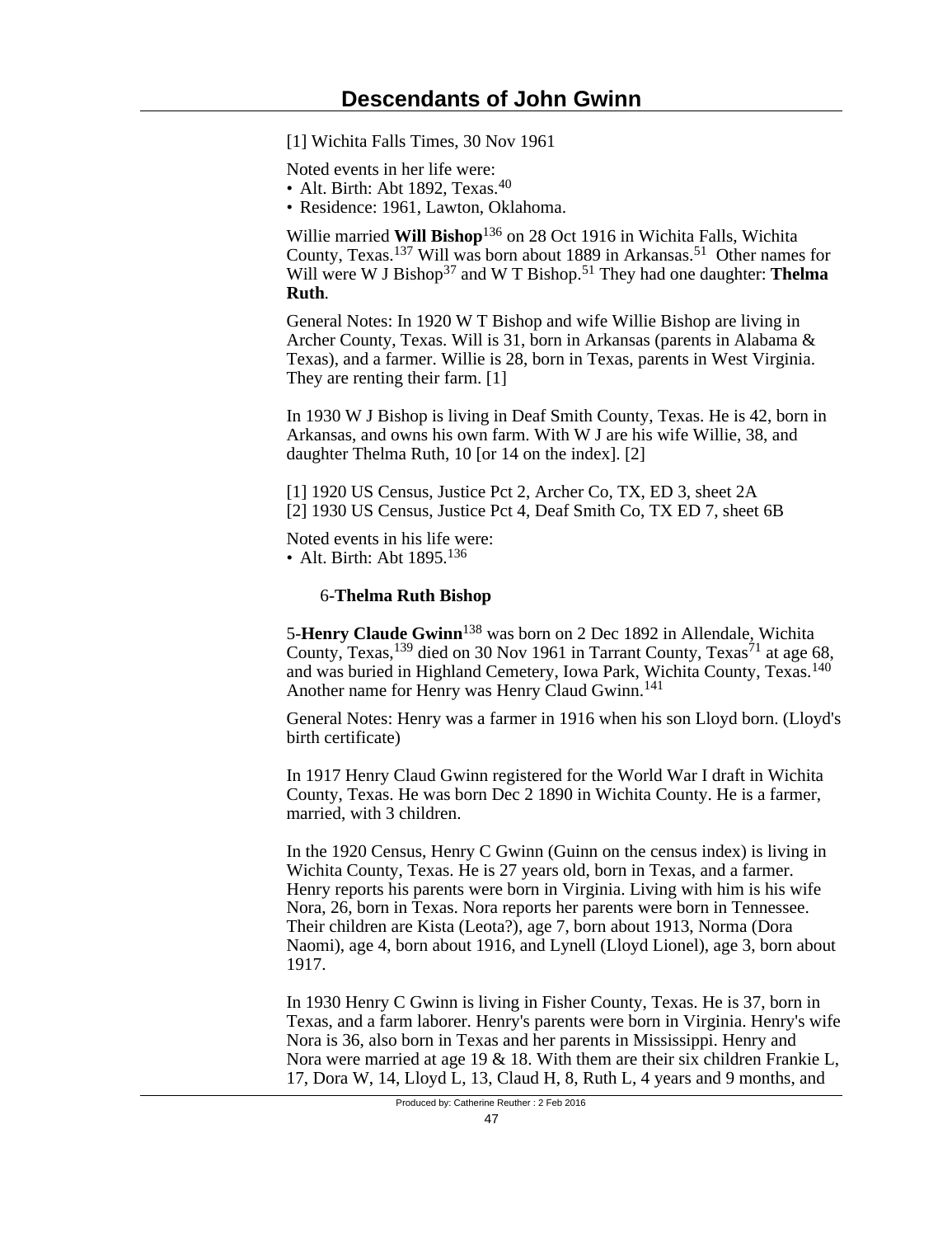Nelle R, 1 year and 9 months. [2]

In 1942 Henry Claude Gwinn is living in Wichita Falls. He is self-employed with his own dairy farm. Henry was born 2 December 1892 in Wichita County. His closest contact is [wife] Mrs Nora Gwinn. [4]

Henry had a heart attack when he was 51 years old [about 1943]. The doctors would not let him do anything for five months. He was ok after that, but the doctor told him to take it easy and work light. So he bought himself a selfpropelled combine, and continued to work the farm. He slowly sold of most of the farm, and then his sons Lloyd and Harvey built Henry and Nora a home on one acre of land and they lived there. After Henry died, Nora lived in the house they built. [3]

Henry suffered for many years from prostrate cancer. [1]

[1] Barbara Gwinn Kennedy, 21 May 2006

- [2] 1930 US Census, Justice Precinct 7, Fisher Co, TX, ED 12, sheet 5B-6A
- [3] Lloyd Gwinn, July 18, 2003

[4] World War II Draft Registration 1942 (images) (FamilySearch.org)

Noted events in his life were:

- Alt. Birth: 2 Dec 1890, Wichita County, Texas.<sup>38</sup>
- Alt. Birth: 2 Dec 1892, Precinct No 1, Wichita County, TX.<sup>142</sup>
- Alt. Birth: 5 Dec 1892.<sup>143</sup>
- Alt. Death: Nov 1961, Wichita County, Texas.<sup>144</sup>
- Alt. Death: 29 Nov 1961.<sup>140</sup>

Henry married **Nora Taylor**, <sup>144</sup> daughter of **Thomas Benjamen Taylor**145 and **Margaret Doe Nettie Allmon**, <sup>145</sup> about 1912.<sup>37</sup>

Nora was born on 14 Jan 1894 in Georgetown, Williamson County, Texas, <sup>146</sup> died on 5 Jul 1971 in Wichita Falls, Wichita County, Texas<sup>147</sup> at age 77, and was buried on 6 Jul 1971 in Highland Cemetery, Iowa Park, Wichita County, Texas.148 They had six children: **Leota, Dora Naomi, Lloyd Lionel, Harvey Claude, Ruth Lorene**, and **Nell Marie**.

Marriage Notes: Henry and Nora were married at age 19 and 18, respectively.  $[1]$ 

[1] 1930 US Census, Justice Precinct 7, Fisher Co, TX, ED 12, sheet 5B-6A

General Notes: Nora T Gwinn was born 14 January 1894 and died 5 July 1971 in Wichita County, Texas. Her last residence was Wichita Falls, Wichita Co, Texas. She died of septicemia shock and pneumonia. [1, 2, 3, 4]

[1] Texas Death Index, 1903-2000 (Ancestry.com)

[2] Social Security Death Index, 14 Jan 1894 - 15 Jul 1971

[3] Shirley Banks, Highland Cemetery transcription (via email)

[4] Texas Deaths (images) 1890-1976 (Family Search Labs -

labs.familysearch.org)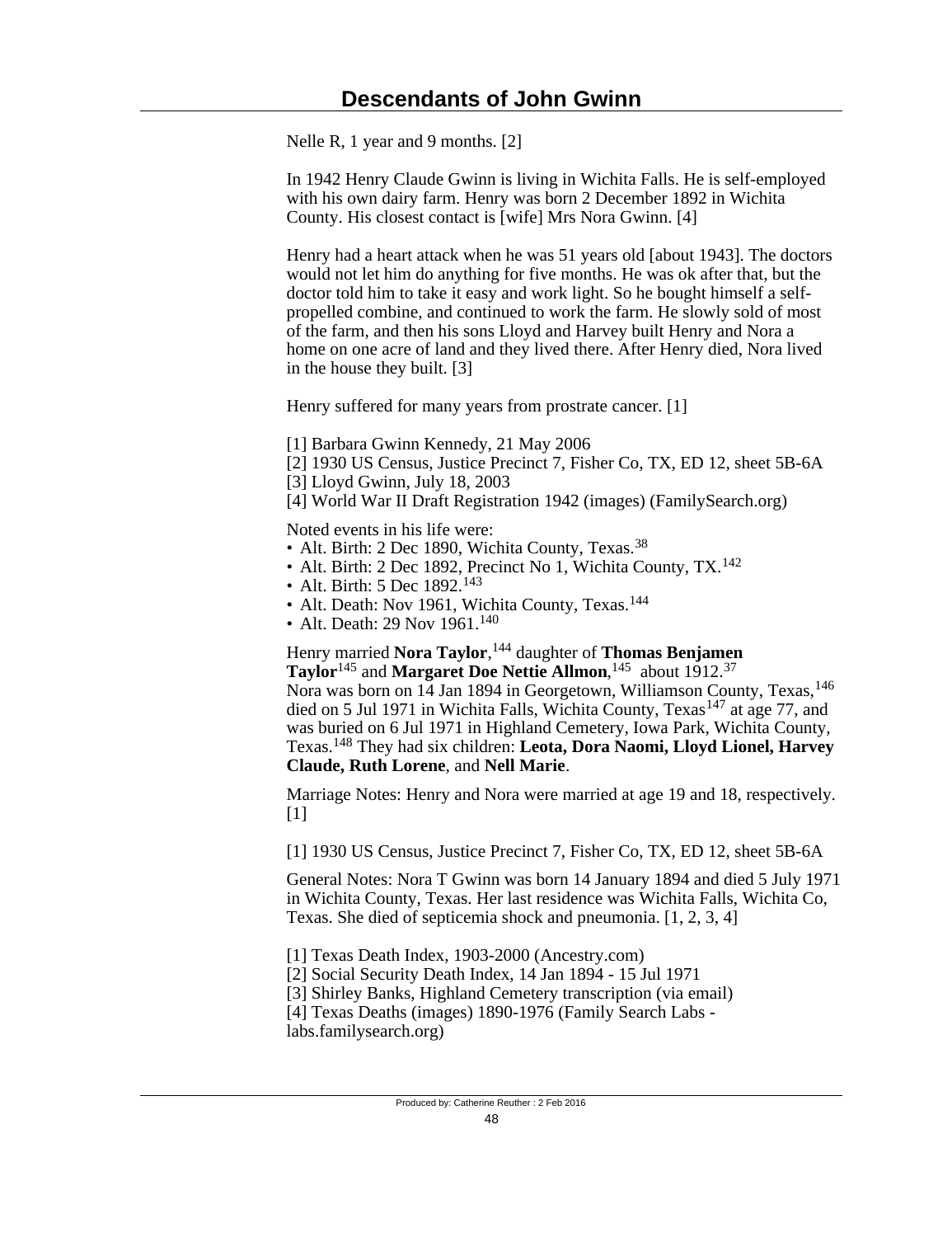Noted events in her life were:

- Alt. Death: 15 Jul 1971, Wichita Falls, Wichita County, Texas.<sup>44</sup>
- Soc Sec Num: 462-86-5225.

6-**Leota Gwinn**144 was born on 16 Jan 1913 in Wichita County, Texas,149 died on 1 Oct 1938 in Iowa Park, Wichita County, Texas<sup>150</sup> at age 25, and was buried on 2 Oct 1938 in Highland Cemetery. Iowa Park, Wichita County, Texas.151 The cause of her death was T.B. Another name for Leota was Frankie L Gwinn.<sup>37</sup>

General Notes: Leota died when she was 25 years old. [3]

Leota was diagnosed with tuberculosis in 1936 and died of it in 1938. [4]

Leota Gwinn Cathey was born 16 January 1913 and died 1 October 1938. She is buried with her parents at Highland Cemetery in Iowa Park. [1, 2]

[1] Shirley Banks, Highland Cemetery transcription (via email 2008), Leota Gwinn Cathey

[2] Texas Death Index, 1903-2000, Leota Cathey

[3] Lloyd Gwinn

[4] death certificate, Family Search Labs (labs.familysearch.org)

Noted events in her life were:

• Alt. Birth: Bef 1915.<sup>144</sup>

• Alt. Death:  $1937$ <sup>143</sup>

Leota married **Joel Cathey**.

6-**Dora Naomi Gwinn**<sup>144</sup> was born on 27 Jul 1915 in Texas<sup>152</sup> and died on 29 Aug 1997 in Wichita Falls, Wichita County, Texas<sup>44</sup> at age 82. Another name for Dora was Naomi.

General Notes: On the Social Security Death Index, Dora N Rigby was born 27 Jul 1915 and died 29 Aug 1997. Her last residence was Wichita Falls, Wichita Co, Texas.

Noted events in her life were:

- Alt. Birth: 12 Jul 1915, Texas.<sup>153</sup>
- Alt. Death: Abt 1999.<sup>154</sup>
- Alt. Death: 20 Sep 1999.<sup>143</sup>
- Residence: 1961, Wichita Falls, Wichita County, Texas.

Dora married **Covert Laverne Rigby,** son of **John H Rigby**37 and **Sadie B**,. <sup>37</sup> They had one daughter: **Phyllis Jan**.

7-**Phyllis Jan Rigby**71 was born on 31 Aug 1939 in Wichita County, Texas155 and died on 15 May 1995 in Wichita Falls, Wichita County, Texas<sup>44</sup> at age 55. Another name for Phyllis was Phyllis Rigby.<sup>154</sup> She had no relationships and no children.

General Notes: Phyllis Jan Rigby was born Aug 31 1939 in Wichita County to Dora Naomi Guinn and Covert Laverne Rigby. - 1939 Wichita Co Births (RootsWeb)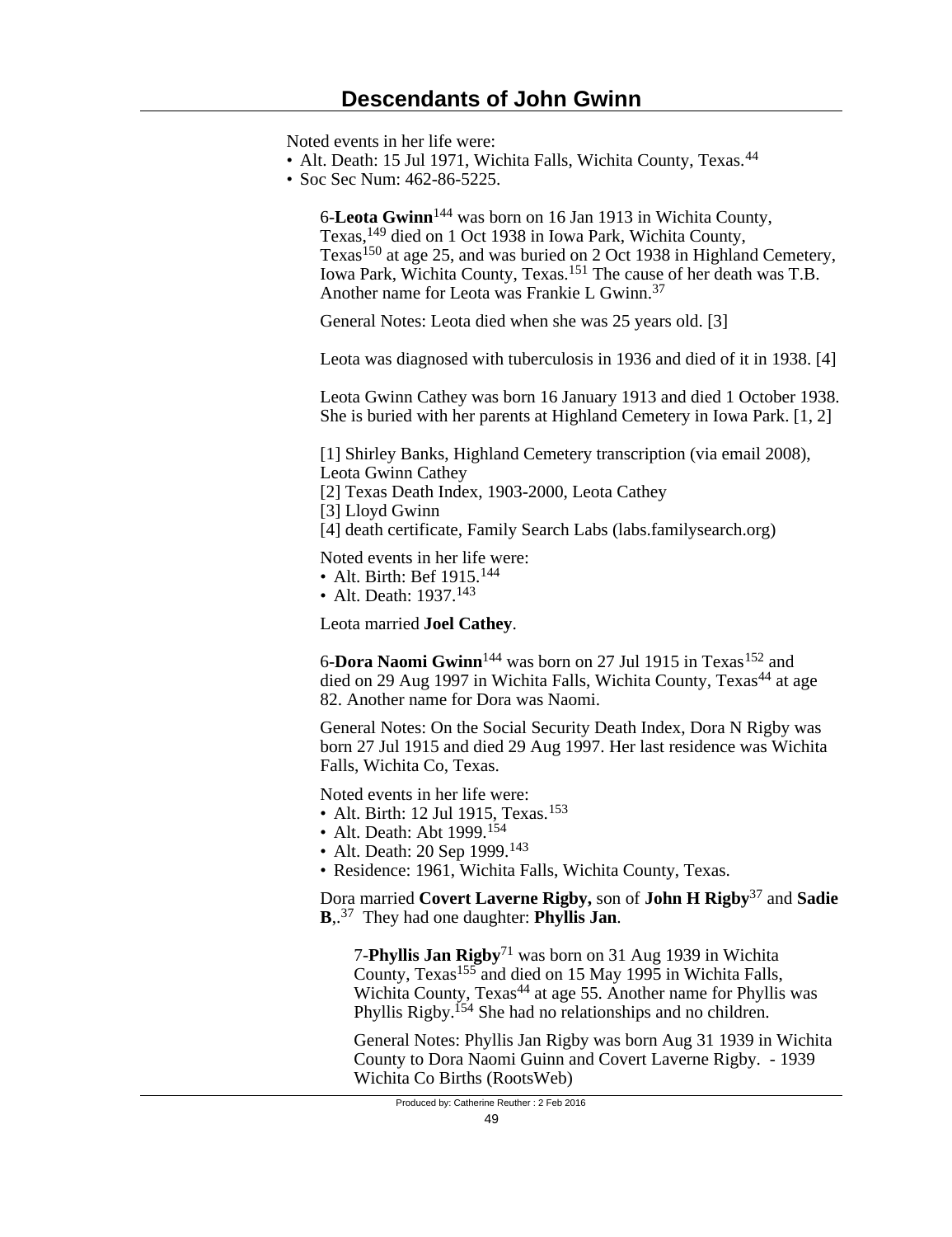Phyllis was injured at birth. Apparently, because she was a breech birth, her neck was stretched and injured. She seemed like she had MS, and could not speak clearly or walk along well. She was a wonderful person. She always typed, even though it would take her a long time just to type one word. Phyllis was always worried about her mother since her mother took care of her, and afraid her mother would die first. Phyllis's aunt Patsy took care of her sometimes, and Naomi planned that Patsy would care for Phyllis if she died. But then Patsy left the church, which was important to Phyllis. There was also a big trust fund set up for Phyllis, and some family members were afraid Patsy wouldn't take care of the trust very well. This never became an issue, as Phyllis died before her mother. [Kay Ann Gwinn Jones, July 19, 2003]

According to the Social Security Death Index, Phyllis J Rigby was born 31 Aug 1939 and died 15 May 1995. Her last residence was Wichita Falls, Wichita Co, Texas.

Phyllis Jan Rigby died 12 May 1995 in Wichita County. - Texas Deaths, 1964-1998 (Ancestry.com)

Noted events in her life were:

- Alt. Birth: Abt 1939.<sup>154</sup>
- Alt. Death: 12 May 1995, Wichita County, Texas.<sup>71</sup>

6-**Lloyd Lionel Gwinn**156 was born on 14 Aug 1916 in Allendale, Wichita County, Texas, <sup>144</sup> died on 25 Oct 2009 in Texas<sup>157</sup> at age 93, and was buried on 28 Oct 2009 in Restland Cemetery, Dallas, Texas.<sup>157</sup>

General Notes: Lloyd said that when his mother Nora was pregnant with him, she was carrying twins. About six months into the pregnancy, she had to have her appendix removed. Nora lost Lloyd 's twin during the surgery. Lloyd's twin was a fraternal twin, not identical. The lost twin was in his own sac and he was lost without affecting Lloyd. Nora carried Lloyd for another three months. He was born natural out on the farm at 3pm on August 14, 1916, the hottest day of the year. Lloyd said that the help or the nurse was fanning his mother during his birth.

 The doctor had to clip Lloyd's tongue when he was less than an hour old because he could not nurse. Because of that, he had trouble talking until he was a teenager, especially in pronouncing R's.

 Lloyd was club footed as a child. But he was also a very good runner. Lloyd had 27 ribbons for running track during school. He said that he could run the 100 yard dash in 10 seconds flat.

 When he was young, Lloyd's father called him Mike. Lloyd never liked being called Mike, and so made everyone quit calling him that.

 Just after he and Honey married, Lloyd took her to a Taylor family reunion (his mother's family). There were 78 people on the farm at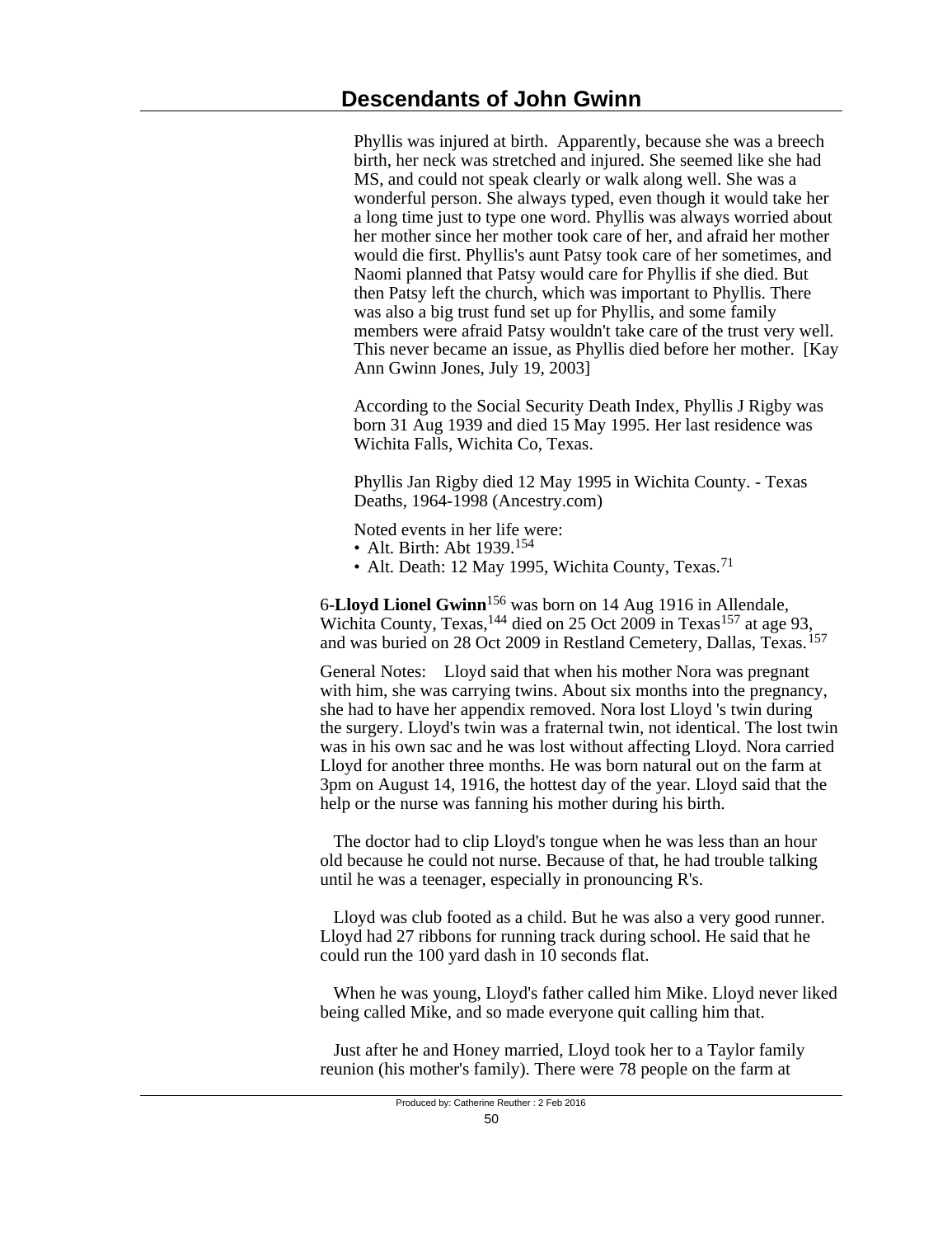Christmas time.

 Lloyd said that he smoked until he was 27 years old. In 1943, he went down to Fort Worth for his army physical so he could join up during the war. He went to the hearing examination, then the heart examination. The examiners asked if he had any disease, and he said "yes, ulcers". The doctors found he had a heart murmur, and would not take him into the service. The doctors in the army told him to quit smoking because the tobacco would not allow him to clear up the ulcers. On the way back from the Army physical, there was a guy on the truck they were riding in telling a joke and just before the punch line he stopped and lit a cigarette, then finished the punch line. Papa thought that guy was a slave to cigarettes and handed the guy next to him his pack with only one gone and quit smoking May 3, 1943, and has not touched one since. [Lloyd Gwinn, July 18, 2003]

In 1961 they took part of his stomach out because of the ulcers.

Noted events in his life were: • Alt. Birth: Wichita Falls, Wichita County, Texas.<sup>158</sup>

Lloyd married **Gwendolyn "Honey" Lassiter,** daughter of **Wylie Jones Lassiter**159 and **Ada Ozella Kiser**, <sup>159</sup> on 17 Dec 1937 in Morton, Texas. Gwendolyn was born on 23 Jan 1920 in Ranger, Eastland County, Texas,<sup>142</sup> died on 11 Aug 2004 in Dallas, Texas160 at age 84, and was buried on 14 Aug 2004 in Restland Cemetery, Dallas, Texas. They had three children: **Lloyd Lionel, Barbara Sue**, and **Kay Ann**.

Marriage Notes: Lloyd met Honey while she was in still in high school. Lloyd graduated in 1935, and he was helping the principal of Honey's high school run the track meets. During a track meet Honey was there with Bobby Joe Bradford and asked who the guy was with Durwood Sprool. Bobby Joe said that was Lloyd Gwinn. Bobby Joe said lets go over there and see who that was. They talked to everyone, and on the way back they forgot to look at that boy. Durwood would not introduce her because she had been going steady for two years with Jack Cowden. Jack had left town and gone to work in the oil field. At the Allison drug store (11miles from Iowa park), Lloyd asked Bill Overbee to introduce him to Honey. He said he would. So Lloyd drove himself and Bill in Lloyd's 1934 Ford pickup truck to Iowa Park. When Lloyd pulled up at the Lassiter's house, Honey and Darleen Cunningham were laying across the bed looking out the window. She said "Well there is Lloyd Gwinn". He met her on Sunday evening, and the next Saturday he asked her for a date and she aceepted. Honey's mother Ada asked them not to go to Wichita Falls, but just to go to the local movie theater. They did. The Monday before their date Lloyd was working on a road grater, he stopped by and caught Honey about to wash her hair. He told her that he was happy she accepted the date. They only had two or three dates before she moved away. About this same time, Lloyd's uncle in Brownfield, TX, wanted Lloyd to come work with him in his mens clothing store. Lloyd was 21 yrs old. He moved to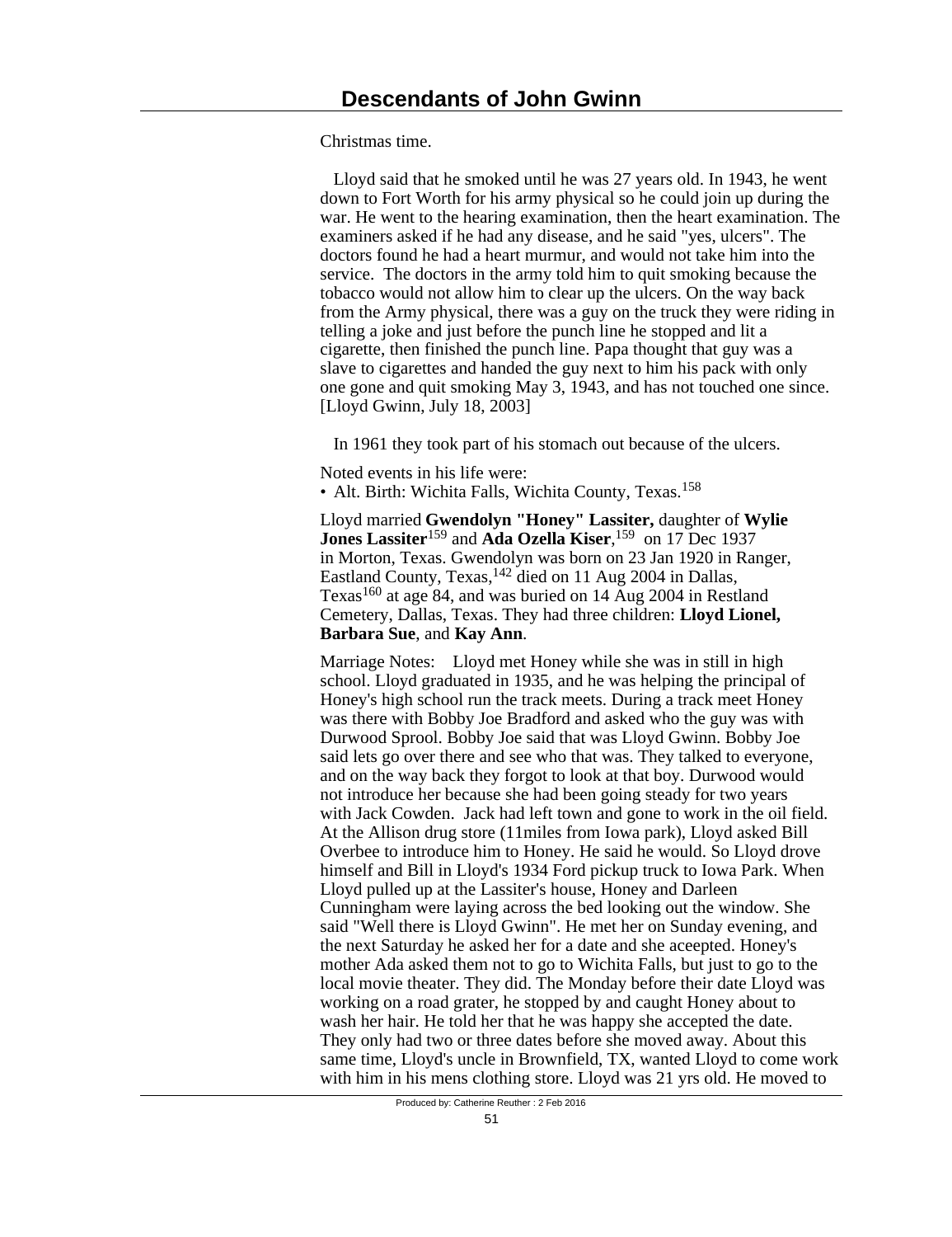Brownsfield to work with his uncle, and lived in the back of the store. Honey had moved to Martin, and this was only 12 miles across the field from where Lloyd was working in the store.

 Honey talked about the first time Lloyd came across that field to see her. She was sitting in church and a girl she was with said "boy that is a good looking boy coming there". Honey said "oh that's Lloyd".

 Lloyd moved to Brownfield on August 20, and they married on December 18. Honey said that maybe she would have married anyone at that time because of the tough time she had at home.

 On December 18, 1937, Lloyd went to the Lassiters new 1938 blue Ford pickup truck. He traded in his 1934 truck for it. Honey's father Wylie said he was sorry that he had not had a chance to see Lloyd because he had been working all of the time that Lloyd and Honey were courting. Lloyd said to Wylie, "I would like your daughter's hand". Wylie slammed his hands on the arms of the chair and said loudly ""My daughter's hand!" Lloyd said "I am not scared of you. You know I can take care of her." Lloyd asked if they could go and get married after dinner, and they did.

 After they were married, they loaded up Honey's hope chest and moved onto the Gwinn farm in Iowa Park. Lloyd was going to help his dad Henry on the dairy farm. Henry built a house on the farm for Lloyd and Honey. [Lloyd & Honey Gwinn, July 18, 2003]

 After Lloyd and Honey were married, Lloyd's father Henry asked him what plans they had about having children. Lloyd told Henry he wanted four children. Henry told him well you better plan on six because he and Nora had wanted four and ended up with six. Lloyd said that after Barbara was born, World War II broke out and they waited until after the war to have any more children. [Lloyd Gwinn, July 18, 2003]

 Honey & Lloyd were living in Iowa Park, TX, when their daughter Barbara was born in the Wichita Falls hospital. [Lloyd Gwinn, July 18, 2003]

General Notes: Honey was born in Ranger, Texas. Ranger is in Eastland County, about 85 miles west of Fort Worth on Interstate 20.

Honey got her nickname from Lloyd Jr. When Lloyd Jr was young, Lloyd was out working in the yard, and called in to Gwendolyn, calling her "Honey". Lloyd Jr picked it up and started calling his mother Honey, and it just stuck.

Honey died quietly the evening of August 11, 2004, after suffering two strokes in the weeks before she died.

### 7-**Lloyd Lionel Gwinn Jr**

Lloyd married **Wilva Beth Creed,** daughter of **William Bryan Creed** and **Mary Evelyn**. They had four children: **Michael Glen "Mike," Gina Kay, Larry Dan**, and **Steven Wayne**.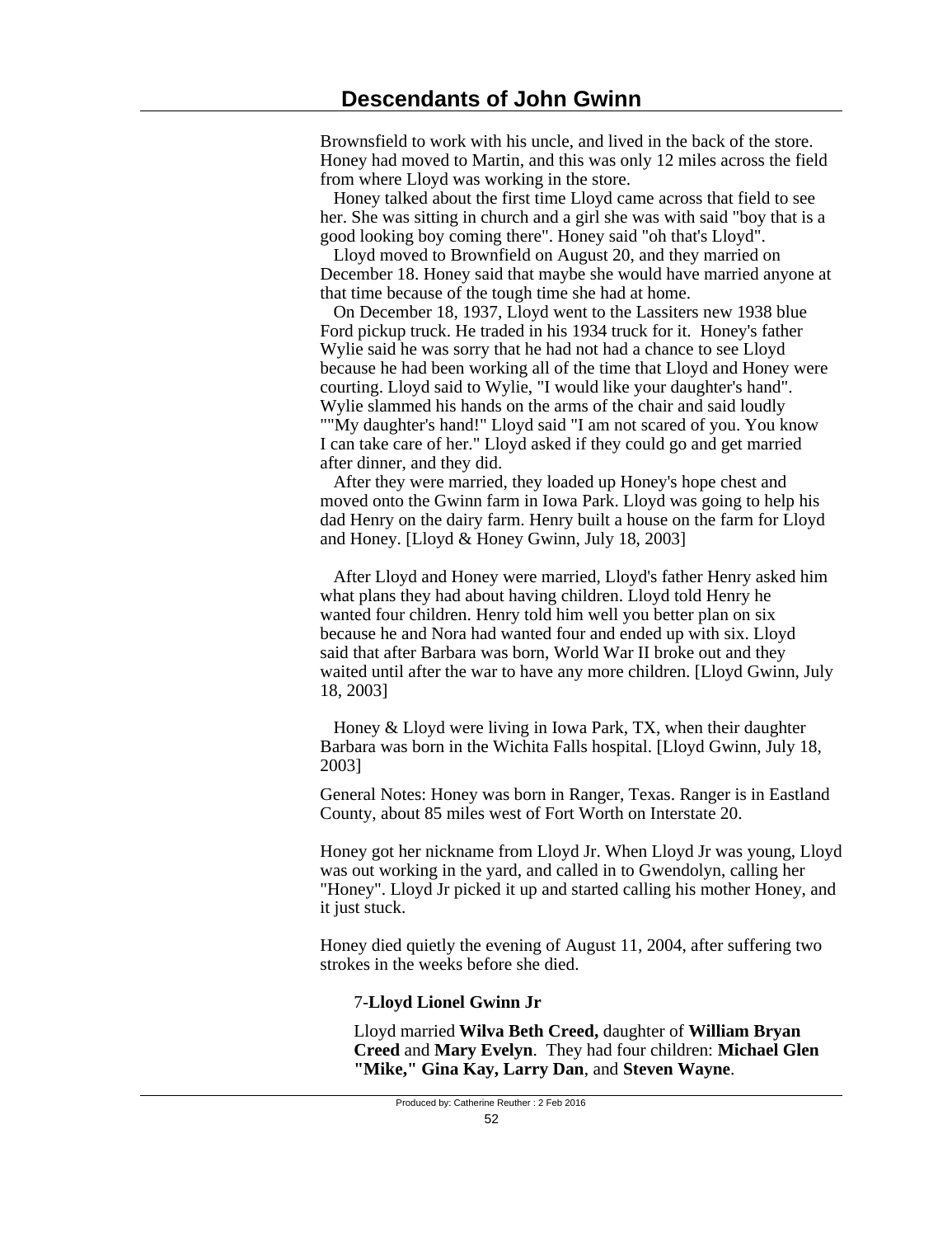8-**Michael Glen "Mike" Gwinn**161 was born on 11 Jul 1958 in Dallas County, Texas, <sup>162</sup> died on 12 Jun 1971 in Irving, Dallas County, Texas<sup>163</sup> at age 12, and was buried on 15 Jun 1971 in Oak Grove Memorial Gardens, Irving, Texas.<sup>164</sup>

General Notes: Mike played on football in the YMCA program for the Little Aggies for two years. One of those years they were the city champs. The following year Mike played for Navy in the Y league, and they were city champs. [2]

Mike also played basketball in the Irving Basketball Association League. The last two years he played for them, his team were city champs. [2]

When he died in June 1971, Mike was a member of the Sophmore Leage Giants of the Irving Boys Baseball Association. [2]

He also was a competitor in a bowling league for two years, and loved to swim. [2]

Mike was an Honor Roll student at Bowie Junior High School. [2]

Mike suffered "multiple injuries" in a "M-V fixed-object collision" (motor vehicle and fixed, or stationary, object). He was already dead when he arrived at Irving Community Hospital. [1]

[1] Texas Death Certificates 1903-1982 (images) (Ancestry.com) [2] Irving Daily Newy, 17 Jun 1971, p. 22 (news clipping in Lloyd Gwinn Sr collection)

### 8-**Gina Kay Gwinn**

Gina married **James Carlton Fletcher,** son of **Billy James Fletcher** and **Lindel Jean Gross,** \_\_\_\_\_\_\_\_\_\_\_\_. <sup>165</sup> They had one son: **James Caleb**.

### 9-**James Caleb Fletcher**

Gina next married **Craig Vandeman** \_\_\_\_\_\_\_\_\_\_\_\_.<sup>166</sup>

8-**Larry Dan Gwinn**161 was born on 4 May 1960 in Dallas, Dallas County, Texas,167 died on 6 Sep 2014 in Irving, Dallas County, Texas<sup>168</sup> at age 54, and was buried on 9 Sep 2014 in Oak Grove Memorial Gardens, Irving, Texas.<sup>169</sup> The cause of his death was pulmonary fibrosis & heart attack.

Larry married **Rebecca Ann Greene**  $121$  They had two children: **Travis Michael** and **Jakob Martin "Jake"**.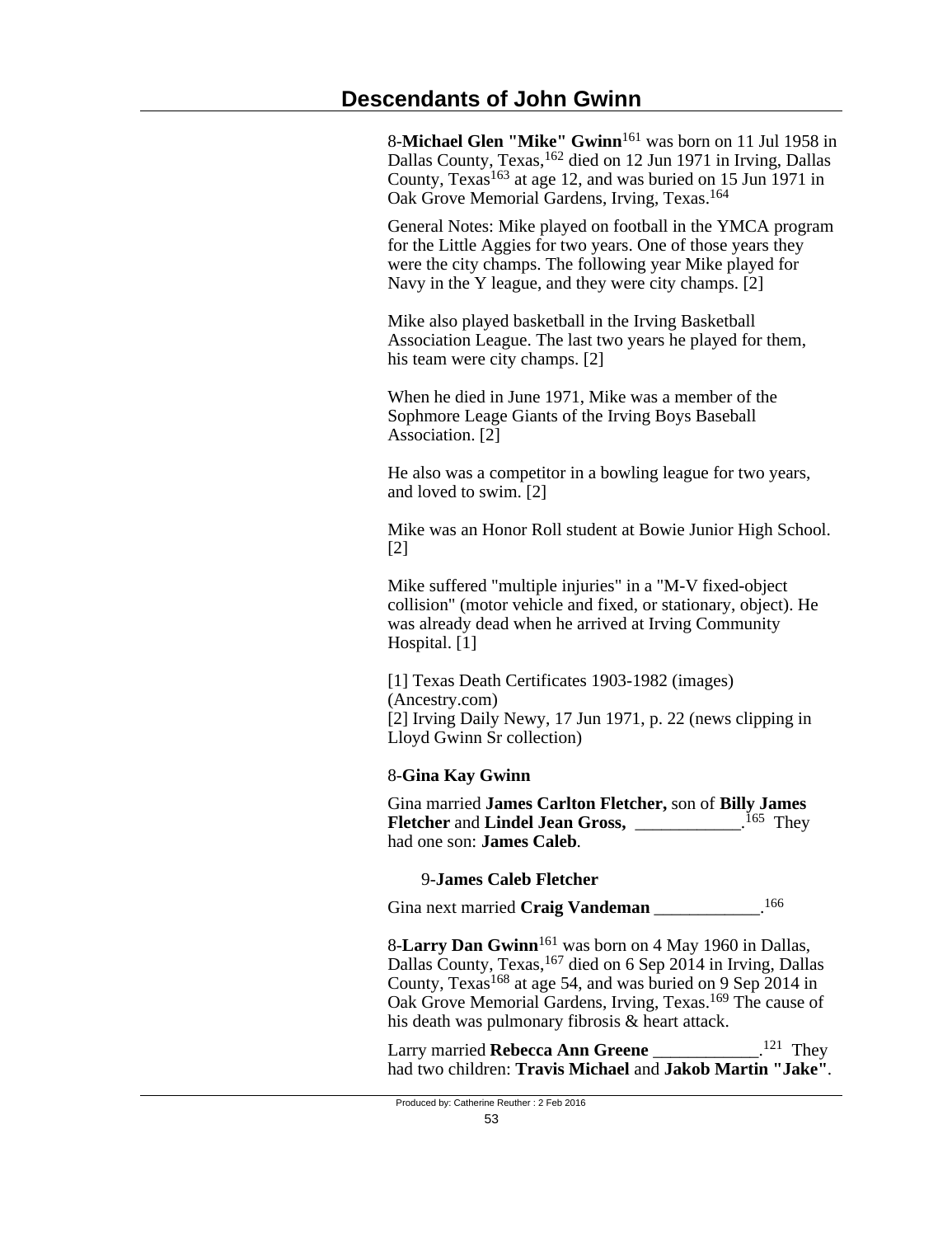#### 9-**Travis Michael Jackson**

#### 9-**Jakob Martin "Jake" Jackson**

Larry next married **Tawana L Bennett** 121 They had one son: **Ethan**.

#### 9-**Ethan Bennett**

#### 8-**Steven Wayne Gwinn**

Steven married **Vivienne Alissa Wright,** daughter of **Alfred Aaron Wright** and **Vivian Elizabeth Singleton,**

\_\_\_\_\_\_\_\_\_\_\_\_. <sup>170</sup> They had two children: **Chloe Lane** and **Cameron Arron**.

#### 9-**Chloe Lane Gwinn**

9-**Cameron Arron Gwinn**

Steven next married **Stephanie** \_\_\_\_\_\_\_\_\_\_\_\_. 171

Lloyd next married **Billie Jane "B.J." Jourden,** daughter of **Troy Neval Jourden** and **Margaret Jane Brotherton,**  $\frac{172}{2}$  They had no children.

#### 7-**Barbara Sue Gwinn**

Barbara married **William Scott Sanders,** son of **Willie Bert Sanders**173 and **Allie Bea Walls**, <sup>174</sup> on 17 Aug 1959 in Irving, Texas. William was born on 7 Aug 1935 in Collin County, Texas,175 died on 3 Dec 1999 in Dallas, Texas at age 64, and was buried in Garland, Texas. Another name for William was Scott. They had two children: **Bryan Kent** and **Felecia Gwinn**.

General Notes: Scott was a police officer in Dallas before his bad car wreck in 1963 or 1964. He was driving an Electra 225, a car with early cruise control. He set the cruise control and fell asleep at the wheel. The car hit the pillar at the side of the road head on, and the engine was pushed into the front seat. Scott broke both his legs, his right arm, and every rib. A friend of his either in the police or state trooper office was the first on the scene. Scott was in a complete body cast after getting out of the hospital. He was on lots of pain medication, and started drinking after that time. All the medication and alcohol made him abusive, and Barbara divorced him after that. **[BKK - 5/2003]** 

Scott married two more times to Frankie Williams (Williams was a name from a previous husband) about 1972 or 1973, and Sylvia about 1980. [Becky Sanders, 2004]

I have a note that says Scott died December 4, 1999, of a heart attack. [CAR]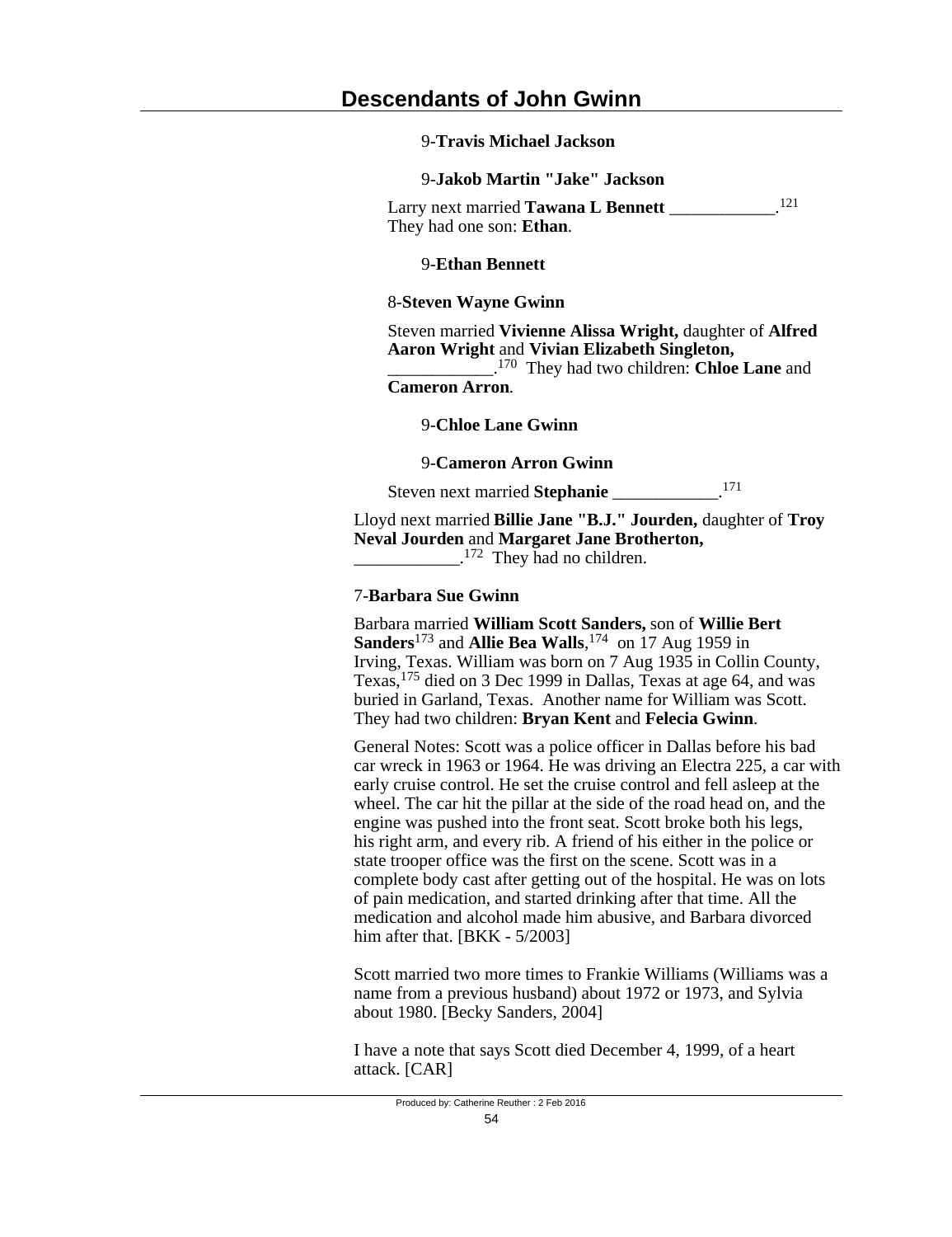According to the Social Security Death Index, William Sanders was born 7 Aug 1935 and died 4 Dec 1999. His last residence was in Ferris, Ellis Co., Texas.

## 8-**Bryan Kent Kennedy**

Bryan married **Kim Howard**.

Bryan next married **Billie Joetta Sidwell**.

Bryan next married **Catherine Ann Reuther,** daughter of **Calvin Russell Reuther** and **Jane Marie Hager**.

## 8-**Felecia Gwinn Kennedy**

Barbara next married **Bill Kent Kennedy,** son of **Hubert Ottis Kennedy** and **Anner Kate Davis**,. <sup>176</sup> They had two children: **Bryan Kent** and **Felecia Gwinn**.

## 8-**Bryan Kent Kennedy**

Bryan married **Kim Howard**.

Bryan next married **Billie Joetta Sidwell**.

Bryan next married **Catherine Ann Reuther,** daughter of **Calvin Russell Reuther** and **Jane Marie Hager**.

## 8-**Felecia Gwinn Kennedy**

### 7-**Kay Ann Gwinn**

Kay married **James Raymond Jones,** son of **Everett Raymond Jones** and **Virginia Ella Wren,** \_\_\_\_\_\_\_\_\_\_\_\_. <sup>154</sup> They had two children: **Jason James** and **Jamie Kay**.

## 8-**Jason James Jones**

Jason had a relationship with **Philip Thomas Vanderford,** son of **Lee Vanderford** and **Glanita Thomas**.

### 8-**Jamie Kay Jones**

Jamie married **Kenneth E Simpson** \_\_\_\_\_\_\_\_\_\_\_\_.<sup>177</sup>

6-**Harvey Claude Gwinn**<sup>144</sup> was born on 11 Oct 1921 in Texas<sup>144</sup> and died on  $16$  Oct 1999 in Texas<sup>44</sup> at age 78.

General Notes: On the Social Security Death Index, Harvey Gwinn was born 11 Oct 1921 and died 16 Oct 1999. His last residence was Irving, Dallas Co, Texas.

Noted events in his life were: • Alt. Death: 11 Oct 1999, Texas.<sup>144</sup>

Harvey married **Audrey Ruth Pray**. They had one daughter: **Marilyn Leota**.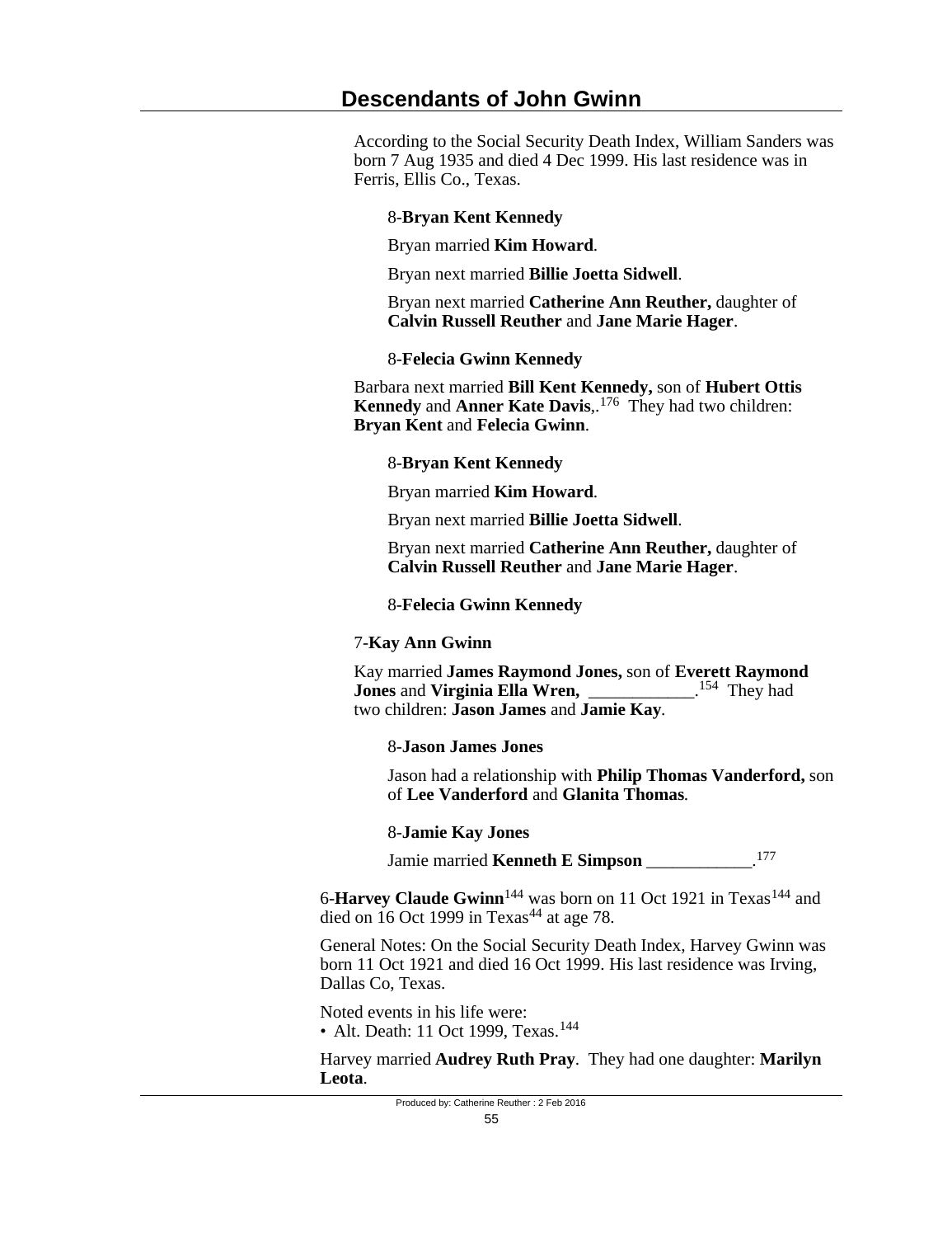#### 7-**Marilyn Leota Gwinn**

Marilyn married **Carrol Dewaine Miller**. They had two children: **Shelly Louise** and **David Dewaine**.

8-**Shelly Louise Miller**

#### 8-**David Dewaine Miller**

6-**Ruth Lorene Gwinn**<sup>143</sup> was born on 9 Jun 1925 in Texas<sup>178</sup> and died on 25 Mar 2008<sup>44</sup> at age 82. Other names for Ruth were Lorene and Lorene Gwinn.<sup>144</sup>

General Notes: Ruth Lorene Honkomp was born 9 June 1925 and died 25 March 2008. Her last residence was in Wichita Falls, Wichita County, Texas. [1]

[1] Social Security Death Index

Noted events in her life were:

- Alt. Birth: 1926.<sup>144</sup>
- Residence: 1961, Wichita Falls, Wichita County, Texas.

Ruth married **Bernard Robert Honkomp,** son of **Gerhard\Gerald Bernard Honkomp** and **Mary McIntyre**. They had two children: **Kenneth Robert** and **Sandra Lynel**.

#### 7-**Kenneth Robert Honkomp**

Kenneth married **Karen D Duckworth** \_\_\_\_\_\_\_\_\_\_\_\_. 121

Kenneth next married **Cynthia Dawn Frazier** \_\_\_\_\_\_\_\_\_\_\_\_. 121 They had two children: **Kenneth Garrett** and **Frazier Bernard**.

### 8-**Kenneth Garrett Honkomp**

#### 8-**Frazier Bernard Honkomp**

#### 7-**Sandra Lynel Honkomp**

Sandra married **Dorsey Lynn Robinson** \_\_\_\_\_\_\_\_\_\_\_\_. 121 They had four children: **Miranda Lynn, Jessica Lynel, Samantha Lorin**, and **Dorsey Klase**.

#### 8-**Miranda Lynn Robinson**

#### 8-**Jessica Lynel Robinson**

### 8-**Samantha Lorin Robinson**

#### 8-**Dorsey Klase Robinson**

6-**Nell Marie Gwinn**144 was born on 20 Jun 1928 in Morris County, Texas,77 died on 9 Sep 2006 in Wichita Falls, Wichita County,

Produced by: Catherine Reuther : 2 Feb 2016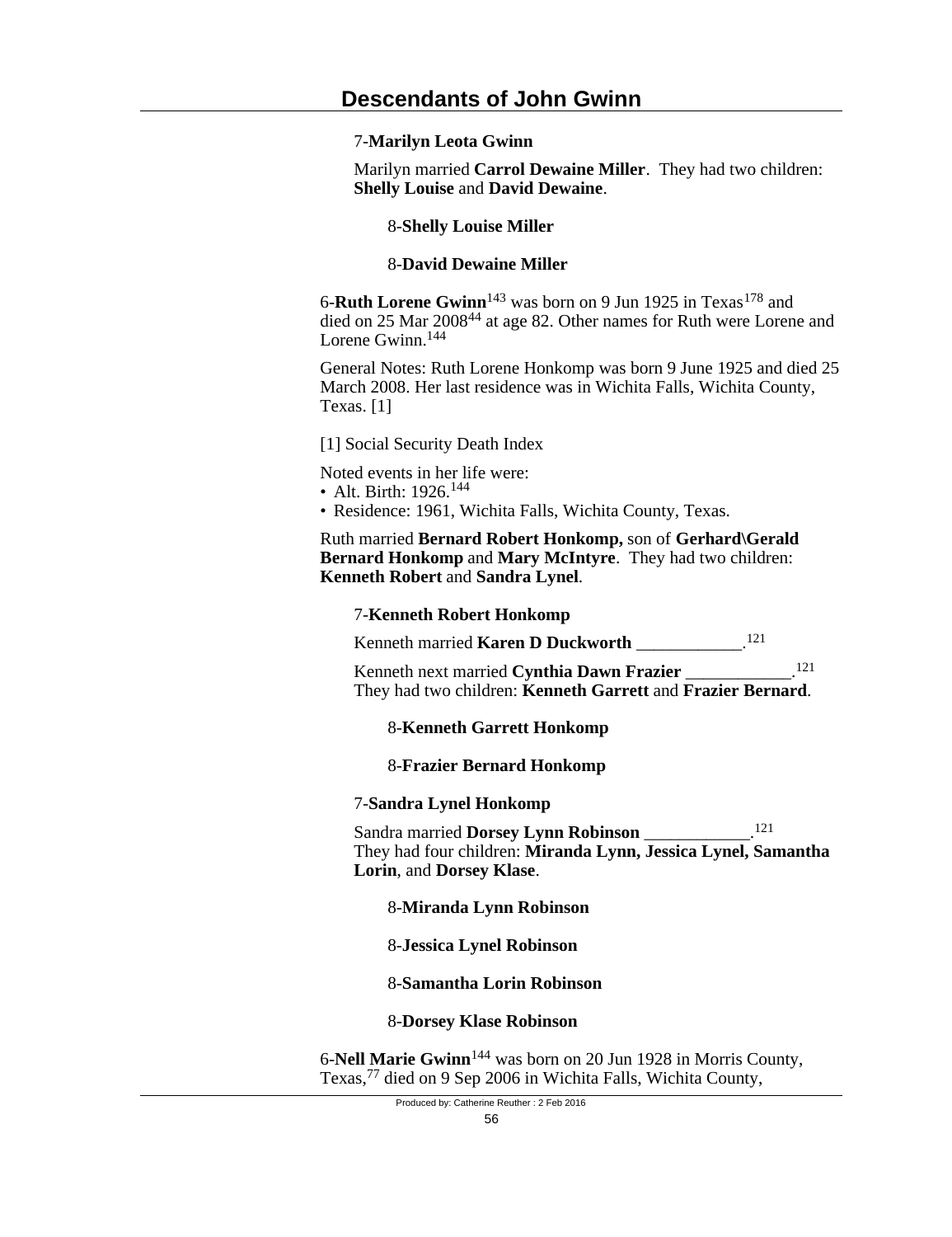Texas<sup>140</sup> at age 78, and was buried in Highland Cemetery, Iowa Park, Wichita County, Texas.<sup>140</sup> Another name for Nell was Patsy.

General Notes: According to notes made by Barbara Gwinn Kennedy, Patsy was married twice, once to a man named Witt and then to a man named Simmons.

Patsy's sister Naomi left money for her when she passed away. Their brother Lloyd was executor of Naomi's estate. Patsy felt that Lloyd was spending her inheritance, and there were a lot of bad feelings because of it. [1]

Nell Marie Whitt Simmons, 78, of Wichita Falls died 9 September 2006, in Wichita Falls. She was survived by her son Cliff DeeWayne Whitt of Wichita Falls; daughter, Cathey Ann (Whitt) Harp of Wichita Falls; and sister, Lorene Honkonp of Wichita Falls. [2] Nell was also survived by her brother Lloyd. [CAR]

[1] Kay Ann Gwinn Jones, July 19, 2003

[2] Wichita Falls Times Record News, 13 Sep 2006 (Ancestry.com)

Noted events in her life were:

- Alt. Birth: 1927.<sup>144</sup>
- Alt. Birth: 22 Jun 1929.<sup>143</sup>
- Residence: 1961, Euless, Texas.

Nell married **Clifford Whitt**, <sup>72</sup> son of **T C Whitt** and **Helen Fricker,** on 14 Sep 1946.78 The marriage ended in divorce. Clifford was born on 25 Dec 1924 in Texas<sup>179</sup> and died in Feb 2000 in Wichita County, Texas<sup>71</sup> at age 75. They had two children: **Cathey Ann** and **Cliff Deewayne**.

Marriage Notes: Nell M [Whitt] and Clifford Whitt were married 14 Sep 1946 and divorced in Wichita County, Texas, on 28 May 1974. They had two children. [1]

[1] Texas Divorce Index, 1968-2002 (Ancestry.com)

Noted events in their marriage were:

• Divorce: 28 May 1974, Wichita County, Texas.<sup>78</sup>

General Notes: In 1930 Clifford Whitt is 5 years old and living in Wichita Falls, Wichita County, Texas, with his parents C O and Hulen (Helen?) Whitt and his younger brother and sister. C. O. is a truck driver working in the transport industry. [1]

On 4 July 1974, Clifford Whitt, born abt 1925, married Estella C James, born abt 1933, in Wichita County. [4]

Clifford Whitt was born 25 Dec 1924 and died 1 Feb 2000. His last residence was Iowa Park, Wichita Co, Texas. [2] Or Clifford Whitt, died 21 February 2000 in Wichita County. [3]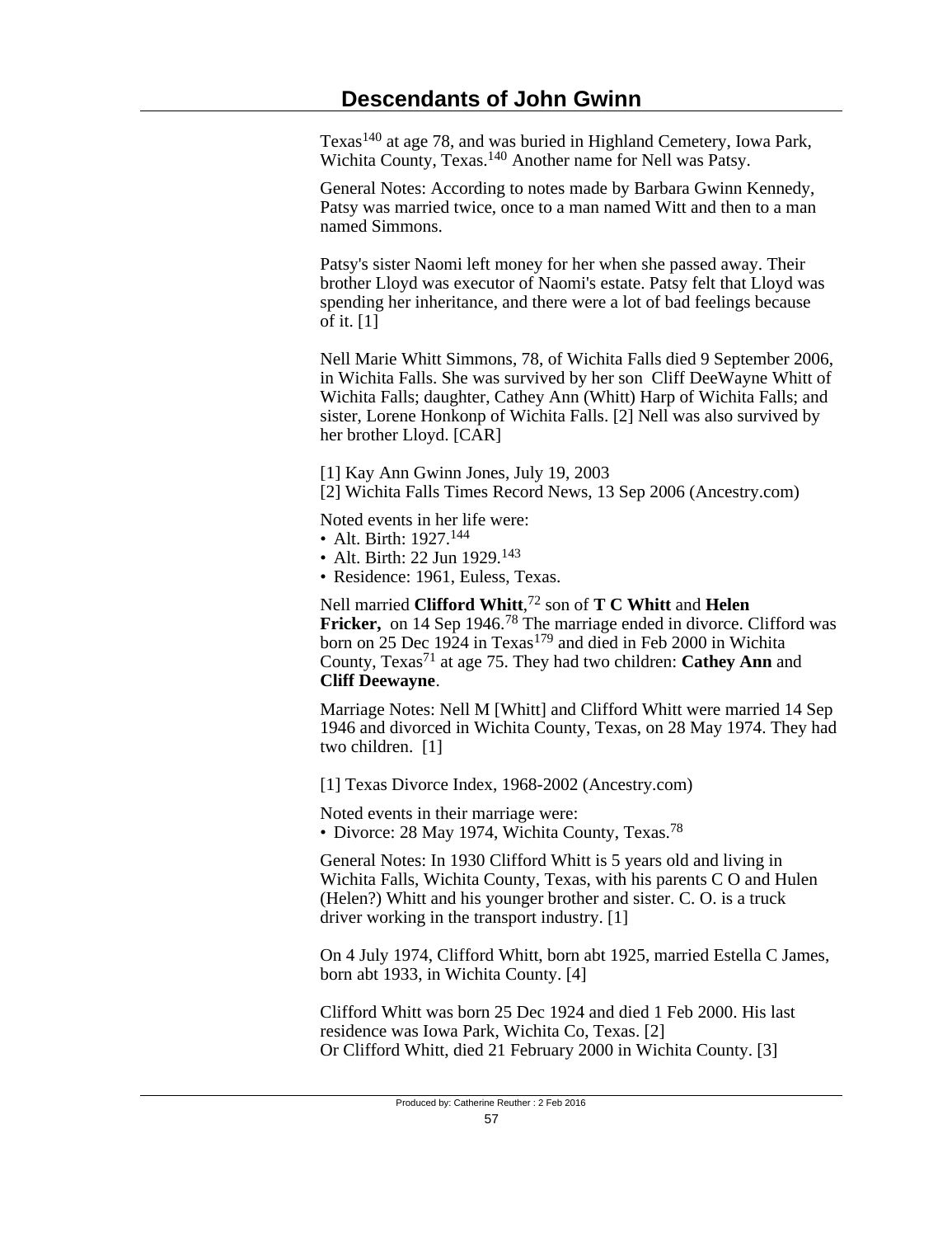[1] 1930 US Census, Wichita County, TX, ED 9, sheet 17A

[2] Social Security Death Index

[3] Texas Deaths (Ancestry.com)

[4] Texas Marriage Collection 1814-1909 and 1966-2002

(Ancestry.com)

## 7-**Cathey Ann Whitt**

Cathey married **Johnny Barry Harp** \_\_\_\_\_\_\_\_\_\_\_\_. <sup>121</sup> They had two children: **Joann** and **Gary John**.

## 8-**Joann Harp**

## 8-**Gary John Harp**

## 7-**Cliff Deewayne Whitt**

Nell next married **James Loyd Simmons**, <sup>77</sup> son of **Floyd Simmons** and **Geneva Crawford,** on 18 Jun 1976 in Wichita County, Texas.<sup>72</sup> James was born on 19 Jun 1940 in Eastland County, Texas, <sup>180</sup> died on 29 Jan 2003140 at age 62, and was buried in Highland Cemetery, Iowa Park, Wichita County, Texas.<sup>140</sup> Another name for James was James L Simmons.<sup>72</sup>

General Notes: James Loyd Simmons was born 19 June 1940 in Eastland County, Texas, to Floyd Simmons and Geneva Crawford. [1]

James L. Simmons was born 19 June 1940 and died 29 January 2003. His last residence was in Wichita Falls, Wichita County, Texas. [2]

[1] Texas Birth Index, 1903-1997 (Ancestry.com)

[2] Social Security Death Index

5-**Jeff Gwinn**<sup>129</sup> was born on 25 Dec 1894,<sup>129</sup> died on 30 Apr 1896<sup>129</sup> at age 1, and was buried in Holliday Cemetery, Holliday, Archer County, Texas.<sup>129</sup>

5-**Robert E Lee Gwinn**38 was born on 4 Oct 1896 in Allendale, Wichita County, Texas,181 died on 5 May 1976 in Wichita Falls, Wichita County, Texas<sup>182</sup> at age 79, and was buried on 7 May 1976 in Riverside Cemetery, Wichita Falls, Wichita County, Texas.30 Other names for Robert were Robert Gwinn<sup>40</sup> and Robert L Gwinn.<sup>71</sup>

General Notes: In 1918, Robert E Lee Gwinn registered for the World War I draft in Wichita County. He was bron Oct 4 1896 in Wichita Falls. He is living in Electra, Texas. His wife Lovina is his next of kin.

In the 1920 Census, Robert is living in his parents house in Wichita Co, Texas. He is 23 and a farmer. Living with him are his wife Lovina L, 20, and their child W. H., 3. Lovina was born in Texas, and her parents were born in Nebraska and Illinois.

In the 1930 Census, Robert L Gwinn is living in Wichita Co, Texas, in Justice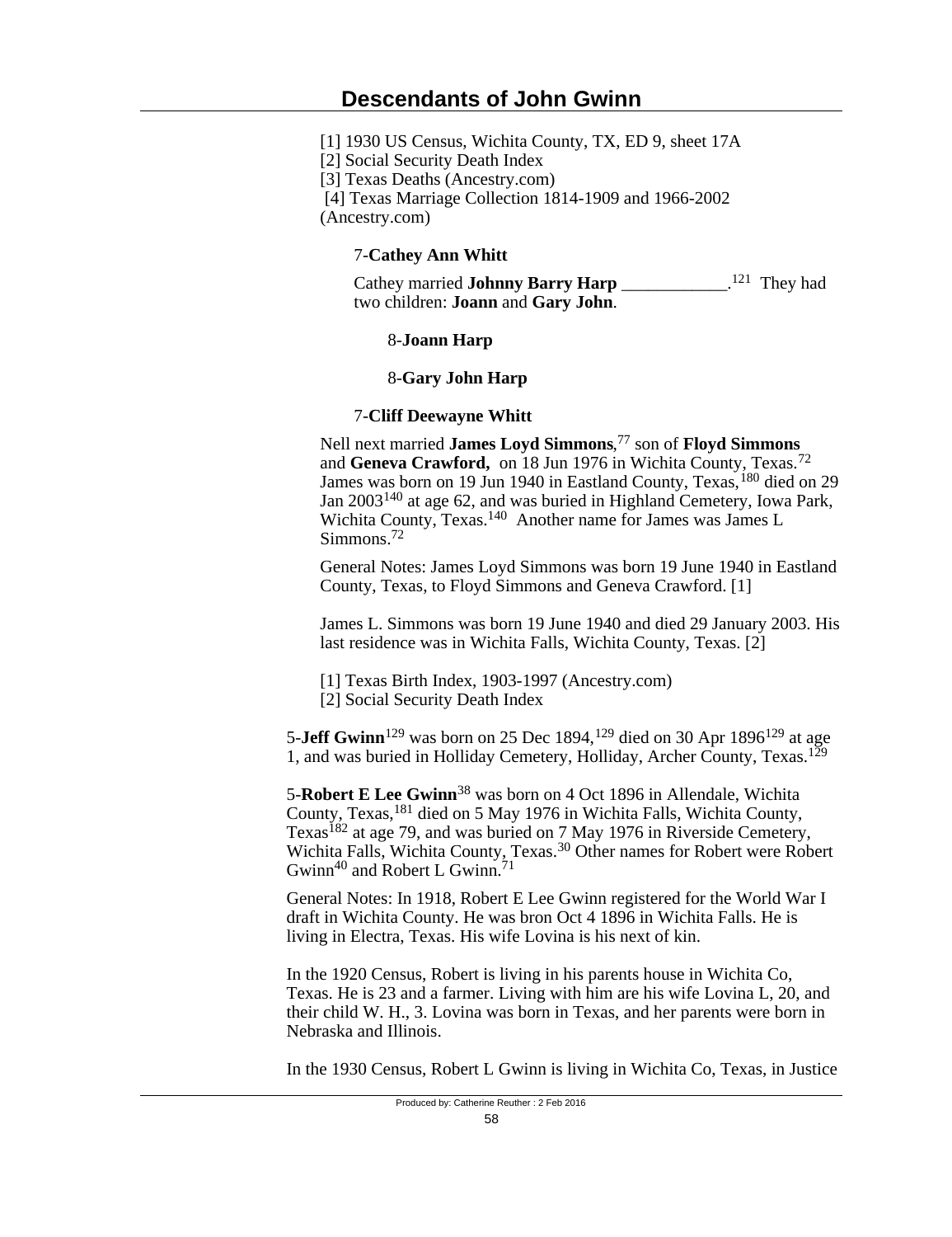Precinct 2. He is 33 years old and a dairy farmer. He rents his farm, and owns a radio. Living with him are his wife Lovina L, 30, and their son Harrison W, 13. Robert and Lovina were married when they were 19 & 16 years old, respectively.

In 1942 Robert Lee Gwinn is living in Iowa Park, Wichita County, Texas. He is self-employed with his own dairy farm. Robert was born 4 October 1896 in Allendale, Wichita County. His closest contact is Mrs Mattie Guinn in Iowa Park. [1]

According to the Social Security Death Index, Robert Gwinn was born 4 Oct 1896 and died May 1976, His last residence was Wichita Falls, Wichita Co, Texas.

On the Texas Deaths index, Robert L Gwinn died 5 May 1976 in Wichita County.

[1] World War II Draft Registration 1942 (images) (FamilySearch.org)

Noted events in his life were: • Alt. Birth: Abt 1897, Texas.<sup>40</sup>

Robert married **Lovina L Oltman**, <sup>183</sup> daughter of **Diek Hemie Oltman** and **Louise Fredericka Schmidt,** about 1916.51 Lovina was born on 25 Oct 1899 in Texas,184 died on 25 Dec 1933 in Burkburnett, Wichita County, Texas<sup>49</sup> at age 34, and was buried on 26 Dec 1933 in Riverside Cemetery, Wichita Falls, Wichita County, Texas.30 They had two children: **William Harrison** and **Robert Lee**.

General Notes: Lovina is most likely the daughter of Diek Hemie Oltman (born 17 July 1875 in Illinois) and Louise Fredericka Schmidt, also born in Illinois. Diek and Louise's parents were both born in Germany. In 1910 the Oltmans are living in Archer County, Texas. Lovina is 10 years old.

By 1918 the family is living in Wichita Falls.

Diek reportedly died in 1920 in Bonham, Texas.

Louise Fredericka Oltman died 11 March 1960 in Wichita County, Texas.

Sources: 1910 & 1920 US Census, WWI draft registration, Butler Family tree on Ancestry

Noted events in her life were: • Alt. Birth: Abt 1900, Texas.<sup>51</sup>

> 6-**William Harrison Gwinn**51 was born on 10 Dec 1916 in Wichita County, Texas,<sup>185</sup> died on 18 Jan 2002 in Bedford, Tarrant County, Texas<sup>186</sup> at age 85, and was buried on 14 Jan 2002 in Bluebonnet Hills Memorial Park, Colleyville, Tarrant County, Texas.<sup>186</sup>

General Notes: William Harrison Gwinn was born in Wichita County to Robert Lee and Lovina Gwinn. He grew up on a ranch near Burkburnett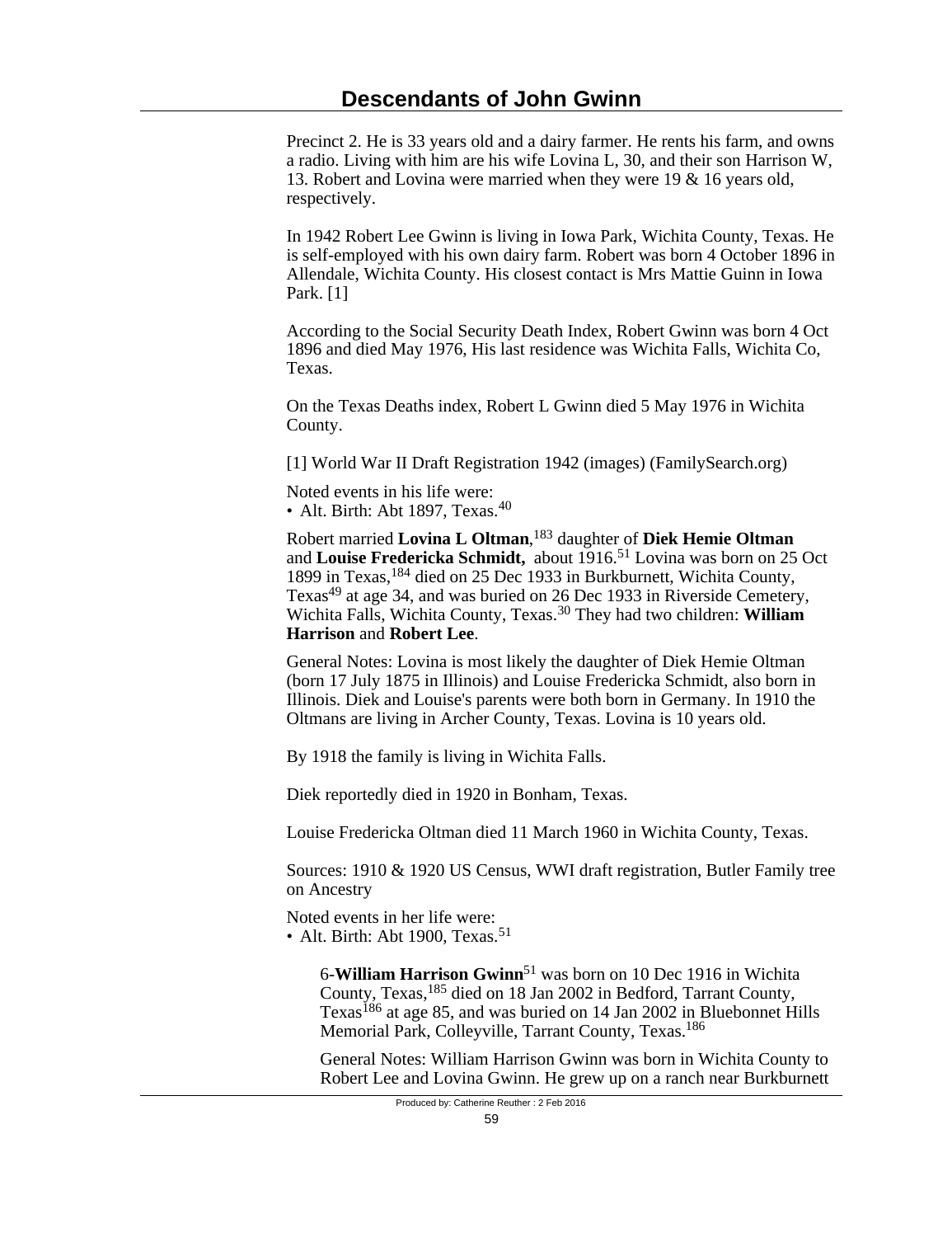and attended Burkburnett schools. He married Irys James in 1935 on the Gwinn Ranch. They were married 66 years. Harrison was co-owner of Gwinn Brothers Manufacturing Co in Garland. He retired in 1980. After retirement they lived in Grayson County until 1998 when they moved back to the Mid Cities. Survivors include his wife, 4 sons, grandchildren and great-grandchildren. [1]

[1] Fort Worth Star-Telegram (ObitsArchive.com), Jan 20 2002

William married **Irys Floy James**72 in 1935 in Gwinn Ranch, near Burkburnett, Wichita County, Texas.<sup>186</sup> Irys was born on 13 May 1916<sup>187</sup> and died on 11 Jul 2008 in Bedford, Texas<sup>188</sup> at age 92. They had four children: **Robert David, Harrison Gene, Gary Tex**, and **Tommy Dale**.

General Notes: Irys Gwinn, 92, passed away Friday, July 11, 2008, at a Bedford care center.

Mrs. Gwinn led a full and productive life. She was director of the Hurst Public Library from 1959 to 1980. The Hurst library was originally in a 12-by-20-foot building off Holder Drive. Under her leadership, the group called Friends of the Hurst Public Library was begun, and the current library was built.

Mrs. Gwinn was also an avid doll collector and maker. She will be dearly missed by the many who knew and loved this lovely lady.

Survivors: Sons, David Gwinn and wife, Melba, of Hurst, Gene Gwinn and wife, Janie, of Hurst, Gary Gwinn of Hurst and Tommy Gwinn and wife, Kathy, of Granbury; sister, Joci James; sister-in-law, Helen James; grandchildren, Dana Thomason, Scott Gwinn, Gayla Hunt, Brian Gwinn, Charla Gwinn, Megan Gwinn and Blaine Gwinn; great-grandchildren, Kyle Thomason, Logan Hunt, Carter Gwinn, Bronwyn Hunt, Mackenzie Gwinn and Abby Gwinn; and several nieces and nephews. [1]

[1] Fort Worth Star-Telegram, 17 July 2008 (Genealogybank.com)

### 7-**Robert David Gwinn**

Robert married **Melba Jane Rigby,** daughter of **Charlie Robert Rigby** and **Mattie Blanche Martin**. They had one daughter: **Dana Lynn**.

### 8-**Dana Lynn Gwinn**

Dana married **Ricky Lee Thomason** \_\_\_\_\_\_\_\_\_\_\_\_. <sup>121</sup> They had one son: **Kyle David**.

### 9-**Kyle David Thomason**

### 7-**Harrison Gene Gwinn**

Harrison married **Norma Jane Scott**. They had two children: **Harrison Scott** and **Gayla Beth**.

### 8-**Harrison Scott Gwinn**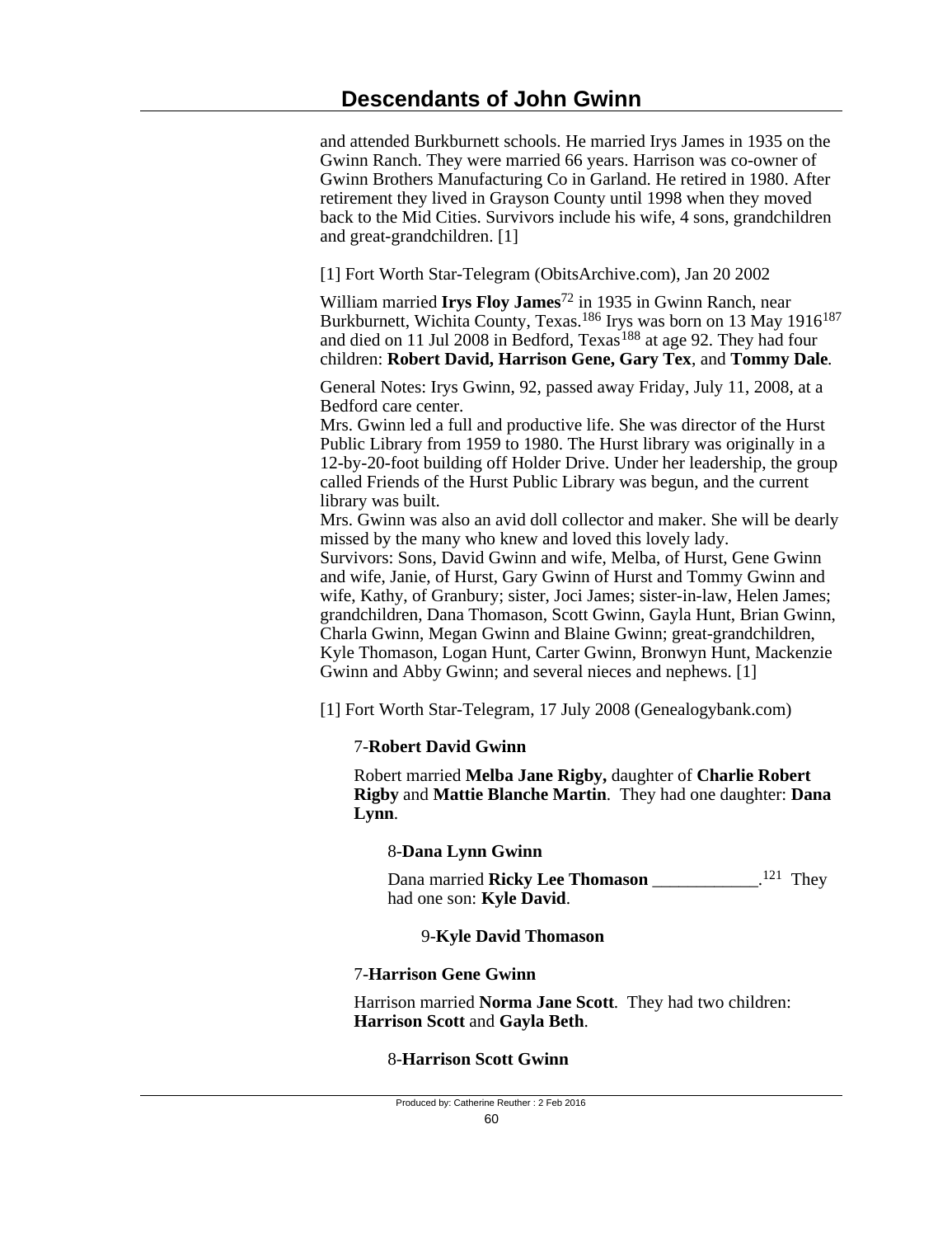# **Descendants of John Gwinn**

| Harrison married Tommie Deann Rideout, daughter of George<br>Thomas Rideout Sr and Patricia Ann Bullock,<br>$\frac{121}{2}$ They had two children: <b>Harrison Carter</b> |  |  |
|---------------------------------------------------------------------------------------------------------------------------------------------------------------------------|--|--|
| and MacKenzie Lauren.                                                                                                                                                     |  |  |
| <b>9-Harrison Carter Gwinn</b>                                                                                                                                            |  |  |
| 9-MacKenzie Lauren Gwinn                                                                                                                                                  |  |  |
| 8-Gayla Beth Gwinn                                                                                                                                                        |  |  |
| Gayla married Danny S Hunt __________. <sup>121</sup>                                                                                                                     |  |  |
| <b>7-Gary Tex Gwinn</b>                                                                                                                                                   |  |  |
| Gary married Linda Paulette Davidson _____________. <sup>121</sup> They<br>had two children: Brian Sean and Charla Irys.                                                  |  |  |
| 8-Brian Sean Gwinn                                                                                                                                                        |  |  |
| 8-Charla Irys Gwinn                                                                                                                                                       |  |  |
| Gary next married June E __________.78                                                                                                                                    |  |  |
| <b>7-Tommy Dale Gwinn</b>                                                                                                                                                 |  |  |
| Tommy married Beverly Davidson ______________. <sup>121</sup>                                                                                                             |  |  |
| Tommy next married Kathryn Ann Baldy ___________. <sup>121</sup> They<br>had one daughter: Blaine Ashley.                                                                 |  |  |

## 8-**Blaine Ashley Gwinn**

6-**Robert Lee Gwinn**189 was born on 29 Jul 1923 in Texas, died on 3 Aug 1923 in Wichita Falls, Wichita County, Texas, and was buried on 4 Aug 1923 in Rosemont Cemetery, Wichita Falls, Wichita County, Texas.

5-**Glenn Harvey Gwinn**<sup>71</sup> was born on 21 Mar 1899 in Texas,<sup>44</sup> died on 9 Jun 1981 in Wichita County, Texas<sup>71</sup> at age 82, and was buried in Highland Cemetery, Iowa Park, Wichita County, Texas.<sup>140</sup> Other names for Glenn were Gilbert Gwinn<sup>51</sup> and Glenn Gwinn.<sup>40</sup>

General Notes: In the the 1930 Census, Glenn Gwinn is living in Precinct 3 of Wichita County, Texas, near Iowa Park. He is 31 years old, born in Texas, and his parents were born in West Virginia. Glenn is a farmer. Living with him is his wife Ura, 30, born in Texas. They were married at age 21 and 20, respectively. Also with them are two lodgers, who work on the farm - Clarence Wilkenson, 20, and Robert D Ellis, 42.

According to the Social Security Death Index, Glen Gwinn was born 21 Mar 1899 and died Jun 1981. His last residence was Iowa Park, Wichita Co, Texas.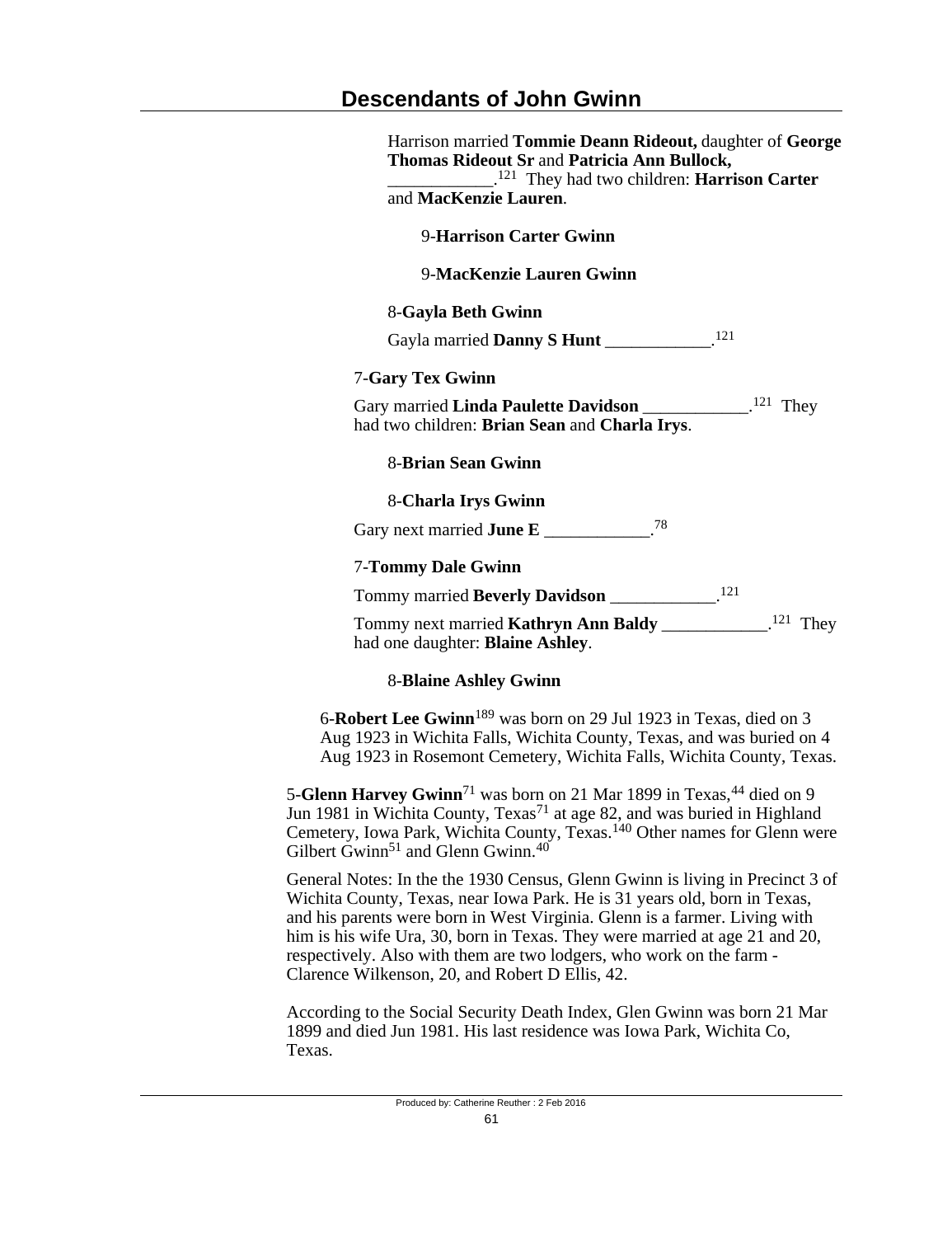The Texas Deaths index (Ancestry.com) has Glenn Harvey Gwinn dying 9 June 1981 in Wichita Co.

Noted events in his life were: • Alt. Birth: Abt 1899, Texas.<sup>40</sup>

Glenn married Ura Priscilla Miller<sup>77</sup> on 29 May 1920 in Wichita County, Texas.<sup>190</sup> Ura was born on 2 Oct 1899 in Texas,  $64$  died on 17 Jul 1980 in Wichita County, Texas<sup>71</sup> at age 80, and was buried in Highland Cemetery, Iowa Park, Wichita County, Texas.<sup>140</sup> Other names for Ura were Ura Priscilla71 and Ura.37 They had one son: **Glenn Howard**.

General Notes: Ura Priscilla Gwinn was born 2 Oct 1899 and died 17 July 1980 in Wichita County. Her last residence was Iowa Park, Wichita County, Texas. [1, 2]

[1] Texas Deaths, 1964-1998 (Ancestry.com) [2] Social Security Death Index

Noted events in her life were: • Alt. Birth: Abt 1900, Texas.<sup>37</sup>

## 6-**Glenn Howard Gwinn**

Glenn married **Norma Sue Hilburn** \_\_\_\_\_\_\_\_\_\_\_\_. <sup>78</sup> They had one son: **Norman Gene**.

### 7-**Norman Gene Gwinn**

5-**Ruby Elizabeth Gwinn**191 was born on 24 May 1901 in Wichita Falls, Wichita County, Texas<sup>192</sup> and died on 5 Nov 1993<sup>193</sup> at age 92. Another name for Ruby was Ruby Gwinn.<sup>40</sup>

General Notes: When brother Henry Claud Gwinn died in 1961, he was survived by sister Mrs Herbert Andrus of McAllen [Texas]. [1]

Ruby E. Andrus, 24 May 1901 - 5 November 1993. Last residence McAllen, Hidalgo County, Texas. [2]

[1] Wichita Falls Times, 30 Nov 1961 [2] Social Security Death Index

Noted events in her life were:

- Residence: 1961, McAllen, Hidalgo County, Texas.
- Alt. Birth: Abt 1901, Texas. $40$

Ruby married **Herbert Dickson Andrus**38 on 29 Jun 1918 in Wichita County, Texas.<sup>194</sup> Herbert was born on 1 Mar 1893 in Fort Worth, Texas<sup>195</sup> and died on 13 Dec 199244 at age 99. Another name for Herbert was Herbert Andrus. They had three children: **Herbert Dickson, Howard Richard**, and **Mary Lynette**.

General Notes: In 1917/1918 Herbert Dickson Andrus registered for the World War I draft. Herbert was born 1 March 1893. He was living in Wichita County, Texas, and was a manager of some type (the image was not clear).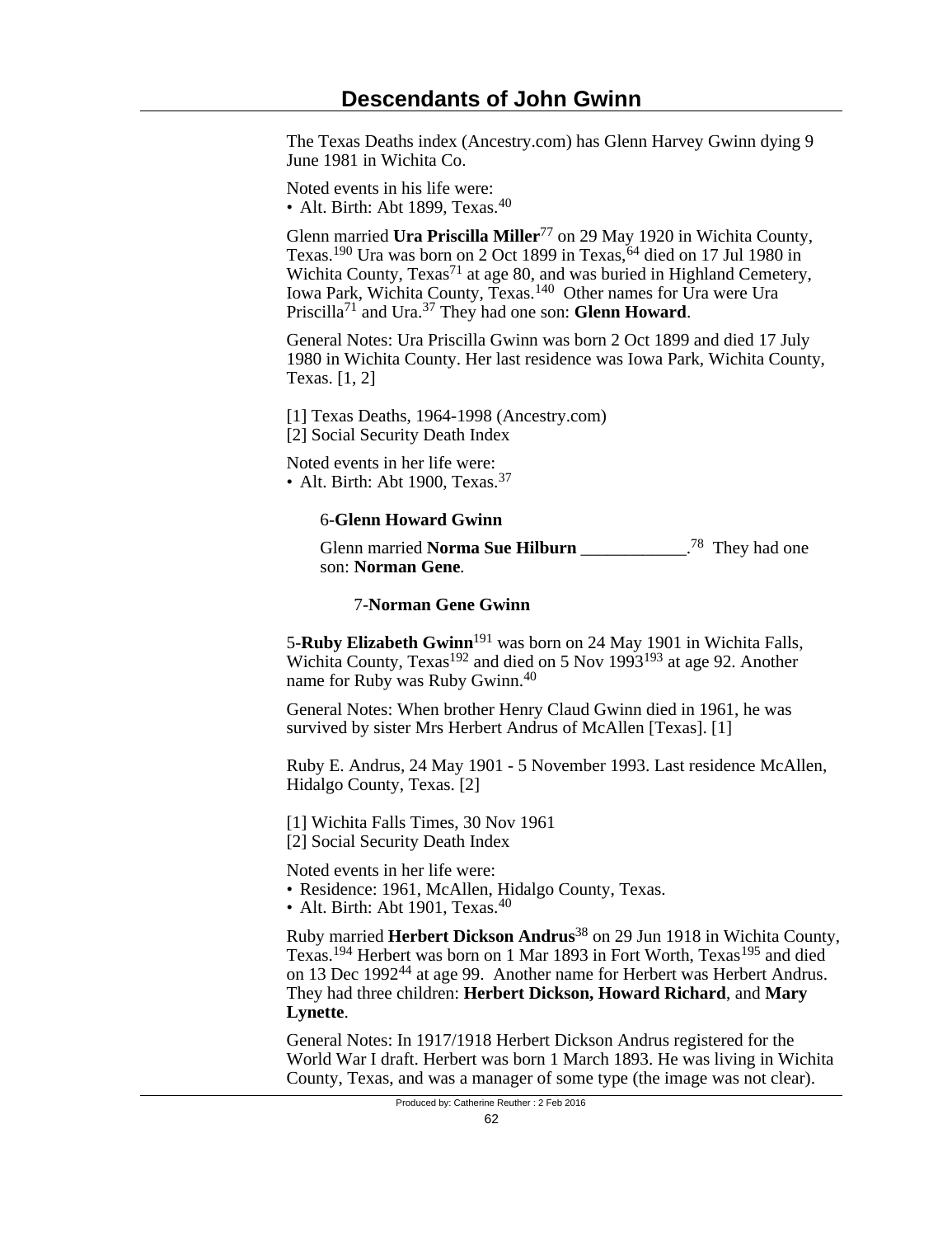Herbert was married to Ruby Gwinn Andrus. [2]

Herbert D. Andrus, born 1 March 1898, died 13 Dec 1992. Last residence McAllen, Hidalgo County, Texas. [1]

[1] Social Security Death Index

[2] World War I draft registration

Noted events in his life were: • Alt. Birth: 1 Mar 1898.<sup>44</sup>

> 6-**Herbert Dickson Andrus Jr**34 was born on 20 Sep 1919 in Wichita Falls, Wichita County, Texas, <sup>34</sup> died on 21 Jul 1937 in McAllen, Hidalgo County, Texas<sup>34</sup> at age 17, and was buried on 22 Jul 1937 in Roselawn Cemetery, McAllen, Hidalgo County, Texas.<sup>34</sup> The cause of his death was acute appendicitis, ruptured, and peritonitis.

> 6-**Howard Richard Andrus**196 was born on 23 Dec 1922 in Burkburnett, Wichita County, Texas, <sup>197</sup> died on 18 Jun 2006 in Wimberly, Hays County, Texas<sup>197</sup> at age 83, and was buried on 20 Jun 2006 in Wimberly Cemetery, Wimberly, Hays County, Texas.197 Another name for Howard was Howard R Andrus.<sup>197</sup>

> General Notes: Howard R. Andrus passed away peacefully in his sleep 18 June 2006. He was preceeded in death by his parents Herbert and Ruby Andrus, and brother Howard H.D. Andrus. Howard Andrus was born in Burkburnett on 23 December 1922. After graduating from high school in McAllen, he served as a lieutenant in the Army during World War II, and received a Bachelor's Degree in Mechanical Engineering from Texas A&M University in 1947. He worked for 34 years at the Kerr McKee Oil Refinery in Corpus Christi before moving to Wimberley where he and wife Alice enjoyed 22 years of retirement. Howard is survived by his wife of 59 years Alice Andrus, sons Michael and Dale Andrus and daughter-in-law Carol Andrus. Grandchildren Cori Noakes and husband James, Dara Smith and husband Gary, Chad Andrus, Ashley Deeson, Hunter Andrus, Betty Gomez and Barbara Gomez and great-grandchildren Cody and Jordyn Smith and Gaven Deeson also survive him. [1]

[1] San Marcos (TX) Daily Record, 20 Jun 2006 (Ancestry.com)

Howard married **Alice Mae Ferguson** \_\_\_\_\_\_\_\_\_\_\_\_. <sup>198</sup> They had two children: **Michael Jay** and **Richard Dale**.

7-**Michael Jay Andrus**

### 7-**Richard Dale Andrus**

### 6-**Mary Lynette Andrus**

5-**Milton Oliver Gwinn**<sup>199</sup> was born on 23 Jan 1905 in Texas,<sup>200</sup> died on 21 Mar 1991 in Jackson County, Oregon<sup>199</sup> at age 86, and was buried in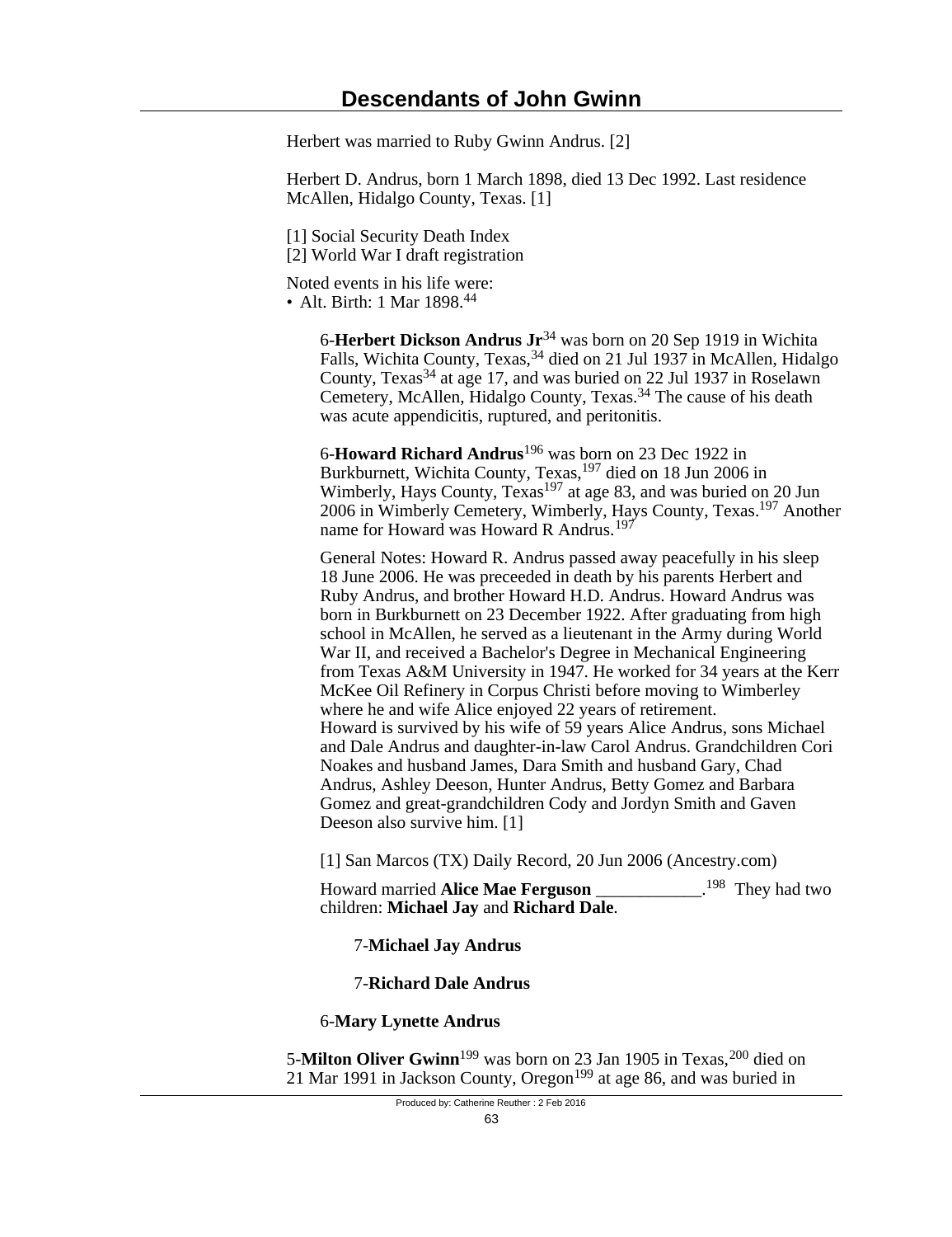Hillcrest Memorial Park, Medford, Jackson County, Oregon.201 Other names for Milton were Tumps and Milton Gwinn.<sup>40</sup>

General Notes: Milton's name on the Texas Birth Index listings for his children is listed as Melton O Gwinn and Milton O Givens. His wife Euphia's name is consistently correct.

In 1930 Milton A Gwinn is living in Motley County, Texas. He is 25, born in Texas, and a farmer. Living with him is his wife Euphia M, 22, and son Gordon W, 11 months. Living next door is Milton's father William and William's second wife Emma. [1]

Milton O. Gwinn's Social Security number was issued in Texas before 1951. His wife Euphia's and their children's SS numbers were issued in Oregon before 1951. [2]

Milton and his family moved to Oregon before 1951.

Milton was called Tumps by his nieces and nephews. Uncle Tumps and Aunt Eupha Mae were the most fun people to be around. [3]

[1] 1930 US Census, Justice Precinct 4, Motley Co, TX, ED 6, sheet 2B [2] Social Security Death Index [3] June 2007, letter from Kay Ann Gwinn Jones to Bryan Kennedy & Catherine Reuther

Noted events in his life were: • Alt. Birth: Abt 1906, Texas.<sup>40</sup>

Milton married **Euphia Mae Cargile**, <sup>77</sup> daughter of **Daniel Cargile** and **Euphia J,** between 1923 and 1926 in probably Motley County, Texas. Euphia was born on 5 Nov 1907 in Texas, <sup>202</sup> died on 19 Mar 1997 in Jackson County, Oregon<sup>199</sup> at age 89, and was buried in Hillcrest Memorial Park, Medford, Jackson County, Oregon.203 They had three children: **Dan Milton, Gordon Wayne**, and **Norma Jean**.

General Notes: In 1910 Euphia M Cargile is living in Kent County, Texas, with her parents and siblings. Euphia is 2 years old. Her parents are Daniel S and Euphia J Cargile. Daniel was born in Tennessee and Euphia in Texas. [3]

In 1920 Uphie M Cargile is living in Motley County, Texas, with her parents and siblings. Uphie is 12, born in Texas. Her parents are Daniel P and Uphie J Cargile, born in Oklahoma and Texas. Daniel is a farmer. [2]

Euphia C Gwinn was born 5 November 1907 and died 19 March 1997. Her last residence was in Medford, Jackson, Oregon. Her Social Security number was issued in Oregon before 1951. [1]

[1] Social Security Death Index

[2] 1920 US Census, Justice Pct #4, Motley Co, TX, ED 187, sheet 4B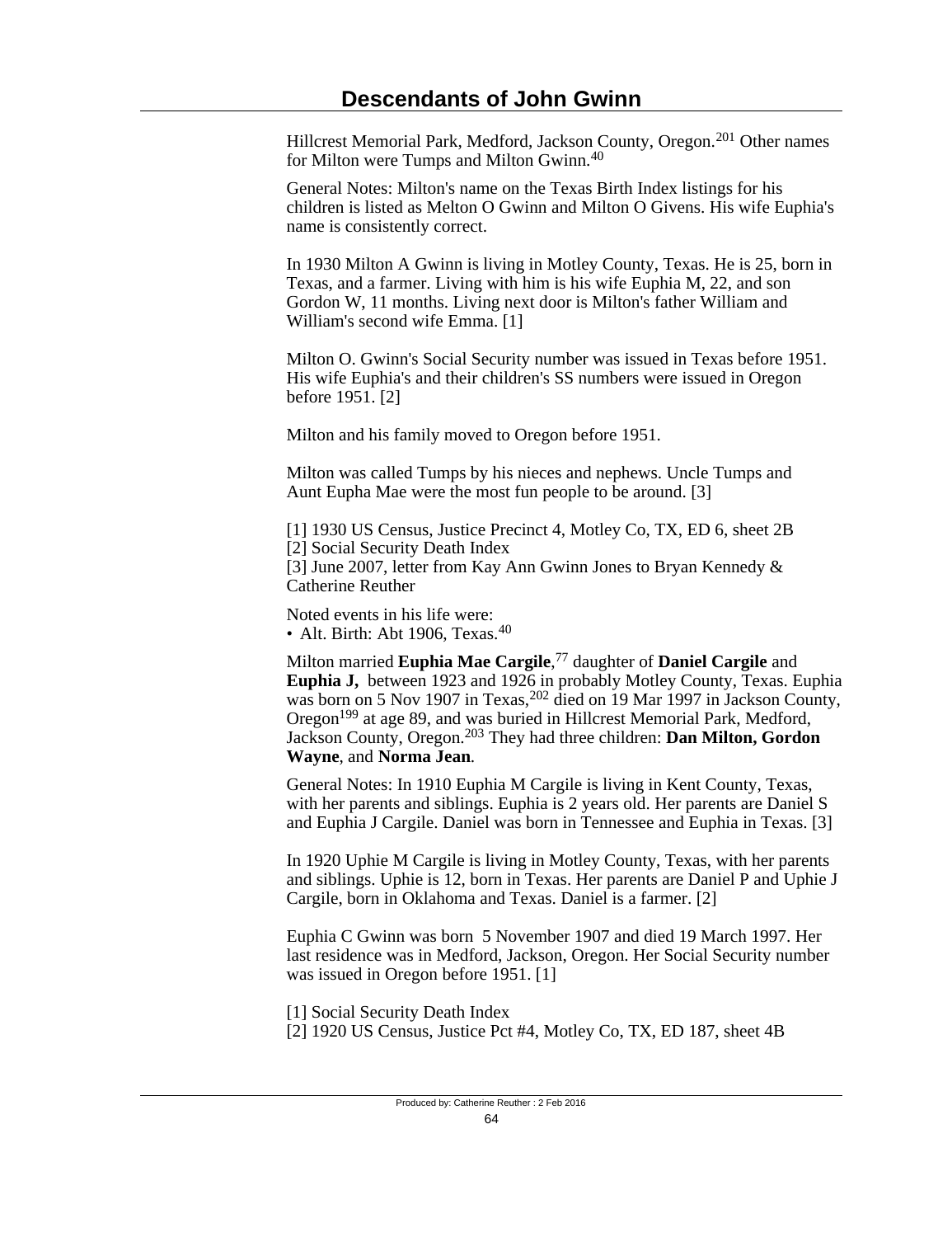[3] 1910 US Census, Justic Pct #2, Kent Co, TX, ED 146, sheet 14B

6-**Dan Milton Gwinn**77 was born on 30 Aug 1926 in Motley County, Texas<sup>77</sup> and died on 31 Aug 1926 in Motley County, Texas.<sup>71</sup> Another name for Dan was Milton Preston Gwinn.<sup>25</sup>

General Notes: Milton Preston Gwinn, 30 August 1926 - 31 August 1926 Burial: Roaring Springs Cemetery, Roaring Springs, Motley County, Texas [1]

Dan Milton Gevins [Dan Milton Gwinn], died 31 August 1926 in Motley County. [2]

[1] findagrave.com [2] Texas Death Index, 1903-2000 (Ancestry.com)

6-**Gordon Wayne Gwinn**77 was born on 21 Apr 1929 in Motley County, Texas,<sup>77</sup> died on 18 May 2005 in Polk County, Oregon<sup>204</sup> at age 76, and was buried in Roseburg National Cemetery, Roseburg, Douglas County, Oregon.<sup>205</sup>

General Notes: Gordon lived in Medford from 1945 to 1997, then moved to Colorado Springs, Colo., where he lived until 2001 before moving to Eugene. [3]

Gordon served with the US Air Force in the Korean War - AIC US Air Force, Korea. [4]

Gordon W. Gwinn was born 21 Apr 1929 and died 18 May 2005. His last residence was in Eugene, Lane County, Oregon. Gordon's SS# was issued in Oregon before 1951. [1]

A memorial service for Gordon W. Gwinn will be at 1 p.m. today, May 25, at the First Baptist Church, 3550 Fox Meadow Road, Eugene. Mr. Gwinn, 76, formerly of Medford, died May 18, 2005. He is a graduate of Ashland High School. Mr. Gwinn served in the U.S. Air Force from 1951 to 1955. On Dec. 1, 1967 in Yreka, CA he married Kathleen Henderson who survives. He attended the First Baptist Church in Eugene. He was a member of the Brick Layers and Trowel Trades Union and the NRA. Mr. Gwinn worked as a professional brick mason. He was a partner in Southern Oregon Masonary in Medford unitl his retirement in 1985. He loved spending time with his family. He enjoyed hunting, fishing, camping and traveling. He had a great sense of humor and never failed to have a good joke to share. In addition to his wife Kathleen survivors include, two sons, Bruce of

Medford, and Dale of Colorado Springs, CO; two daughters, Susan Lamb of Beaverton, OR and Julie Hensley of Hillsboro, OR; a sister Norma York of Eugene; nine grandchildren; and seven greatgrandchildren. He was preceded in death by a daughter, Sheryl Helms, March 23, 2005. [2]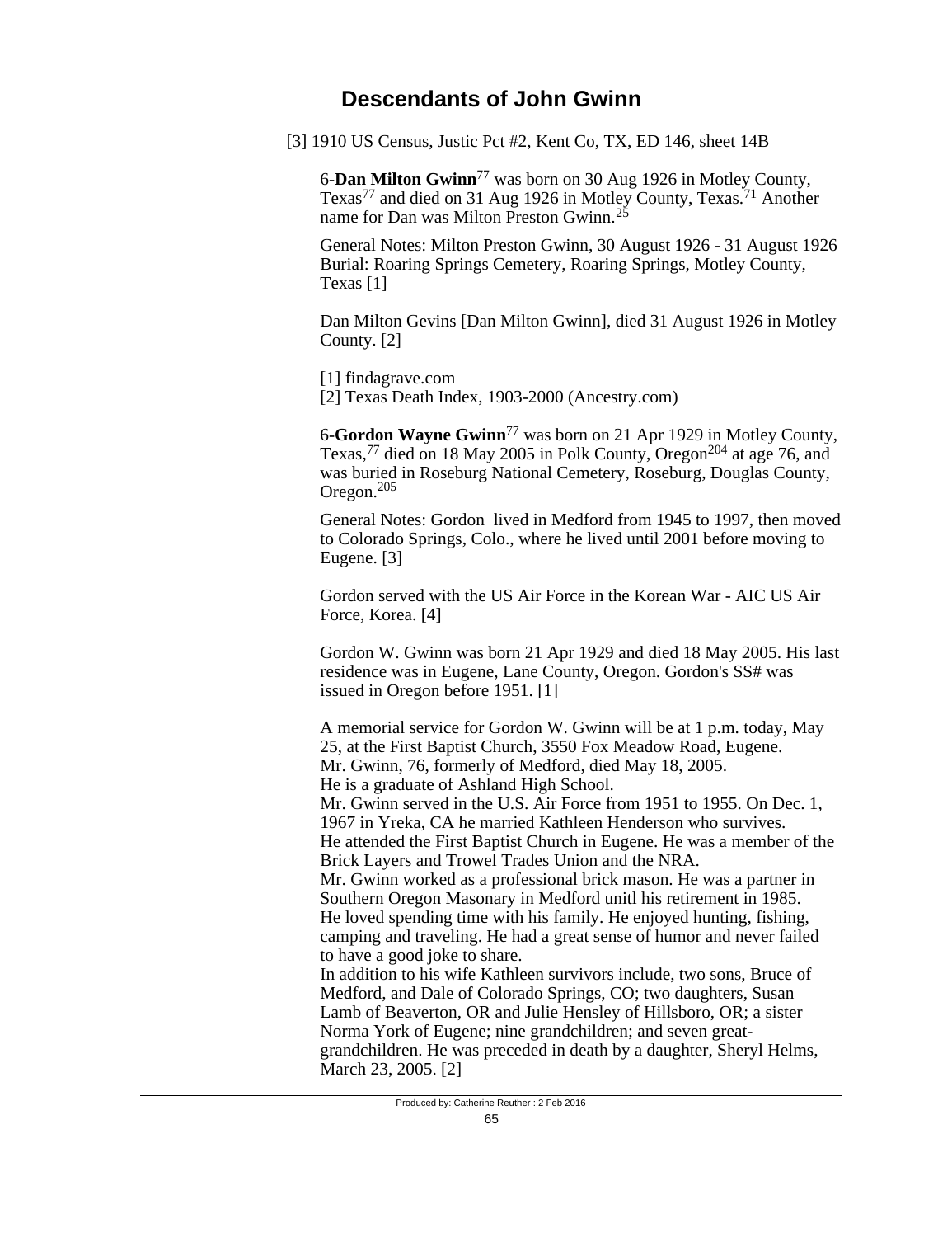[1] Social Security Death Index [2] Mail Tribune, Jackson Co, Oregon, 30 May 2005 (linked via Ancestry.com) [3] Register-Guard, The (Eugene, OR) - May 22, 2005 (Genealogybank.com) [4] Findagrave.com, Larry Aichele

Gordon married **Mary Anne Robertson**. They had five children: **Bruce Gordon, Susan, Julie, Dale A**, and **Sheryl Lynn**.

## 7-**Bruce Gordon Gwinn**

### 7-**Susan Gwinn**

Susan married **Lamb**.

### 7-**Julie Gwinn**

Julie married **Matthew Hensley** \_\_\_\_\_\_\_\_\_\_\_\_. 206

7-**Dale A Gwinn**<sup>44</sup> was born on 1 Apr 1962,<sup>44</sup> died on 13 Jan 200844 at age 45, and was buried in Dallas-Fort Worth National Cemetery, Dallas, Texas.207 Another name for Dale was Dale Gwinn. $208$ 

General Notes: In 1984, Dale A Gwinn and Candace E Harper, both of Oregon, were married in Reno, Nevada. [1]

Dale had a daughter Tiffany. It is not certain if her mother is Candace Harper. [CAR]

Dale A Gwinn, in the medical manufacturing business and a 10-year resident of Colorado Springs, was born 1 April 1962, and died 13 January 2008. He was survived by his daughter, Tiffany Gwinn. Dale's Social Security number was issued in Oregon in 1977. [2, 3]

[1] Nevada Marriage Index, 1956-2005 (Ancestry.com) [2] The Gazette, Colorado Springs, CO, 20 Jan 2008 (Genealogybank.com)

[3] Social Security Death Index

Noted events in his life were:

- Alt. Birth: Abt 1962.<sup>209</sup>
- Residence: 2005, Colorado Springs, CO.

Dale married **Candace E Harper** \_\_\_\_\_\_\_\_\_\_\_\_.<sup>170</sup> They had one daughter: **Tiffany**.

### 8-**Tiffany Gwinn**

7-**Sheryl Lynn Gwinn**208 was born on 7 Apr 1964, died on 23 Mar 2005<sup>208</sup> at age 40, and was buried in Evergreen Cemetery, Colorado Springs, El Paso County, Colorado.<sup>210</sup>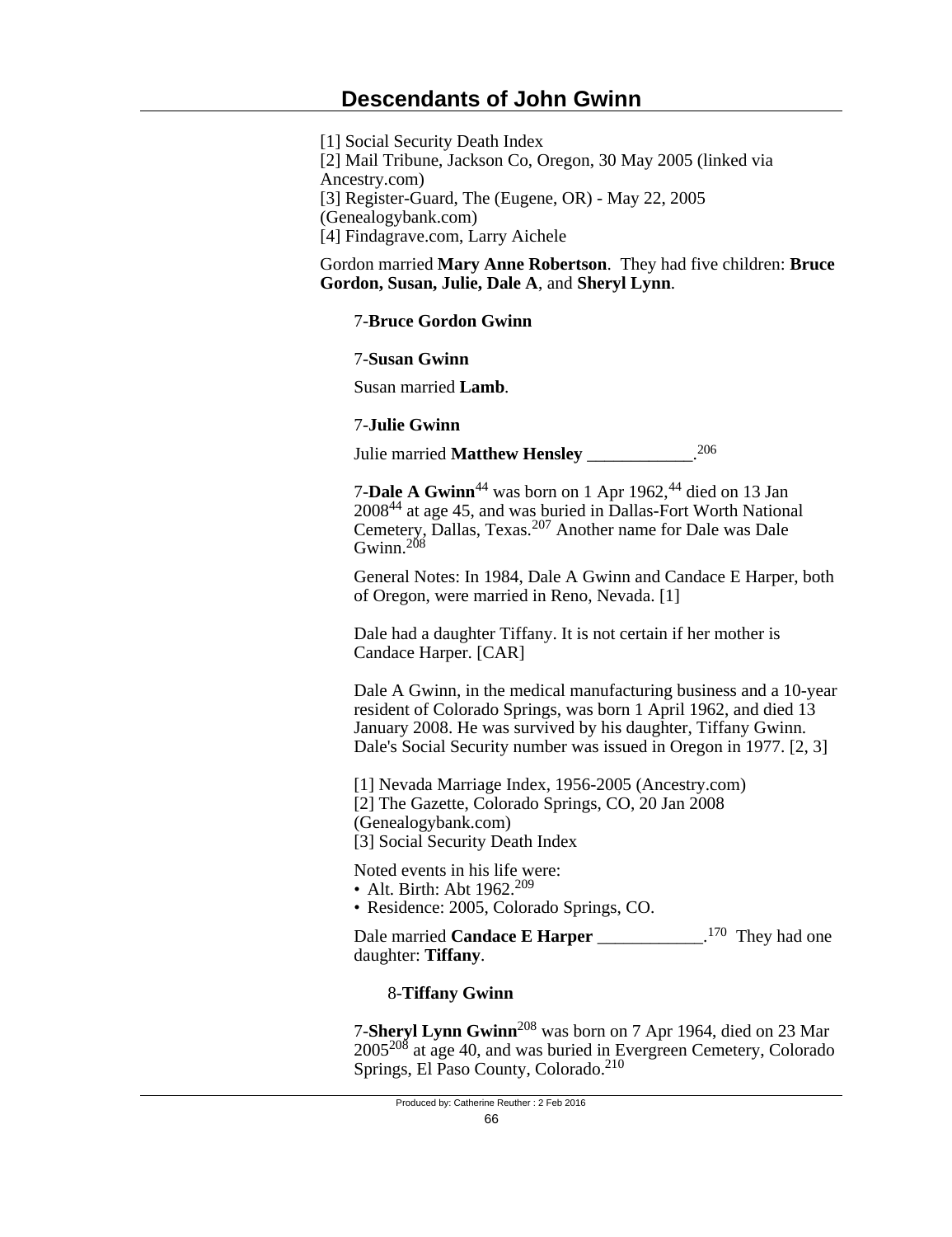General Notes: Sheryl Lynn Helms, born April 7, 1964, died March 23, 2005. She was a mortgage lender and an 8-year resident of Colorado Springs. She was survived by a son, Dale Gwinn; three daughters, Vicki Gwinn; Susan Lamb and Mary Gwinn. Services were 30 March at Evergreen Funeral Home. [1]

Although the published obituary for Sheryl lists her survivors as her children, Dale, Vicki and Susan are probably her siblings, and Mary is likely her mother. [CAR]

[1] Gazette, The (Colorado Springs, CO) - 27 Mar 2005, 30 Mar 2005 (Genealogybank.com)

Sheryl married **unknown Helms**.

Gordon next married **Kathleen Henderson** \_\_\_\_\_\_\_\_\_\_\_\_. 208

6-**Norma Jean Gwinn**77 was born on 20 Dec 1932 in Motley County, Texas,<sup>77</sup> died on 2 Oct 2006 in Lane County, Oregon<sup>211</sup> at age 73, and was buried on 6 Oct 2006 in Rest-Haven Memorial Park, Eugene, Oregon.<sup>212</sup>

General Notes: Norma G. York was born 20 Dec 1932 and died 2 Oct 2006. Her last residence was in Eugene, Lane County, Oregon. Her Social Security number was issued in Oregon before 1951. [1]

Norma Jean York of Eugene, died 2 October 2006 of complications of Parkinson's disease. She was 73. Burial was 6 October at Rest-Haven Memorial Park in Eugene.

York was born Dec. 20, 1932, in Roaring Springs, Texas, to Milton and Euphia Cargile Gwinn. She married Fred York on Sept. 17, 1951, in Medford.

Survivors include her husband; two sons, Don of Eugene and Dan of Denver; a daughter, Suzanne of Salem; and five grandchildren. [2]

[1] Social Security Death Index [2] Register-Guard, The (Eugene, OR) - October 5, 2006 (Genealogybank.com)

Norma married **Frederick York** \_\_\_\_\_\_\_\_\_\_\_\_\_.<sup>212</sup> They had three children: **Don, Dan**, and **Suzanne**.

### 7-**Don York**

### 7-**Dan York**

#### 7-**Suzanne York**

William next married **Emma** on 23 Nov 1921 in Wichita County, Texas.<sup>213</sup> Emma was born on 6 Oct 1861 in Illinois, <sup>214</sup> died on 25 Feb 1934 in Motley County, Texas71 at age 72, and was buried in Roaring Springs Cemetery, Roaring Springs, Motley County, Texas.<sup>25</sup> The cause of her death was flu and pulmonary TB. Another name for Emma was Emmie Abbott.<sup>136</sup>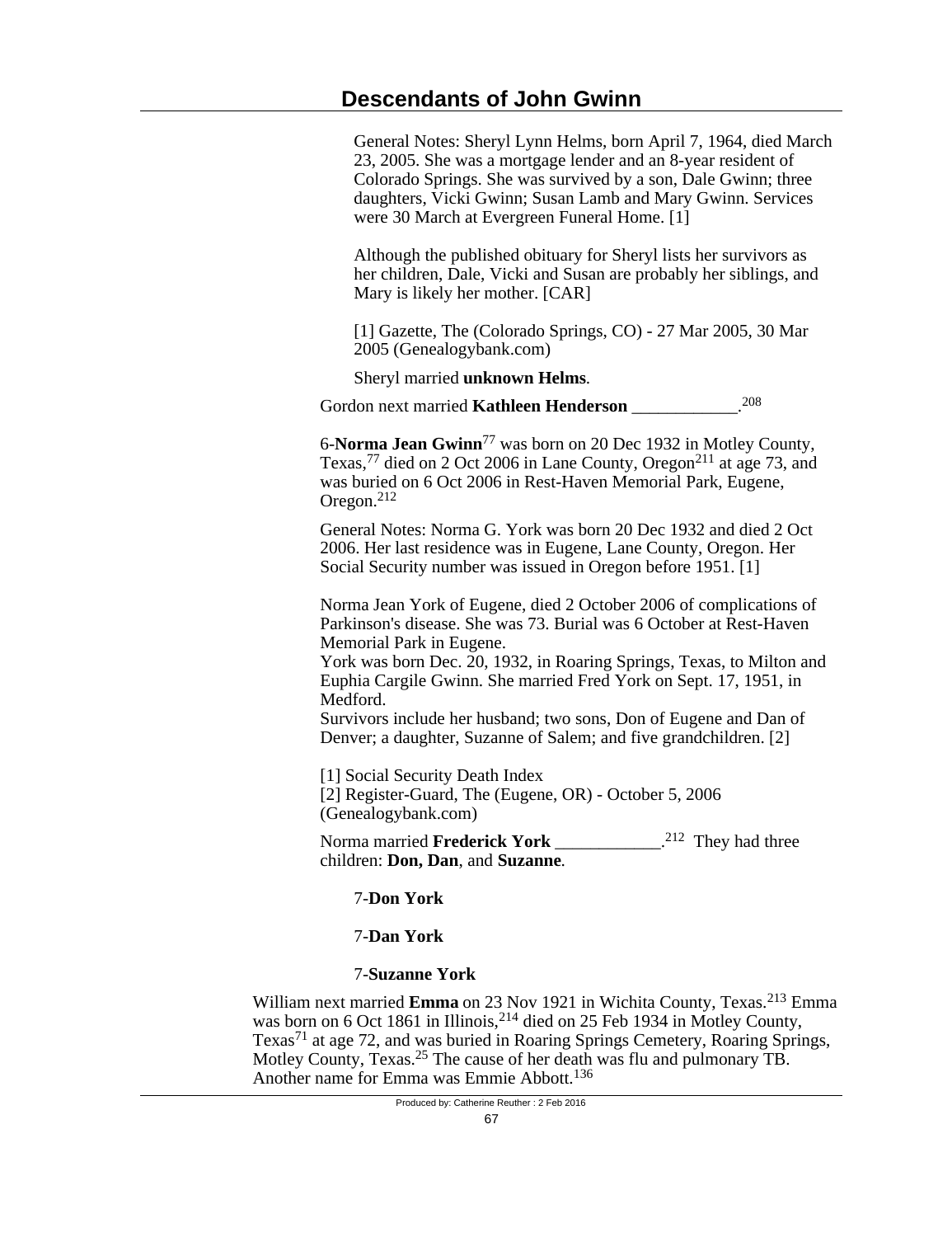General Notes: In 1880 Emma is living in Spangle, Spokane County, Washington. She is 19, born in Maine?. Emma is living with her husband Isaac Abbott, 33, born in Iowa, and a grocer merchant. Also livng with them are Marvin Abbott, 26, born in Oregon, also a grocer merchant; and H T Winn, 34, born in Georgia, and a saloon keeper. [5]

In 1900 Emma and husband Isaac W Abbott are living in Hell Gate, Missoula County, Montana. Isaac is 52 (b. Aug 1847 in Iowa), and a grocery clerk. Emma is 39 (b. Oct 1860 in Illinois). Daughter Bria is 19 (b. Feb 1881 in Washington). [6]

In 1920 Emma and husband I S [or I W or I G] Abbott are living in San Antonio, Bexar County, Texas. They are boarding, along with two other couples, in the home of Mrs Kate Hill. Isaac is 73, born in Iowa. Emma is 59, born in Illinois. [7]

Emma's husband I G Abbott died 4 December 1920 in Dallas, Texas, of pulmonary tuberculosis and Lagrippe [pneumonia]. He was 74, born 16 July 1846 in Iowa, and was a retired butcher. Isaac was buried in Grove Hill [?] Cemetery. [8]

Emma married William H Gwinn 11 months later.

In 1930 Emma is married to William H Gwinn and living in Motley County, Texas. She is 69 and was born in Illinois. Emma married her first huband about 1880 when she was 19. [1]

Emma is probably the Mrs W H Guinn who died in Motley County, Texas, on 25 February 1934. [2]

Mrs. W. H. Guinn, age 72 years 4 months 19 days [born 6 Oct 1861] died 25 February 1934. She is buried in Roaring Springs Cemetery, Roaring Springs, Motley County, Texas. Certificate: 70237 [3]

Emma died of the flu. She also suffered from pulmonary TB. [4]

[1] 1930 US Census, Justice Precinct 4, Motley Co, TX, ED 6, sheet 2B

[2] Texas Deaths (Ancestry.com)

[3] findagrave.com

[4] Texas Deaths (images) 1890-1976 (FamilySearch.org - beta site)

[5] 1880 US Census, Spangle, Spokane Co, WA, ED 2 (41), p. 3

[6] 1900 US Census, Hell Gate, Missoula Co, MT, ED 70, sheet 14B

[7] 1920 US Census, San Antonio, Bexar Co, TX, ED 71, sheet 4A

[8] Texas Deaths (images) 1890-1976 (FamilySearch.org - beta site)

Noted events in her life were:

• Alt. Birth: Abt 1861, Illinois.<sup>37</sup>

4-**Jefferson D Guinn**37 was born on 15 Jun 1860 in Cabell County, Virginia/West Virginia, died on 3 Nov 1936 in Memphis, Hall County, Texas<sup>106</sup> at age 76, and was buried on 4 Nov 1936 in North Fairview Cemetery, Memphis, Hall Co, Texas.<sup>215</sup> Other names for Jefferson were Jefferson Gwinn<sup>6</sup> and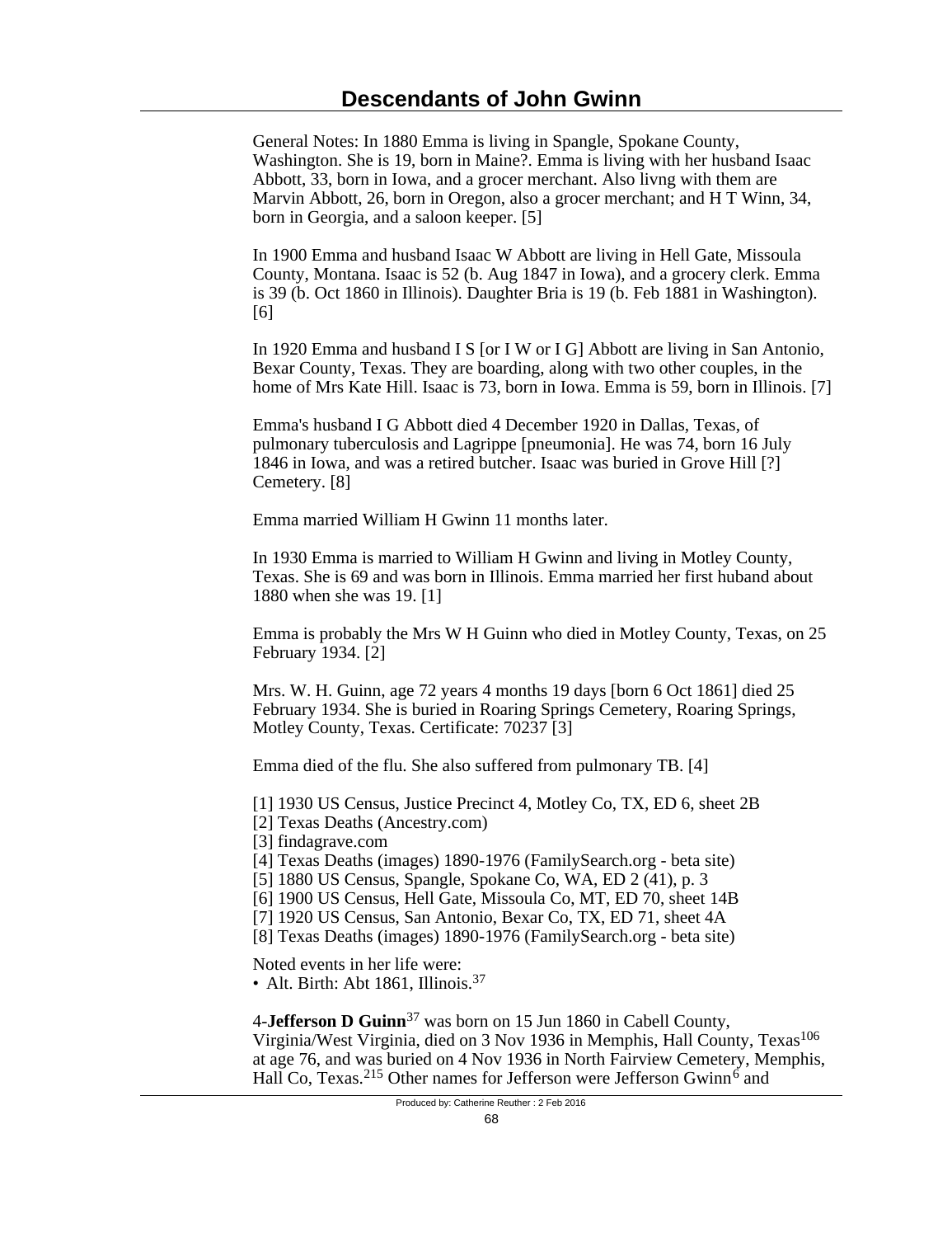John Gwinn.<sup>7</sup>

General Notes: In 1900 Jeff Guinn is living in Eagle Fort, Dallas County, Texas. He is 39 (born June 1860), born in Virginia, and a farmer. With him is his wife Minnie, 37 (born Apr 1863 in Kentucky), and their daughter Willie, born 1898 in Texas. Jeff and Minnie have been married 17 years, she has had 3 children, only one is living. Also living with them is Minnie's sister Mollie Bamara. Mollie is 29, widowed, born in Kentucky, and has had 1 child who is living. [1]

In 1910 J D Guinn is living in Snyder, Scurry County, Texas. He is 49, born in Virginia, and a merchant with a grocery store. Living with him are his wife M., 41, born in Kentucky, and son (should be daughter) Willie, 12. [5]

Jefferson and Minerva moved to Memphis in Hall County about 1913. [6]

In 1920 Jeff D Guinn is living in the town of Memphis, Hall County, Texas. He is 56, born in Virginia, and the proprietor of a grocery store. Living with him is his wife Minnie, 54, born in Kentucky, and daughter Willie, 20. [2]

In 1930 Jefferson D Guinn is living in Memphis, Texas. He is 68, born in Virginia, and a grocery man in the retail industry [owns his own grocery store]. Jefferson owns his own home valued at \$5000. Living with him are his wife Minnie, 65, and daughter Willie R, 30. [3]

Jefferson retired in October 1932. [7]

He died in 1936 of a coronary occlusion. He also had arterioscheriosis. [7]

J D Guinn, 1861-1936, and Minerva A Guinn, 1863-1960, are buried in North Fairview Cemetery, Memphis, Texas. [4]

- [1] 1900 US Census, Preceinct 7, Dallas Co, TX, ED 143, sheet 23B
- [2] 1920 US Census, Memphis, Hall Co, TX, ED 109, sheet 11A
- [3] 1930 US Census, Memphis, Hall Co, TX, ED 3, sheet 8A
- [4] Fairview cemetery transcription, Hall Co, TX Rootsweb.com
- [5] 1920 US Census, Snyder, Scurry Co, TX, ED 230, sheet 11B

[6] Texas Death Certificates, Family Seach Labs (labs.familysearch.org) -certf for wife Minerva

[7] Texas Death Certificates, Family Seach Labs (labs.familysearch.org)

Noted events in his life were:

- Alt. Birth: Jun 1860, Virginia.<sup>23</sup>
- Alt. Birth: 15 Jun 1860, Virginia.<sup>31</sup>
- Alt. Birth: 1861, Cabell County, Virginia/West Virginia.<sup>216</sup>
- Alt. Death:  $1936$ <sup>14</sup>

Jefferson married **Minerva A Goodnight**, <sup>217</sup> daughter of **Henry E Goodnight** and **Clamentia J Tewmay,** about 1883.23 Minerva was born on 13 Apr 1863 in Danville, Kentucky,<sup>31</sup> died on 18 Dec 1960 in Memphis, Hall County, Texas<sup>106</sup> at age 97, and was buried on 19 Dec 1960 in North Fairview Cemetery, Memphis, Hall Co, Texas.<sup>215</sup> Other names for Minerva were Minnie and Minnie.23 They had three children: **Willie F, Henry C**, and **Willie Ruth**.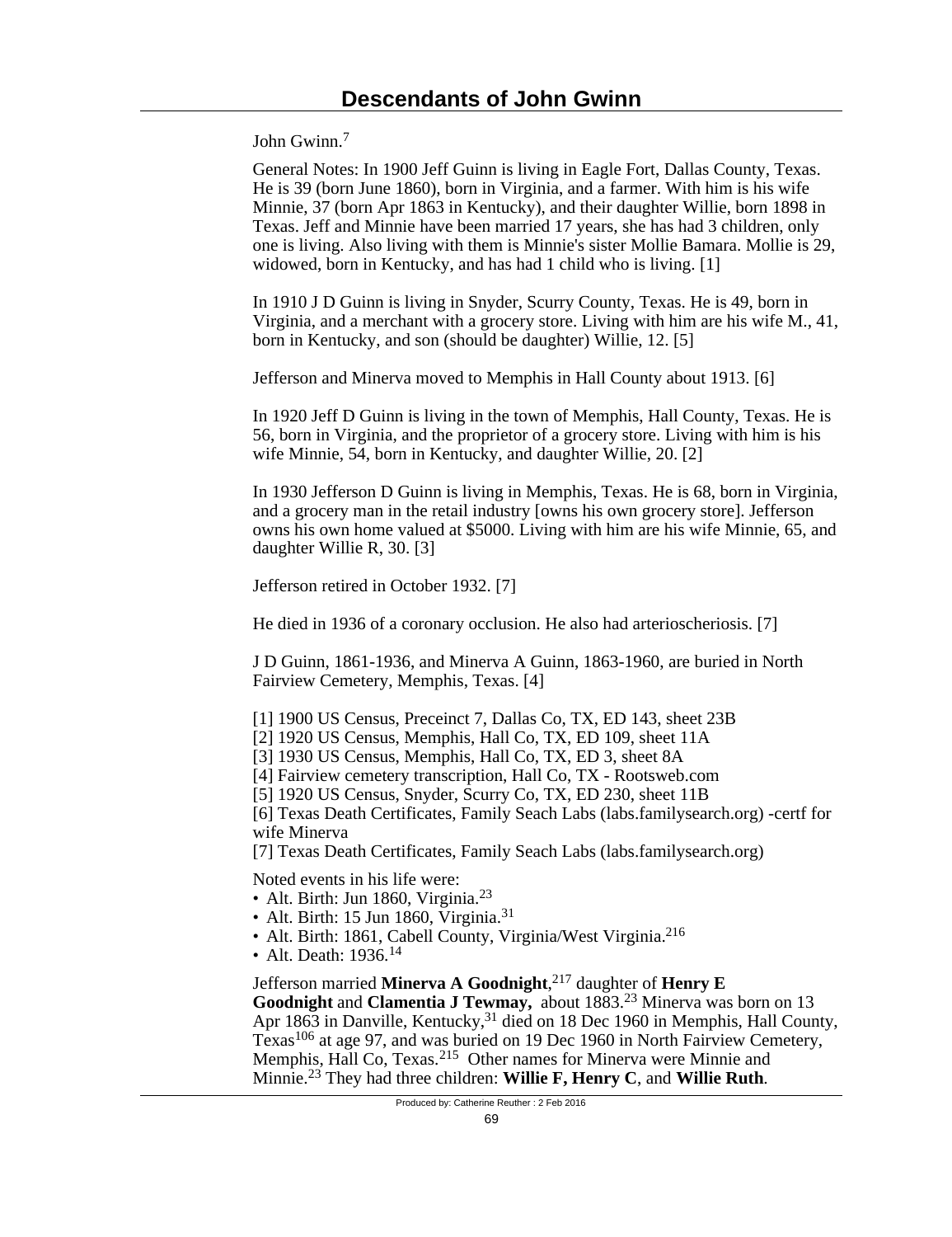General Notes: In 1900 Minnie has been married to Jeff for 17 years. She has had 3 children, only one is living. [1]

Minnie died of pneumonia in 1960. The informant on her death certificate was Pauline Knight. [3]

J D Guinn, 1861-1936, and Minerva A Guinn, 1863-1960, are buried in North Fairview Cemetery, Memphis, Texas. [2]

[1] 1900 US Census, Preceinct 7, Dallas Co, TX, ED 143, sheet 23B [2] Fairview cemetery transcription, Hall Co, TX - Rootsweb.com [3] Texas Death Certificates, Family Seach Labs (labs.familysearch.org)

Noted events in her life were:

- Alt. Birth: Apr 1863, Kentucky.<sup>218</sup>
- Alt. Death:  $1960$ <sup>14</sup>

5-**Willie F Gwinn**25 was born on 22 Oct 1883,25 died on 7 May 1884,25 and was buried in Edgewood Cemetery, Lancaster, Dallas County, Texas.<sup>25</sup>

General Notes: Willie F Gwinn, s/o J D & Minnie. [1]

[1] findagrave.com

5-**Henry C Gwinn**<sup>25</sup> was born on 22 Dec 1885,<sup>25</sup> died on 20 Jul 1886,<sup>25</sup> and was buried in Edgewood Cemetery, Lancaster, Dallas County, Texas.<sup>25</sup>

General Notes: Henry C Gwinn, s/o J D & Minnie. [1]

[1] findagrave.com

5-**Willie Ruth Gwinn**31 was born on 14 Apr 1898 in Dallas County, Texas,<sup>31</sup> died on 10 Sep 1957 in Memphis, Hall County, Texas<sup>113</sup> at age 59, and was buried in North Fairview Cemetery, Memphis, Hall Co, Texas. Other names for Willie were Willie Guinn<sup>23</sup> and Willie R Guinn.<sup>37</sup>

General Notes: In 1920, Willie is living with her parents in Memphis, Hall County, Texas. She is 20, and a teller in a bank. [1]

In 1930 Willie R Guinn is living in Memphis, Texas, with her parents. She is 30 and a bookkeeper in a bank. [2]

A cemetery transcription for North Fairview cemetery has a marker for Willie Guinn but no dates. [3]

Willie Ruth Isham, daughter of J D Gwinn & Minerva Goodnight, was born 14 April 1898 in Dallas County, Texas, and died 10 September 1957 in Memphis, Hall County, Texas. She was a widow. She is buried at Fairview Cemetery. The informant on her death certificate was Pauline Knight. [4]

[1] 1920 US Census, Memphis, Hall Co, TX, ED 109, sheet 11A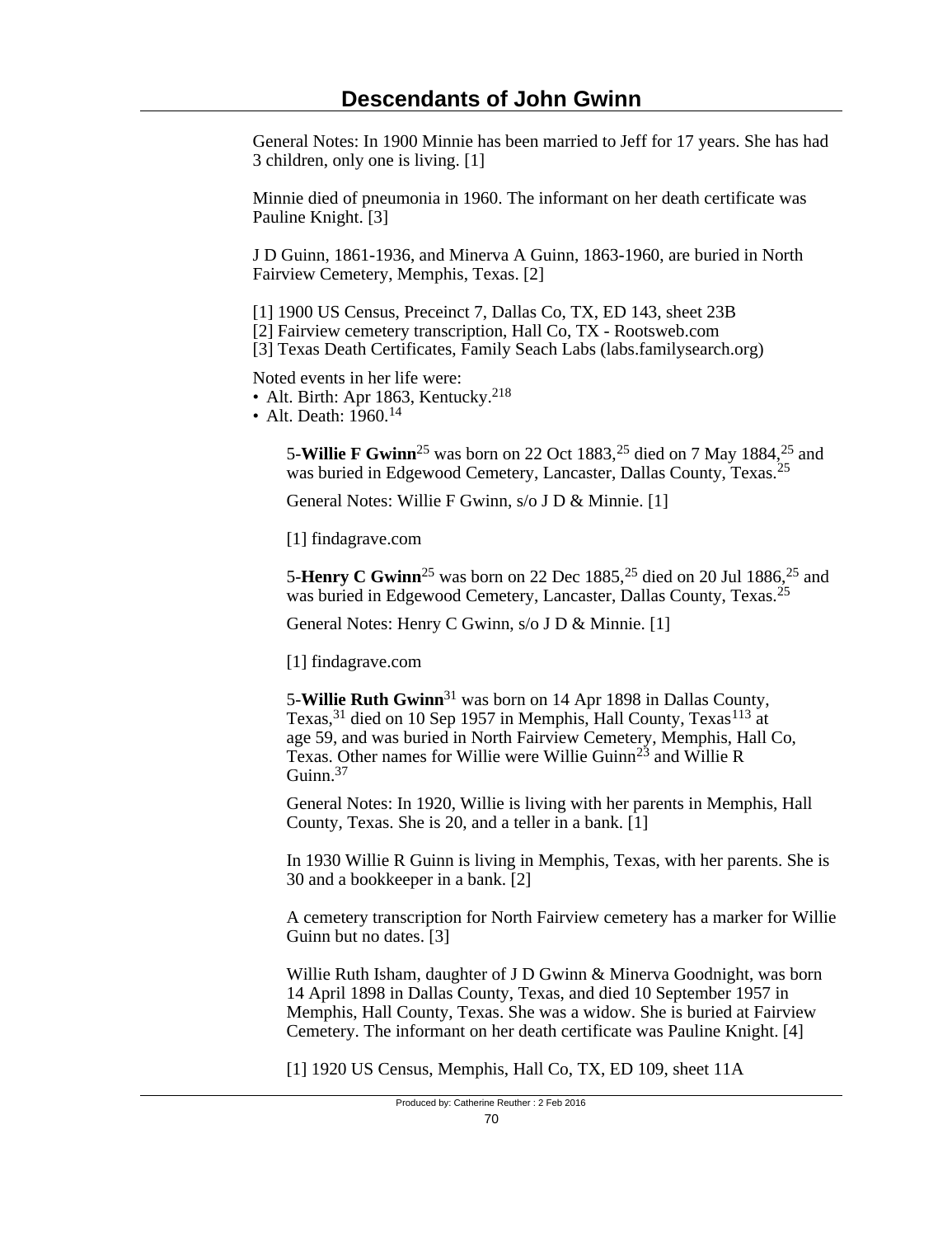[2] 1930 US Census, Memphis, Hall Co, TX, ED 3, sheet 8A

[3] Fairview cemetery transcription, Hall Co, TX - Rootsweb.com

[4] Death certificate, FamilySearch Labs

Noted events in her life were:

• Alt. Birth: Apr 1898, Texas, probably Dallas County.<sup>23</sup>

Willie married **unknown Isham**.

4-**Mary F Gwinn**<sup>7</sup> was born on 25 Apr 1873 in Cabell County, West Virginia<sup>219</sup> and died on 15 Mar 1946 in Wichita Falls, Wichita County, Texas<sup>31</sup> at age 72.

General Notes: Although the 1880 Census listed Mary's birthplace as Virginia, she was most likely born in Cabell County, West Virginia.

Mary F Guynn, b. Apr 1874, WV, single 1900 US Census, Baylor Co, TX

| Edwards, Charles E. - Mary F. Gwinn            | 24 Jul 1904 I.N. Coburn, M.G. |
|------------------------------------------------|-------------------------------|
| Archer County Texas Marriages - Book 2         |                               |
| North Texas Genealogical Assoc, www. ntxga.com |                               |

Mary married **Charles Edwards** \_\_\_\_\_\_\_\_\_\_\_\_. 220

3-**Elizabeth Gwinn**16 was born about 1834 in Lower Creek, Cabell County, Virginia/West Virginia87 and died between 1860 and 1870. Another name for Elizabeth was Betty.

General Notes: In 1870 Edward Esterman, 7, and Ida Esterman, 5, born in West Virginia are living in Grant township, Cabell County, West Virginia, with Andrew and Rachel Gwinn. [1] Edward and Ida may be the children of Elizabeth and Albert Eshelman. Elizabeth and Albert have not been found after 1860 and may have died between 1860 and 1870.

In 1880 Robert J Eshelman is living in Cabell County in the home of Thomas J Gwinn, Elizabeth's brother. He is 18, born in West Virginia, and his parents in Pennsylvania and Virginia. Robert is listed as a hired hand, and is a farm laborer. [2] Robert may be the Edward Esterman living with Elizabeth's parents in 1870.

[1] 1870 US Census, Grant, Cabell Co, WV, page 13 [2] 1880 US Census, Dist 12, Cabell Co, WV, ED 12, page 1

Noted events in her life were: • Alt. Death: Bef  $1890.<sup>93</sup>$ 

Elizabeth married **Albert G Eshelman**<sup>1</sup> on 26 Dec 1854 in Cabell County, Virginia (West Virginia).<sup>2</sup> Albert was born about 1826 in Lancaster County, Pennsylvania.<sup>221</sup> They had two children: **Thomas S** and **Walter**.

Marriage Notes: Albert G Eshelman, age 24, and Elizabeth Gwinn, age 17, were married on 26 December 1854 in Cabell County, Virginia. Albert was born in Lancaster County, Pennsylvania, and Elizabeth in Cabell County. [1]

[1] West Virginia Archives & History, www.wvculture.org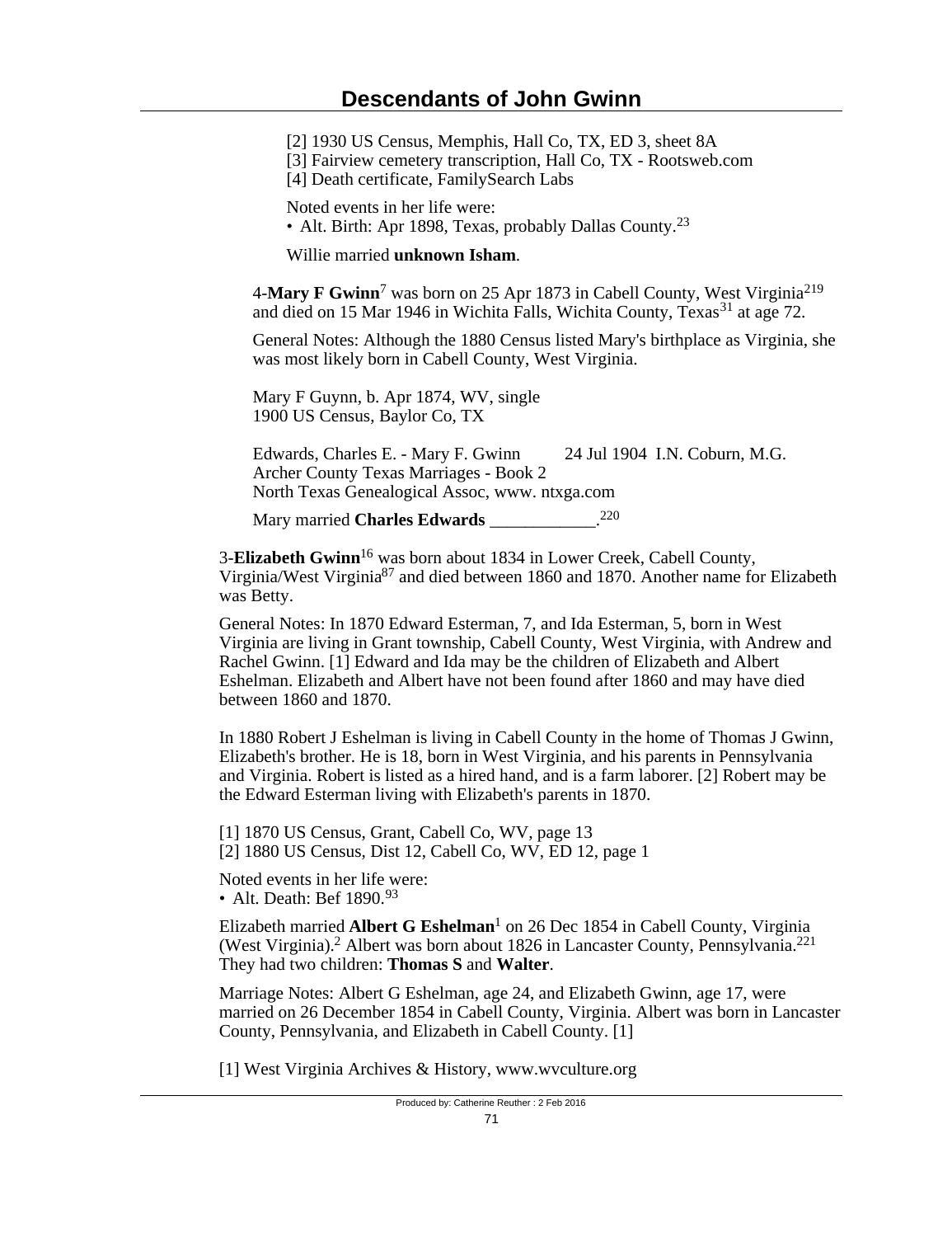General Notes: In 1860 Albert E Eselman is living in Mason County, Virginia. He is 34, born in Pennsylvania, and a farmer. The value of his personal estate is \$150. Living with him are his wife Elizabeth, 26, and children Thos S, 5, and Walter, 3. They are living next door to Elizabeth's brother James Guin and his family. [1]

[1] 1860 US Census, Dist 2, Mason Co, VA, page 76

4-**Thomas S Eshelman**10 was born about 1855 in Virginia.<sup>10</sup>

4-**Walter Eshelman**10 was born about 1857 in Virginia.<sup>10</sup>

3-**James Madison Gwinn**<sup>1</sup> was born in Jan 1836 in Lower Creek, Cabell County, Virginia/West Virginia,222 died on 21 Feb 1903 in Streator, LaSalle County, Illinois<sup>223</sup> at age  $67$ , and was buried on 23 Feb 1903 in River View Cemetery, Streator, LaSalle Co, Illinois.<sup>223</sup> Another name for James was Madison Gwinn.<sup>16</sup>

General Notes: In 1860 James Guin is living in Mason County, Virginia. He is 23 and a farmer. The value of his personal estate is \$200. Living with him are his wife Nancy J, 21, and children Mary F, 3, Madora A, 2, and John E, 3 months. They are living next door to James' sister Elizabeth and her husband Albert E Eselman. [5]

In 1870 James M Guinn is living in Dommick, LaSalle County, Illinois. He is 34, born in Virginia, and a farm laborer. James has personal property valued at \$120. Living with James are his wife Nancy J, 30, and children Medora, 12, John, 10, Lilly, 8, Alvadore, 5, Elvira, 7, and Nancy, 7 months. All were born in Virginia except the youngest, who was born in Illinois. [2]

James was living in Illinois in 1890. [1]

In 1900 James Gwinn is living in Bruce township, La Salle County, Illinois. He is 64, born in West Virginia, and a coal miner. Living with James are his wife Nancy J, and granddaughters Maud B Cossel, 8, and Laura Cossel, 6. Both girls were born in Illinois as were their parents. James and Nancy have been married 45 years. [3]

James died 21 Feb 1903 in Streator, LaSalle Co., IL, of cancer; buried 23 Feb 1903, Riverview Cem., Streator. [6]

James Gwinn, 1836-1903, is buried in River View Cemetery, Streator, La Salle County, IL. Besides his wife Nancy, other Gwinns are: Albert F Gwinn 1865-1952 Marion Gwinn 1875-1957 William Gwinn 1895-1972 [4] Albert may be the Alvadore born abt 1865 listed on the 1870 Census.

[1] History or the Great Kanawha Valley, 1891 - bio for Henry Gwinn

[2] 1870 US Census, Dommick, LaSalle Co, IL, page 13

[3] 1900 US Census, Bruce twp, La Salle Co, IL, ED 33, sheet 4B

[4] Rootsweb.com, LaSalle Co, IL - River View Cemetery transcription

[5] 1860 US Census, Dist 2, Mason Co, VA, page 76

[6] Jaye Drummond - death record, obit, and headstone transcript from the LaSalle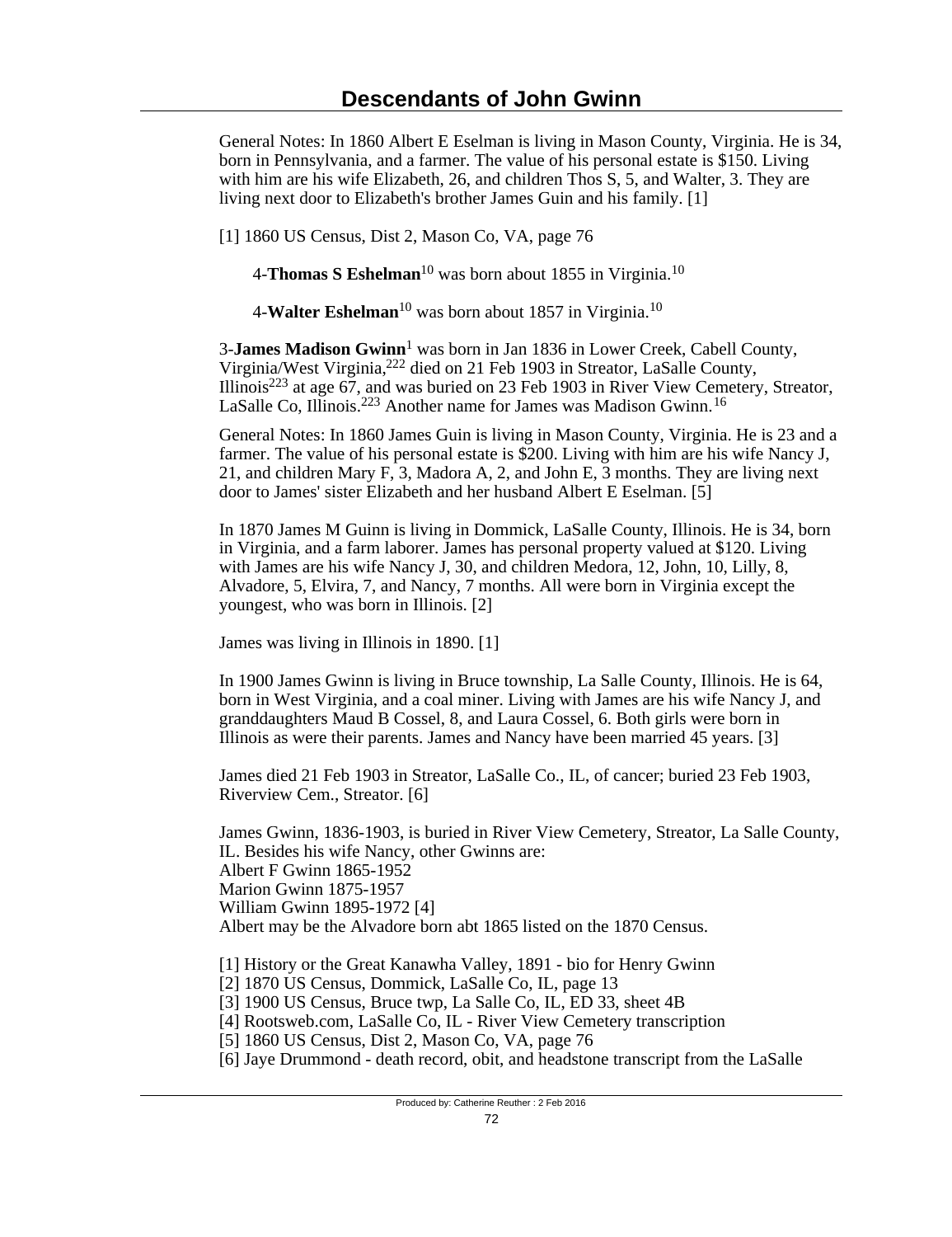Co. IL genealogical society

Noted events in his life were:

- Alt. Birth: Abt 1836, Cabell County, Virginia/West Virginia.<sup>16</sup>
- Alt. Death: After  $1900<sup>1</sup>$

• Residence: Bruce township, LaSalle County, Illinois.<sup>1</sup>

James married Nancy Jane Parrish<sup>1</sup> on 2 Oct 1855 in Cabell County, Virginia (West Virginia).<sup>2</sup> Nancy was born in Apr 1840 in Cabell County, Virginia/West Virginia,<sup>224</sup> died in 191214 at age 72, and was buried in River View Cemetery, Streator, LaSalle Co, Illinois.14 They had seven children: **Mary F, Medora, John Edward, Lilly, Alvadore, Elvira**, and **Nancy**.

Marriage Notes: James Gwinn, age 19, and Janey Parish, are 17, were married in Cabell County, West Virginia, on 2 October 1855. Both were born in Cabell County. [1]

[1] West Virginia Archives & History, www.wvculture.org

General Notes: Nancy had 13 children. In 1900 only 9 were still living. [1]

[1] 1900 US Census, Bruce twp, La Salle Co, IL, ED 33, sheet 4B

Noted events in her life were:

• Alt. Death: After 1900.

4-**Mary F Gwinn**10 was born about 1857 in Virginia10 and died between 1860 and 1870.

4-Medora Gwinn<sup>6</sup> was born about 1858 in Virginia.<sup>6</sup> Another name for Medora was Madora A Gwinn<sup>10</sup>

4-**John Edward Gwinn**19 was born on 13 Mar 1860 in Milton, Cabell Co, Virginia/West Virginia.<sup>19</sup>

John married **Rose Waters**. They had one son: **Fred M**.

#### 5-**Fred M Gwinn Sr**

Fred married **Bess M Wilson**. They had one son: **Fred M**.

#### 6-**Fred M Gwinn Jr**

Fred married **Mary Lowery**. They had one son: **Richard**.

#### 7-**Richard Norris**

Richard married someone. She had one daughter: **Yvette**.

#### 8-**Yvette Norris**

4-**Lilly Gwinn**<sup>6</sup> was born about 1862 in Virginia.<sup>6</sup>

4-**Alvadore Gwinn**<sup>6</sup> was born about 1865 in Virginia.<sup>6</sup>

4-**Elvira Gwinn**<sup>6</sup> was born about 1867 in Virginia.<sup>6</sup>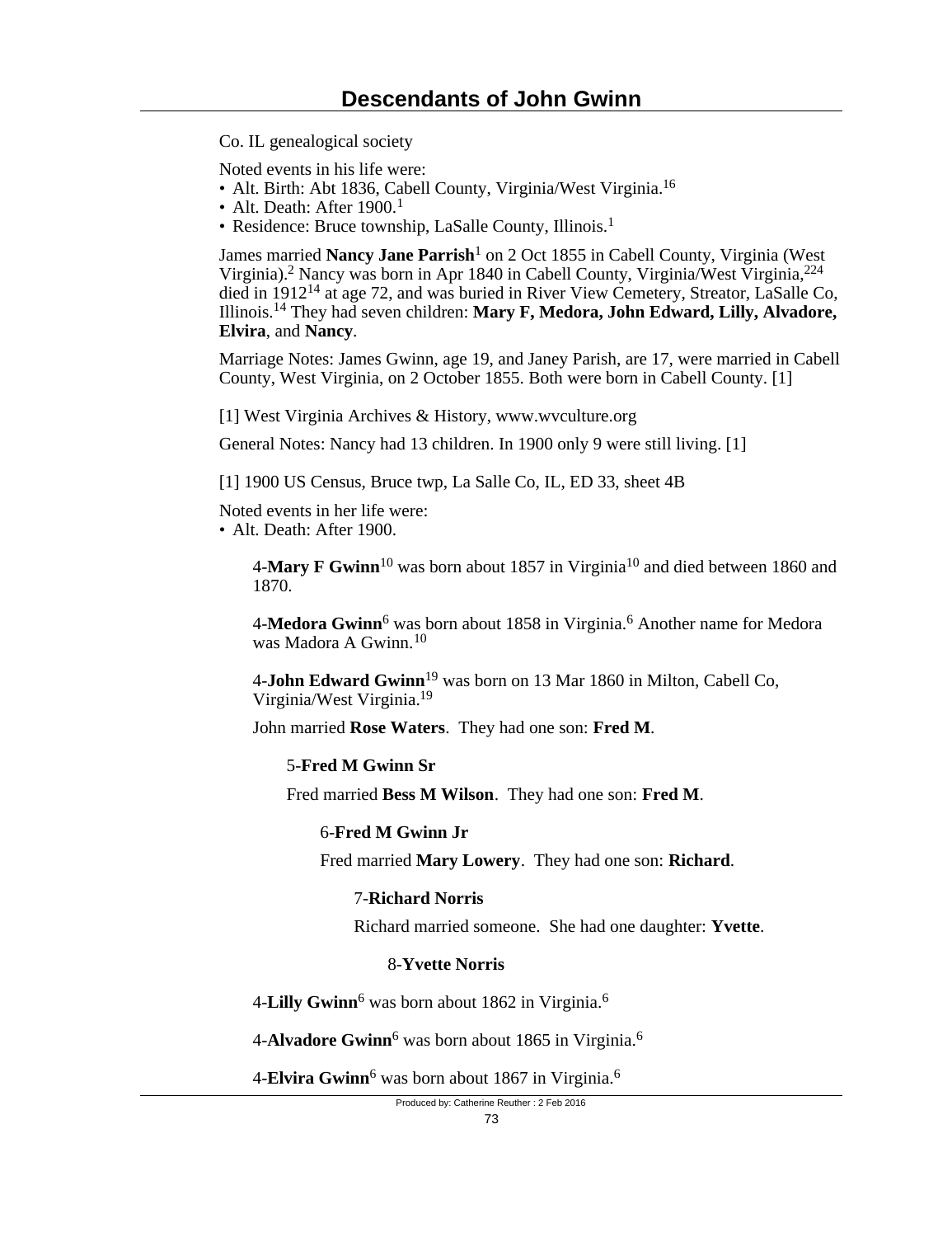4-**Nancy Gwinn**<sup>6</sup> was born in Oct 1869 in Illinois.<sup>6</sup>

3-**William Gwinn**10 was born about 1838 in Lower Creek, Cabell County, Virginia/West Virginia225 and died between 1861 and 1865.

General Notes: William served in Co E, 8th Virginia Cavalry, known as the Border Rangers. [2]

William Gwinn enlisted as a private on 29 May 1861 in Company E, 8th Cavalry Regiment, Virginia, at Greenbottom, Cabell County, Virginia (West Virginia). [3]

William died while in the Confederate army. [1]

[1] History or the Great Kanawha Valley, 1891 - bio for Henry

- [2] Jaye Drummond
- [3] American Civil War Soldiers (Ancestry.com)

3-**Mary Frances Gwinn**<sup>1</sup> was born on 24 Jan 1839 in Lower Creek, Cabell County, Virginia/West Virginia<sup>1</sup> and died on 27 May 1900 in Union dist, Cabell County, West Virginia<sup>18</sup> at age 61. Another name for Mary was Mary Gwinn.<sup>16</sup>

General Notes: Mary F Ball died 27 May 1900 (or 1899) in Union district, Cabell County, West Virginia, at age 63 or pneunomia fever. Her parents were Andrew and Rachel, and her husband was Lafayette Ball. [1]

[1] West Virginia Archives & History, www.wvculture.org

Noted events in her life were:

- Alt. Birth: Abt 1839, Cabell County, Virginia/West Virginia.<sup>16</sup>
- Alt. Death: 27 May 1899, Cabell County, West Virginia.<sup>18</sup>
- Alt. Death:  $27$  May 1906.<sup>1</sup>

Mary married Layfette Ball<sup>1</sup> on 23 Sep 1856 in Mud River, Cabell Co, Virginia (West Virginia).<sup>2</sup> Layfette was born on 3 Jun 1833 in Mason County, Virginia/West Virginia,  $226$  died on 3 Feb 1921<sup>1</sup> at age 87, and was buried in Milton Cemetery, Milton, Cabell County, West Virginia.25 They had 11 children: **Joseph, William E, Martha Ella, Virginia, Fannie, Emily R, Romanie, Edgar L, Jim Henry, Frank**, and **Lafayette**.

Marriage Notes: Lafayett Ball, age 23, and Mary Gwinn, age 17, were married at Mud River, Cabell County, Virginia, on 23 September 1856. Lafayett was born in Mason County and Mary in Cabell County. [1]

[1] West Virginia Archives & History, www.wvculture.org

General Notes: In 1860, Lafayette Ball is living in Cabell County, Virginia. He is 27, born in Virginia, and a farmer. Lafayette's real estate is valued at \$1800 and his personal estate at \$500. Living with Lafayette are his wife, Mary, 21, sons Josephus, 2, and William, 8 months. [1]

In 1870 Lafayette Ball is living in Union township, Cabell County, West Virginia. He is 38, born in West Virginia, and a farmer. Lafayette's real estate is valued at \$2000 and his personal estate at \$475. Living with Lafayette are his wife, Mary, 27,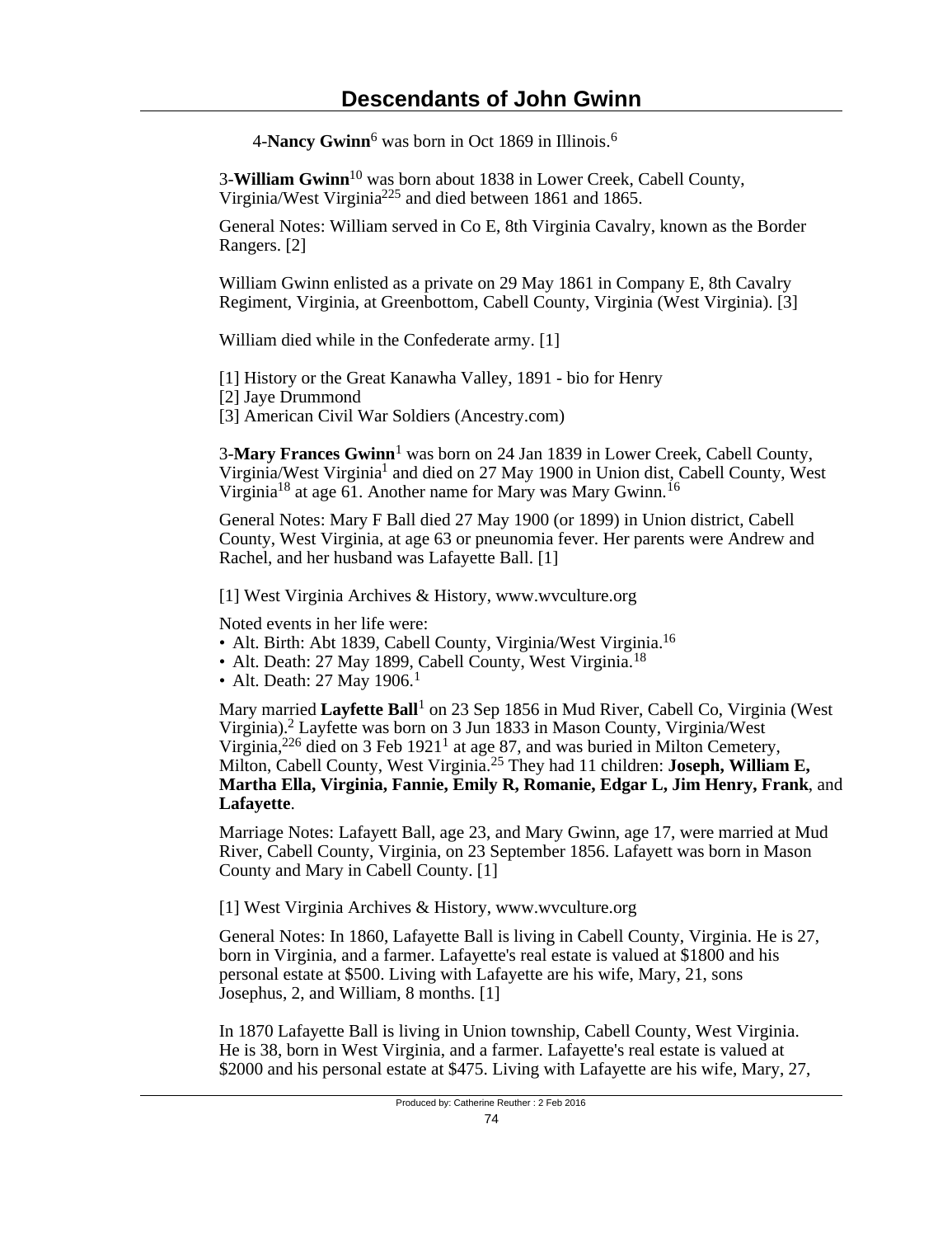and children Joseph, 11, Willie E, 9, Martha E, 7, Jennie, 6, Fannie, 5, and Emily, 3. [2]

In 1880 Lafayette Ball is living in Union district, Cabell County. He is 48, born in West Virginia, and a farmer. Living with Lafayette are his wife, Mary, 38, and children Wm E, 2, Ella [Martha], 18, Virginia, 15, Emily R, 12, Romanie, 9, Edgar L, 7, Jim Henry, 5, Frank, 3, and a 4 month old son not yet named. [3]

In 1900 Lafayette Ball is living in Union district, Cabell County. He is 66, born in West Virginia, and a farmer. Living with Lafayette are his sons Frank, 22, and Layafette, 20, daughter Emily Kirby, 32, and granddaughter Hattie Kirby, 3. [4]

On 5 June 1905 Lafayette Ball and Fannie M Rutherford were married in Cabell County. [6]

In 1910, Layfaette Ball is living in Milton, Grant dist, Cabell County. He is 76, and living on his "own income". Layfaette is married to his second wife Minnie M, 59. They have been married 4 years. This is Minnie's fourth marriage. [5]

Lafayette Ball was born 3 June 1833 and died 3 February 1921. He is buried at Milton Cemetery, Milton, Cabell County, West Virginia. [7]

- [1] 1860 US Census, Cabell Co, VA, page 191
- [2] 1870 US Census, Union twp, Cabell Co, WV, page 19
- [3] 1880 US Census, Union dist, Cabell Co, WV, ED 20, page 12
- [4] 1900 US Census, Union dist, Cabell Co, WV, ED 20, page 18A
- [5] 1910 US Census, Milton, Grant dist, Cabell Co, WV, ED 12, sheet 3B
- [6] West Virginia Archives & History, www.wvculture.org.
- [7] findagrave.com, posted by Candie Freeman

4-**Joseph Ball**10 was born about 1858 in Virginia/West Virginia.<sup>10</sup>

General Notes: Joseph may have died young or left Cabell County by 1880.

4-**William E Ball**227 was born in 1859 in Virginia/West Virginia.<sup>10</sup>

4-**Martha Ella Ball**101 was born about 1863 in Virginia/West Virginia.<sup>6</sup>

4-**Virginia Ball**<sup>7</sup> was born about 1864 in West Virginia.<sup>6</sup> Another name for Virginia was Jennie Ball.<sup>6</sup>

4-**Fannie Ball**<sup>6</sup> was born about 1865 in West Virginia<sup>6</sup> and died between 1870 and 1880.

4-**Emily R Ball**<sup>101</sup> was born in Mar 1868 in West Virginia.<sup>107</sup>

General Notes: In 1900 Emily Kirby is living in Union district, Cabell County, with her father Lafayette Ball. She is 32 and widowed. With Emily is her daughter. Hattie Kirby, 3. [1]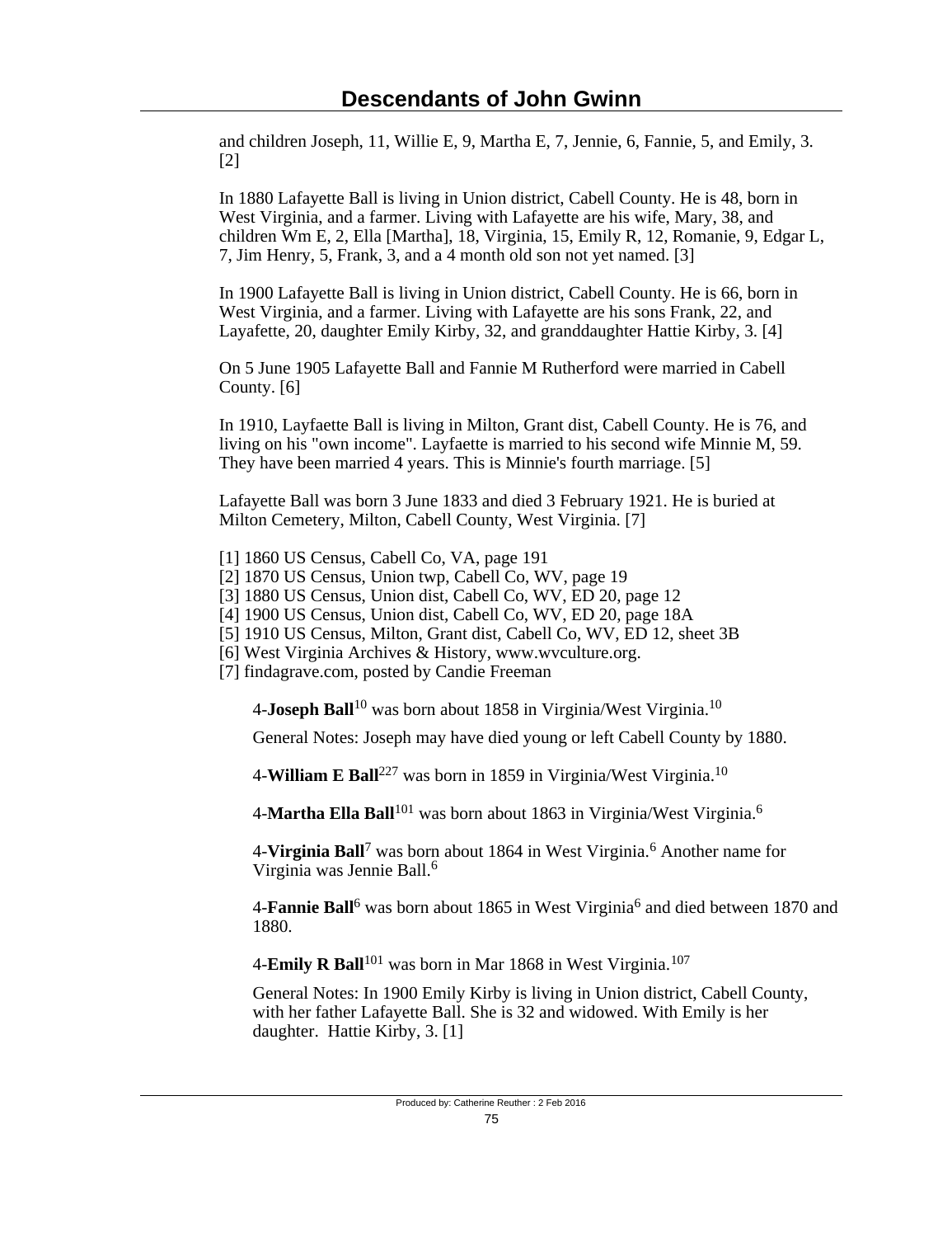[1] 1900 US Census, Union dist, Cabell Co, WV, ED 20, page 18A

Emily married **Kirby**. <sup>23</sup> Kirby died between 1896 and 1900. They had one daughter: **Hattie**.

5-**Hattie Kirby**

4-**Romanie Ball**<sup>7</sup> was born about 1871 in West Virginia.<sup>7</sup>

4-**Edgar L Ball**<sup>7</sup> was born on 11 Feb 1873 in West Virginia,<sup>25</sup> died on 13 Oct 1906<sup>25</sup> at age 33, and was buried in Milton Cemetery, Milton, Cabell County, West Virginia.<sup>25</sup>

General Notes: Edgar L. Ball was born 11 February 1873 and died 13 October 1906. He is buried at Milton Cemetery, Milton, Cabell County, West Virginia. [1]

[1] findagrave.com, posted by Candie Freeman

Noted events in his life were:

• Alt. Birth: Abt 1873, West Virginia.<sup>7</sup>

4-**Jim Henry Ball**<sup>7</sup> was born about 1875 in West Virginia.<sup>7</sup>

4-**Frank Ball**19 was born in Apr 1878 in West Virginia.<sup>84</sup>

4-**Lafayette Ball**23 was born in Feb 1880 in West Virginia84 and died on 9 Nov 1901 in Huntington, Cabell County, West Virginia<sup>18</sup> at age 21.

General Notes: Lafayette Ball died in Huntington on 9 November 1901 of an accident. He was 21, single, and a machinist. [1]

[1] West Virginia Archives & History, www.wvculture.org.

3-**America Gwinn**16 was born on 18 Jan 1841 in Lower Creek, Cabell County, Virginia/West Virginia,228 died on 25 Oct 1923 in Huntington, Cabell Co, West Virginia<sup>229</sup> at age 82, and was buried in Woodmere Cemetery, Huntington, WV.<sup>1</sup>

General Notes: In 1900 America & James Shelton are living in Barboursville, Cabell County. America is 60 and a dressmaker. They have been married 32 years, and America has had 6 children, 4 are living. [1]

The Huntington Herald-Dispatch, Friday Morning, October 26, 1923: MRS. AMERICA SHELTON Was 82 years Old and One of Pioneer Residents of Central City.

Mrs. America Shelton, 82 years old, died yesterday evening at 6:30 o'clock at the home of her granddaughters, Lucile Beuhring and Mrs. L. G. Walker, of 1224 Adams avenue, at which place she has made her home for the last twelve years. Mrs. Shelton was born in what is now Cabell county, W. Va., January 18, 1841, and was one of the early settlers of old Central City, long before it became a part of Huntington. She was well know in this section of the state. She had been in good health up until the last few days and her death came suddenly. She was a member of the Central M. E. church at the corner of Eleventh street and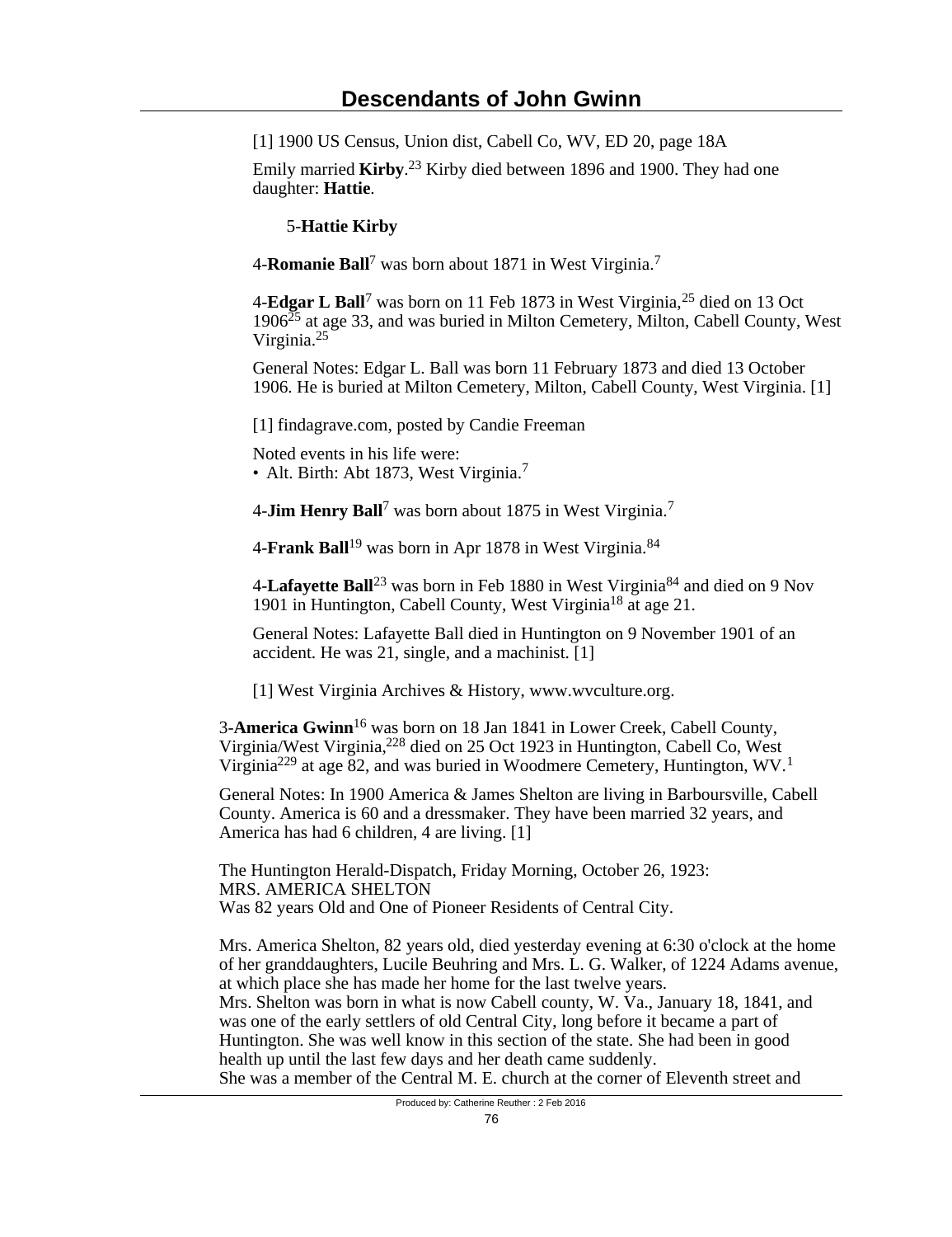Adam avenue. Funeral services will be held from the church tomorrow afternoon at 2 o'clock with Rev. I. N. Fanin officiating at the services. Interment will be made in the Woodmere cemetery. Mrs. Shelton is survived by two sisters, Mrs. Emma Morris, of Milton, W. Va., and

Mrs. Louise White, of Ona, W. Va.; one brother, Jeff Gwinn, of Milton; two daughter, Mrs. J. L. Brightwell, of Hinton, and Mrs. Fannie Milton, of Huntington.

[Cabell Co Rootsweb message board post - Candi Freeman, 1999]

[1] 1900 US Census, Barboursville, Cabell Co, WV, ED 1, sheet 3B

Noted events in her life were:

• Alt. Birth: Jan 1840, Virginia/West Virginia.<sup>23</sup>

• Alt. Birth: Abt 1841, Cabell County, Virginia/West Virginia.<sup>16</sup>

America married James E Shelton,<sup>1</sup> son of Anthony Shelton and Susan, on 21 Dec 1856 in Andrew Gwinn's, Cabell Co, Virginia (West Virginia).<sup>2</sup> James was born in Dec 1834 in Cabell County, Virginia/West Virginia,17 died on 22 Nov 1902 in Barboursville, Cabell County, West Virginia<sup>18</sup> at age 67, and was buried on 23 Nov 1902 in Barboursville, Cabell County, West Virginia.18 They had five children: **Albert G, Fannie, William R, Mamie**, and **Gertrude**.

Marriage Notes: James C Shelton, age 21, and America Gwinn, age 16, were married at her father's Andrew Gwinn's, Cabell County, Virginia, on 21 December 1856. Both were born in Cabell County. [1]

[1] West Virginia Archives & History, www.wvculture.org

General Notes: In 1860 James Shelton is living in Cabell County, Virginia. He is 24, a farmer, and was born in Virginia. James' personal estate is valued at \$700. Living with James are his wife America, 19, and son Albert G, 3. [1]

In 1870 James Shelton is living in Barboursville township, Cabell County, West Virginia. He is 34, born in West Virginia, and works on the rail road. The value of James' real estate is \$300 and his personal estate is \$50. Living with James are his wife America, 26, and children Albert, 13, Fanniem 9, Willie, 6, and Mary 3. Also in the house are Anthony and Margaret Shelton, age 77 and 52, both born in Virginia. They may be James' parents. [2]

In 1880 James E Shelton is living in Barboursville village, Cabell County. James is 44, and is the jailor for the county jail. Living with him are his wife America, 39, children Albert G, 22, Fannie, 19, William R, 15, Maime, 12, and Gertrude, 6. Also living with them are James' parents Anthony and Susan Shelton. Seven prisoners are listed in the household/jail - 2 black males, 3 white males, and 2 white females. Three of them are also listed as lunatics, including both women. [3]

In 1900 James Shelton is living in Barboursville, Cabell County. James is 65. No occupation is listed for him. Living with James is his wife America, 60. [4]

James Shelton, farmer, died in Barboursville, Cabell County, on 22 November 1902 of heart disease. He was 67. [5]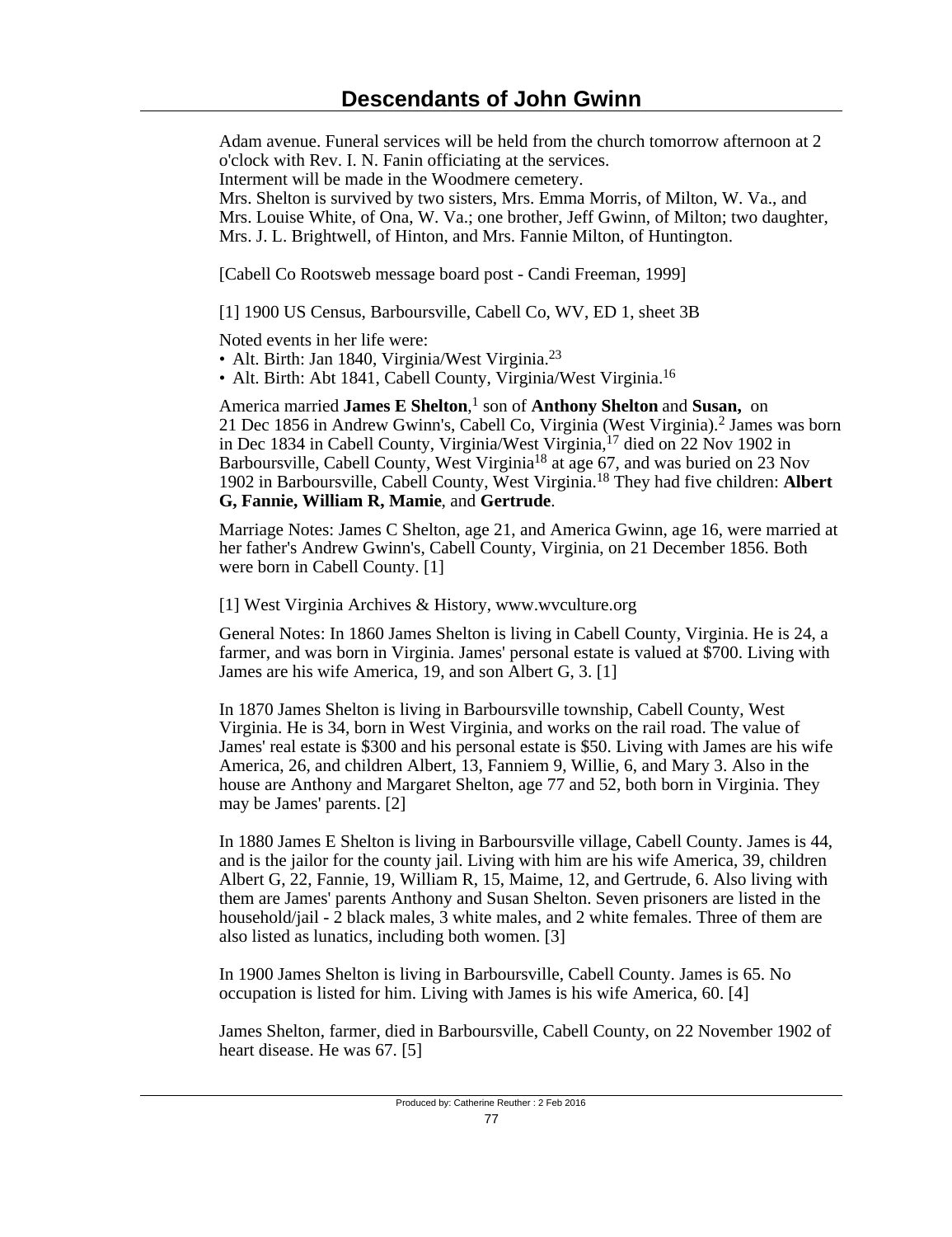[1] 1860 US Census, Cabell Co, VA, page 16

[2] 1870 US Census, Barboursville twp, Cabell Co, WV, page 24

- [3] 1880 US Census, Barboursville village, Cabell Co, WV, ED 11, page 24
- [4] 1900 US Census, Barboursville, Cabell Co, WV, ED 1, sheet 3B
- [5] West Virginia Archives & History, www.wvculture.org

Noted events in his life were:

- Alt. Birth: Abt 1836, Virginia/West Virginia.<sup>227</sup>
- Alt. Death: Between 1900 and 1920.

4-**Albert G Shelton**19 was born about 1857 in Barboursville, Cabell County, Virginia/West Virginia<sup>230</sup> and died on 14 Jul 1894 in Barboursville, Cabell County, West Virginia<sup>18</sup> about age 37.

General Notes: Albert G Shelton died in Barboursville, Cabell County, West Virginia, on 14 July 1894 at age 36 of fits. He was an unmarried farmer. [1]

[1] West Virginia Archives & History, www.wvculture.org

4-**Fannie Shelton**19 was born about 1861 in Cabell County, Virginia/West Virginia.<sup>6</sup>

General Notes: West Virginia Marriage Records, 1863-1900 Record about FANNIE SHELTON Name: WILLIAM MELLON Spouse: FANNIE SHELTON Marriage Date: 6 Oct 1888 County: Cabell State: WV

4-**William R Shelton**19 was born about 1864 in Cabell County, Virginia/West Virginia<sup>6</sup> and died before 1923.

4-**Mamie Shelton**231 was born about 1867 in Cabell County, Virginia/West Virginia.<sup>6</sup> Another name for Mamie was Mary Shelton.<sup>6</sup>

4-**Gertrude Shelton**19 was born about 1874 in Cabell County, Virginia/West Virginia.<sup>7</sup>

General Notes: West Virginia Marriage Records, 1863-1900 Record about GERTRUDE SHELTON Name: J. L. BRIGHTWELL Spouse: GERTRUDE SHELTON Marriage Date: 3 May 1893 County: Cabell State: WV

3-**Louisa Gwinn**10 was born on 30 Jan 1842 in Lower Creek, Cabell County, Virginia/West Virginia,<sup>2</sup> died on 5 Feb 1930 in Ona, Cabell County, West Virginia<sup>18</sup> at age 88, and was buried on 8 Feb 1930 in Howells Mills Cemetery.<sup>18</sup> The cause of her death was senility.18 Another name for Louisa was Lou.

General Notes: Louisa had three children and all were living in 1900. [1]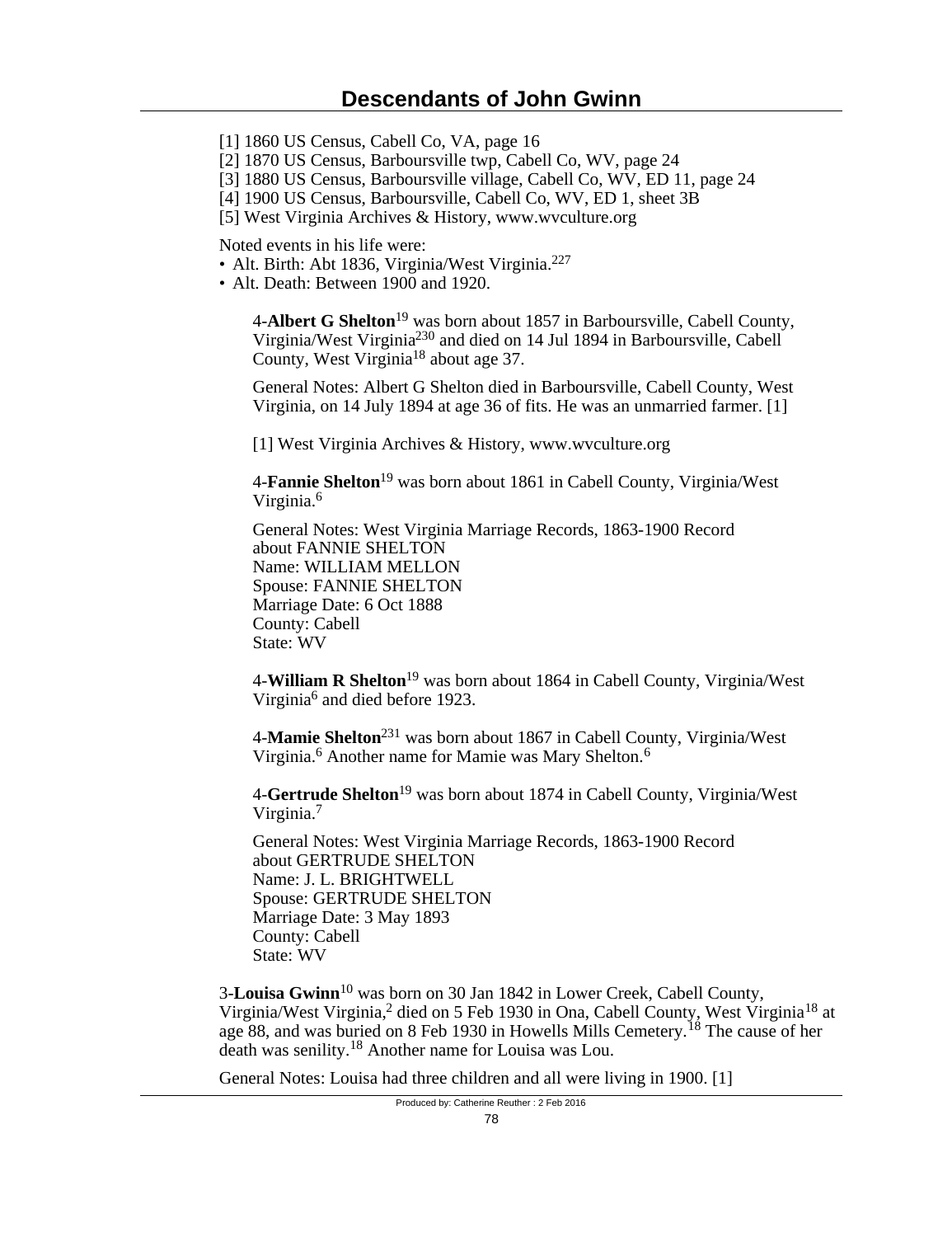In 1920 Louisa White is living in Barboursville dist, Cabell County, West Virginia. She is 77 and widowed. Louisa is living with her son William Reece and his wife Julie. [2]

[1] 1900 US Census, Union dist, Cabell Co, WV, ED 20, 10B [2] 1920 US Census, Barboursville dist, Cabell Co, WV, ED 1, 22B

Noted events in her life were:

• Alt. Birth: Jan 1843, Lower Creek, Cabell County, Virginia/West Virginia.<sup>232</sup>

Louisa married **Allen W Reece**<sup>6</sup> on 31 Dec 1865 in Cabell County, West Virginia.<sup>1</sup> Allen was born about 1840 in Virginia/West Virginia<sup>6</sup> and died between 1870 and 1878. Another name for Allen was Allen W Rice.<sup>1</sup> They had two children: **Albert S** and **William G**.

General Notes: In 1870 Allen W Reece is living in Grant township, Cabell County, West Virginia. He is 30, born in West Virginia, and a farmer. The value of his personal estate is \$450. Living with Allen are his wife Louise, 28, and son Albert S, 3. They are living close to Louisa's parents Andrew and Rachel Gwinn, and brother Andrew Gwinn. [1]

[1] 1870 Census, Grant, Cabell Co, WV, page 13

4-**Albert S Reece**<sup>6</sup> was born about 1867 in West Virginia.<sup>6</sup>

4-**William G Reece**<sup>7</sup> was born about 1870 in West Virginia.<sup>7</sup>

General Notes: In 1920 William G Reece is living in Barboursville dist, Cabell County, West Virginia. He is 49 and a farmer. Living with William are his wife Julie A, 48, and mother Louisa White. [1]

[1] 1920 US Census, Barboursville dist, Cabell Co, WV, ED 1, sheet 22B

William married **Julie A.**<sup>51</sup> Julie was born about 1871 in West Virginia.<sup>51</sup>

Louisa next married **Peter White**<sup>21</sup> on 29 Aug 1878 in Cabell County, West Virginia.<sup>21</sup> Peter was born on 14 Jul 1824 in Holland<sup>17</sup> and died on  $\overline{3}$  Jun 1918 in Ona, Cabell County, West Virginia18 at age 93. They had one son: **Harry**.

Marriage Notes: Peter White and Louisa Rece married 29 Aug 1878 in Cabell County, WV.

General Notes: In 1880 Peter White is living in Union dist, Cabell County, West Virginia. He is 53, born in Holland and a carpenter. Living with him are his wife Louisa J, 37, and step-sons Albert S Reece, 13, and William G Reece, 10. Albert works on a farm. [1]

In 1900 Peter White is living in Union dist, Cabell County. He is 75, born in Holland, and a farmer. Peter immigrated in 1844 and is a naturalized citizen. Living with Peter are his wife Louisa, 58, and son Harry, 17. Peter and Louisa have been married 22 years. [2]

In 1910 Peter White is living in Union dist, Cabell County. He is 85, born in Holland, and a farmer. Peter immigrated in 1844 and is a naturalized citizen. Living with Peter are his wife Louisa, 67, and son Harry, 27. Peter and Louisa have been married 41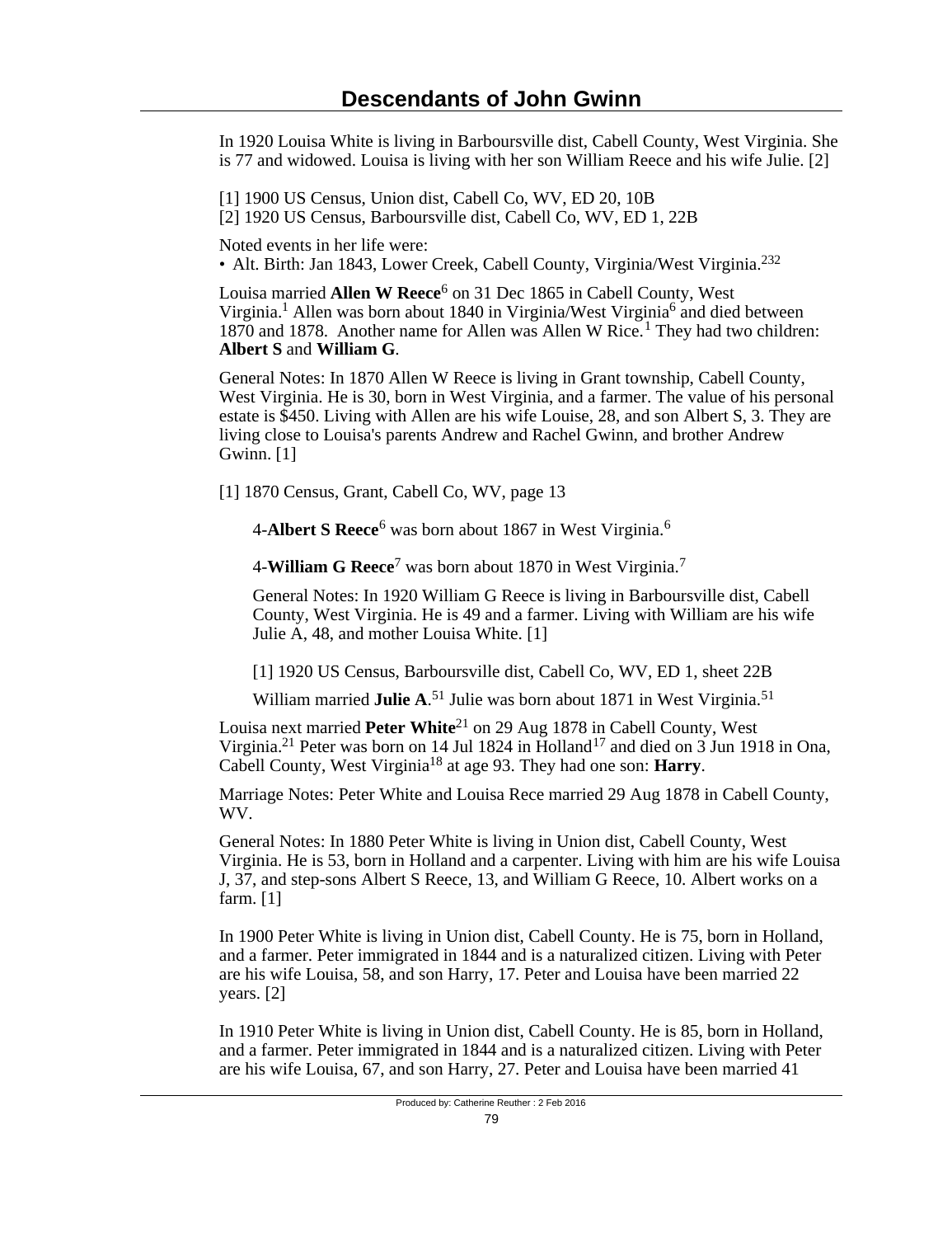years [should be 31]. This is the second marriage for both of them. [3]

Peter is probably the Peter White who died in Cabell County on 3 June 1918. He was 93 years old, 9 months, 10 days [born 24 Aug 1824], or 93 - 10 - 21 [born 14 July 1824] reported on the second death certificate. Peter was married and a farmer. He died of old age, as reported/signed by H L White (son Harry?). [4]

- [1] 1880 US Census, Union dist, Cabell Co, WV, ED 19, page 21
- [2] 1900 US Census, Union dist, Cabell Co, WV, ED 20, sheet 10B
- [3] 1900 US Census, Union dist, Cabell Co, WV, ED 48, sheet 4B
- [4] West Virginia Archives & History, www.wvculture.org, death certificate

Noted events in his life were:

- Alt. Birth: Abt 1827, Holland.<sup>231</sup>
- Alt. Death: Between 1910 and 1920.

4-**Harry White**<sup>23</sup> was born on 8 Sep 1882 in Cabell County, West Virginia<sup>41</sup> and died in Nov  $1969^{44}$  at age 87.

General Notes: In 1910 Harry L White is living in Union dist, Cabell County, West Virginia, with his parents Peter and Louisa. He is 27 and an engineer for the rail road. [1]

Harry White was born 8 Sep 1882 and died Nov 1969. His last residence was in Ona, Cabell County, West Virginia. [2]

[1] 1900 US Census, Union dist, Cabell Co, WV, ED 48, sheet 4B [2] Social Security Death Index

3-**Emily Gwinn**10 was born on 13 Apr 1845 in Lower Creek, Cabell County, Virginia/West Virginia,<sup>2</sup> died on 18 Aug 1928 in Milton, Cabell County, West Virginia18 at age 83, and was buried on 20 Aug 1928 in Morris Cemetery, Cabell Co, WV.<sup>18</sup> The cause of her death was cancer of the stomach.<sup>18</sup> Another name for Emily was Emma.

General Notes: On the 1900 Census, Emily reported she had had 5 children, 4 were living.

In 1920, Emily Morris is living in Milton, Grant district, Cabell County, West Virginia, in the home of her daughter Mary E Justice and her husband Jas A Justice. She is 74 and widowed. [1]

[1] 1920 US Census, Milton, Grant dist, Cabell Co, WV, ED 4, sheet 1A

Noted events in her life were:

- Alt. Birth: Abt 1845, Cabell County, Virginia/West Virginia.<sup>10</sup>
- Residence: 1923, Milton, Cabell Co, WV.

Emily married John Albert Morris<sup>1</sup> on 13 Sep 1866 in Cabell County, West Virginia.<sup>2</sup> John was born on 28 Mar 1845 in Cabell County, Virginia/West Virginia<sup>233</sup> and died on 3 Apr 1914<sup>1</sup> at age 69. They had five children: **Mary Eugenia, Thomas Jefferson, Charles A, Claudius Chester**, and **Martha Rebecca**.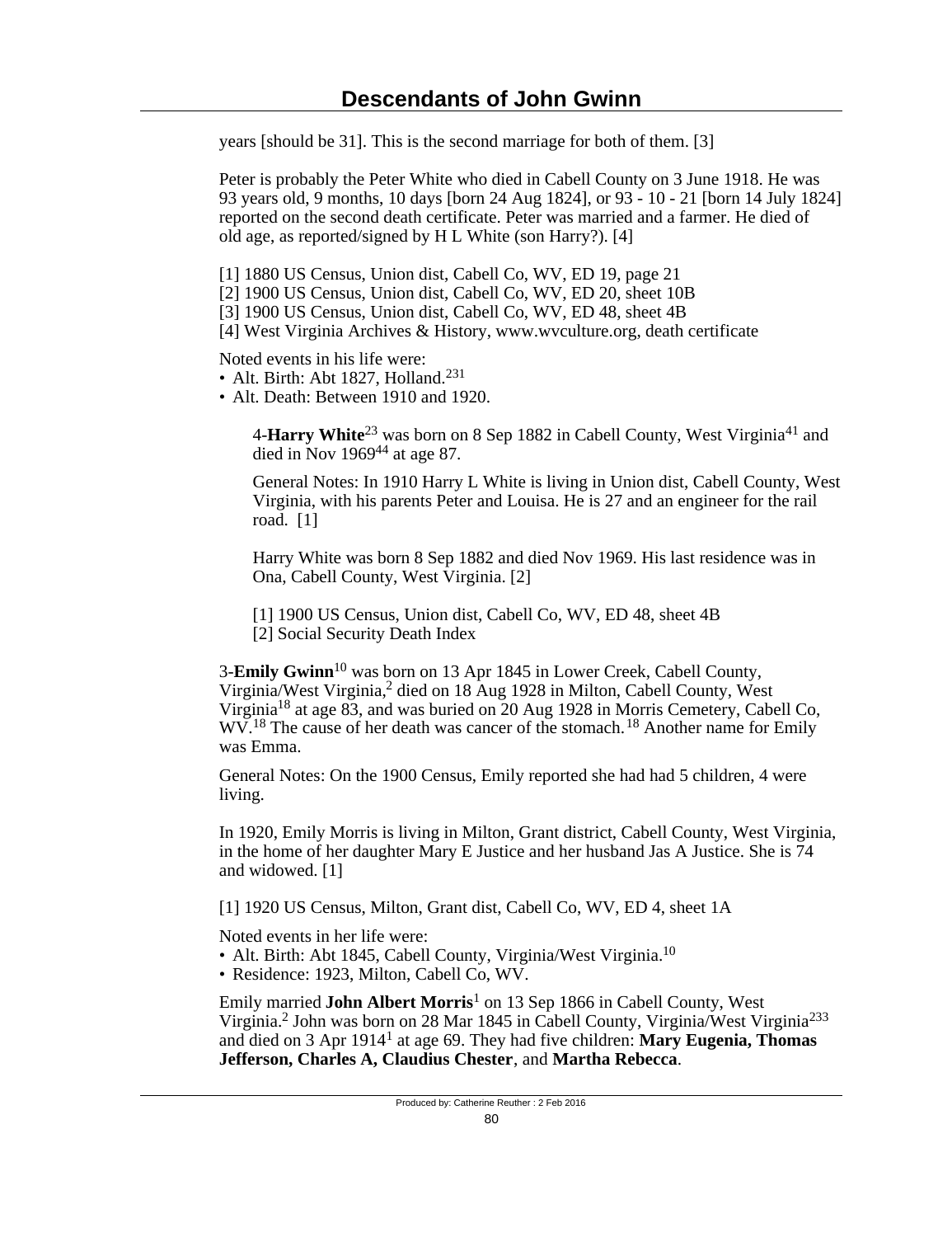Marriage Notes: Jno A Morris and Emily Gwinn, both 21, were married in Cabell County, West Virginia, on 13 September 1866. Both were born in Cabell County. [1]

[1] West Virginia Archives & History, www.wvculture.org

General Notes: John Morris servered in the Confederate Army during the Civil War. [4]

In 1870, John A Morris is living in Barboursville, Cabell County, West Virginia. He is 25 and a farmer. Living with him are his wife Emily, 25, and daughter Mary E, 3. [1]

In 1880, John A Morris is living in McComas district, Cabell County. He is 35 and a farmer. Living with John are his wife Emma, 35, and children Mary, 13, Thomas, 9, Charles, 6, and Martha, 1. [2]

In 1900, John A Morris is living in McComas district, Cabell County. He is 55 and a farmer. Living with him are his wife Emily, 55, son Charles A, 26, and daughter-in-law Dilla, 20. John and Emily have been married 33 years. [3]

In 1910, John A Morris is living in McComas district, Cabell County. He is 65 and a farmer. Living with him are his wife Emily, 55, boarder Joseph Ross, 37, and son Thomas J Morris and his family. [4]

- [1] 1870 US Census, Barboursville, Cabell Co, WV, page 27
- [2] 1880 US Census, McComas dist, Cabell Co, WV, ED 15, page 1
- [3] 1900 US Census, McComas dist, Cabell Co, WV, ED 18, sheet 5B
- [4] 1910 US Census, McComas dist, Cabell Co, WV, ED 44, sheet 4A

4-**Mary Eugenia Morris**19 was born in 1867 in Cabell County, West Virginia,  $2^{34}$  died on 20 Sep 1955 in Montgomery, Alabama $2^{35}$  at age 88, and was buried in Milton Cemetery, Milton, Cabell Co, WV. Another name for Mary was Mollie.

Mary married **James A Justice**, <sup>51</sup> son of **Benjamin H Justice** and **Levicie Catherine Steele,** on 22 Apr 1891 in Cabell County, West Virginia.<sup>21</sup> James was born on 25 Sep 1867 in Logan County, West Virginia,18 died on 13 Aug 1943 in Milton, Cabell County, West Virginia<sup>18</sup> at age 75, and was buried on 15 Aug 1943 in Milton Cemetery, Milton, Cabell Co, WV.<sup>236</sup> The cause of his death was cerebral hemorrage.<sup>18</sup>

General Notes: In 1920, Jas A Justice is living in Milton, Grant district, Cabell County, West Virginia. He is 52, born in West Virginia, and an insurance salesman. Living with him is his wife Mary E, 52, Mary's mother Emily Morris, 74, and three boarders. [1]

[1] 1920 US Census, Milton, Grant dist, Cabell Co, WV, ED 4, sheet 1A

Noted events in his life were:

• Alt. Birth: Abt 1867, West Virginia.<sup>51</sup>

4-**Thomas Jefferson Morris**19 was born about 1871 in Cabell County, West Virginia.<sup>7</sup>

General Notes: In 1910, Thomas J Morris is living in McComas district, Cabell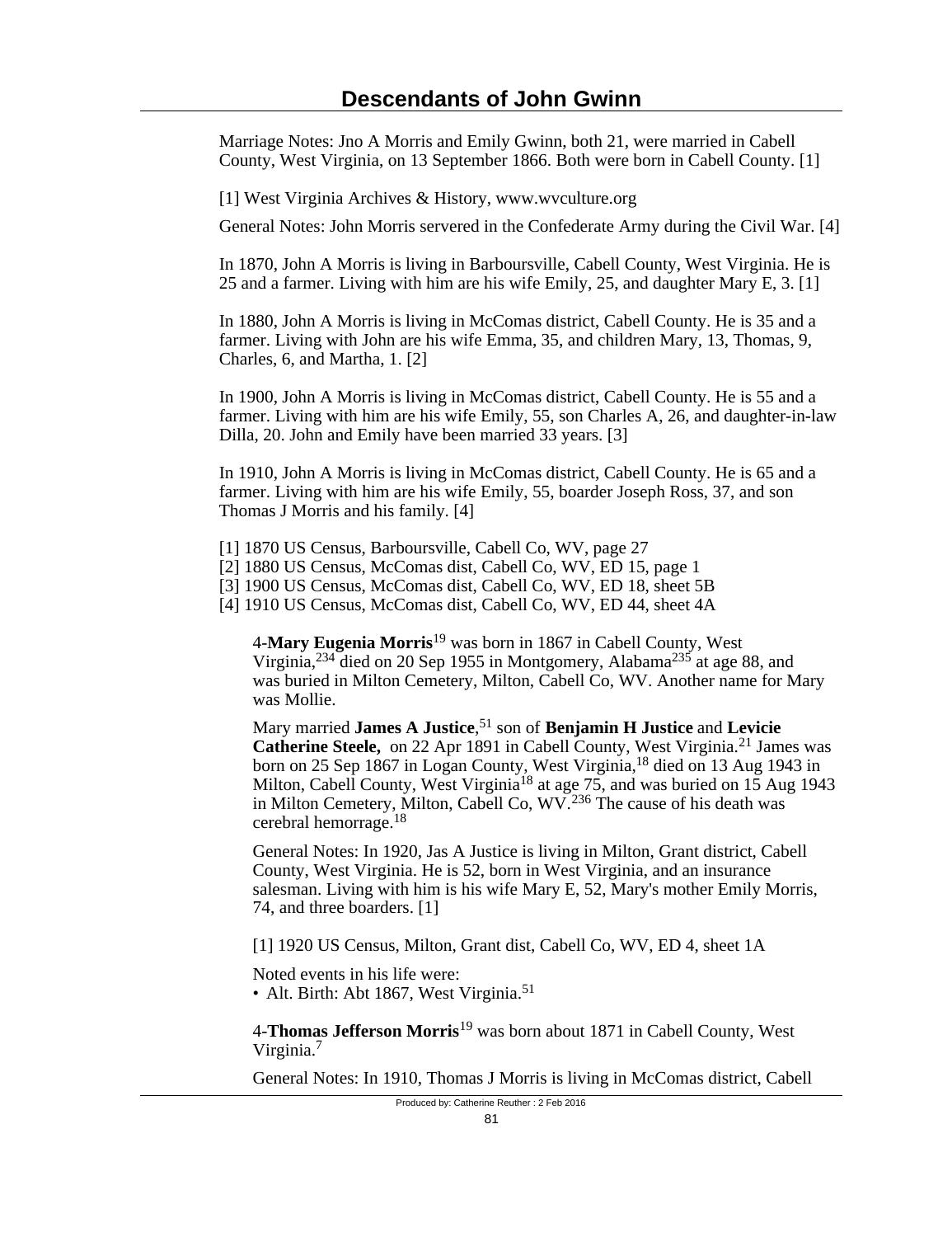County, West Virginia, in the home of his father. He is 39 and a farmer. Living with him are his wife Lottie, 38, and daughters Inez, 17, and Edith, 14. Thomas and Lottie have been married 18 years. [1]

[1] 1910 US Census, McComas dist, Cabell Co, WV, ED 44, sheet 4A

Thomas married **Lottie McComas**21 on 3 Apr 1892 in Cabell County, West Virginia.21 Lottie was born about 1872 in West Virginia.40 Another name for Lottie was Lottie.40 They had two children: **Inez** and **Edith**.

Noted events in their marriage were: • Alt. Marriage: Abt  $1892.<sup>23</sup>$ 

5-**Inez Morris**

5-**Edith Morris**

4-**Charles A Morris**19 was born in Feb 1874 in Cabell County, West Virginia.<sup>84</sup>

General Notes: In 1900, Charles A Morris is living in McComas district, Cabell County, West Virginia, in the home of his father John. He is 26 and a farm laborer. Living with him is his wife Dilla, 20. Charles and Dilla have been married 9 months. [1]

[1] 1900 US Census, McComas dist, Cabell Co, WV, ED 18, sheet 5B

Charles married **Maggie D McKeny**21 on 7 Sep 1899 in Cabell County, West Virginia.21 Maggie was born in Feb 1880 in West Virginia.23 Other names for Maggie were Dilla and Dilla.<sup>23</sup>

Noted events in their marriage were: • Alt. Marriage: Abt Aug  $1899.^{23}$ 

4-**Claudius Chester Morris**19 was born in West Virginia and died in Feb 1878 in Cabell County, West Virginia.<sup>18</sup>

General Notes: Claudius Morris, son of John & Emily, died in February 1878 in Cabell County. [1]

[1] West Virginia Archives & History, www.wvculture.org.

4-**Martha Rebecca Morris**19 was born about 1879 in Cabell County, West Virginia.<sup>7</sup>

3-**Thomas Jefferson Gwinn**101 was born on 21 Mar 1848 in Lower Creek, Cabell County, Virginia/West Virginia,<sup>1</sup> died on 24 Aug 1933 in Lower Creek, Cabell County, West Virginia<sup>237</sup> at age 85, and was buried on 26 Aug 1933 in Gwinn Family Cemetery, Milton, Cabell County, West Virginia.<sup>238</sup> Other names for Thomas were Jeff and Jefferson Gwinn.<sup>6</sup>

General Notes: In the 1880 Census, Thomas J Guinn is living in Cabell County, West Virginia. He is 38, or maybe 30, but should be about 32, born in Virginia, and a farmer. He is living near his brother John. Living with him are his wife Matilda, 32, born in Virginia, and children Ruby, 7, Nancy, 3, and Andrew, 1. The children were born in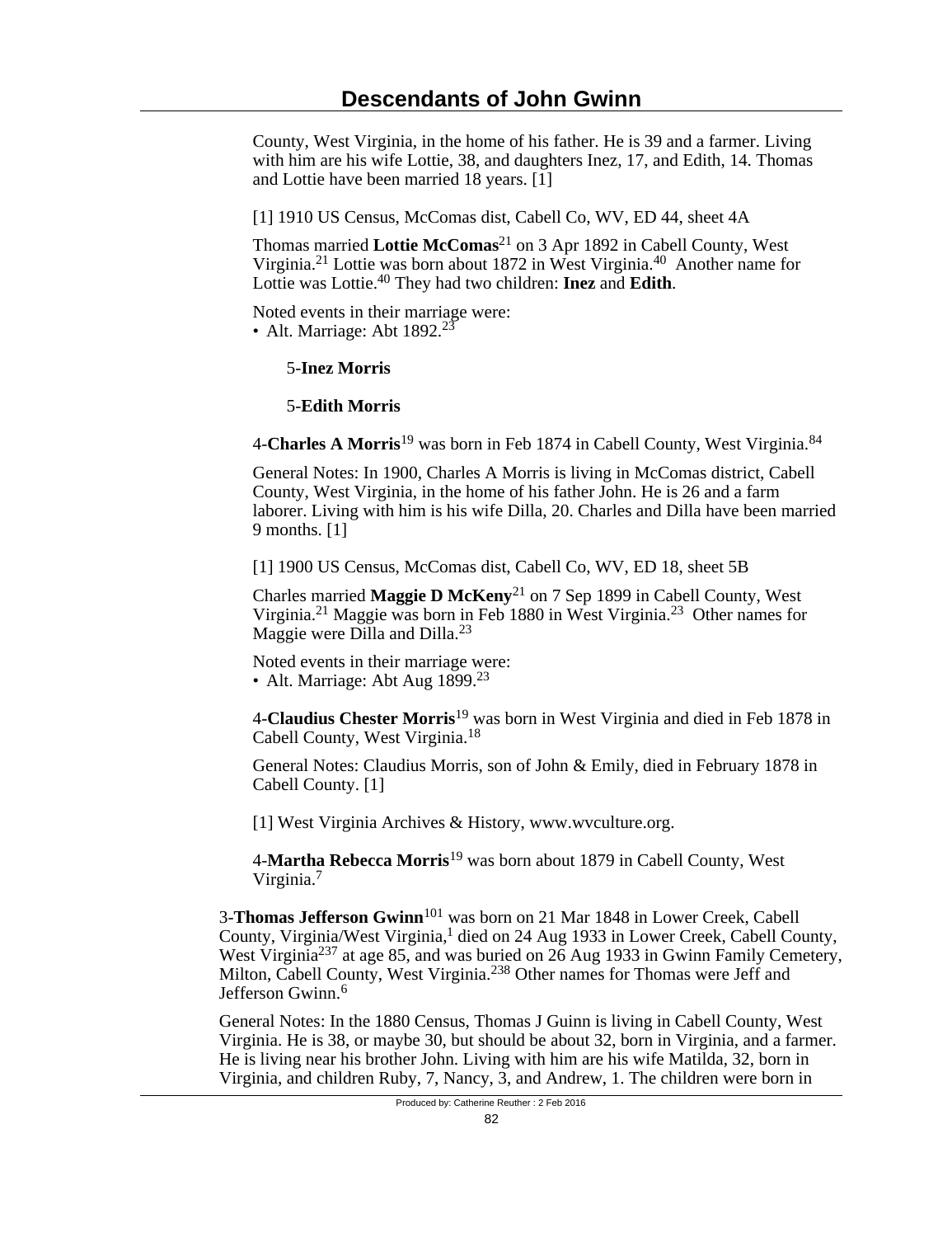West Virginia. Also living with them is Robert J Eshleman, 18, a hired hand.

In 1900, Thomas J Gwinn is living in Grant district, Cabell County. He is 52, and a farmer. His wife Matilda M, is 51. They have been married 27 years, and Matilda has had 8 children, all are living. Living with them are Barbara, 26, Nancy, 24, Andrew N, 21, Walter J, 15, Annie L, 12, Retta, 9, and Evelith, 6.

In the 1910 Census, Thomas J Gwinn is living on Lower Creek Road in Grant township, Cabell County. He is 62 years old, was born in West Virginia, and is a farmer. Living with him is his wife Matilda M, 61. They have been married 37 years, and Matilda has had 8 children, all are living. Living with them are their children Ruby, 36, Nancy, 34, Walter J, 25, Annie L, 22, Rheta, 19, and Eveleth, 16. All were born in West Virginia.

In 1920, Thos J Gwinn is living outside Milton, Cabell County. He is 71 and a farmer. Living with him are his wife Matilda, 71, daughter Eveleth Childers, and her two children. [1]

In 1930 T Jefferson Guinn is living on Newman Hill Road in Milton, Cabell County. He is 81, widowed, and a farmer with a general farm. He appears to be a veteran of the civil war. Living with Jefferson are his son-in-law Milton Meyers, daughter Nannie Meyers, son Walter Guinn, and grandson Lee Guinn. [2]

[1] 1920 US Census, Milton, Cabell Co, WV, ED 4, sheet 14A [2] 1930 US Census, Milton, Cabell Co, WV, ED 42, sheet 15B

Noted events in his life were:

- Alt. Birth: 1848, Cabell County, Virginia/West Virginia.<sup>3</sup>
- Alt. Birth: Mar 1848, Cabell County, Virginia/West Virginia.<sup>23</sup>
- Alt. Death: 1933.<sup>5</sup>

Thomas married **Matilda M Bryan**, <sup>239</sup> daughter of **Nimrod Bryan** and Nancy Spurlock, on 12 Dec 1872 in Cabell County, West Virginia.<sup>108</sup> Matilda was born on 5 Jun 1848 in Bryan Creek, Cabell County, Virginia/West Virginia,<sup>2</sup> died on 22 Mar 1928 in Milton, Cabell County, West Virginia240 at age 79, and was buried on 23 Mar 1928 in Gwinn Cemetery, Milton, Cabell County, West Virginia.<sup>18</sup> The cause of her death was senility.<sup>18</sup> Another name for Matilda was Matilda Bryant.241 They had eight children: **Ruby, Nancy, John Andrew "Cale," Nellie, Walter J, Anna Louisa, Rhetta**, and **Eveleth**.

Marriage Notes: T J Gwinn and M M Bryan, both age 22, were married 12 December 1872 in Cabell County, West Virginia. They were both born in Cabell County. [1]

[1] West Virginia Archives & History, www.wvculture.org

Noted events in her life were:

- Alt. Birth: Glenwood, Union Dist, Cabell County, West Virginia.<sup>18</sup>
- Alt. Birth: 1848, Virginia.<sup>242</sup>
- Alt. Birth: Jun 1848, Virginia/West Virginia.<sup>23</sup>
- Alt. Death: 1928.<sup>5</sup>

4-**Ruby Gwinn**<sup>7</sup> was born on 28 Sep 1873 in Lower Creek, Cabell County, West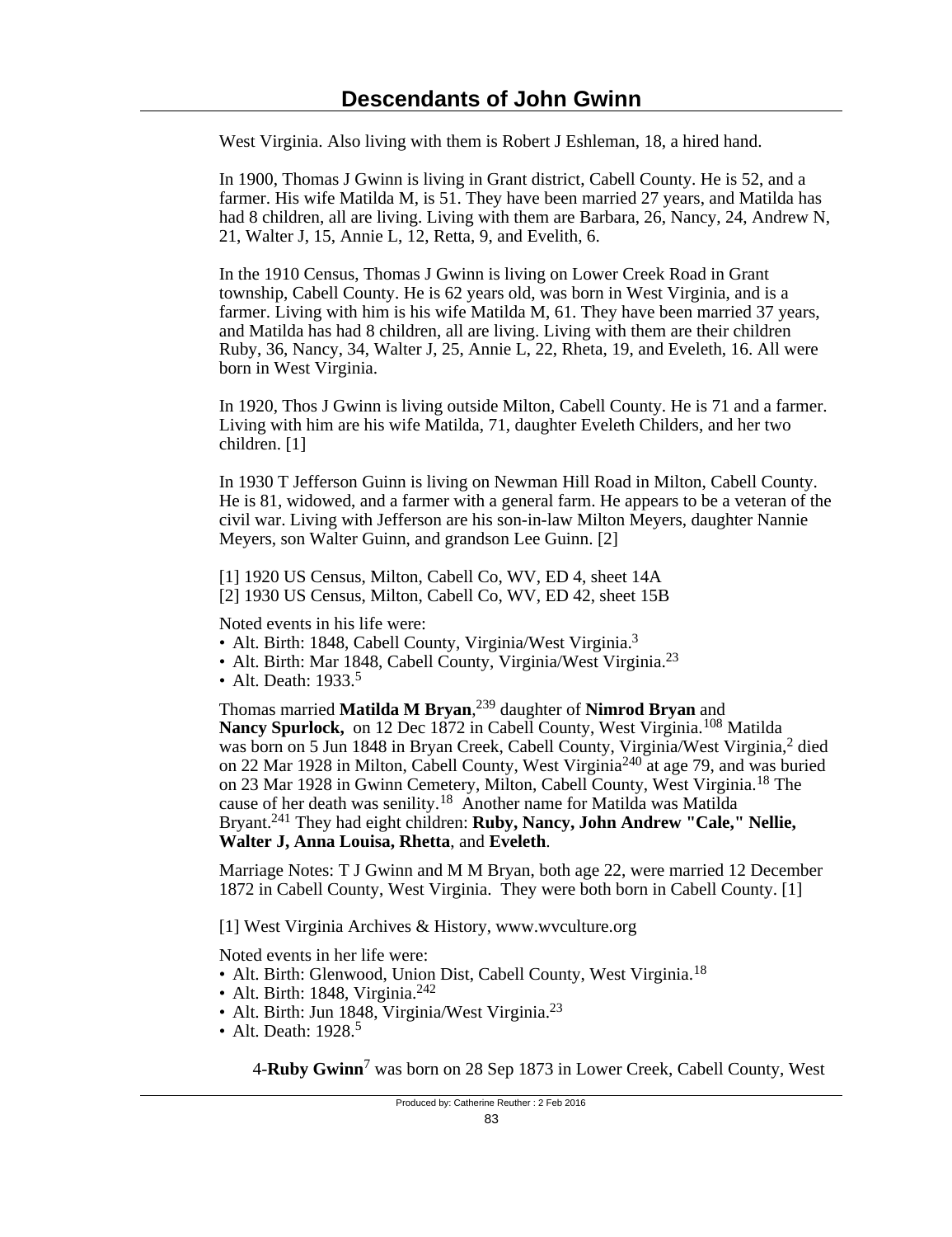Virginia<sup>1</sup> and died after 24 Aug 1933.<sup>1</sup> Another name for Ruby was Barbra Gwinn.<sup>23</sup>

General Notes: In the 1910 Census, Ruby is living in the Grant District of Cabell County, West Virginia, with her parents. She is 36 years old and a teacher in the pubic school.

Noted events in her life were:

- Alt. Birth: Abt 1873, Cabell County, West Virginia.<sup>7</sup>
- Alt. Birth: Sep 1873, Cabell County, West Virginia.<sup>23</sup>
- Residence: 1933, Bluefield, West Virginia.

Ruby married **W P Thompson**.

4-**Nancy Gwinn**<sup>7</sup> was born on 24 Dec 1875 in Lower Creek, Cabell County, West Virginia,<sup>1</sup> died on 3 Oct 1945 in Milton, Cabell County, West Virginia<sup>18</sup> at age 69, and was buried on 6 Oct 1945 in Gwinn Cemetery, Milton, Cabell County, West Virginia.18 The cause of her death was cerebral hemorrhage.18 Another name for Nancy was Nannie.

Noted events in her life were:

- Alt. Birth: Dec 1875, Cabell County, West Virginia.<sup>23</sup>
- Alt. Birth: Abt 1877, Cabell County, West Virginia.<sup>7</sup>
- Alt. Birth: 24 Dec 1877, Milton, Cabell County, West Virginia.<sup>18</sup>
- Alt. Death: 1945, Milton, Cabell Co, West Virginia.<sup>1</sup>

Nancy married Milton Meyer,<sup>1</sup> son of Charles Meyer and Agnes Newman, about 1910.<sup>1</sup> Milton was born on 25 Jul 1865 in Ona, Cabell County, West Virginia,18 died on 19 May 1954 in Huntington, Cabell County, West Virginia18 at age 88, and was buried on 22 May 1954 in Hope Cemetery, Salem, Ohio.<sup>18</sup>

General Notes: In 1930 Milton Meyers is living on Newman Hill Road in Milton, Cabell County, West Virginia, in the home of his father-in-law. Milton is 64, born in West Virginia, and a farmer with a general farm. With him is his wife Nannie, 54. They were married at age 44 and 34 about 1910. Also in the house is Nannie's brother Walter and nephew Lee Guinn. [1]

Milton died in 1954 of an accute corony occlusion. He was living in Huntington at the time of his deat. Milton was widowed, and a retired carpenter and contractor. His daughter Mrs Ed Taylor was the informant on his death certificate. Burial was on May 22 in Hope Cemetery in Salem, O [Ohio?]. [2]

[1] 1930 US Census, Milton, Cabell Co, WV, ED 42, sheet 15B [2] West Virginia Archives & History, www.wvculture.org, death certificate.

Noted events in his life were:

• Alt. Birth: Abt 1866, West Virginia.<sup>37</sup>

4-**John Andrew "Cale" Gwinn**243 was born on 3 May 1879 in Milton, Cabell Co, West Virginia, <sup>243</sup> died on 13 Feb 1972 in Huntington, Cabell Co, West Virginia<sup>243</sup> at age 92, and was buried on 15 Feb 1972 in Gwinn Family Cemetery, Milton, Cabell County, West Virginia.<sup>243</sup> Another name for John was Andrew N Gwinn.<sup>84</sup>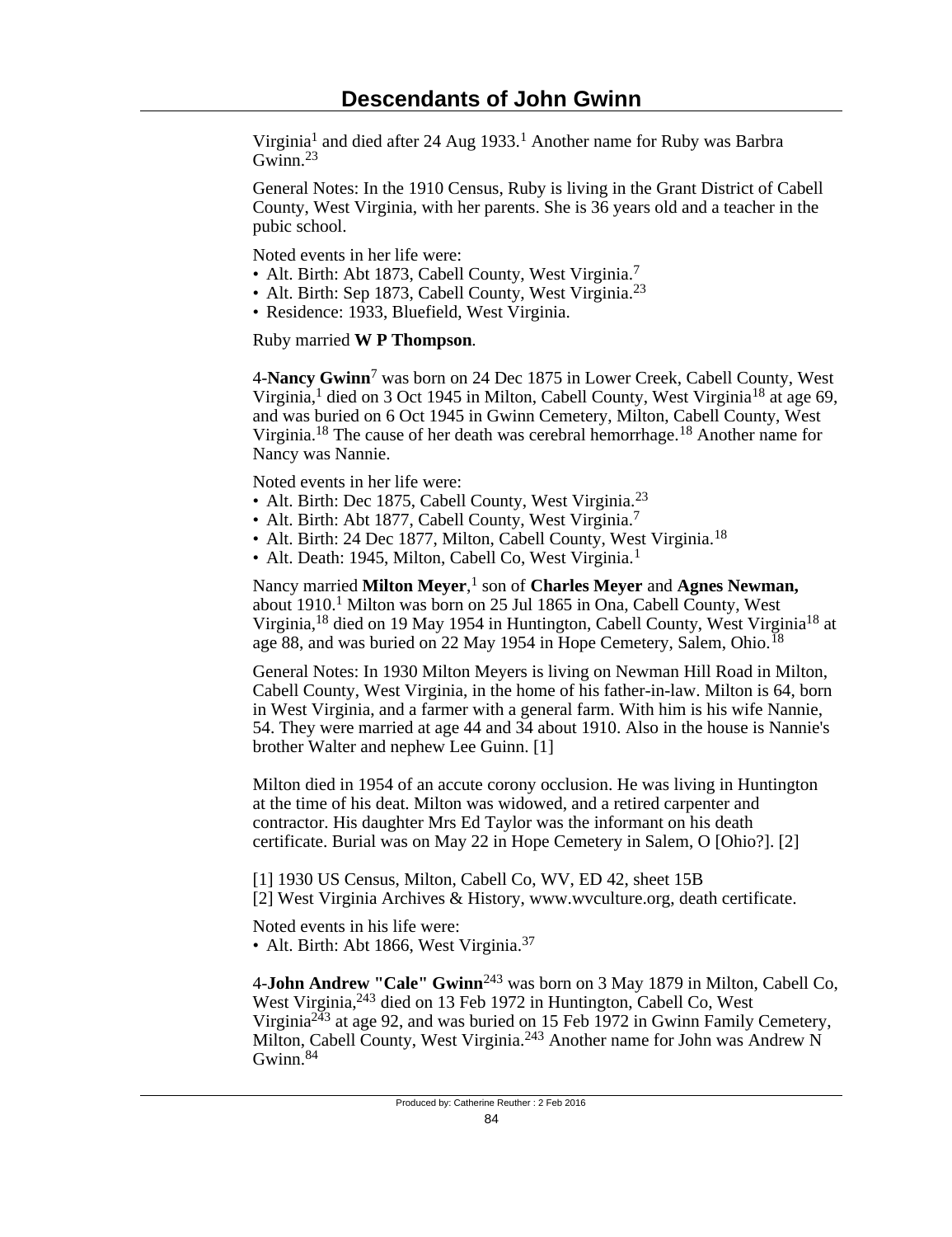General Notes: In the 1910 Census, Andrew Gwinn is living on Lower Creek Road in the Grant district of Cabell County, West Virginia, next to his father Thomas J Gwinn. Andrew is 28 (should be about 30), born in West Virginia, and is a farmer. Living with him is his wife Rachel, 25, also born in West Virginia. They have been married 9 years and Rachel has had 5 children, all are living. Their children are Vivian, 8, Lee, 7, Audra, 5, Earnestine, 2, and Thelma, 2 months.

Andrew Gwinn was born 21 May 1879 and died Feb 1972. His last residence was Ona, Cabell County, West Virginia. [Soc Sec Death Idex]

Noted events in his life were:

- Alt. Birth: 1879, Cabell County, West Virginia.<sup>244</sup>
- Alt. Birth: 3 May 1879, Lower Creek, Cabell County, West Virginia.<sup>1</sup>
- Alt. Birth: 21 May 1879, Cabell County, West Virginia.<sup>245</sup>
- Alt. Death: Feb 1972.<sup>246</sup>

John married **Rachel Virginia Lykins**, 1 daughter of **Thomas Lykins** and Minnie Tamper, on 17 Sep 1900 in Gallipolis, Gallia County, Ohio.<sup>247</sup> Rachel was born on 3 Apr 1885 in West Virginia,  $^{248}$  died on 24 Jan 1957 $^{249}$  at age 71, and was buried in Gwinn Cemetery, Milton, Cabell County, West Virginia.<sup>250</sup> Another name for Rachel was Rachel.40 They had six children: **Vivian, Lee, Audra, Ernestine, Thelma**, and **Elladean**.

Noted events in their marriage were: • Alt. Marriage: Abt  $1901<sup>40</sup>$ 

> 5-**Vivian Gwinn**<sup>40</sup> was born in 1901 in Cabell County, West Virginia<sup>1</sup> and died in  $1991<sup>1</sup>$  at age 90.

Noted events in her life were:

• Alt. Birth: Abt 1902, Cabell County, West Virginia.<sup>40</sup>

Vivian married **Hinkle**.

# 5-**Lee Gwinn**

# 5-**Audra Gwinn**

5-**Ernestine Gwinn**40 was born on 8 Jul 1907 in Cabell County, West Virginia,251 died on 3 Nov 1946 in Milton, Cabell County, West Virginia252 at age 39, and was buried in Gwinn Cemetery, Milton, Cabell County, West Virginia.253 The cause of her death was carcinoma uterus.

General Notes: Ernestine completed school through the 6th grade. [1]

[1] 1940 US Census, Huntington, Cabell Co, WV, ED 6-68, sheet 15B

Ernestine married **Odas Holley**, <sup>254</sup> son of **John R Holley** and **Cora Chapman,** on 23 Sep 1933 in Huntington, Cabell County, West Virginia.<sup>255</sup> Odas was born on 18 May 1909 in Glenwood, Mason County, West Virginia,<sup>256</sup> died on 24 May 1971<sup>257</sup> at age 62, and was buried in Gwinn Cemetery, Milton, Cabell County, West Virginia.<sup>257</sup> They had three children: **John Odas, Allsie**, and **Sarka**.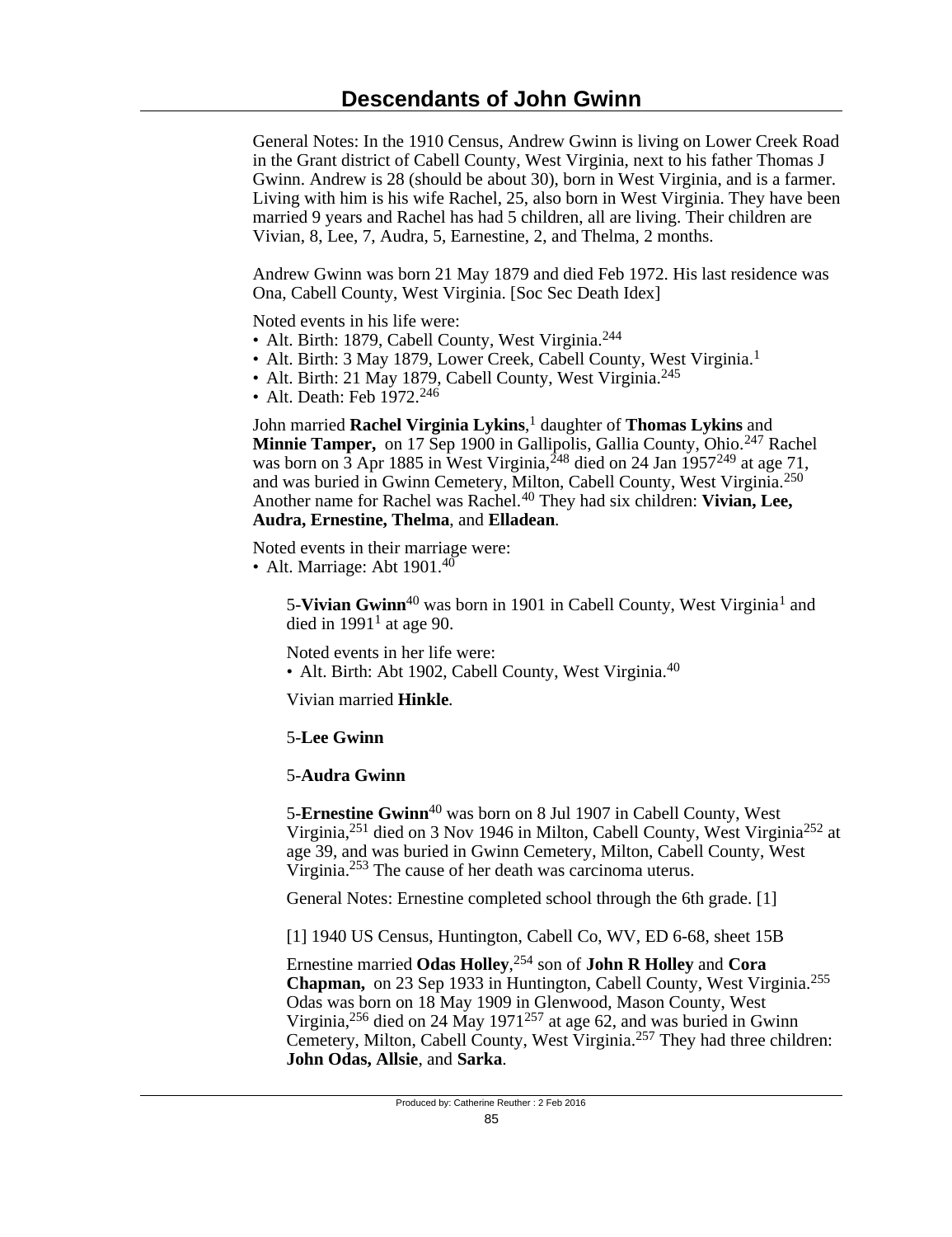General Notes: In 1935 the Holleys were living in a rural area of Cabell County, West Virginia. [1]

In 1939 Odas worked 36 weeks for \$582. [1]

In 1940 Odas Holley (Addis on the Census) is living in Huntington, Cabell County, West Virginia. He is 31, and a laborer (industry  $=$  standard  $\blacksquare$ ). He has a 5th grade education. With him are his wife Ernestine, 33, son John, 9, and daughters Allsie, 5, and Sarka [?], 4. [1]

[1] 1940 US Census, Huntington, Cabell Co, WV, ED 6-68, sheet 15B

### 6-**John Odas Holley**

John married **Joyce Ann Osborne** \_\_\_\_\_\_\_\_\_\_\_\_. <sup>258</sup> They had one son: **John Odas**.

7-**John Odas Holley II**259 was born on 1 Nov 195544 and died on 2 Jun 201044 at age 54.

General Notes: JOHN ODAS HOLLEY II, 54, of Huntington, son of John Holley and Joyce Jackson, died Wednesday at St. Mary's Regional Medical Center. There will be no services. Hall Funeral Home, Proctorville, Ohio, is in charge of arrangements. [1]

[1] Herald-Dispatch (Huntington, WV) (GenealogyBank.com), 4 Jun 2010, obit John Odas Holley II

John next married **Mary Louise Butner,** daughter of **Samuel Bennett Butner** and **Emma Jenette McVey**. They had one daughter: **Kimberly Rene**.

# 7-**Kimberly Rene Holley**

Kimberly married **Unknown Jarvis**.

# 6-**Allsie Holley**

6-**Sarka Holley**

# 5-**Thelma Gwinn**

5-**Elladean Gwinn**<sup>5</sup> was born on 13 Sep 1911<sup>5</sup> and died on 22 Mar 1950<sup>5</sup> at age 38.

4-**Nellie Gwinn**<sup>1</sup> was born on 28 Jul 1882 in Lower Creek, Cabell County, West Virginia,<sup>1</sup> died on 5 Sep 1959<sup>25</sup> at age 77, and was buried in Eubank Baptist Church Cemetery, Eubank, Pulaski County, Kentucky.<sup>25</sup>

General Notes: Nellie Harshbarger, 28 April 1882 - 5 September 1959. Burial at Eubank Baptist Church Cemetery, Eubank, Pulaski County, Kentucky. [1]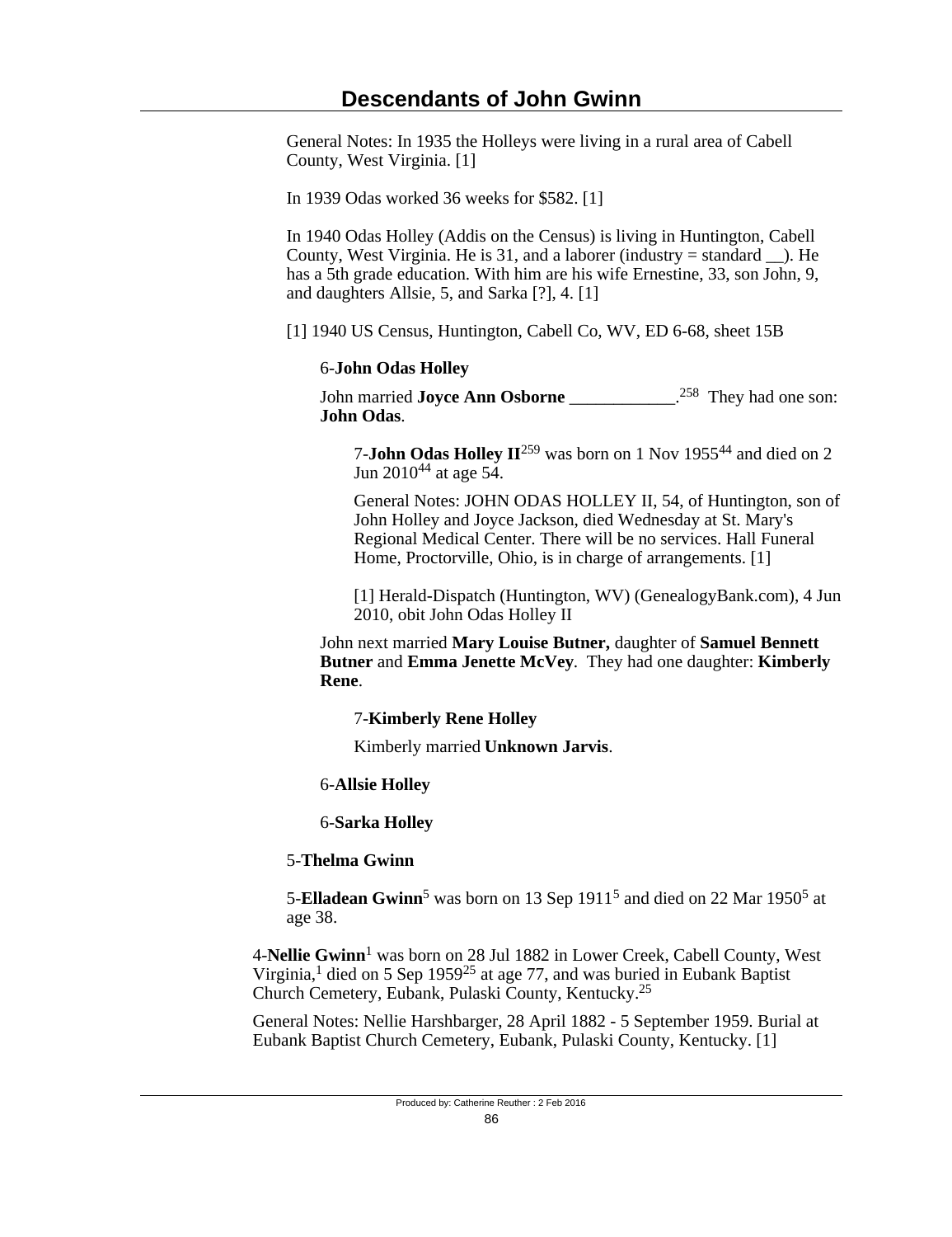[1] findagrave.com, posted by  $D & L$ 

Noted events in her life were:

- Alt. Birth: 28 Apr  $1882.^{25}$
- Alt. Death: After 24 Aug  $1933$ <sup>1</sup>
- Residence: 1933, Waynesburg, Kentucky.

Nellie married **Charles Harsbarger**<sup>1</sup> before 1900.<sup>1</sup> Charles was born on 13 Jul 1887,25 died on 6 Feb 196225 at age 74, and was buried in Eubank Baptist Church Cemetery, Eubank, Pulaski County, Kentucky.<sup>25</sup>

General Notes: Charlie Harshbarger, 13 July 1887 - 6 February 1962. Burial at Eubank Baptist Church Cemetery, Eubank, Pulaski County, Kentucky. [1]

[1] findagrave.com, posted by  $D & L$ 

4-**Walter J Gwinn**40 was born on 11 Mar 1885 in Lower Creek, Cabell County, West Virginia,<sup>260</sup> died on 1 Jul 1970 in Milton, Cabell Co, West Virginia<sup>241</sup> at age 85, and was buried on 3 Jul 1970 in Gwinn Family Cemetery, Milton, Cabell County, West Virginia.<sup>261</sup>

General Notes: In the 1910 Census, Walter is living in the Grant District of Cabell County, West Virginia, with his parents. He is 25 years old and a farmer with his father.

In 1930 Walter Guinn is living on Newman Hill Road in Milton, Cabell County, in the home of his father. He is 35 (should be 45), single, and a farm laborer. [2]

Walter Gwinn was born 11 Mar 1885 and died Jul 1970. His last residence was in Milton, Cabell County, West Virginia. [1]

Walter's tombstone lists his birth & death dates as 1884-1970.

[1] Social Security Death Index

[2] 1930 US Census, Milton, Cabell Co, WV, ED 42, sheet 15B

Noted events in his life were:

- Alt. Birth: 11 Mar 1884, Milton, Cabell Co, West Virginia.<sup>241</sup>
- Alt. Birth: Abt 1885, Cabell County, West Virginia. $40^{\circ}$
- Alt. Death: Jul 1970.<sup>44</sup>

Walter married **Delmar**.

4-**Anna Louisa Gwinn**<sup>1</sup> was born on 13 Feb 1888 in Lower Creek, Cabell County, West Virginia<sup>1</sup> and died in Jan 1978 in Milton, Cabell Co, West Virginia<sup>1</sup> at age 89. Another name for Anna was Annie L Gwinn. $40$ 

Noted events in her life were:

- Alt. Birth: Abt 1888, Cabell County, West Virginia.<sup>40</sup>
- Alt. Birth: Feb 1888, Cabell County, West Virginia.<sup>23</sup>

Anna married **George Ellis**.

4-**Rhetta Gwinn**<sup>1</sup> was born on 9 Nov 1890 in Lower Creek, Cabell County, West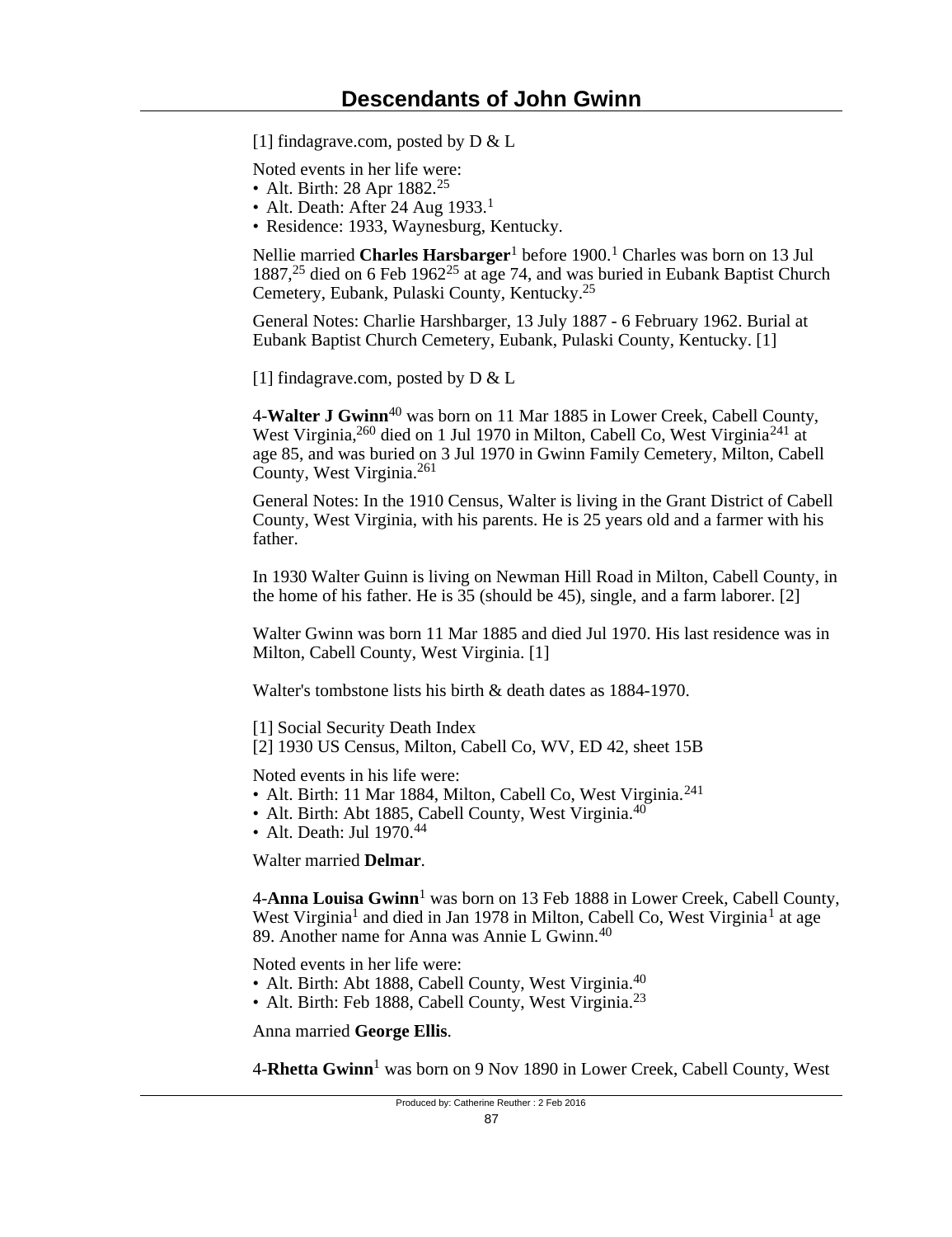Virginia<sup>1</sup> and died after 24 Aug 1933.<sup>1</sup> Another name for Rhetta was Rheta Gwinn.<sup>40</sup>

Noted events in her life were:

- Alt. Birth: Abt 1891, Cabell County, West Virginia.<sup>40</sup>
- Alt. Birth: Nov 1891, Cabell County, West Virginia.<sup>23</sup>
- Residence: 1933, Huntington, Cabell Co, West Virginia.

Rhetta married **D P Reynolds**.

4-**Eveleth Gwinn**40 was born on 26 Jan 1894 in Lower Creek, Cabell County, West Virginia<sup>1</sup> and died in 1954 in Milton, Cabell Co, West Virginia<sup>1</sup> at age 60.

General Notes: In 1920 Eveleth Childers is living outside Milton, Cabell County, West Virginia, with her parents. She is 25 and married, but her husband is not with her. With Eveleth are her children Beveraly, 5, and Hellen G, 3 & 3mo. [1]

[1] 1920 US Census, Milton, Cabell Co, WV, ED 4, sheet 14A

Noted events in her life were:

- Alt. Birth: Abt 1894, Cabell County, West Virginia.<sup>40</sup>
- Alt. Birth: Jan 1895, Cabell County, West Virginia.<sup>23</sup>

Eveleth married **Charles C Childers**. They had two children: **Beveraly** and **Hellen G**.

5-**Beveraly Childers**

5-**Hellen G Childers**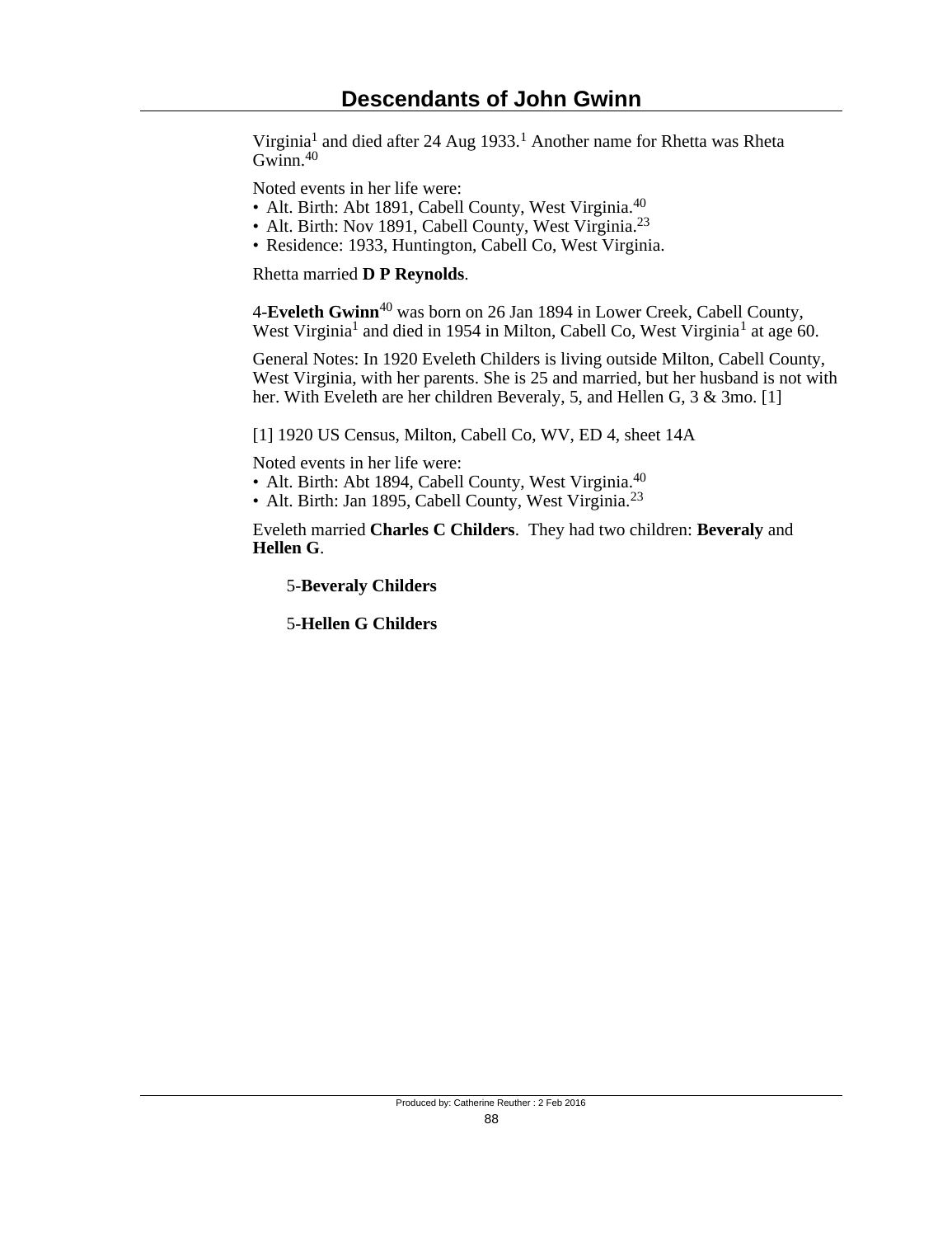- 1. Jaye Drummond.
- 2. Jaye Drummond. .... West Virginia Archives & History, www.wvculture.org.
- 3. 1870 Census. .... Gwinn Family Cemetery, Cabell Co, WV (Rootsweb transcription).
- 4. Gwinn Family Cemetery, Cabell Co, WV (Rootsweb transcription). .... Jaye Drummond.
- 5. Gwinn Family Cemetery, Cabell Co, WV (Rootsweb transcription).
- 6. 1870 Census.
- 7. 1880 Census.
- 8. Virginia Marriages, 1740-1850 (Ancestry.com).
- 9. 1870 Census. .... Gwinn Family Cemetery, Cabell Co, WV (Rootsweb transcription). .... Jaye Drummond.
- 10. 1860 Census.
- 11. Jaye Drummond. .... Milton Cemetery, Cabell Co, WV (Rootsweb.com).
- 12. Virginia Marriages, 1740-1850 (Ancestry.com). .... West Virginia Archives & History, www.wvculture.org.
- 13. 1860 Census. .... Rootsweb.com.
- 14. Rootsweb.com.
- 15. Riverside Cemetery burial records, City of Wichita Falls TX, www.cwftx.net.
- 16. 1850 Census.
- 17. 1900 Census. .... West Virginia Archives & History, www.wvculture.org.
- 18. West Virginia Archives & History, www.wvculture.org.
- 19. Rootsweb Cabell Co.
- 20. West Virginia Marriage Records, 1863-1900 (Ancestry.com). .... 1900 Census.
- 21. West Virginia Marriage Records, 1863-1900 (Ancestry.com).
- 22. Obituary Milton Newman.
- 23. 1900 Census.
- 24. 1880 Census. .... findagrave.com.
- 25. findagrave.com.
- 26. 1900 Census. .... 1880 Census. .... findagrave.com.
- 27. Wichita Falls city cemetery listings http://www.cwftx.net/parks/cemetery.htm. .... findagrave.com.
- 28. 1900 Census. .... findagrave.com.
- 29. Wichita Falls city cemetery listings http://www.cwftx.net/parks/cemetery.htm. .... Texas Deaths (Ancestry.com).
- 30. Wichita Falls city cemetery listings http://www.cwftx.net/parks/cemetery.htm.
- 31. Death Certificate Family Search Labs (labs.familysearch.org).
- 32. findagrave.com, Rick Miller.
- 33. *Texas Deaths (images) 1890-1976 (FamilySearch.org beta site)*. .... findagrave.com, Rick Miller.
- 34. *Texas Deaths (images) 1890-1976 (FamilySearch.org beta site)*.
- 35. 1930 Census. .... 1880 Census.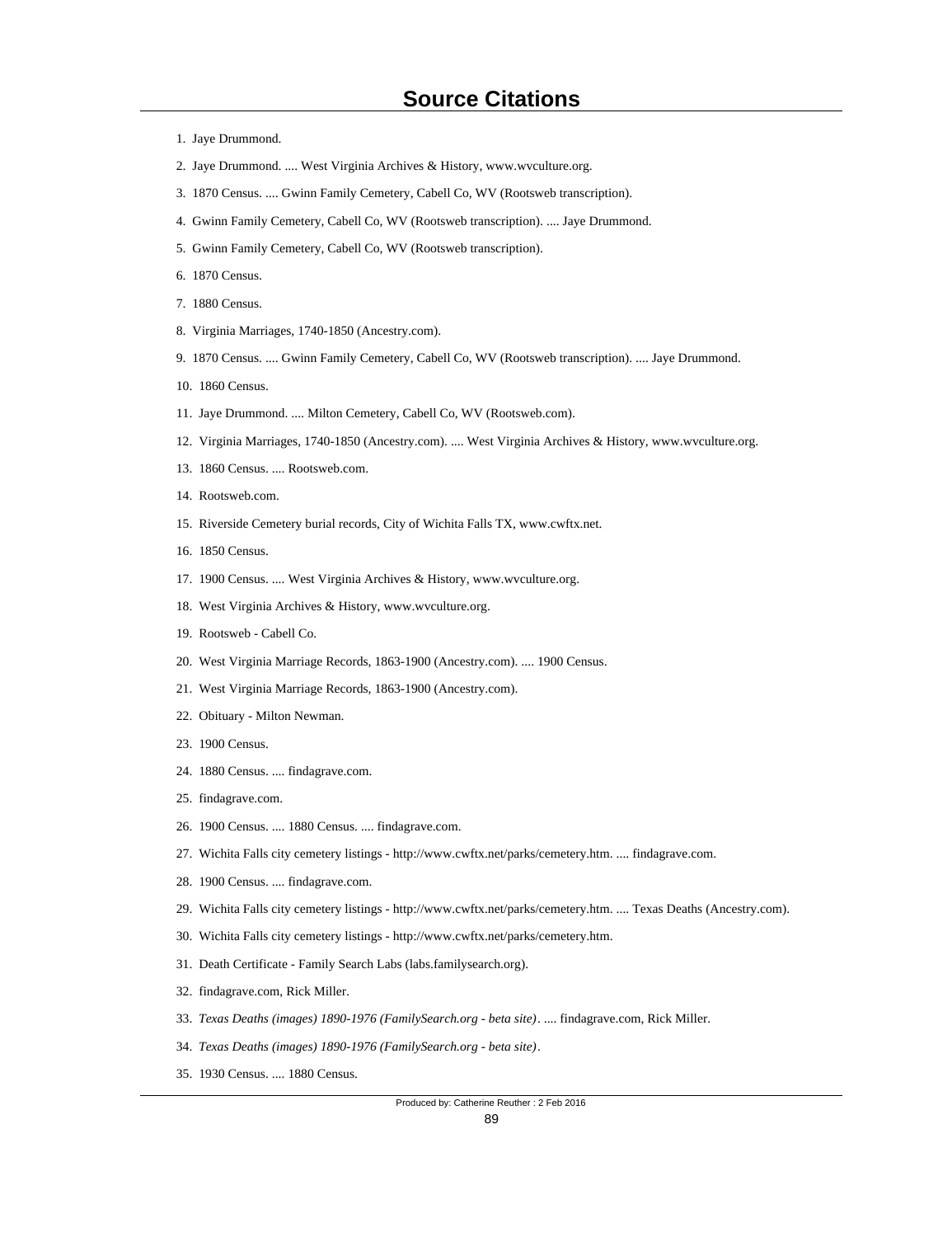- 36. 1900 Census. .... 1930 Census.
- 37. 1930 Census.
- 38. World War I draft registration cards.
- 39. 1900 Census. .... World War I draft registration cards.
- 40. 1910 Census.
- 41. 1900 Census. .... Social Security Death Index.
- 42. Riverside Cemetery burial records, City of Wichita Falls TX, www.cwftx.net. .... Texas Deaths (Ancestry.com).
- 43. *Texas Marriages 1837-1973 (transcription) (FamilySearch.org),* Clyde Morgan to Ida Gwinn.
- 44. Social Security Death Index.

 45. Texas Birth Index, 1903-1997 (Ancestry.com). .... Riverside Cemetery burial records, City of Wichita Falls TX, www.cwftx.net.

- 46. findagrave.com, Paula J marriage date on gravemarker (photo).
- 47. Social Security Death Index. .... Riverside Cemetery burial records, City of Wichita Falls TX, www.cwftx.net.
- 48. 1860 Census. .... 1900 Census. .... Rootsweb.com.

 49. Wichita Falls city cemetery listings - http://www.cwftx.net/parks/cemetery.htm. .... Rootsweb.com. .... Texas Deaths (Ancestry.com).

- 50. 1880 Census. .... West Virginia Archives & History, www.wvculture.org. .... findagrave.com.
- 51. 1920 Census.
- 52. 1880 Census. .... Social Security Death Index.
- 53. Social Security Death Index. .... findagrave.com.
- 54. 1900 Census. .... findagrave.com. .... World War I draft registration cards.
- 55. 1920 Census. .... 1900 Census. .... findagrave.com.
- 56. Social Security Death Index. .... Texas Deaths (Ancestry.com).
- 57. findagrave.com. .... 1910 Census.

 58. World War I draft registration cards, Mrs Winston Jones Gwinn. .... Oklahoma County Marriages 1890-1995 (images) (FamilySearch.org), John E Gwinn to Winston Jones Davis, 5 Feb 1916, Ardmore, Carter Co, OK. .... Social Security Applications & Claims Index (Ancestry.com), Margaret Edwina Gwinn & John Edward Gwinn, both children of John E Gwinn & Winston J Davie.

 59. 1930 Census, m. abt 1915. .... Oklahoma County Marriages 1890-1995 (images) (FamilySearch.org), John E Gwinn to Winston Jones Davis, 5 Feb 1916, Ardmore, Carter Co, OK.

60. 1930 Census. .... 1920 Census.

 61. 1920 Census, name Margaret Gwinn. .... Social Security Applications & Claims Index (Ancestry.com), Margaret Edwina Gwinn, b. 18 Apr 1918 Wichita Falls TX, d. 2 Jun 1987, par John E Gwinn & Winston J Davie.

 62. 1920 Census, b. abt 1918 TX. .... Social Security Applications & Claims Index (Ancestry.com), Margaret Edwina Gwinn, b. 18 Apr 1918 Wichita Falls TX, d. 2 Jun 1987, par John E Gwinn & Winston J Davie.

 63. Social Security Applications & Claims Index (Ancestry.com), Margaret Edwina Gwinn, b. 18 Apr 1918 Wichita Falls TX, d. 2 Jun 1987, par John E Gwinn & Winston J Davie.

64. 1930 Census. .... Social Security Death Index.

 65. Social Security Death Index. .... Social Security Applications & Claims Index (Ancestry.com), John Edward Gwinn, b. 10 Aug 1920 Butler, Custer Co, OK.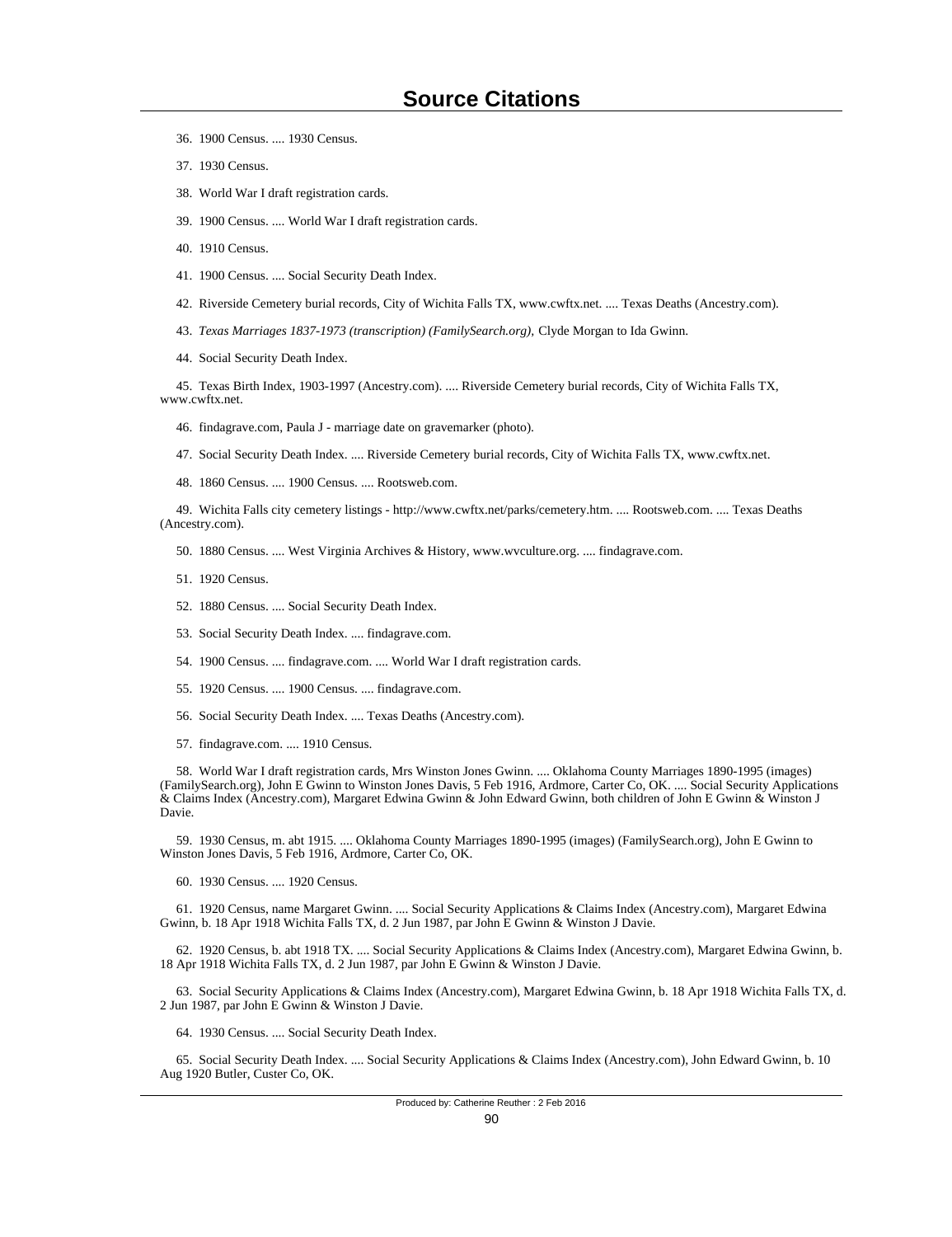66. Wichita Falls city cemetery listings - http://www.cwftx.net/parks/cemetery.htm, Irene. .... Social Security Applications & Claims Index (Ancestry.com), Kelly Gwinn Anderson, b. 31 Dec 1906 Allendale TX, d. 5 Mar 1992, par Randolph V Gwinn & Eliza I Allen. .... Social Security Applications & Claims Index (Ancestry.com), Thelma Gwinn Jenkins, b. 4 Jan 1909 Wichita Falls, d. 7 Jun 1993, par Randolph V Gwinn & Irene E Allen.

- 67. 1910 Census. .... *Texas Marriages 1837-1973 (transcription) (FamilySearch.org),* R V Gwinn to Irene Allen.
- 68. Wichita Falls city cemetery listings http://www.cwftx.net/parks/cemetery.htm. .... Rootsweb.com.
- 69. 1910 Census. .... 1930 Census.
- 70. 1910 Census. .... Rootsweb.com.
- 71. Texas Deaths (Ancestry.com).
- 72. Wichita County, Texas, births, deaths, marriages, divorces on RootsWeb.
- 73. *Texas Marriages 1837-1973 (transcription) (FamilySearch.org),* C B Frazier to Ona Gwinn.
- 74. 1930 Census. .... Rootsweb.com.
- 75. Rootsweb.com. .... Riverside Cemetery burial records, City of Wichita Falls TX, www.cwftx.net.
- 76. 1930 Census. .... Texas Birth Index, 1903-1997 (Ancestry.com).
- 77. Texas Birth Index, 1903-1997 (Ancestry.com).
- 78. Texas Divorce Index 1968-2002 (Ancestry.com).

 79. 1910 Census, b. abt 1906 TX. .... Social Security Applications & Claims Index (Ancestry.com), Kelly Gwinn Anderson, b. 31 Dec 1906 Allendale TX, d. 5 Mar 1992, par Randolph V Gwinn & Eliza I Allen.

 80. Social Security Applications & Claims Index (Ancestry.com), Kelly Gwinn Anderson, b. 31 Dec 1906 Allendale TX, d. 5 Mar 1992, par Randolph V Gwinn & Eliza I Allen.

 81. 1910 Census, b. abt Feb 1909 TX. .... Social Security Applications & Claims Index (Ancestry.com), Thelma Gwinn Jenkins, b. 4 Jan 1909 Wichita Falls, d. 7 Jun 1993, par Randolph V Gwinn & Irene E Allen.

 82. Social Security Applications & Claims Index (Ancestry.com), Thelma Gwinn Jenkins, b. 4 Jan 1909 Wichita Falls, d. 7 Jun 1993, par Randolph V Gwinn & Irene E Allen.

83. Milton Cemetery, Cabell Co, WV (Rootsweb.com). .... West Virginia Archives & History, www.wvculture.org.

- 84. 1880 Census. .... 1900 Census.
- 85. 1850 Census. .... 1870 Census.
- 86. Cabell Co, West Va, deaths 1877 (RootsWeb transcription).
- 87. 1850 Census. .... Jaye Drummond.
- 88. 1860 Census. .... 1900 Census.
- 89. West Virginia Archives & History, www.wvculture.org. .... 1900 Census.
- 90. 1900 Census. .... 1860 Census. .... West Virginia Archives & History, www.wvculture.org.
- 91. Milton Cemetery, Cabell Co, WV (Rootsweb.com).
- 92. 1850 Census. .... Jaye Drummond. .... 1900 Census.
- 93. History or the Great Kanawha Valley, 1891 (bio for Henry Gwinn).
- 94. 1870 Census. .... 1900 Census. .... West Virginia Archives & History, www.wvculture.org.
- 95. History or the Great Kanawha Valley, 1891 (bio for Henry Gwinn). .... Jaye Drummond.
- 96. Elizabeth Lankford (Henry Gwinn descendant).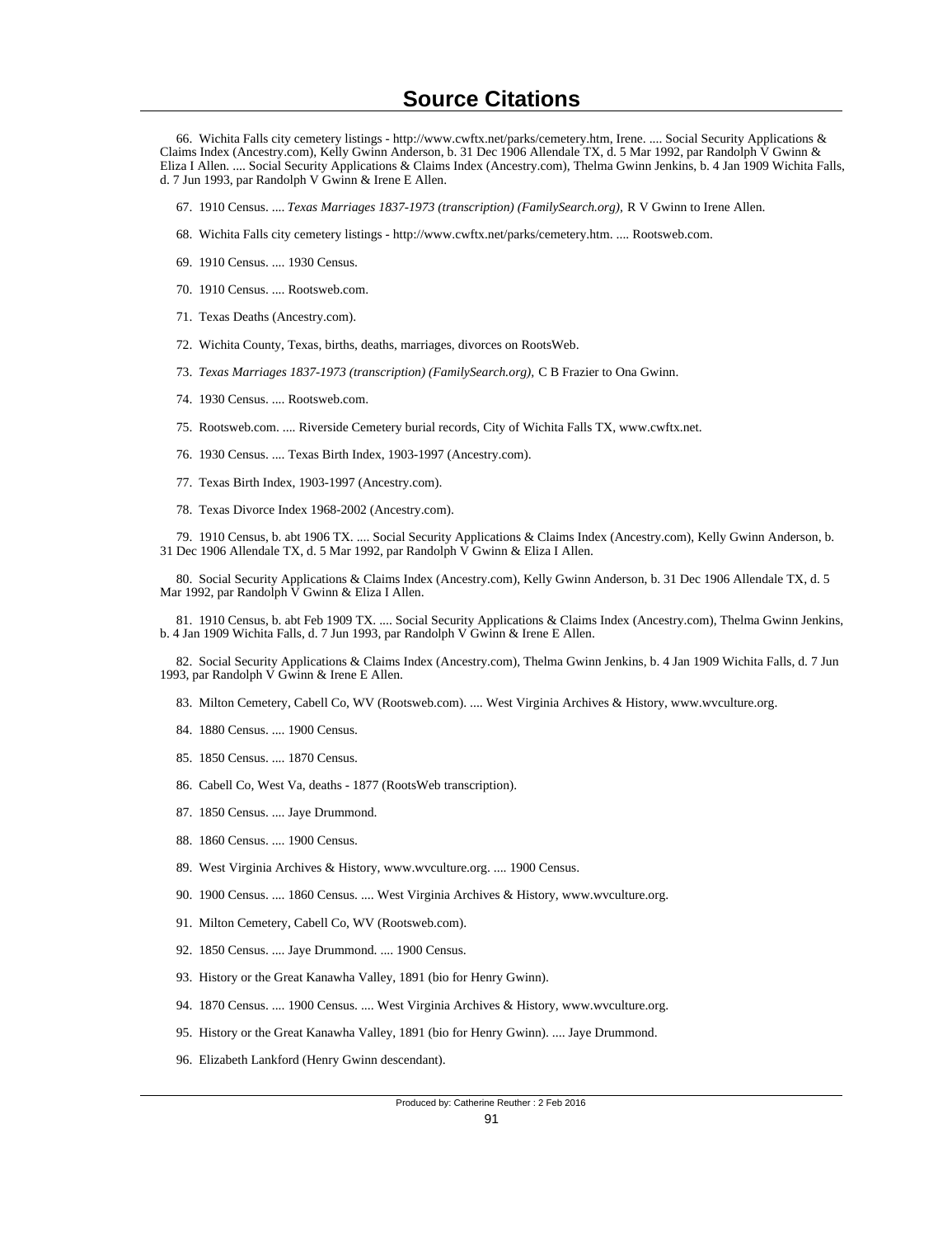# **Source Citations**

- 97. Elizabeth Lankford (Henry Gwinn descendant). .... 1860 Census.
- 98. Elizabeth Lankford (Henry Gwinn descendant). .... Ohio Deaths (Ancestry.com).
- 99. Cemetery photo.
- 100. History or the Great Kanawha Valley, 1891 (bio for Henry Gwinn). .... Elizabeth Lankford (Henry Gwinn descendant).
- 101. 1870 Census. .... 1880 Census.
- 102. 1880 Census. .... 1870 Census.
- 103. 1880 Census. .... 1870 Census. .... Jaye Drummond.
- 104. Putnam County Marriages 1848-1882, Upper Vandalia Hist Soc.
- 105. 1900 Census. .... 1910 Census.
- 106. Texas Deaths (Ancestry.com). .... Death Certificate Family Search Labs (labs.familysearch.org).
- 107. 1870 Census. .... 1900 Census.
- 108. West Virginia Marriage Records, 1863-1900 (Ancestry.com). .... West Virginia Archives & History, www.wvculture.org.

 109. 1900 Census. .... West Virginia Archives & History, www.wvculture.org. .... Death Certificate - Family Search Labs (labs.familysearch.org).

- 110. World War I draft registration cards. .... 1880 Census.
- 111. 1900 Census. .... 1880 Census.
- 112. 1920 Census. .... World War I draft registration cards.
- 113. Death Certificate.
- 114. Death Certificate Family Search Labs (labs.familysearch.org), for wife Hattie. .... findagrave.com.
- 115. 1920 Census. .... 1930 Census.
- 116. findagrave.com. .... Social Security Death Index. .... Texas Deaths (Ancestry.com).
- 117. findagrave.com, marriage date on grave marker.
- 118. 1900 Census. .... Death Certificate Family Search Labs (labs.familysearch.org).
- 119. Texas Deaths (Ancestry.com). .... Dallas Morning News (Genealogybank.com).
- 120. Dallas Morning News (Genealogybank.com).
- 121. Texas Marriage Index 1966-2002 (Ancestry.com).
- 122. 1870 Census. .... Death Certificate.
- 123. findagrave.com. .... Social Security Death Index.
- 124. findagrave.com. .... Texas Deaths (Ancestry.com).
- 125. findagrave.com, David Sifford, obit for Howard Gwinn.
- 126. findagrave.com, David Sifford, obit for Howard Gwinn. .... findagrave.com, Hockley Neighbors.
- 127. findagrave.com, Hockley Neighbors.
- 128. 1870 Census. .... USGenWeb Archives (www.usgwarchives.org).
- 129. USGenWeb Archives (www.usgwarchives.org).
- 130. birth certificate of Henry Claude Gwinn.

#### Produced by: Catherine Reuther : 2 Feb 2016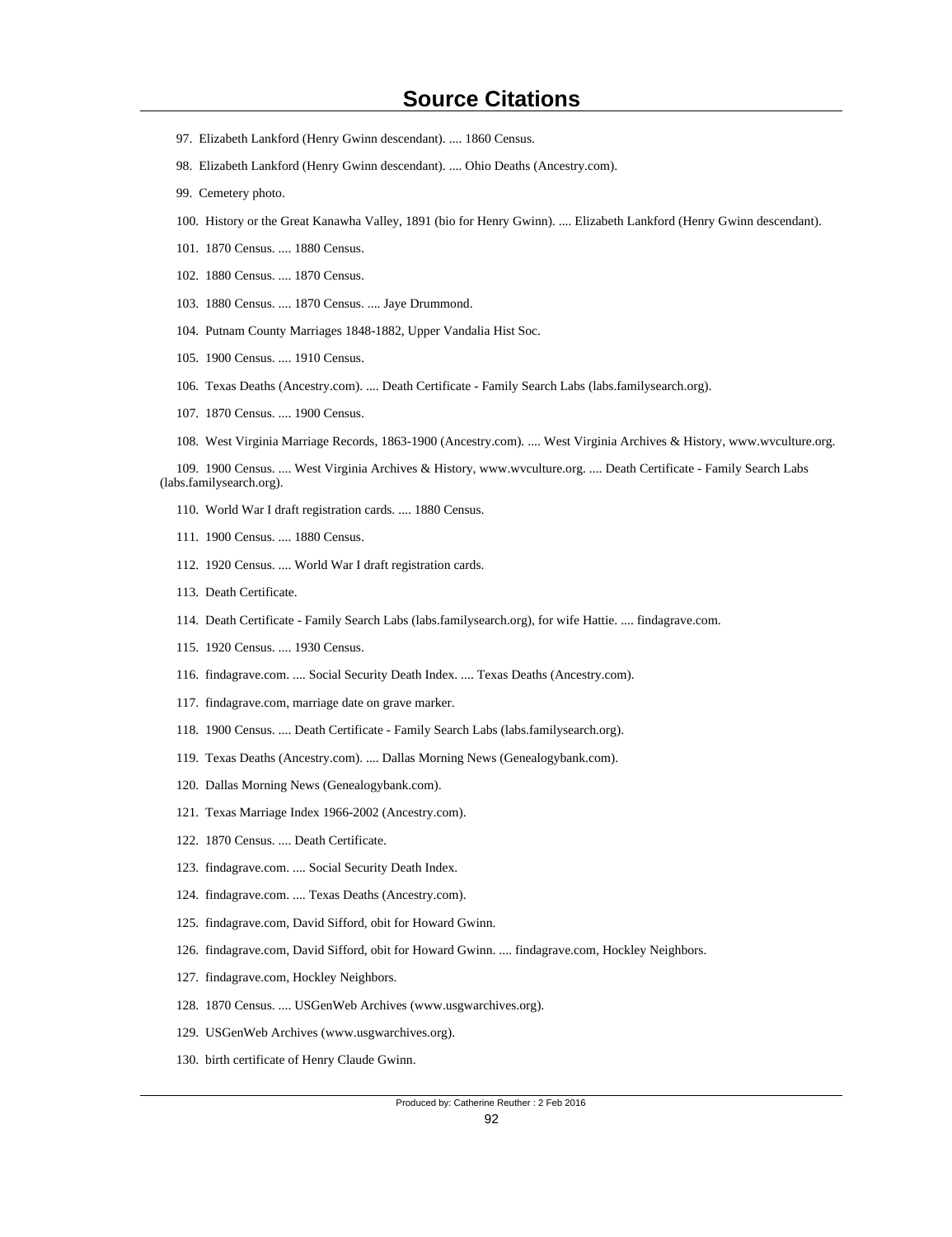131. 1910 Census. .... West Virginia Archives & History, www.wvculture.org. .... USGenWeb Archives (www.usgwarchives.org).

- 132. 1900 Census. .... USGenWeb Archives (www.usgwarchives.org).
- 133. *Texas Marriages 1837-1973 (transcription) (FamilySearch.org),* C W Bouldin to Hattie Gwinn.
- 134. Obituary, Henry Claud Gwinn, Wichita Falls Times, d. 30 Nov 1961.
- 135. 1910 Census. .... 1900 Census.
- 136. *Texas Marriages 1837-1973 (transcription) (FamilySearch.org)*.
- 137. *Texas Marriages 1837-1973 (transcription) (FamilySearch.org),* Will Bishop to Willie Gwinn.
- 138. Lloyd Gwinn. .... Texas Deaths (Ancestry.com). .... World War II Draft Registration 1942 (images) (FamilySearch.org).
- 139. Lloyd Gwinn. .... birth certificate, possession of Lloyd Gwinn, Sr.
- 140. Shirley Banks.
- 141. birth certificate of Lloyd Gwinn. .... World War I draft registration cards.
- 142. birth certificate, possession of Lloyd Gwinn, Sr.
- 143. Barbara Gwinn Kennedy notes.
- 144. Lloyd Gwinn.
- 145. birth certificate of Nora Taylor.

 146. Lloyd Gwinn. .... birth certificate, possession of Lloyd Gwinn, Sr. .... *Texas Deaths (images) 1890-1976 (FamilySearch.org - beta site)*.

 147. Texas Department of Health (transcription on RootWeb). .... *Texas Deaths (images) 1890-1976 (FamilySearch.org beta site)*.

- 148. Shirley Banks. .... *Texas Deaths (images) 1890-1976 (FamilySearch.org beta site)*.
- 149. 1920 Census. .... Shirley Banks. .... Death Certificate Family Search Labs (labs.familysearch.org).
- 150. Texas Deaths (Ancestry.com). .... Shirley Banks. .... Death Certificate Family Search Labs (labs.familysearch.org).
- 151. Shirley Banks. .... Death Certificate Family Search Labs (labs.familysearch.org).
- 152. Social Security Death Index. .... Barbara Gwinn Kennedy notes.
- 153. Lloyd Gwinn. .... 1920 Census.
- 154. Kay Ann Gwinn Jones.
- 155. Social Security Death Index. .... 1939 Wichita Co Births (RootsWeb).
- 156. birth certificate of Lloyd Gwinn.
- 157. Catherine Reuther.
- 158. birth certificate of Barbara Sue Gwinn.
- 159. Honey Lassiter Gwinn.
- 160. Barbara Gwinn Kennedy.
- 161. Beth Creed Gwinn.
- 162. Gravestone. .... Texas Birth Index, 1903-1997 (Ancestry.com).
- 163. Texas Deaths (Ancestry.com). .... Gravestone. .... Texas Death Certificates 1903-1982 (images) (Ancestry.com).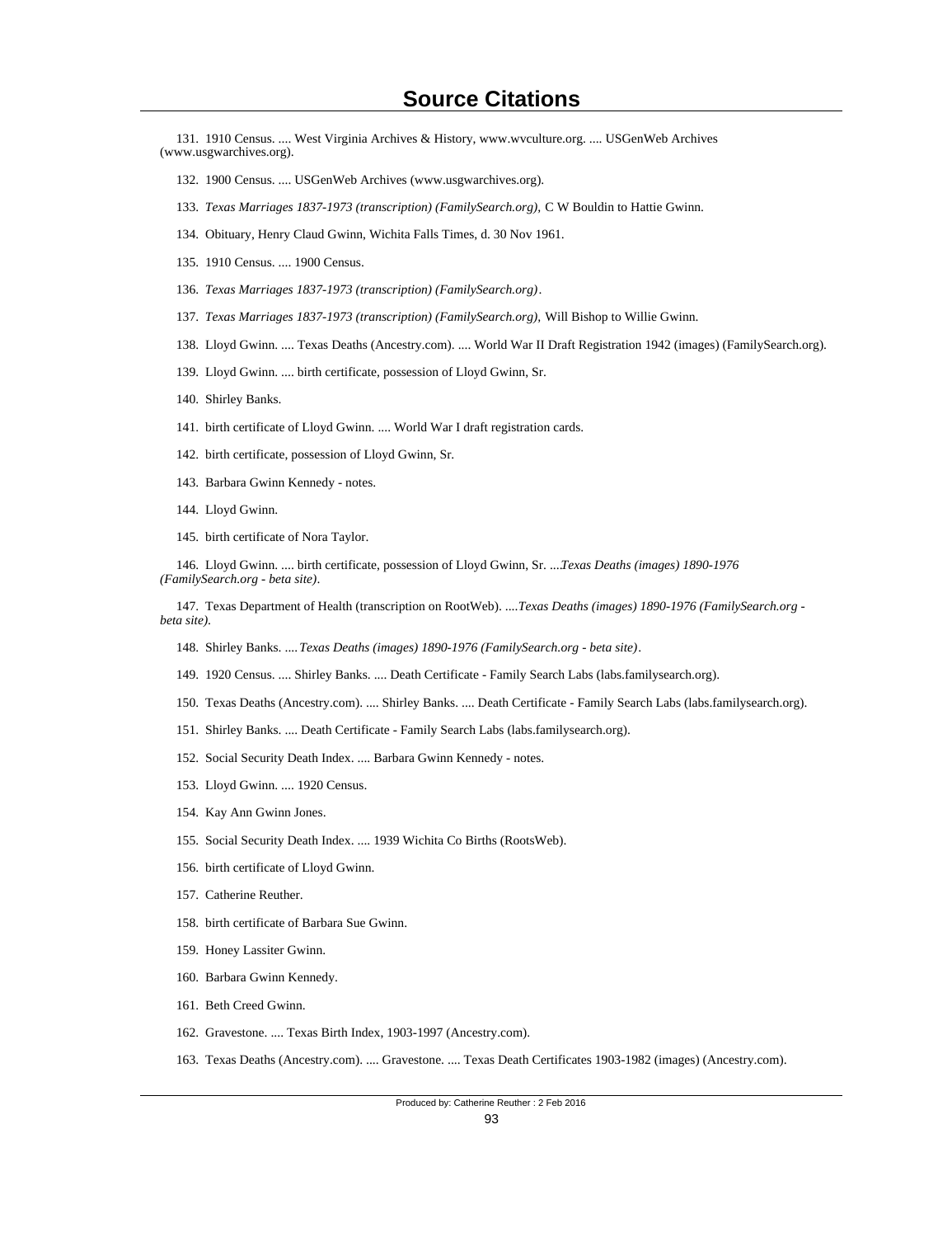- 164. Gravestone. .... Texas Death Certificates 1903-1982 (images) (Ancestry.com).
- 165. Gina Gwinn.
- 166. Gina Gwinn, mar. notice, Mar 2014.

 167. Beth Creed Gwinn. .... Texas Birth Index, 1903-1997 (Ancestry.com). .... Obituary, Donnelly's Colonial Funeral Home (donnellyscolonial.com), obit Larry Dan Gwinn, retrieved 7 Sep 2014.

- 168. Gina Gwinn, to Bryan Kennedy, 6 Sep 2014.
- 169. Catherine Reuther, 9 Sep 2014, attended funeral.
- 170. Nevada Marriage Index, 1956-2005 (Ancestry.com).
- 171. wedding invitation, invite sent to BK kennedy & CA Reuther.
- 172. B. J. Gwinn.
- 173. Becky Sanders.
- 174. Barbara Gwinn Kennedy. .... Becky Sanders.
- 175. Becky Sanders. .... Collin Co TX birth index Rootsweb.
- 176. The Bobo's, compiled by Hubert Kennedy.
- 177. Kay Ann Gwinn Jones. .... Texas Marriage Index 1966-2002 (Ancestry.com).
- 178. Barbara Gwinn Kennedy notes. .... Social Security Death Index.
- 179. 1930 Census, b. abt 1925. .... Social Security Death Index.
- 180. Shirley Banks. .... Texas Birth Index, 1903-1997 (Ancestry.com).

 181. Social Security Death Index. .... World War I draft registration cards. .... World War II Draft Registration 1942 (images) (FamilySearch.org).

182. Texas Deaths (Ancestry.com). .... Wichita Falls city cemetery listings - http://www.cwftx.net/parks/cemetery.htm.

- 183. 1920 Census. .... 1910 Census.
- 184. 1920 Census. .... Rootsweb.com.
- 185. 1920 Census. .... tea42 cemetery photos.
- 186. Fort Worth Star-Telegram (ObitsArchive.com).
- 187. U.S. Public Records Index Record (Ancestry.com). .... Social Security Death Index.
- 188. Fort Worth Star-Telegram (Genealogybank.com).

 189. Texas Death Certificates 1903-1982 (images) (Ancestry.com), Robert Lee Gwinn, par Robert Gwinn & Lovina Oltman, 29 Jul 1923-3 Aug 1923.

190. 1930 Census. .... *Texas Marriages 1837-1973 (transcription) (FamilySearch.org),* Glenn Gwinn to Ura Miller.

191. Texas Birth Index, 1903-1997 (Ancestry.com), for day Mary.

 192. Social Security Death Index. .... *Texas Deaths (images) 1890-1976 (FamilySearch.org - beta site),* death of Herbert Andrus, Jr.

193. Texas Deaths (Ancestry.com). .... Social Security Death Index.

194. *Texas Marriages 1837-1973 (transcription) (FamilySearch.org),* H D Andrus to Ruby Gwinn.

 195. World War I draft registration cards. .... *Texas Deaths (images) 1890-1976 (FamilySearch.org - beta site),* death of Herbert Andrus, Jr.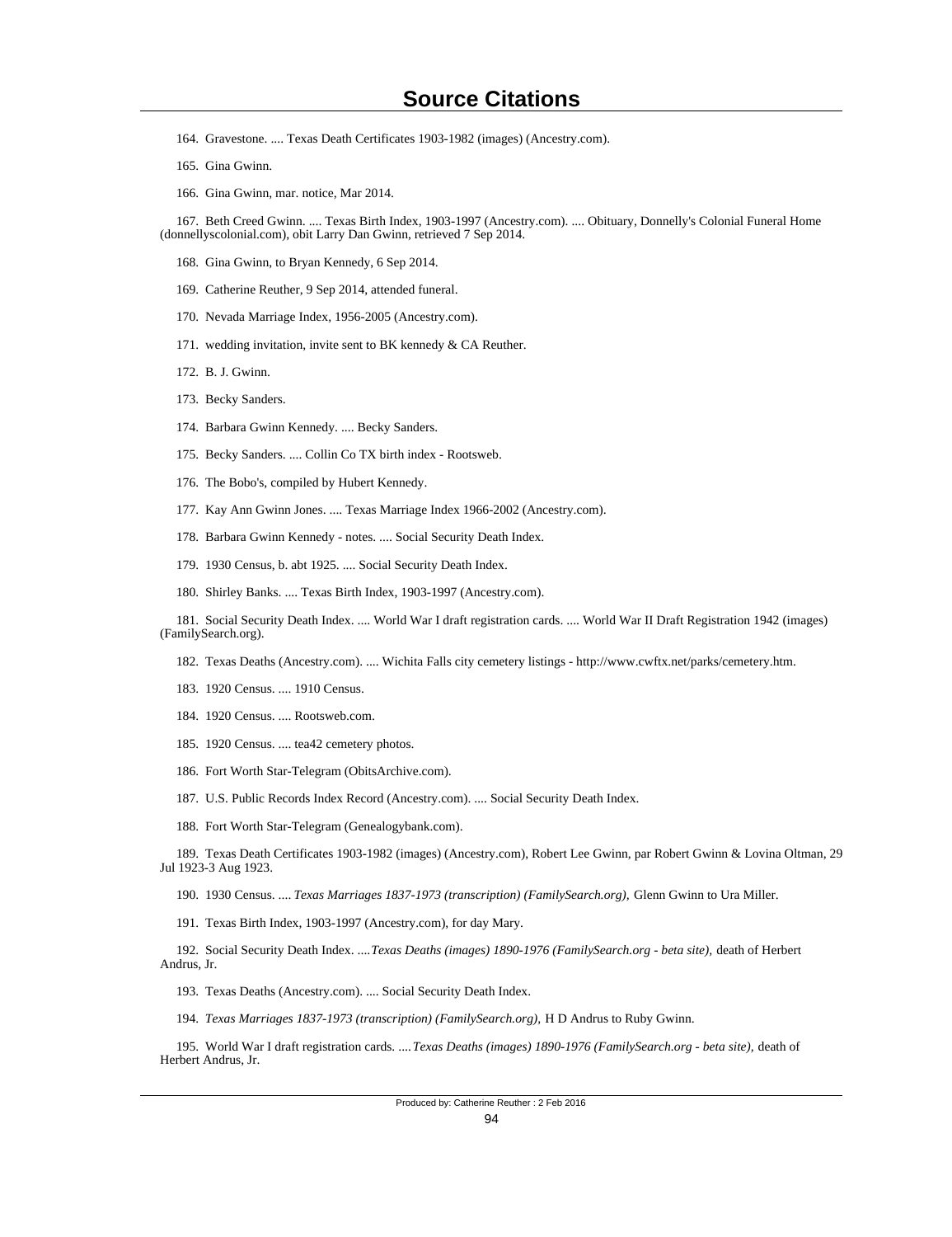- 196. Texas Birth Index, 1903-1997 (Ancestry.com), for sons Michael & Richard.
- 197. San Marcos (TX) Daily Record (Ancestry.com), 20 Jun 2006.

 198. San Marcos (TX) Daily Record (Ancestry.com), 20 Jun 2006, obit for Howard Andrus. .... findagrave.com, marriage date on grave marker.

- 199. Oregon Death Index 1903-1998 (Ancestry.com).
- 200. 1910 Census. .... Oregon Death Index 1903-1998 (Ancestry.com).
- 201. findagrave.com, #131063814, added 8 Jun 2014 by Jeffrey C, retrieved 22 Jun 2014.
- 202. Oregon Death Index 1903-1998 (Ancestry.com). .... 1930 Census.
- 203. findagrave.com, #131063838, added 8 Jun 2014 by Jeffrey C, retrieved 22 Jun 2014.
- 204. Social Security Death Index. .... Oregon Death Index 1898-2008 (images) (Ancestry.com).
- 205. findagrave.com, Larry Aichele.
- 206. Oregon Marriage Indexes 1906-2008 (Ancestry.com), Matthew Hensley to Julie Gwinn.
- 207. findagrave.com, DonZas.
- 208. Mail Tribune, Jackson Co, Oregon ( Ancestry.com).
- 209. U.S. Public Records Index Record (Ancestry.com).
- 210. findagrave.com, letsgogirls.

 211. Social Security Death Index. .... Register-Guard (Eugene, OR) - Genealogybank.com. .... Oregon Death Index 1898-2008 (images) (Ancestry.com).

- 212. Register-Guard (Eugene, OR) Genealogybank.com.
- 213. *Texas Marriages 1837-1973 (transcription) (FamilySearch.org),* W H Gwinn to Emmie Abbott.
- 214. 1930 Census. .... findagrave.com.
- 215. Rootsweb.com. .... Death Certificate Family Search Labs (labs.familysearch.org).
- 216. 1870 Census. .... 1880 Census. .... Rootsweb.com.
- 217. Rootsweb.com. .... Texas Deaths (Ancestry.com). .... Death Certificate Family Search Labs (labs.familysearch.org).
- 218. 1900 Census. .... Rootsweb.com.
- 219. 1880 Census. .... Death Certificate Family Search Labs (labs.familysearch.org).
- 220. *Texas Marriages 1837-1973 (transcription) (FamilySearch.org),* Charles E Edwards to Mary F Gwinn.
- 221. Jaye Drummond. .... 1860 Census. .... West Virginia Archives & History, www.wvculture.org.
- 222. Jaye Drummond. .... 1900 Census.
- 223. Rootsweb.com. .... Jaye Drummond.
- 224. Jaye Drummond. .... 1900 Census. .... West Virginia Archives & History, www.wvculture.org.
- 225. 1860 Census. .... Jaye Drummond.
- 226. Jaye Drummond. .... 1860 Census. .... 1870 Census. .... West Virginia Archives & History, www.wvculture.org.
- 227. 1860 Census. .... 1870 Census.
- 228. Obituary Mrs America Shelton. .... Jaye Drummond.
- 229. Obituary Mrs America Shelton.

#### Produced by: Catherine Reuther : 2 Feb 2016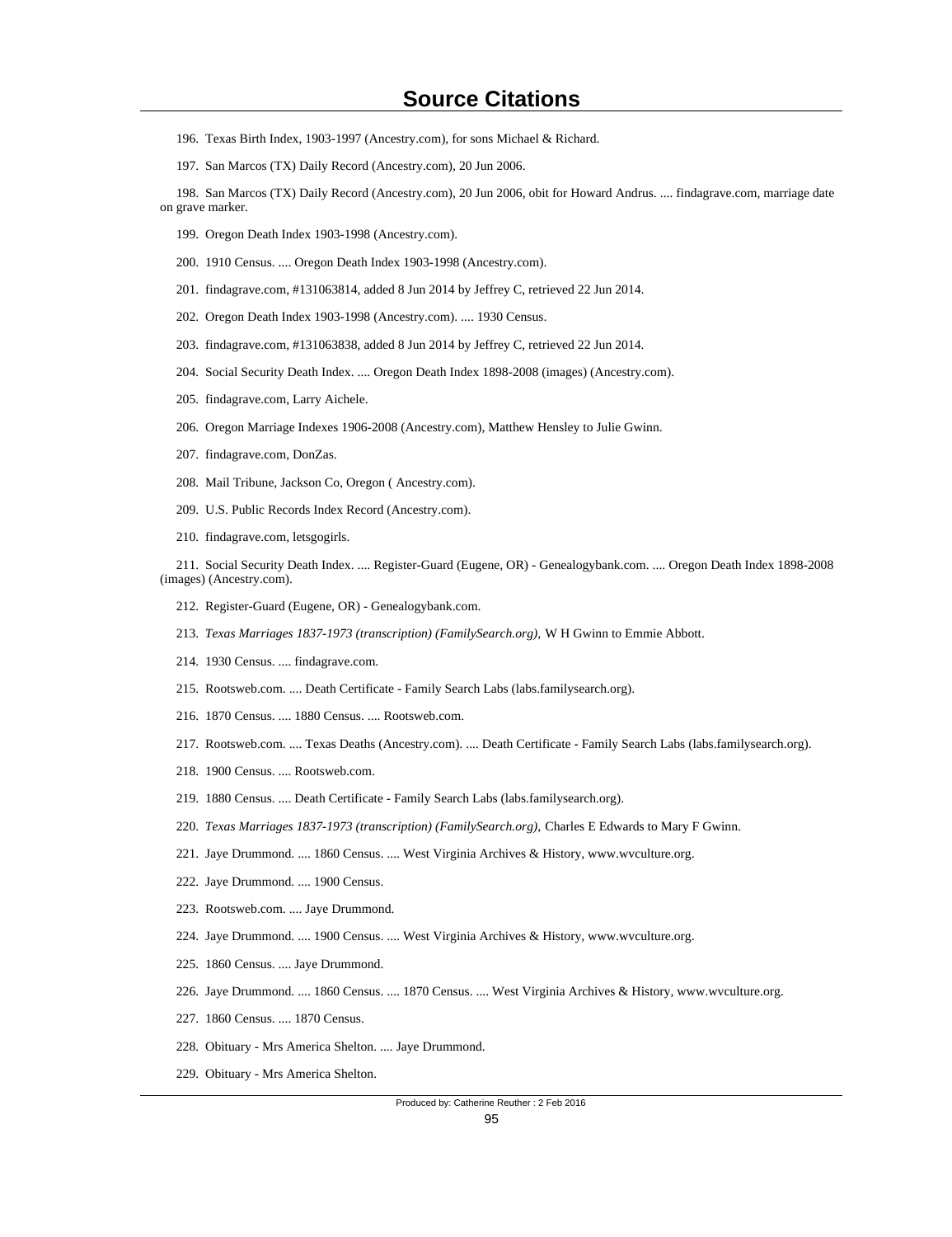- 230. 1860 Census. .... West Virginia Archives & History, www.wvculture.org.
- 231. Rootsweb Cabell Co. .... 1880 Census.
- 232. 1860 Census. .... Jaye Drummond. .... 1900 Census.
- 233. Jaye Drummond. .... 1870 Census. .... West Virginia Archives & History, www.wvculture.org.
- 234. 1870 Census. .... Milton Cemetery, Cabell Co, WV (Rootsweb.com).
- 235. Alabama Deaths 1908-1959 (Ancestry.com). .... Milton Cemetery, Cabell Co, WV (Rootsweb.com).
- 236. West Virginia Archives & History, www.wvculture.org. .... Milton Cemetery, Cabell Co, WV (Rootsweb.com).
- 237. Cabell County Deaths, Heck Funeral Home, Rootsweb. .... Jaye Drummond.
- 238. Cabell County Deaths, Heck Funeral Home, Rootsweb.
- 239. West Virginia Marriage Records, 1863-1900 (Ancestry.com). .... 1880 Census. .... 1910 Census.
- 240. Cabell County Deaths, Heck Funeral Home, Rootsweb. .... West Virginia Archives & History, www.wvculture.org.
- 241. Heck Funeral Home, Cabell Co, WV (Rootsweb).
- 242. 1880 Census. .... Gwinn Family Cemetery, Cabell Co, WV (Rootsweb transcription).

 243. Heck Funeral Home, Cabell Co, WV (Rootsweb). .... findagrave.com, John Andrew Gwinn (marker John A), #6665674, posted by GraveWalkers, 6 Aug 2002, retrieved 23 Apr 2013.

- 244. 1880 Census. .... Jaye Drummond.
- 245. Social Security Death Index. .... 1900 Census.
- 246. Jaye Drummond. .... Social Security Death Index.

 247. Jaye Drummond. .... Ohio County Marriages 1789-1994 (images) (FamilySearch.org), Cale Guinn (son of Jeff Guinn & Matilda Bryan) to Rachel Lykins (dau of Thomas Lykins & Minnie Tamper).

 248. 1910 Census, b. 1885. .... Jaye Drummond, b. 1885. .... findagrave.com, Rachel Lykins Gwinn, image marker, #6665674, posted by GraveWalkers, 6 Aug 2002, retrieved 23 Apr 2013 (b. 3 Apr 1885).

 249. Jaye Drummond, d. 1957. .... findagrave.com, Rachel Lykins Gwinn, image marker, #6665674, posted by GraveWalkers, 6 Aug 2002, retrieved 23 Apr 2013 (d. 24 Jan 1957).

 250. findagrave.com, Rachel Lykins Gwinn, image marker, #6665674, posted by GraveWalkers, 6 Aug 2002, retrieved 23 Apr 2013.

 251. 1910 Census, b. abt 1908. .... West Virginia Archives & History, www.wvculture.org, Ernestine Gwinn to Andrew & Rachel.

252. West Virginia Archives & History, www.wvculture.org, Ernestine Holley, dau of Cale & Rachel Gwinn.

253. findagrave.com, #6665714, posted by GraveWalkers, 6 Aug 2002, retrieved 23 Apr 2013.

254. Kimberly Holley Jarvis, email 2 Apr 2013.

255. West Virginia Archives & History, www.wvculture.org, Odas Holley to Ernestine Gwinne.

 256. findagrave.com, #6665682, posted by GraveWalkers, 6 Aug 2002, retrieved 23 Apr 2013. .... West Virginia Archives & History, www.wvculture.org.

257. findagrave.com, #6665682, posted by GraveWalkers, 6 Aug 2002, retrieved 23 Apr 2013.

258. West Virginia Archives & History, www.wvculture.org, John Odas Holley to Joyce Ann Osborne.

259. Herald-Dispatch (Huntington, WV) (GenealogyBank.com), 4 Jun 2010, obit John Odas Holley II.

260. 1910 Census. .... Social Security Death Index. .... 1900 Census. .... Jaye Drummond.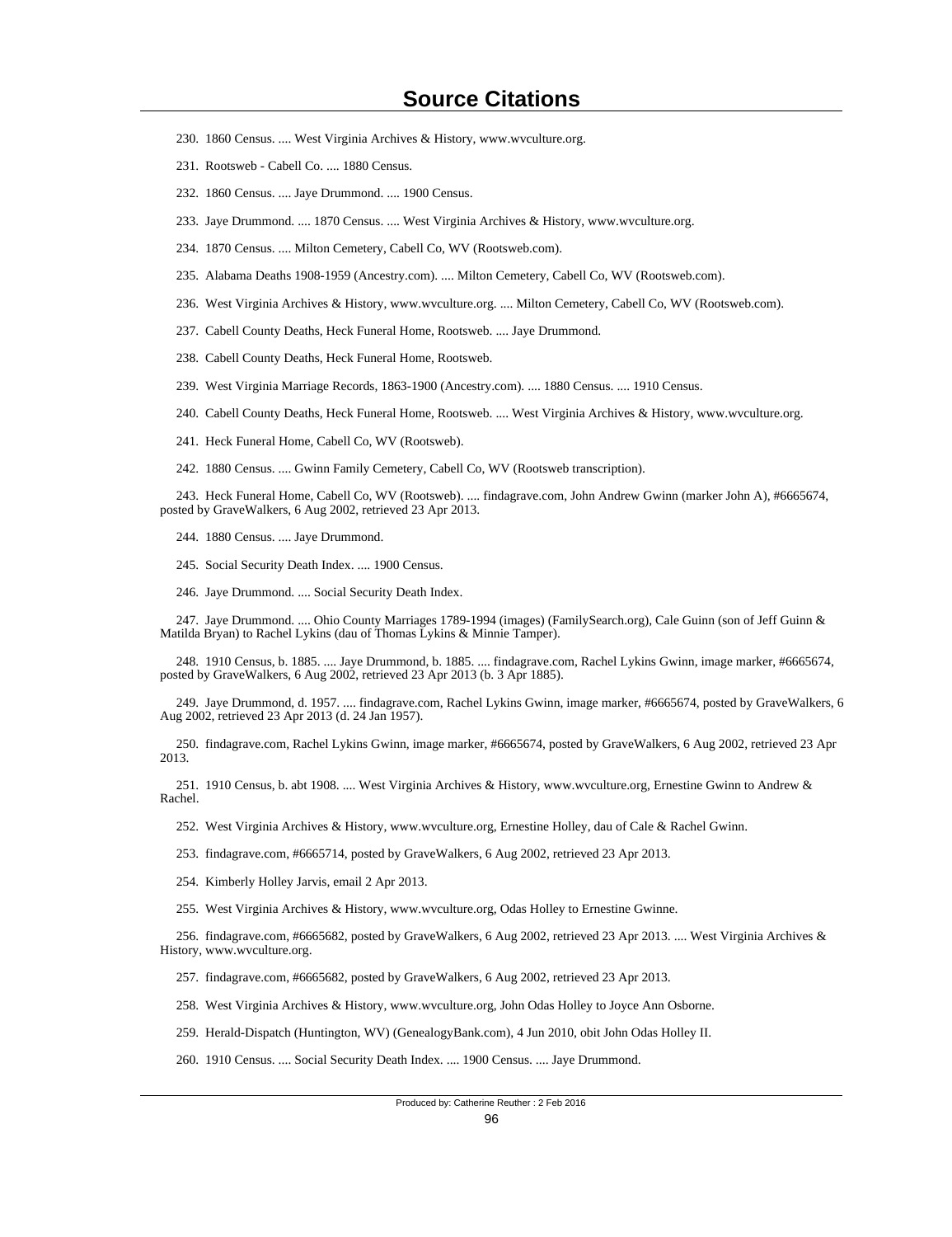261. Gwinn Family Cemetery, Cabell Co, WV (Rootsweb transcription). .... Heck Funeral Home, Cabell Co, WV (Rootsweb).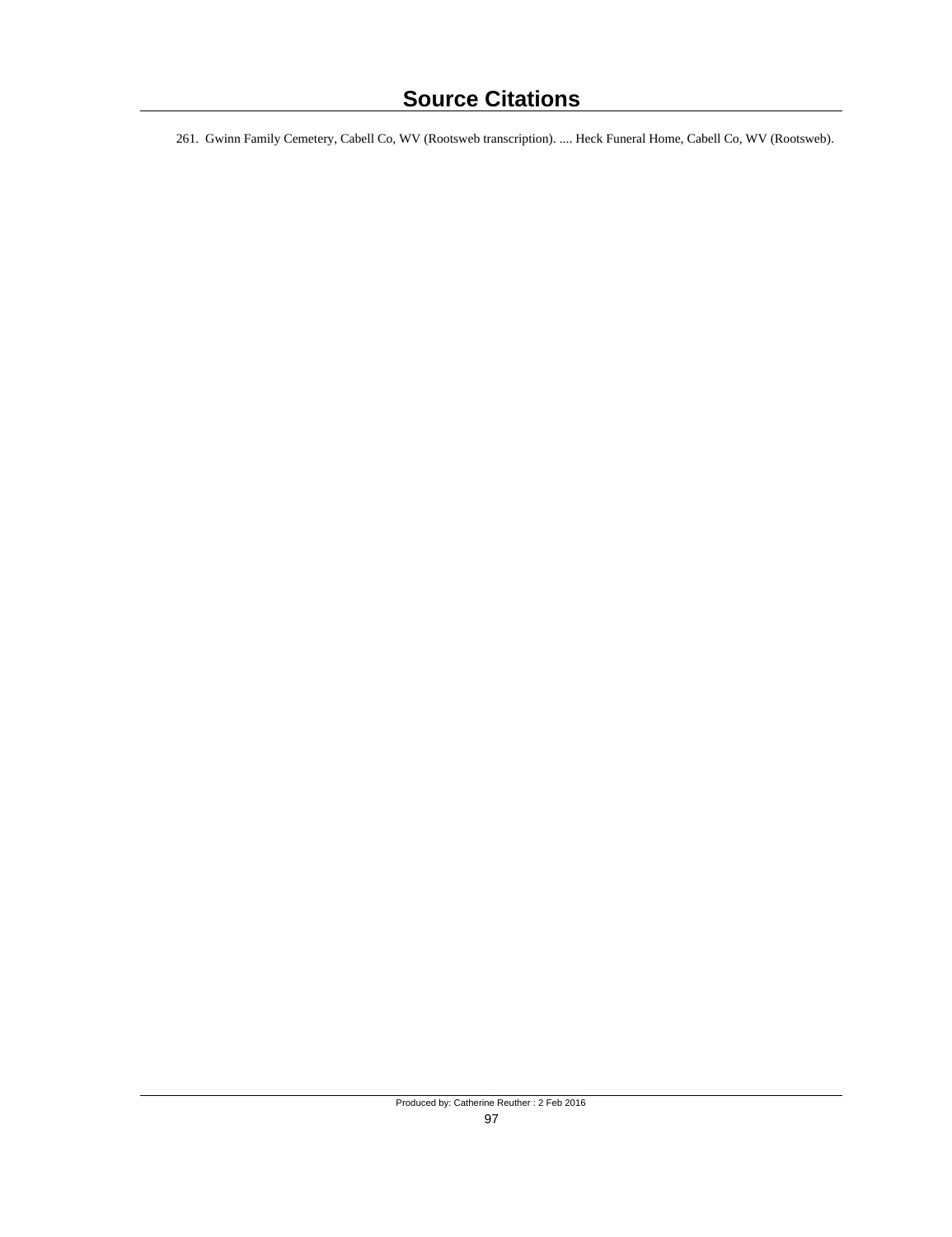#### **(No surname)**

Beth, 43 Carie, 43 Delmar, 87 Diane, 28 Elizabeth (Abt 1787-After 1850), 3 Emma (1861-1934), 67 Euphia J, 64 Julie A (Abt 1871- ), 79 June E, 61 Marguerite, 29 Mary Evelyn, 52 Myrtle (1894-1977), 41 Polina, 20 Ruth (**-Between 1821/1830**), 1 Sadie B (Abt 1895-), 49 Stephanie, 54 Susan, 77 **ALLEN** C C, 15 Irene Eliza (1877-1963), 15 Labitha, 36 **ALLMON** Margaret Doe Nettie (1861-1932), 48 **ANDERSON** Caroline Davis (1877-1961), 29 James, 29 James Floyd, 16 Mary Belle (1907-1992), 40 **ANDRUS** Herbert Dickson (1893-1992), 62 Herbert Dickson Jr (1919-1937), 63 Howard Richard (1922-2006), 63 Mary Lynette, 63 Michael Jay, 63 Richard Dale, 63 **BAILEY** Unknown, 44 **BALDY** Kathryn Ann, 61 **BALL** Edgar L (1873-1906), 76

Emily R (1868-), 75

### **BALL**

Fannie (Abt 1865-Between 1870/1880), 75 Frank (1878- ), 76 Henry, 20 Jim Henry (Abt 1875- ), 76 Joseph (Abt 1858- ), 75 Lafayette (1880-1901), 76 Layfette (1833-1921), 74 Martha Ella (Abt 1863- ), 75 Mary Etta (Abt 1832-1877), 20 Romanie (Abt 1871- ), 76 Virginia (Abt 1864- ), 75 William E (1859-), 75 **BEESLEY** Brent Dean, 35 Gregory Kim, 35 James Wilson (1917-1980), 35 Lee Alma (1877-1953), 34 Mena P (Abt 1904-), 35 Roxie L (Abt 1911- ), 35 Thomas Jefferson, 34 **BENNETT** Ethan, 54 Tawana L, 54 **BISHOP** Thelma Ruth, 47 Will (Abt 1889-), 47 **BOALDIN** C W (1874-1928), 46 **BROTHERTON** Margaret Jane, 54 **BROWN** Ella (1866-1947), 26 Gideon, 26 **BRYAN** Matilda M (1848-1928), 83 Nimrod, 22, 83 Samantha (1861-1925), 22 **BULLOCK** Patricia Ann, 60 **BURFORD** Marilue, 38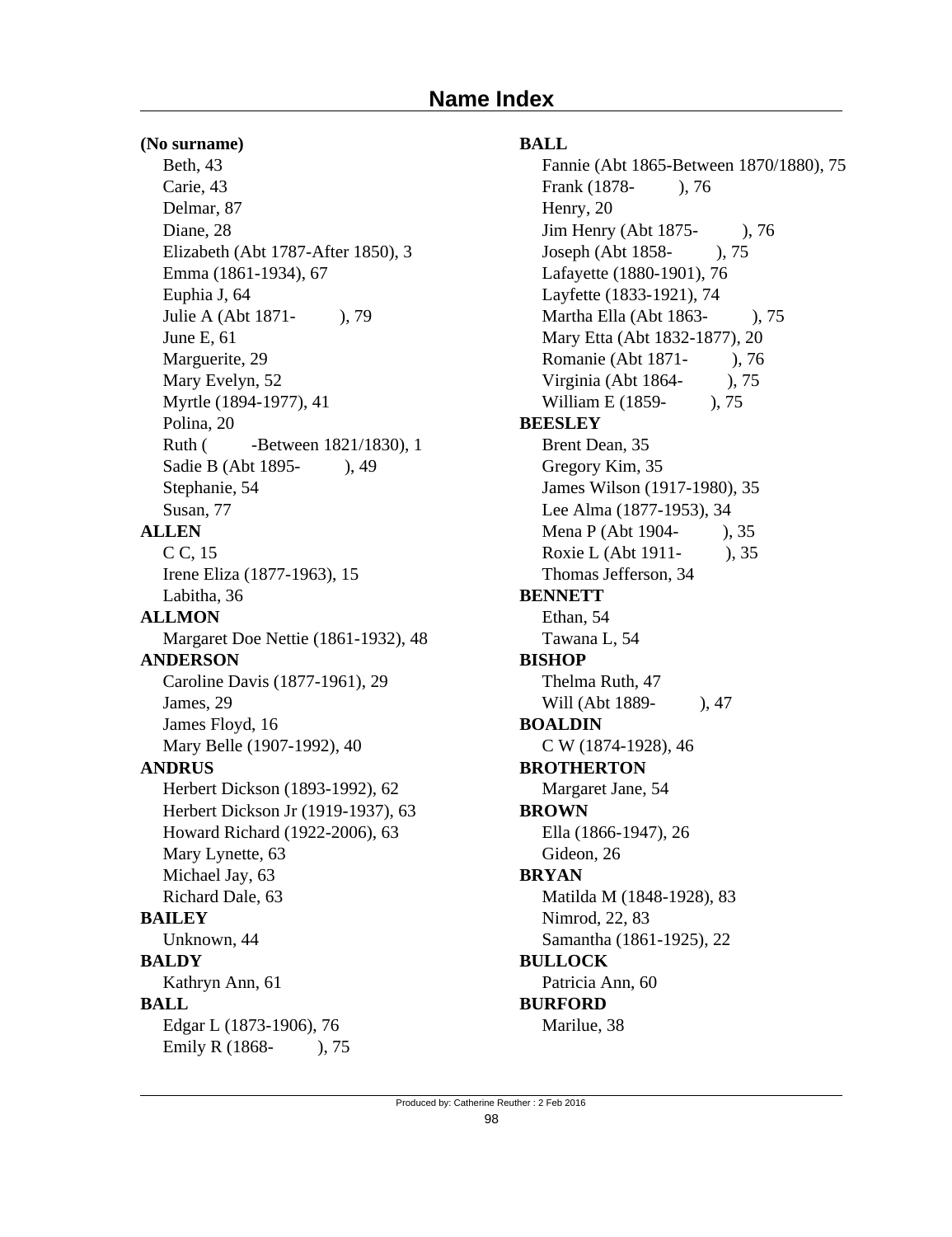# **Name Index**

**BUTLER** Mary F (1851-1919), 33 **BUTNER** Mary Louise, 86 Samuel Bennett, 86 **CAMPBELL** Melinda, 27 **CARGILE** Daniel, 64 Euphia Mae (1907-1997), 64 **CATHEY** Joel, 49 **CHAPMAN** Cora, 85 **CHILDERS** Beveraly, 88 Charles C, 88 Hellen G, 88 **CHRISTIAN** John H, 28 Mary Whitten, 28 Stephen, 28 **CONNOR** Nancy, 31 **COVIN** Robert Graham, 30 **CRAIS** Henry Richard, 30 **CRAWFORD** Erma, 23 Geneva, 58 **CREED** William Bryan, 52 Wilva Beth, 52 **DAVIDSON** Beverly, 61 Linda Paulette, 61 **DAVIE** Winston Jones (1897-), 14 **DAVIS** Anner Kate (1916-1990), 55 **DUCKWORTH** Karen D, 56

**DURHAM** Maggie (1867-1924), 39 **EDWARDS** Charles, 71 **ELLINGTON** Lollie D (1884-1931), 38 **ELLIS** George, 87 **ESHELMAN** Albert G (Abt 1826- ), 71 Thomas S (Abt 1855- ), 72 Walter (Abt 1857- ), 72 **FERGUSON** Alice Mae, 63 **FLETCHER** Billy James, 53 James Caleb, 53 James Carlton, 53 **FLOYD** Clay E (1909-1994), 13 David Walter (1876-1955), 12 Ethel R, 13 Gladys S, 13 Lena M, 13 Lottie B, 12 Miles C, 13 Monroe G, 13 Ray G (1909-1910), 13 Walter M, 13 **FOX** John Joseph Jr, 30 **FRAZIER** Bernard Richard, 16 Betsy Ran (1925-2003), 15 Carl Bernard (1903-1967), 15 Cynthia Dawn, 56 Janet, 16 **FRICKER** Helen, 57 **FULLER** Melvina, 15 **FULLERTON** Bessie, 16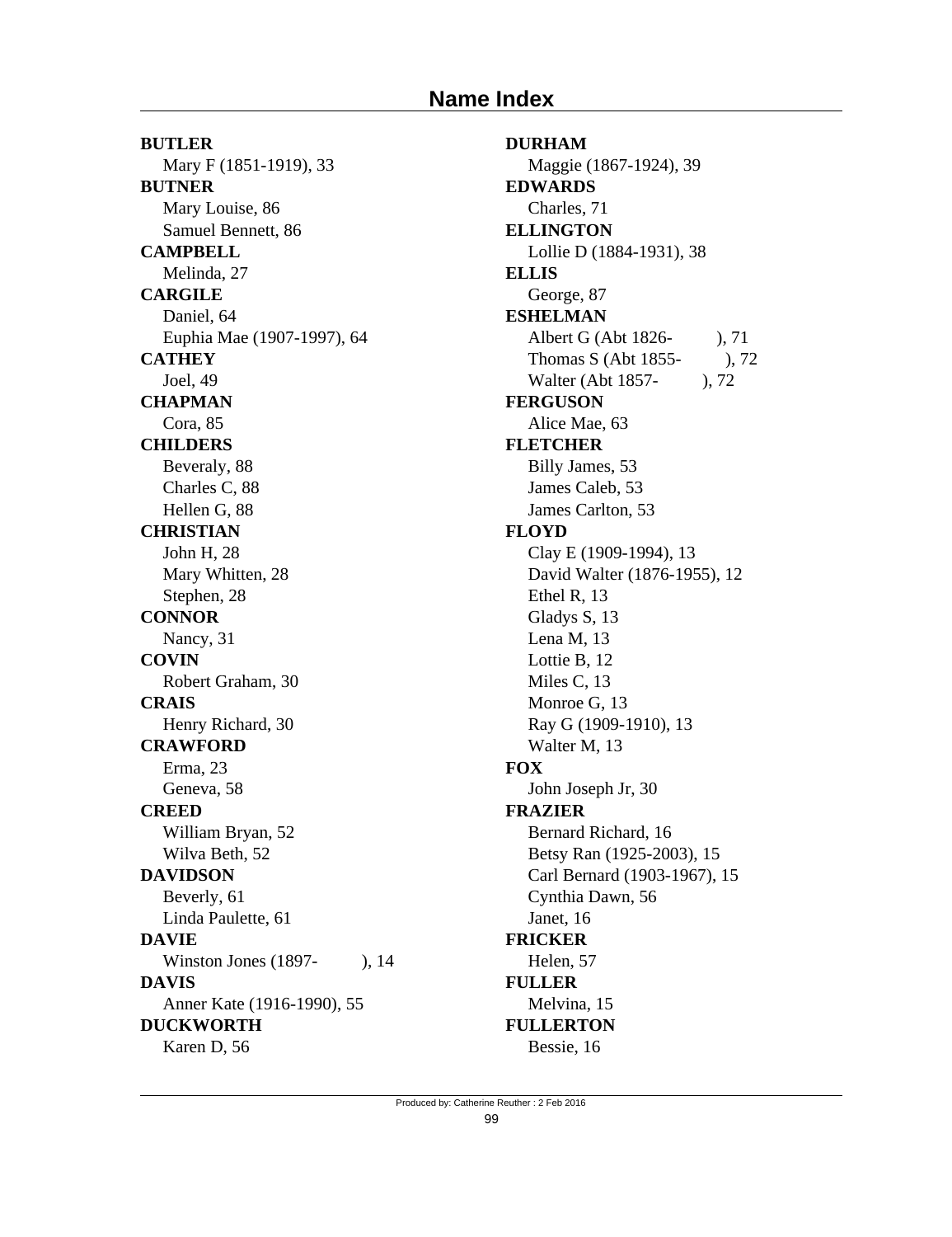# **Name Index**

**GLENN** Nancy Jane (1862-1920), 45 **GOODNIGHT** Henry E, 69 Minerva A (1863-1960), 69 **GREENE** Rebecca Ann, 53 **GRIFFITH** John ( -After 1820), 1 Reba, 6 Thomas (1865- ), 6 **GROSS** Lindel Jean, 53 **GUINN** Allen G, 42 Andrew (1794-1879), 1 Arthur Eugene, 42 Clarence Allen (1891-1969), 41 David A Allen, 42 George Fulton, 40 Hattie Pearl (1881-1928), 34 James, 42 James A (1854-1930), 32 Jefferson D (1860-1936), 69 John C, 42 Leora, 34 Margaret, 42 Margaret (1889-1937), 36 Oscar Lawrence (1878-1947), 34 Thomas Kilgore (1866-1933), 17 Willard Paul (1883-1912), 36 **GWINN** Albert E (1855-1936), 7 Alice G, 24 Alvadore (Abt 1865- ), 73 Aly Marie, 41 America (1841-1923), 76 Andrew (Abt 1832-Between 1890/1900), 31 Ann ( -Bef 1849), 1 Anna Louisa (1888-1978), 87 Anne Harvey, 30 Audra, 85 Barbara Sue, 54

### **GWINN**

Bittie, 14 Blaine Ashley, 61 Bonnie Ruth, 41 Brian Sean, 61 Bruce Gordon, 66 Cameron Arron, 54 Carrie E (1868-After 1920), 18 Charla Irys, 61 Charles (1857- ), 23 Charles H (1856-1933), 38 Charles Irvin, 41 Chloe Lane, 54 Clarence Eugene (1897-1966), 27 Clarence Eugene (Abt 1861- ), 27 Conwelsey J (1855-1937), 22 Cora (1889- ), 9 D Byrd (1873-1951), 29 Dale A (1962-2008), 66 Dan Milton (1926-1926), 65 Dana Lynn, 60 Dannie Ford, 43 David Byrd, 30 Dora Naomi (1915-1997), 49 Dorothy, 44 Edwin Earl, 43 Elizabeth, 1 Elizabeth (1852- ), 20 Elizabeth (Abt 1834-Between 1860/1870), 71 Elizabeth Anderson (1908-1990), 30 Elladean (1911-1950), 86 Ellen (Abt 1872- ), 24 Elvira (Abt 1867- ), 73 Emily (1845-1928), 80 Emma (1851-1928), 4 Emma J (1880-1971), 12 Ernest, 44 Ernestine (1907-1946), 85 Eveleth (1894-1954), 88 Frances (1896-1968), 26 Frank Thompson (1880-1919), 8 Frank W, 24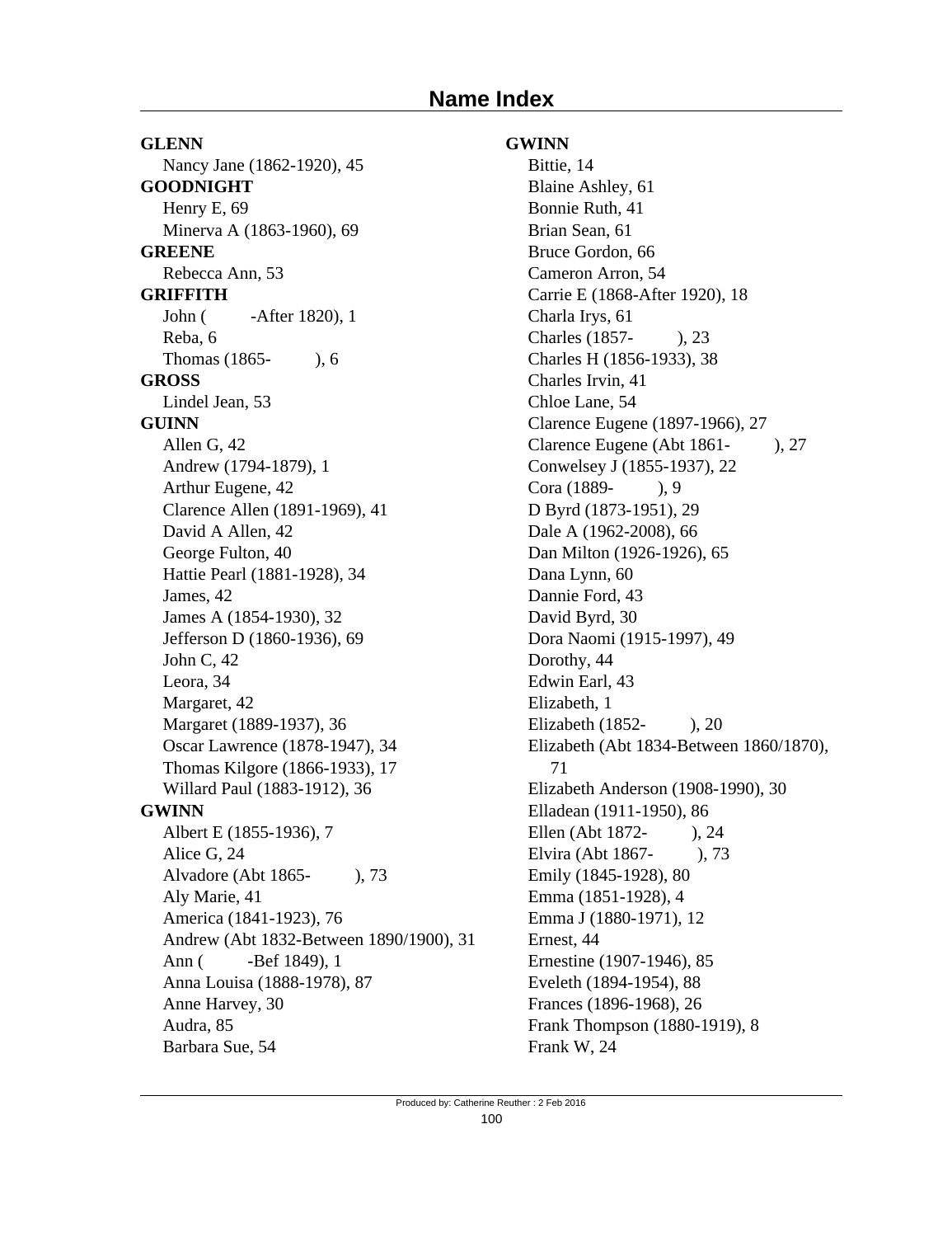#### **GWINN**

Fred M Jr, 73 Fred M Sr, 73 Gary Tex, 61 Gayla Beth, 61 George Washington (1829-1914), 19 Gina Kay, 53 Glenn Harvey (1899-1981), 61 Glenn Howard, 62 Gloria Ann, 43 Gordon Wayne (1929-2005), 65 Harrison Carter, 61 Harrison Gene, 60 Harrison Scott, 60 Harry A (1886-1906), 46 Harvey Claude (1921-1999), 55 Harvey W, 44 Hattie Frances (1889-1974), 46 Henry (1830-1909), 25 Henry C (1885-1886), 70 Henry Claude (1892-1961), 47 Hettie, 15 Howard Richard (1929-2008), 43 Ida (1892-1979), 9 James Anderson, 30 James Anderson (1912-1961), 30 James Andrew, 41 James Madison (1836-1903), 72 Jeff (1894-1896), 58 Jessie F, 15 Jimmy Earl, 43 John ( -Between 1811/1812), 1 John (1827-1893), 3 John Andrew "Cale" (1879-1972), 84 John Edward (1860- ), 73 John Edward (1885- ), 13 John Edward (1920-1998), 14 John M (Abt 1863- ), 17 Josie Nell, 41 Judy Kay, 43 Julie, 66 Kathaline, 24 Kay Ann, 55

### **GWINN**

Kellie Mabel (1906-1992), 16 Larry Dale, 43 Larry Dan (1960-2014), 53 Lee, 85 Lena M, 24 Leota (1913-1938), 49 Lilly (Abt 1862- ), 73 Lily M, 40 Lloyd Lionel (1916-2009), 50 Lloyd Lionel Jr, 52 Lola B (Abt 1874- ), 19 Louisa (1842-1930), 78 Mable Isbell, 41 MacKenzie Lauren, 61 Margaret Edwina (1918-1987), 14 Margaret H (Abt 1869- ), 24 Marilyn Joe, 41 Marilyn Leota, 56 Martina (1870-1956), 29 Mary (**-After 1820**), 1 Mary A (Abt 1866-), 24 Mary Alice (1906-1979), 27 Mary E (1887-), 24 Mary F (1873-1946), 71 Mary F (Abt 1857-Between 1860/1870), 73 Mary Frances (1839-1900), 74 Mary Kay (1878-1963), 8 Mary Rachel (1863-1936), 27 Medora (Abt 1858- ), 73 Michael Glen "Mike" (1958-1971), 53 Milton Oliver (1905-1991), 64 Minnie, 24 Minnie A (Abt 1865-1954), 28 Nancy (1869-), 74 Nancy (1875-1945), 84 Nell Marie (1928-2006), 57 Nellie (1882-1959), 86 Norma Jean (1932-2006), 67 Norman Gene, 62 Ollie (1894-1974), 10 Ona Ruth, 15 Othniel Edward (1856-1929), 26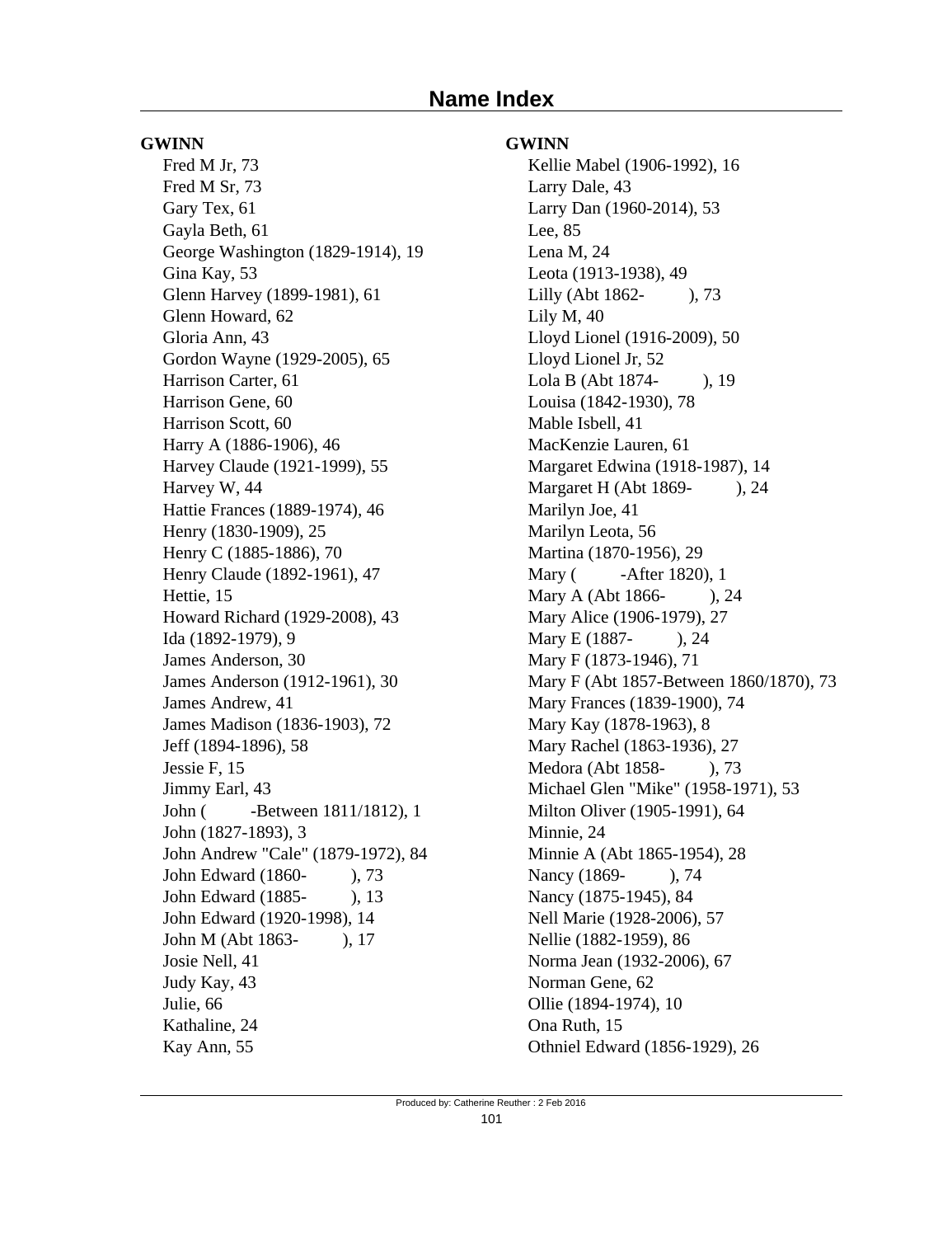### **GWINN**

Percy Tennyson (1881-1942), 23 Randolph V (Judge) (1860-1946), 10 Rhetta (1890-After 1933), 88 Richard Andrew (1899-1977), 42 Robert Brown (1893-1910), 26 Robert David, 60 Robert E Lee (1896-1976), 58 Robert Lee (1923-1923), 61 Robert Lee (Abt 1862- ), 24 Ruby (1873-After 1933), 84 Ruby Elizabeth (1901-1993), 62 Ruth Lorene (1925-2008), 56 Sampson (1852-1939), 22 Sheryl Lynn (1964-2005), 66 Stephen Earl, 43 Steven Wayne, 54 Susan, 66 Thelma, 86 Thelma Georgia (1909-1993), 16 Thomas Benjamin, 41 Thomas Jefferson (1848-1933), 82 Thomas W (1860-1923), 23 Tiffany, 66 Tommy Dale, 61 unknown ( -Bef 1910), 17 Van Henry (Abt 1867-1933), 29 Virginia Irene (1920-1922), 17 Vivian (1901-1991), 85 Walter J (1885-1970), 87 Walter Thomas (1889-1975), 40 Walter W (1900-1937), 27 Walter W (Abt 1859-), 27 William (Abt 1838-Between 1861/1865), 74 William Harrison (1859-1938), 44 William Harrison (1916-2002), 59 Willie F (1883-1884), 70 Willie Ruth (1898-1957), 70 Willie W (1891-After 1961), 46 Winston R, 14 **HAGER** Jane Marie, 55

**HARP** Gary John, 58 Joann, 58 Johnny Barry, 58 **HARPER** Candace E, 66 **HARSBARGER** Charles (1887-1962), 87 **HARSHBARGER** David (Abt 1785-1831), 3 Rachael (1805-1879), 3 **HARVEY** Harry, 30 Martha Ann (1914-1987), 30 **HELMS** unknown, 67 **HEMPEL** Bob, 43 **HENDERSON** Kathleen, 67 **HENSLEY** Matthew, 66 **HILBURN** Norma Sue, 62 **HINKLE** (No Given Name), 85 **HOLLEY** Allsie, 86 John Odas, 86 John Odas II (1955-2010), 86 John R, 85 Kimberly Rene, 86 Odas (1909-1971), 85 Sarka, 86 **HOLLOWAY** William Delaney (1863-1934), 28 **HOLT** Doris Oleta (1932-1997), 43 **HONKOMP** Bernard Robert, 56 Frazier Bernard, 56 Gerhard\Gerald Bernard, 56 Kenneth Garrett, 56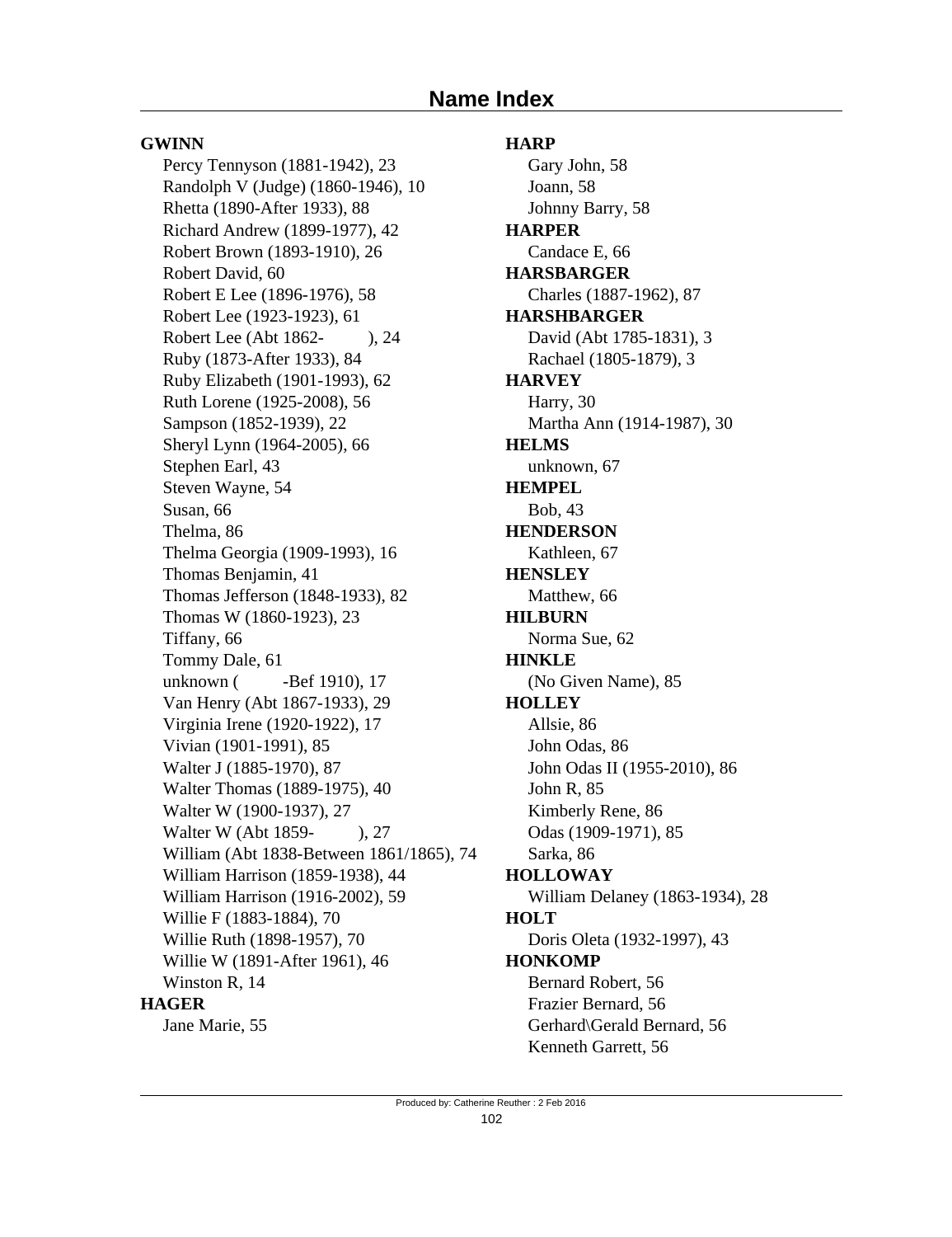# **Name Index**

**HONKOMP** Kenneth Robert, 56 Sandra Lynel, 56 **HOWARD** Kim, 55 **HUNT** Danny S, 61 **ISHAM** unknown, 71 **JACKSON** Jakob Martin "Jake", 54 Travis Michael, 54 **JAMES** Irys Floy (1916-2008), 60 **JARVIS** Unknown, 86 **JENKINS** Cecil Gwinn, 17 Johnie Cecil, 17 Julia, 27 Marilyn Thecil, 17 **JOBE** Ann, 34 **JONES** Everett Raymond, 55 James Raymond, 55 Jamie Kay, 55 Jason James, 55 **JOPLIN** Dorothy Louise, 43 **JOURDEN** Billie Jane "B.J.", 54 Troy Neval, 54 **JUSTICE** Benjamin H, 81 James A (1867-1943), 81 **KENDALL** Mollie (1868-After 1933), 18 **KENNEDY** Bill Kent, 55 Bryan Kent, 55 Felecia Gwinn, 55 Hubert Ottis (1912-1993), 55

# **KIDD**

Betsy Ruth, 16 Carl Knox, 16 Claude Wilson, 16 Gary Allen, 16 Knox Wilson (1927-1987), 16 Mark Wilson, 16 **KILGORE** Hetty F. (1827-1916), 4 **KIRBY** ( -Between 1896/1900), 76 Edward, 25 Ella, 25 Harry T, 25 Hattie, 76 Lester, 25 Walter, 25 **KISER** Ada Ozella (1894-1979), 51 **LAMB** (No Given Name), 66 **LASSITER** Gwendolyn "Honey" (1920-2004), 51 Wylie Jones (1896-1961), 51 **LEE** Unknown, 43 **LEWIS** Ethel, 21 George F (Abt 1878-), 21 **LONG** Ola May (1906-1989), 42 **LOWERY** Mary, 73 **LYKINS** Rachel Virginia (1885-1957), 85 Thomas, 85 **MAGOWAN** Eliza, 29 **MARTIN** John, 1 Mattie Blanche, 60 Nan, 30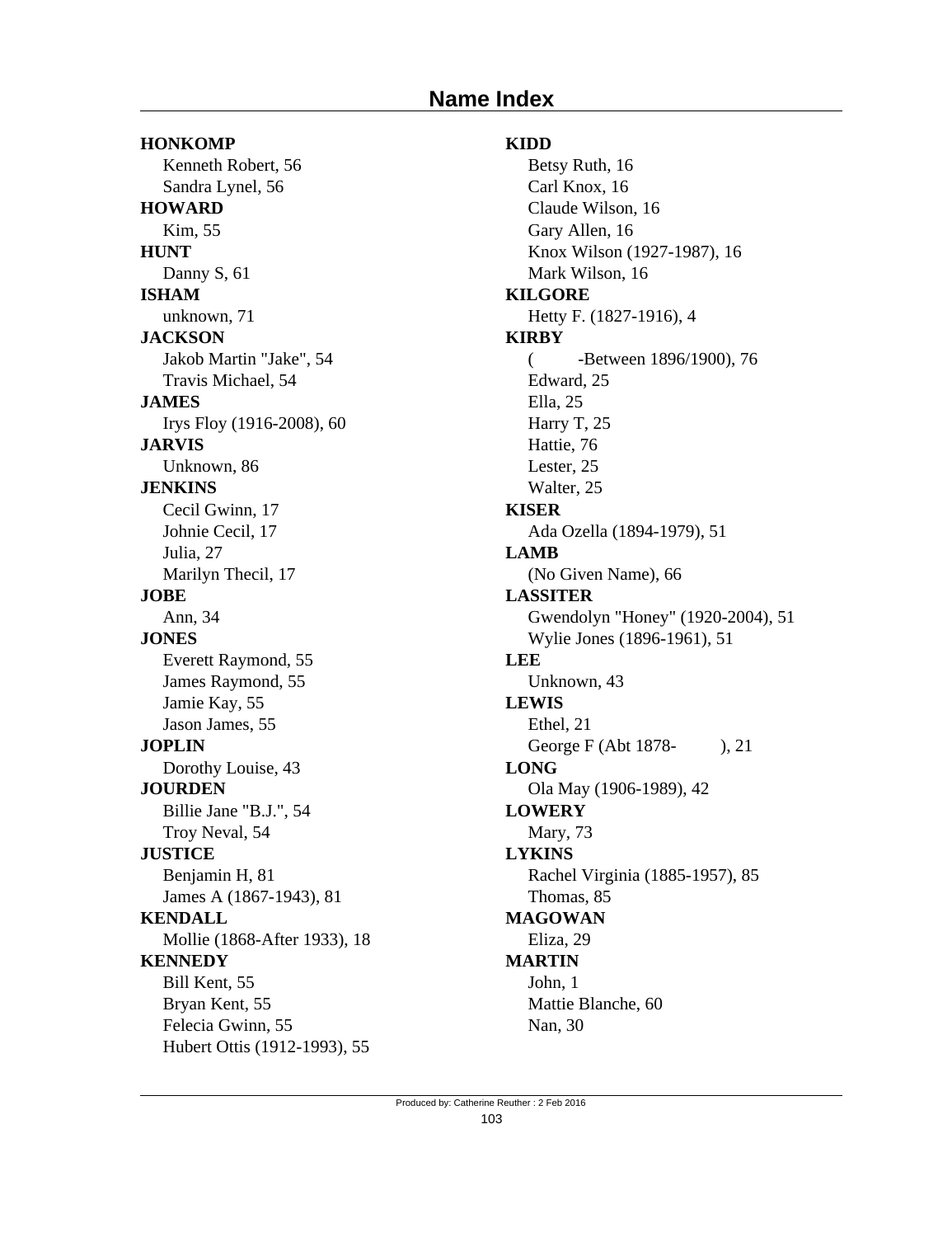**MATHIS** unknown, 10 **MCCOMAS** Lottie (Abt 1872- ), 82 **MCINTYRE** Mary, 56 **MCKENY** Maggie D (1880-), 82 **MCVEY** Emma Jenette, 86 **MEYER** Charles, 84 Milton (1865-1954), 84 **MILLER** Carrol Dewaine, 56 David Dewaine, 56 Shelly Louise, 56 Ura Priscilla (1899-1980), 62 **MORGAN** Clyde H (1895-1966), 9 Gwendolyn, 9 **MORRIS** Charles A (1874- ), 82 Claudius Chester (  $-1878$ ), 82 Edith, 82 Inez, 82 John Albert (1845-1914), 80 Martha Rebecca (Abt 1879-), 82 Mary Eugenia (1867-1955), 81 Thomas Jefferson (Abt 1871- ), 81 **MOSES** Dorothy Elizabeth, 30 **MOSS** (No Given Name), 27 **MULLIGAN** Monot (  $-1984$ ), 28 **NELSON** Earnest A (1888-), 22 Goldie, 22 James W (1846- ), 20 Josephine, 21 Leonidas (1875- ), 21 Lola (1877- ), 21

**NELSON** Lyde (1884- ), 21 Marie, 22 Myrtle (1886- ), 22 Willie (1882-), 21 **NEWMAN** Agnes, 84 Albert Gaynes (Abt 1869-), 6 Ann Eliza (1840-1901), 26 Annie (1874- ), 6 Clifton C (1883- ), 6 Hetty Frances (1870- ), 6 James (  $-1851$ ), 26 LeRoy, 4 Milton (1844-1924), 4 Oscar V (1877-1924), 6 **NITSCHKE** Cynthia Gay, 10 Gary Keith, 10 John Fred (1916-2003), 9 **NORRIS** Richard, 73 Yvette, 73 **OLTMAN** Diek Hemie, 59 Lovina L (1899-1933), 59 **OSBORNE** Joyce Ann, 86 **PARRISH** Nancy Jane (1840-1912), 73 **PAYNE** Dorothy Elese, 38 **POINDEXTER** Albert, 31 Harriet (Abt 1833- ), 31 **PRAY** Audrey Ruth, 55 **RACE** Thomas, 19 Thomas G (Abt 1876- ), 19 **REECE** Albert S (Abt 1867- ), 79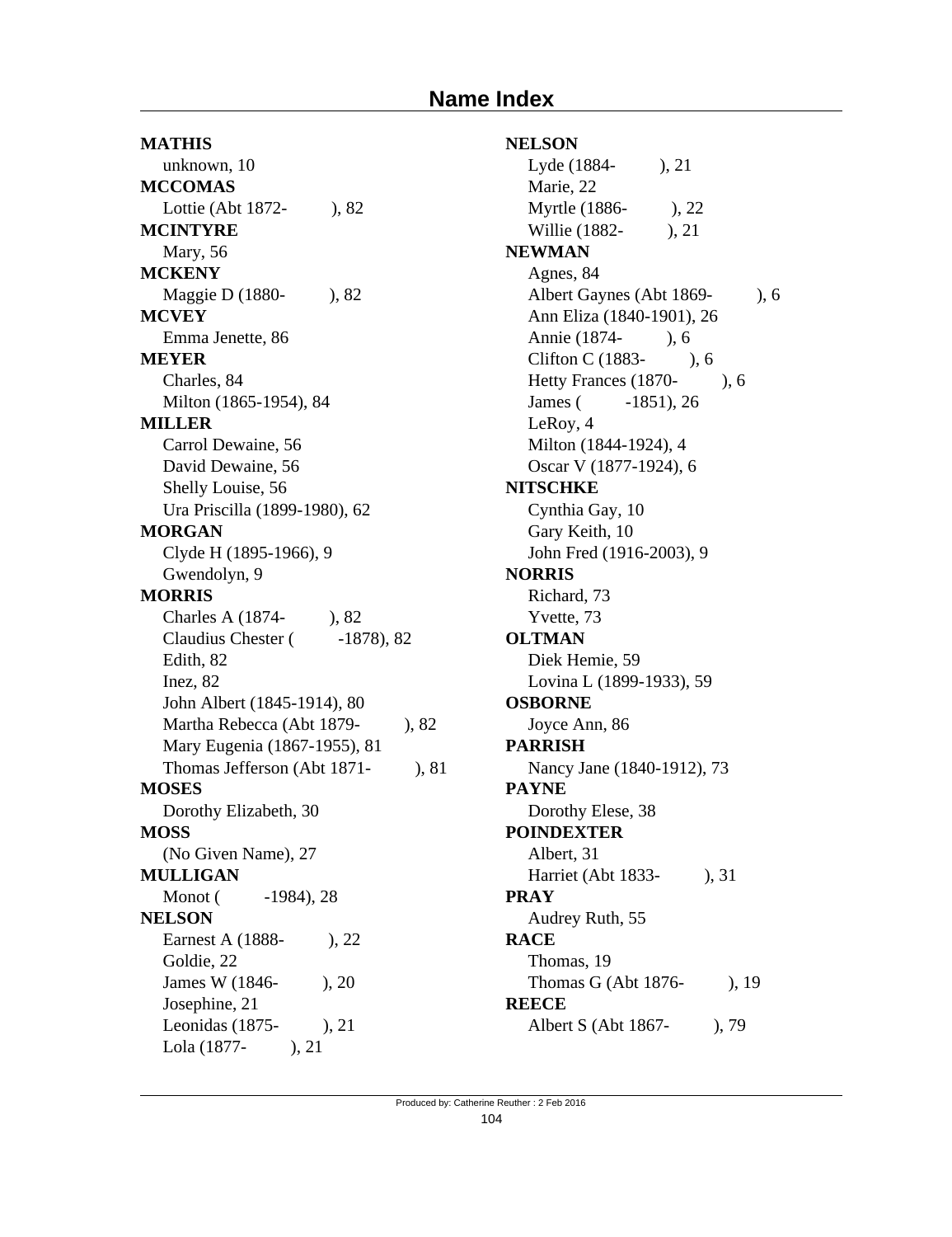**REECE** Allen W (Abt 1840-Between 1870/1878), 79 William G (Abt 1870-), 79 **REUTHER** Calvin Russell, 55 Catherine Ann, 55 **REYNOLDS** D P, 88 **RIDEOUT** George Thomas Sr, 60 Tommie Deann, 60 **RIGBY** Charlie Robert, 60 Covert Laverne, 49 John H (Abt 1889- ), 49 Melba Jane, 60 Phyllis Jan (1939-1995), 49 **ROBERTSON** Mary Anne, 66 **ROBINSON** Dorsey Klase, 56 Dorsey Lynn, 56 Jessica Lynel, 56 Miranda Lynn, 56 Samantha Lorin, 56 **SANDERS** Sampson (1786-1849), 1 William Scott (1935-1999), 54 Willie Bert (1909-1970), 54 **SANFORD** Beulah M, 19 Della, 19 Edgar L (Abt 1868-Between 1910/1920), 18 Lena, 19 Ruth, 19 **SCHMIDT** Louise Fredericka, 59 **SCOTT** Norma Jane, 60 unknown (**-Bef** 1930), 8 **SHEFF**

# Carrie (1865-1942), 24

#### **SHELTON**

Albert G (Abt 1857-1894), 78 Anthony, 77 Fannie (Abt 1861- ), 78 Gertrude (Abt 1874- ), 78 James E (1834-1902), 77 Mamie (Abt 1867-), 78 William R (Abt 1864-Bef 1923), 78 **SIDWELL** Billie Joetta, 55 **SIMMONS** Floyd, 58 James Loyd (1940-2003), 58 **SIMPSON** Kenneth E, 55 **SINGLETON** Vivian Elizabeth, 54 **SPURLOCK** Nancy, 22, 83 **STEELE** Levicie Catherine, 81 **STILLMAN** Caroline Gwinn, 30 Hugh Deming (1902-2005), 30 Hugh Deming Jr (1955-1955), 30 Nancy Martin, 30 Walter, 30 **SUTHERLAND** Mary Dyer, 30 **TAMPER** Minnie, 85 **TAYLOR** Nora (1894-1971), 48 Thomas Benjamen (1859-1922), 48 **TEWMAY** Clamentia J, 69 **THOMAS** Glanita, 55 **THOMASON** Kyle David, 60 Ricky Lee, 60 **THOMPSON** Birdie (1853-1940), 7